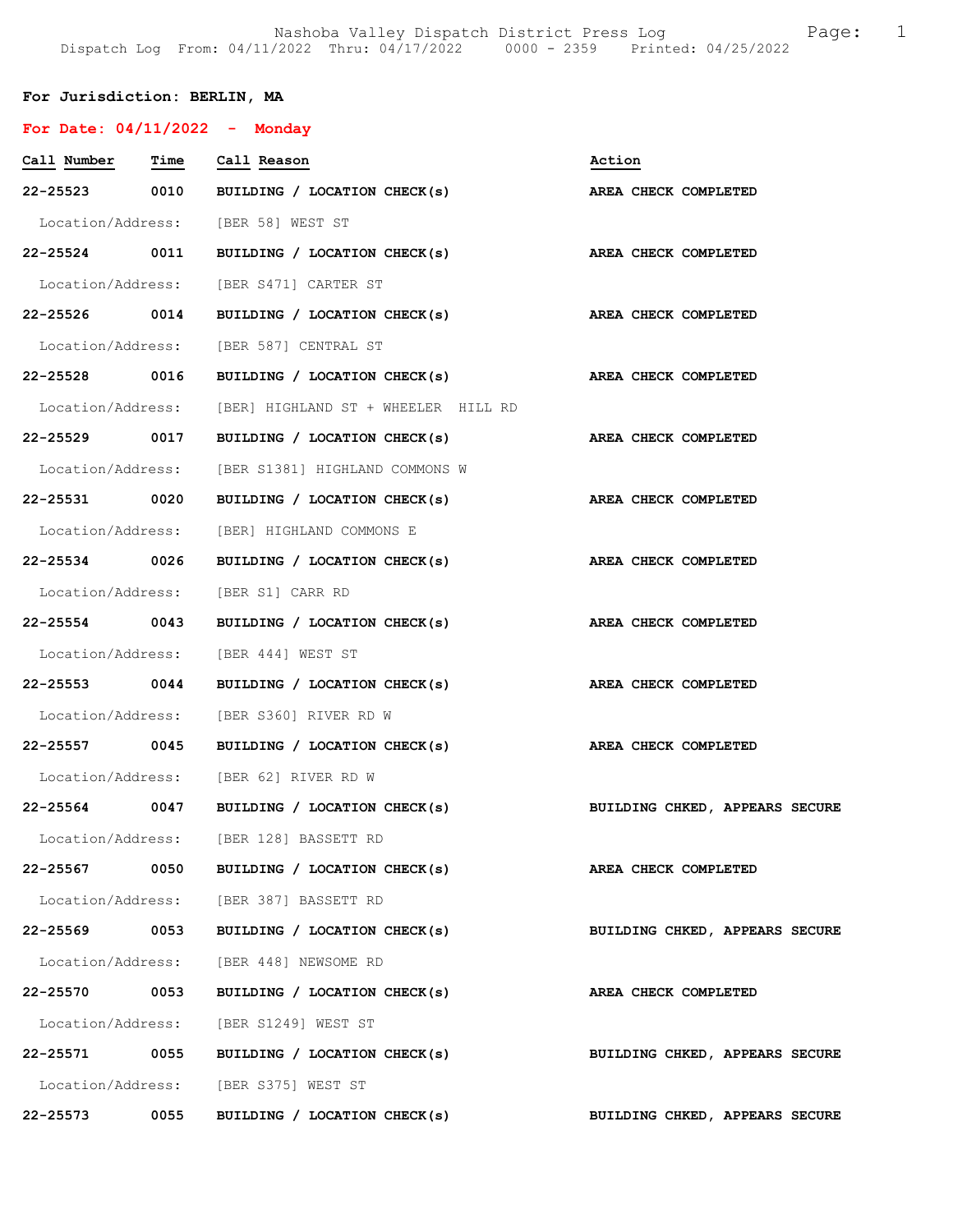|                                    |      | Dispatch Log From: 04/11/2022 Thru: 04/17/2022 0000 - 2359 Printed: 04/25/2022 | 2<br>Nashoba Valley Dispatch District Press Log<br>Page: |
|------------------------------------|------|--------------------------------------------------------------------------------|----------------------------------------------------------|
|                                    |      | Location/Address: [BER S370] PLEASANT ST                                       |                                                          |
|                                    |      | 22-25575 0102 BUILDING / LOCATION CHECK(s)                                     | BUILDING CHKED, APPEARS SECURE                           |
|                                    |      | Location/Address: [BER 58] WEST ST                                             |                                                          |
| 22-25576 0102<br>Location/Address: |      | RADAR OPERATIONS<br>[BER 58] WEST ST                                           | SERVICES RENDERED                                        |
| 22-25580 0106                      |      | BUILDING / LOCATION CHECK(s)                                                   | AREA CHECK COMPLETED                                     |
| Location/Address:                  |      | [BER] BALL HILL RD                                                             |                                                          |
| 22-25586 0116                      |      | BUILDING / LOCATION CHECK(s)                                                   | <b>AREA CHECK COMPLETED</b>                              |
|                                    |      | Location/Address: [BER S10] SOUTH ST                                           |                                                          |
| 22-25590 0123                      |      | BUILDING / LOCATION CHECK(s)                                                   | BUILDING CHKED, APPEARS SECURE                           |
|                                    |      | Location/Address: [BER S638] WHITNEY RD                                        |                                                          |
|                                    |      | $22-25600$ 0134 BUILDING / LOCATION CHECK(s)                                   | BUILDING CHKED, APPEARS SECURE                           |
|                                    |      | Location/Address: [BER S360] RIVER RD W                                        |                                                          |
|                                    |      | 22-25604 0139:18 ANIMAL CALL                                                   | SEARCHED AREA, NEGATIVE RESULT                           |
|                                    |      | Vicinity of: [BER] RIVER RD W                                                  |                                                          |
|                                    |      | 22-25613 0158 BUILDING / LOCATION CHECK(s)                                     | AREA CHECK COMPLETED                                     |
|                                    |      | Location/Address: [BER] CROSBY RD                                              |                                                          |
| 22-25619 0207                      |      | BUILDING / LOCATION CHECK(s)                                                   | AREA CHECK COMPLETED                                     |
| Location/Address:                  |      | [BER] HIGHLAND COMMONS E                                                       |                                                          |
|                                    |      | 22-25621 0210 BUILDING / LOCATION CHECK(s)                                     | BUILDING CHKED, APPEARS SECURE                           |
|                                    |      | Location/Address: [BER S92] CARTER ST                                          |                                                          |
| 22-25628                           | 0214 | BUILDING / LOCATION CHECK(s)                                                   | BUILDING CHKED, APPEARS SECURE                           |
|                                    |      | Location/Address: [BER] COOLIDGE RD                                            |                                                          |
|                                    |      | 22-25630 0219 BUILDING / LOCATION CHECK(s)                                     | BUILDING CHKED, APPEARS SECURE                           |
| Location/Address:                  |      | [BER S370] PLEASANT ST                                                         |                                                          |
| 22-25631                           | 0219 | BUILDING / LOCATION CHECK(s)                                                   | AREA CHECK COMPLETED                                     |
| Location/Address:                  |      | [BER 244] TAYLOR RD                                                            |                                                          |
| 22-25633 0221<br>Location/Address: |      | RADAR OPERATIONS<br>[BER S370] PLEASANT ST                                     | SERVICES RENDERED                                        |
| 22-25638 0234                      |      | RADAR OPERATIONS                                                               | NO SERVICES NEEDED                                       |
| Location/Address:                  |      | [BER] WEST ST                                                                  |                                                          |
| 22-25643                           | 0315 | BUILDING / LOCATION CHECK(s)                                                   | BUILDING CHKED, APPEARS SECURE                           |
| Location/Address:                  |      | [BER S204] CENTRAL ST                                                          |                                                          |
| 22-25644 0321<br>Location/Address: |      | RADAR OPERATIONS<br>[BER 96] CENTRAL ST                                        | SERVICES RENDERED                                        |
| 22-25646 0336                      |      | RADAR OPERATIONS<br>Location/Address: [BER] WEST ST                            | SERVICES RENDERED                                        |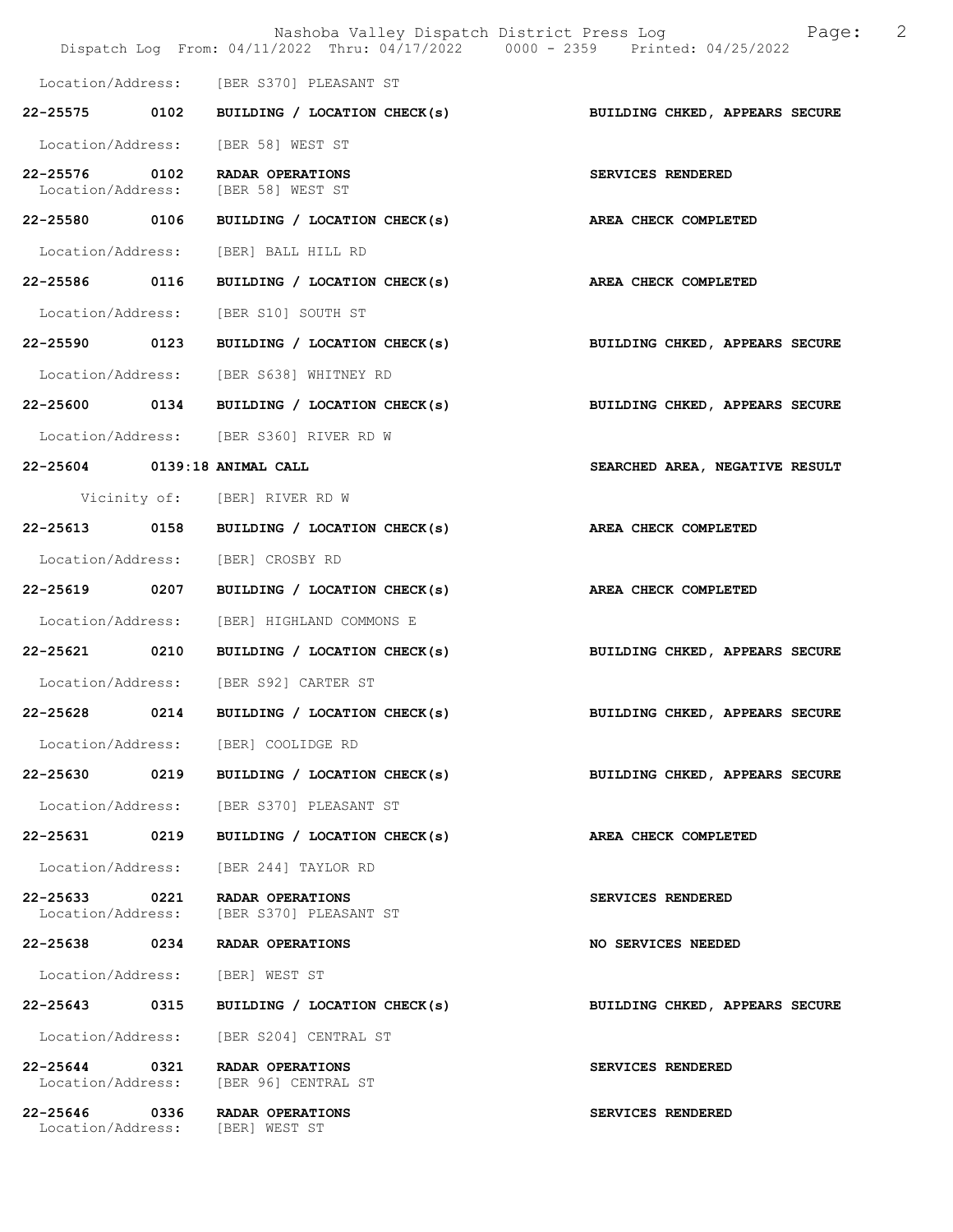22-25654 0512 BUILDING / LOCATION CHECK(s) AREA CHECK COMPLETED Location/Address: [BER] WHEELER HILL RD 22-25658 0522 COMMUNITY POLICING SERVICES RENDERED Location/Address: [BER S360] RIVER RD W 22-25675 0712 RADAR OPERATIONS SERVICES RENDERED<br>
Location/Address: [BER] CARTER ST Location/Address: 22-25677 0726:22 MOTOR VEH - STOP CHER VERBAL WARNING<br>Vicinity of: [BER] HIGHLAND ST [BER] HIGHLAND ST 22-25681 0747 COMMUNITY POLICING SERVICES RENDERED Location/Address: [BER S10] SOUTH ST 22-25695 0839:49 ALARM - RESIDENTIAL BURGLARY BUILDING CHKED, APPEARS SECURE Location/Address: [BER S1382] RANDALL RD 22-25708 0921:32 MOTOR VEH - STOP VERBAL WARNING Location/Address: [BER] CENTRAL ST 22-25724 1010:59 ESCORT SERVICES RENDERED Location/Address: [BER S204] CENTRAL ST 22-25727 1029:33 MOTOR VEH - STOP CITATION/WRTTN WARNING ISSUED Vicinity of: [BER S92] CARTER ST 22-25730 1049:36 SUSPICIOUS ACTIVITY SPOKEN TO Vicinity of: [BER] WALNUT ST 22-25731 1059:40 FD-INSPECTION SERVICES RENDERED Location/Address: [BER 220] CAMPBELL RD 22-25733 1108 COMMUNITY POLICING 120 SERVICES RENDERED Location/Address: [BER S10] SOUTH ST 22-25736 1153:31 MOTOR VEH - STOP CITATION/WRTTN WARNING ISSUED Vicinity of: [BER 70] WEST ST 22-25760 1417 COMMUNITY POLICING<br>
Location/Address: [BER S10] SOUTH ST [BER S10] SOUTH ST 22-25775 1526 COMMUNITY POLICING<br>
Location/Address: [BER S360] RIVER RD W [BER S360] RIVER RD W 22-25783 1605 RADAR OPERATIONS SERVICES RENDERED Vicinity of: [BER] RIVER RD W 22-25788 1625:53 MOTOR VEH - STOP VERBAL WARNING Location/Address: [BER S370] PLEASANT ST 22-25791 1643:06 MOTOR VEH - STOP CITATION/WRTTN WARNING ISSUED Location/Address: [BER] RIVER RD W + CLARENAN DR 22-25796 1656:03 MOTOR VEH - STOP VERBAL WARNING Location/Address: [BER S1088] SOUTH ST 22-25810 1742 COMMUNITY POLICING SERVICES RENDERED Location/Address: [BER S1440] HIGHLAND COMMONS EAST 22-25847 2336:21 BUILDING / LOCATION CHECK(s) NOTIFIED

Location/Address: [BER S370] PLEASANT ST

22-25848 2338 BUILDING / LOCATION CHECK(s) NOTIFIED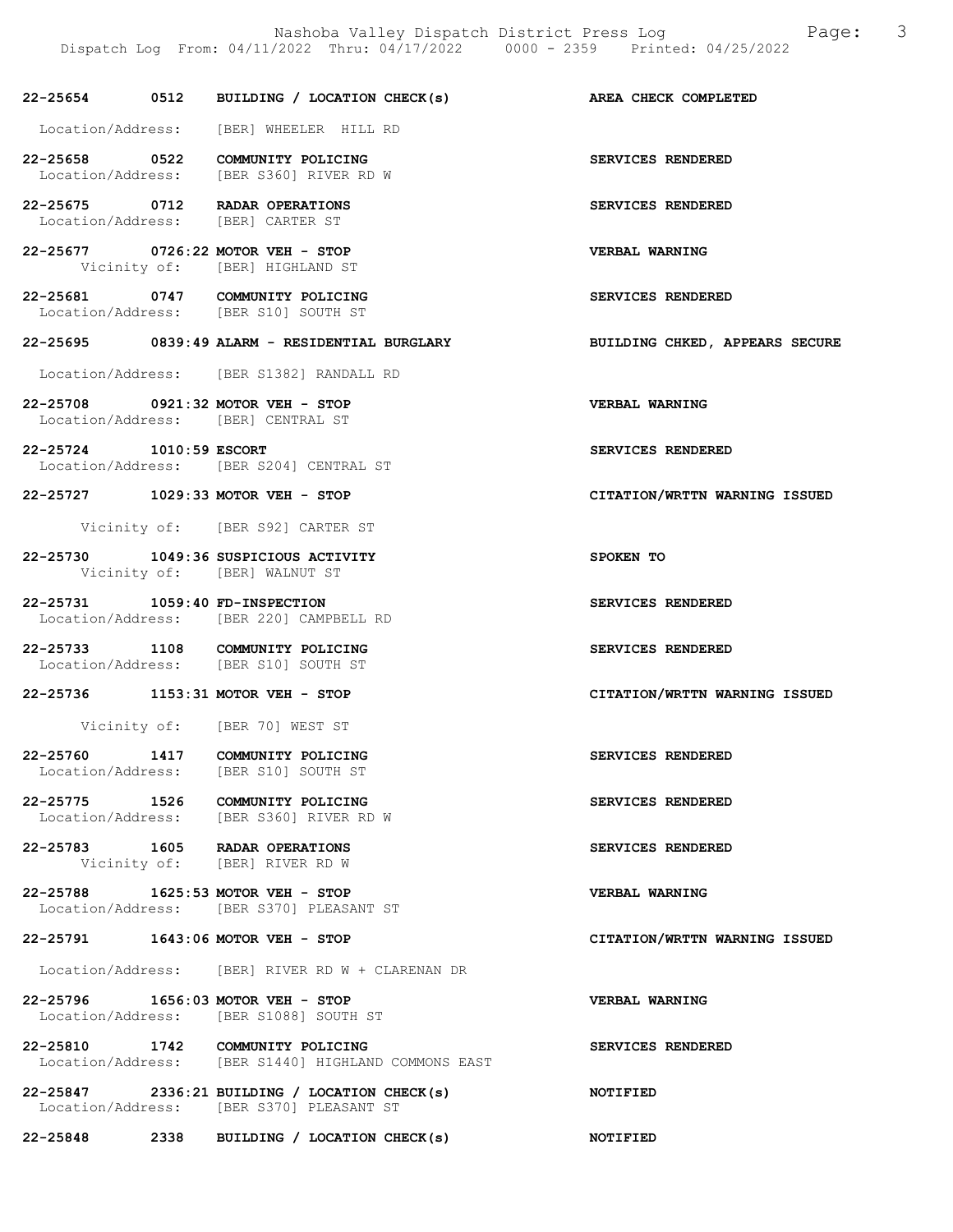|                                    |      | Nashoba Valley Dispatch District Press Log                                     | Page:<br>4                     |
|------------------------------------|------|--------------------------------------------------------------------------------|--------------------------------|
|                                    |      | Dispatch Log From: 04/11/2022 Thru: 04/17/2022 0000 - 2359 Printed: 04/25/2022 |                                |
|                                    |      | Location/Address: [BER S370] PLEASANT ST                                       |                                |
| 22-25849 2352                      |      | BUILDING / LOCATION CHECK(s)                                                   | AREA CHECK COMPLETED           |
|                                    |      | Location/Address: [BER 244] TAYLOR RD                                          |                                |
| 22-25850                           | 2358 | BUILDING / LOCATION CHECK(s)                                                   | BUILDING CHKED, APPEARS SECURE |
|                                    |      | Location/Address: [BER S92] CARTER ST                                          |                                |
| For Date: $04/12/2022 -$ Tuesday   |      |                                                                                |                                |
| 22-25856                           | 0006 | BUILDING / LOCATION CHECK(s)                                                   | BUILDING CHKED, APPEARS SECURE |
|                                    |      | Location/Address: [BER S638] WHITNEY RD                                        |                                |
| 22-25857 0008                      |      | BUILDING / LOCATION CHECK(s)                                                   |                                |
|                                    |      |                                                                                | AREA CHECK COMPLETED           |
| Location/Address:                  |      | [BER S360] RIVER RD W                                                          |                                |
| 22-25862 0010<br>Location/Address: |      | RADAR OPERATIONS<br>[BER S638] WHITNEY RD                                      | SERVICES RENDERED              |
| 22-25901 0107                      |      | COMMUNITY POLICING                                                             | SERVICES RENDERED              |
| Location/Address:                  |      | [BER S360] RIVER RD W                                                          |                                |
| 22-25909 0113                      |      | BUILDING / LOCATION CHECK(s)                                                   | AREA CHECK COMPLETED           |
| Location/Address:                  |      | [BER 587] CENTRAL ST                                                           |                                |
| 22-25911 0115                      |      | BUILDING / LOCATION CHECK(s)                                                   | BUILDING CHKED, APPEARS SECURE |
| Location/Address:                  |      | [BER S1381] HIGHLAND COMMONS W                                                 |                                |
| 22-25917                           | 0119 | BUILDING / LOCATION CHECK(s)                                                   | AREA CHECK COMPLETED           |
| Location/Address:                  |      | [BER] HIGHLAND COMMONS E                                                       |                                |
| 22-25918                           | 0120 | BUILDING / LOCATION CHECK(s)                                                   | AREA CHECK COMPLETED           |
| Location/Address:                  |      | [BER 62] RIVER RD W                                                            |                                |
| 22-25920                           | 0121 | BUILDING / LOCATION CHECK(s)                                                   | BUILDING CHKED, APPEARS SECURE |
|                                    |      | Location/Address: [BER 128] BASSETT RD                                         |                                |
| 22-25921 0123                      |      | BUILDING / LOCATION CHECK(s)                                                   | AREA CHECK COMPLETED           |
| Location/Address:                  |      | [BER 236] TYLER RD                                                             |                                |
| 22-25925 0128                      |      | BUILDING / LOCATION CHECK(s)                                                   | BUILDING CHKED, APPEARS SECURE |
|                                    |      | Location/Address: [BER 448] NEWSOME RD                                         |                                |
| 22-25928                           | 0141 | BUILDING / LOCATION CHECK(s)                                                   | AREA CHECK COMPLETED           |
| Location/Address:                  |      | [BER S10] SOUTH ST                                                             |                                |
| 22-25929                           | 0149 | BUILDING / LOCATION CHECK(s)                                                   | BUILDING CHKED, APPEARS SECURE |
| Location/Address:                  |      | [BER 58] WEST ST                                                               |                                |
| 22-25930 0149                      |      | BUILDING / LOCATION CHECK(s)                                                   | AREA CHECK COMPLETED           |
|                                    |      | Location/Address: [BER S269] CARTER ST                                         |                                |
| 22-25931                           | 0150 | BUILDING / LOCATION CHECK(s)                                                   | BUILDING CHKED, APPEARS SECURE |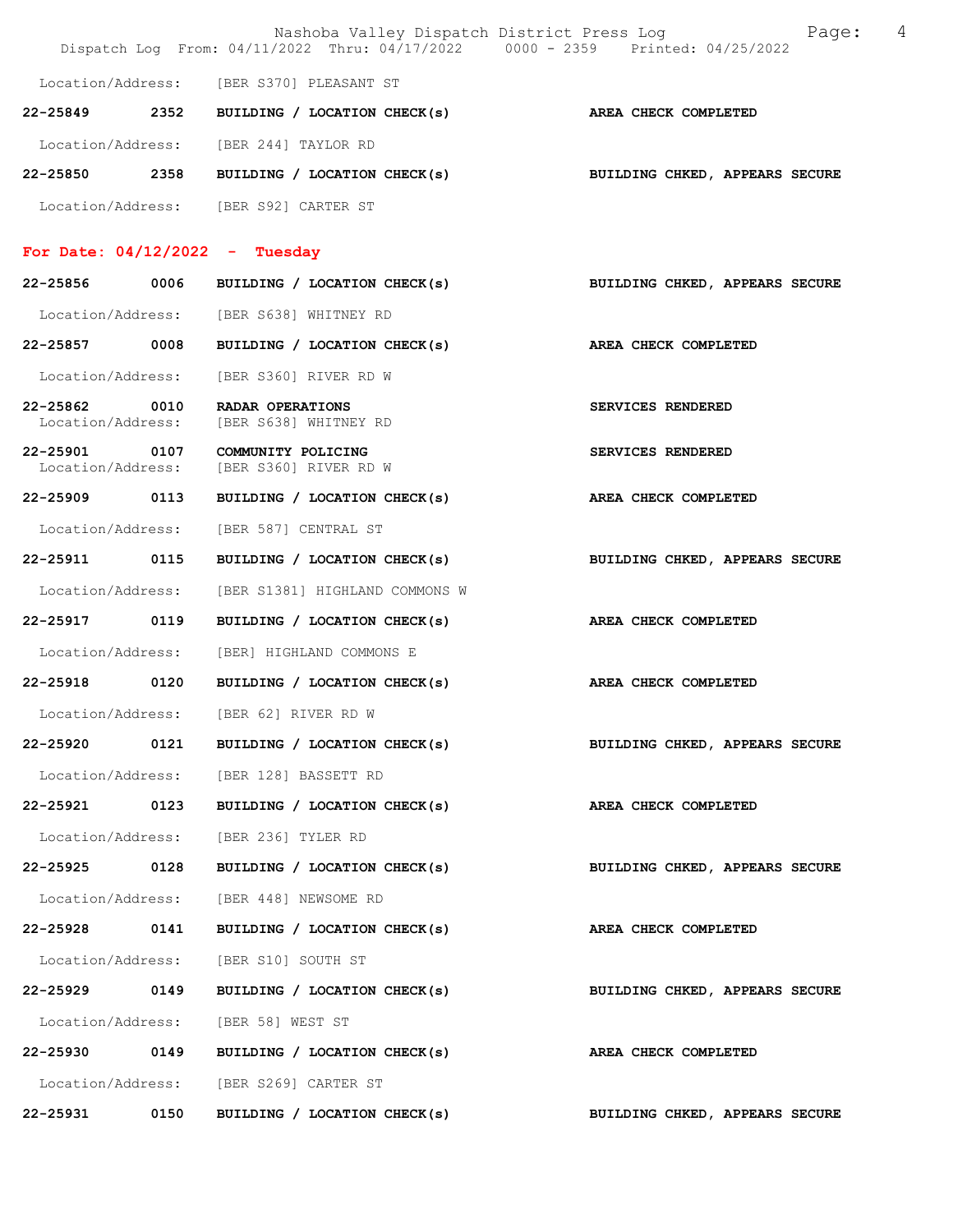|                                                     | Nashoba Valley Dispatch District Press Log<br>Dispatch Log From: 04/11/2022 Thru: 04/17/2022 0000 - 2359 Printed: 04/25/2022 | 5<br>Page:                     |
|-----------------------------------------------------|------------------------------------------------------------------------------------------------------------------------------|--------------------------------|
| Location/Address:                                   | [BER] WEST ST                                                                                                                |                                |
| 22-25935 0154<br>Location/Address: [BER] WEST ST    | <b>RADAR OPERATIONS</b>                                                                                                      | SERVICES RENDERED              |
| 22-25937 0158:17 GENERAL INFO                       | Location/Address: [BER S273] LINDEN ST                                                                                       | SERVICES RENDERED              |
| 22-25963 0605                                       | RADAR OPERATIONS<br>Location/Address: [BER 128] BASSETT RD                                                                   | SERVICES RENDERED              |
| 22-25966 0618                                       | COMMUNITY POLICING<br>Location/Address: [BER 587] CENTRAL ST                                                                 | SERVICES RENDERED              |
| 22-25967 0623<br>Location/Address: [BER 58] WEST ST | RADAR OPERATIONS                                                                                                             | SERVICES RENDERED              |
| 22-25998 0927 GENERAL INFO                          | Location/Address: [BER S273] LINDEN ST                                                                                       | SERVICES RENDERED              |
| 22-26001 1002:35 FD-MEDICAL EMERGENCY               | Location/Address: [BER S968] GATES POND RD<br>Refer To Fire Case: 22BER-163-IN                                               | <b>TRANSPORTED BLS</b>         |
| 22-26003                                            | <b>1037 GENERAL INFO</b><br>Location/Address: [BER S273] LINDEN ST                                                           | SERVICES RENDERED              |
| 22-26009                                            | $1100:55$ MOTOR VEH - STOP                                                                                                   | CITATION/WRTTN WARNING ISSUED  |
| Vicinity of: [BER] WEST ST                          |                                                                                                                              |                                |
| 22-26024                                            | 1200:19 LARCENY/ FORGERY/ FRAUD<br>Vicinity of: [BER S273] LINDEN ST                                                         | <b>REPORT</b>                  |
| 22-26033                                            | $1233:29$ MOTOR VEH - STOP                                                                                                   | CITATION/WRTTN WARNING ISSUED  |
|                                                     | Vicinity of: [BER S137] WEST ST                                                                                              |                                |
| 22-26053                                            | 1339:36 MOTOR VEH - ACCIDENT NO INJURY<br>Vicinity of: [BER 514] KENDALL RD<br>Refer To Fire Case: 22BER-164-IN              | VEHICLE TOWED                  |
| 22-26064 1415:21 FOLLOW UP                          | Location/Address: [BER S471] CARTER ST                                                                                       | SERVICES RENDERED              |
| 22-26100 1500 GENERAL INFO                          | Location/Address: [BER S273] LINDEN ST                                                                                       | SERVICES RENDERED              |
| 22-26078                                            | 1506:18 PROPERTY - Found or Lost                                                                                             | NO SERVICES NEEDED             |
|                                                     | Location/Address: [BER S1488] HIGHLAND COMMONS E                                                                             |                                |
| 22-26101 1600 FIREARMS LICENSING                    | Location/Address: [BER S273] LINDEN ST                                                                                       | SERVICES RENDERED              |
| 22-26104 1713 COMMUNITY POLICING                    | Location/Address: [BER S1390] RIVER RD                                                                                       | SERVICES RENDERED              |
| 22-26128                                            | 1928:13 MOTOR VEH - COMPLAINT                                                                                                | SEARCHED AREA, NEGATIVE RESULT |
|                                                     | Location/Address: [BER] PLEASANT ST + CENTRAL ST                                                                             |                                |
| 22-26138 1954:23 WELL BEING CHECK                   | Vicinity of: [BER S1488] HIGHLAND COMMONS E                                                                                  | SPOKEN TO                      |

22-26148 2046 BUILDING / LOCATION CHECK(s) BUILDING CHKED, APPEARS SECURE

Location/Address: [BER 59] SOUTH ST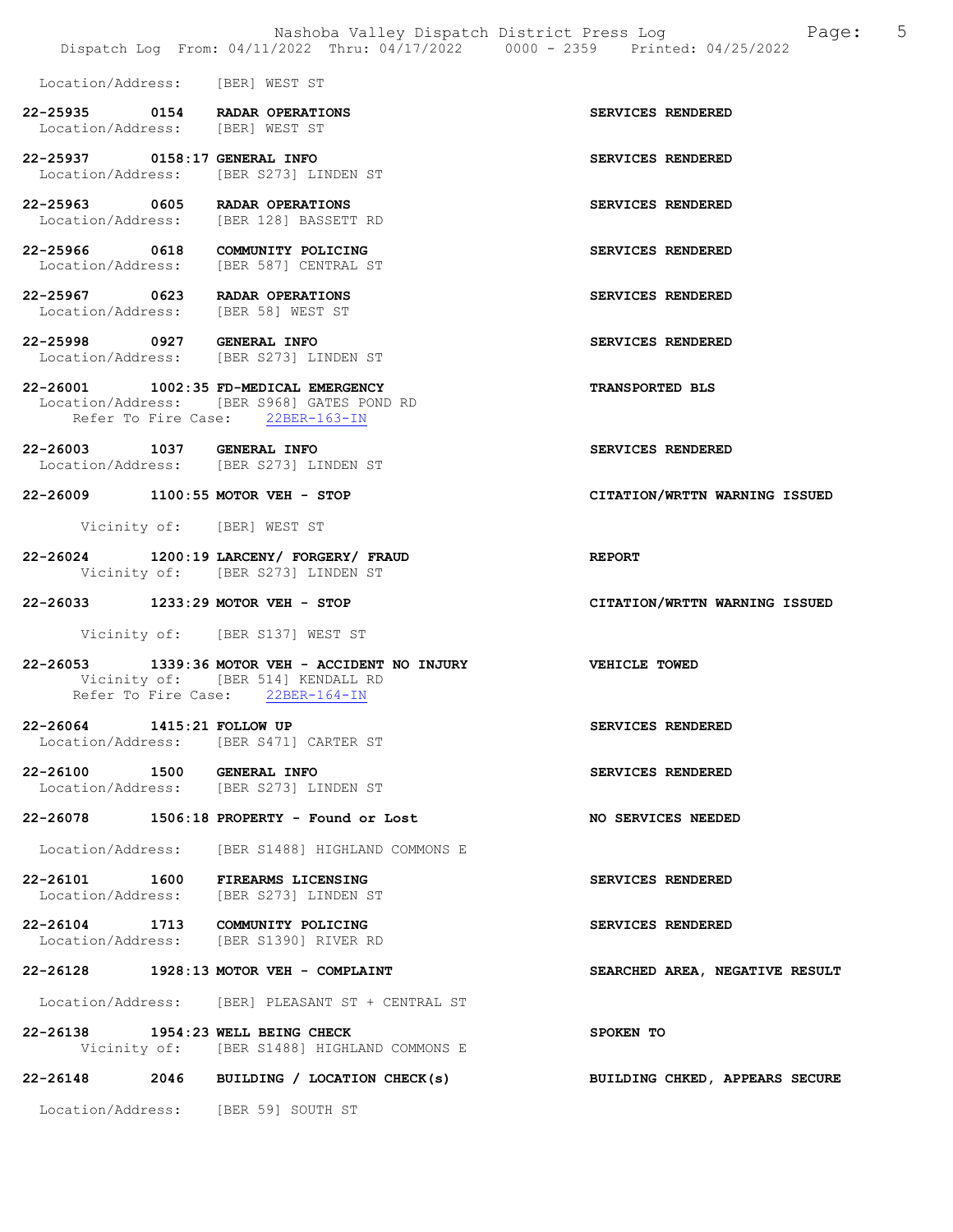|                   |      | Dispatch Log From: 04/11/2022 Thru: 04/17/2022 0000 - 2359 Printed: 04/25/2022 | 6<br>Nashoba Valley Dispatch District Press Log Nashoba Valley Dispatch District Press Log |
|-------------------|------|--------------------------------------------------------------------------------|--------------------------------------------------------------------------------------------|
|                   |      | 22-26151 2050 BUILDING / LOCATION CHECK(s) AREA CHECK COMPLETED                |                                                                                            |
|                   |      | Location/Address: [BER S10] SOUTH ST                                           |                                                                                            |
|                   |      | 22-26152 2052:46 UNWANTED PARTY<br>Vicinity of: [BER S1488] HIGHLAND COMMONS E | SPOKEN TO                                                                                  |
|                   |      | 22-26154 2118 BUILDING / LOCATION CHECK(s)                                     | AREA CHECK COMPLETED                                                                       |
|                   |      | Location/Address: [BER S73] COOLIDGE RD                                        |                                                                                            |
|                   |      | 22-26155 2120 BUILDING / LOCATION CHECK(s) AREA CHECK COMPLETED                |                                                                                            |
|                   |      | Location/Address: [BER S10] SOUTH ST                                           |                                                                                            |
| 22-26156 2124     |      | BUILDING / LOCATION CHECK(s)                                                   | AREA CHECK COMPLETED                                                                       |
|                   |      | Location/Address: [BER] JONES RD                                               |                                                                                            |
| 22-26157 2128     |      | BUILDING / LOCATION CHECK(s)                                                   | AREA CHECK COMPLETED                                                                       |
|                   |      | Location/Address: [BER 448] NEWSOME RD                                         |                                                                                            |
|                   |      | 22-26158 2131 BUILDING / LOCATION CHECK(s) AREA CHECK COMPLETED                |                                                                                            |
|                   |      | Location/Address: [BER 62] RIVER RD W                                          |                                                                                            |
| 22-26159 2134     |      | BUILDING / LOCATION CHECK(s) AREA CHECK COMPLETED                              |                                                                                            |
|                   |      | Location/Address: [BER S638] WHITNEY RD                                        |                                                                                            |
| 22-26160 2138     |      | BUILDING / LOCATION CHECK(s)                                                   | AREA CHECK COMPLETED                                                                       |
|                   |      | Location/Address: [BER S1395] CARTER ST                                        |                                                                                            |
|                   |      | 22-26162 2143 BUILDING / LOCATION CHECK(s) AREA CHECK COMPLETED                |                                                                                            |
|                   |      | Location/Address: [BER S1150] CENTRAL ST                                       |                                                                                            |
|                   |      | For Date: $04/13/2022 -$ Wednesday                                             |                                                                                            |
| 22-26210          | 0133 | BUILDING / LOCATION CHECK(s)                                                   | BUILDING CHKED, APPEARS SECURE                                                             |
|                   |      | Location/Address: [BER S1484] WEST ST                                          |                                                                                            |
| 22-26212 0136     |      | BUILDING / LOCATION CHECK(s)                                                   | BUILDING CHKED, APPEARS SECURE                                                             |
|                   |      | Location/Address: [BER 444] WEST ST                                            |                                                                                            |
| 22-26213          | 0137 | BUILDING / LOCATION CHECK(s)                                                   | BUILDING CHKED, APPEARS SECURE                                                             |
| Location/Address: |      | [BER S1249] WEST ST                                                            |                                                                                            |
| 22-26214 0137     |      | BUILDING / LOCATION CHECK(s)                                                   | BUILDING CHKED, APPEARS SECURE                                                             |
| Location/Address: |      | [BER S375] WEST ST                                                             |                                                                                            |
| 22-26215 0138     |      | BUILDING / LOCATION CHECK(s)                                                   | AREA CHECK COMPLETED                                                                       |
| Location/Address: |      | [BER S10] SOUTH ST                                                             |                                                                                            |
| 22-26216          | 0142 | BUILDING / LOCATION CHECK(s)                                                   | BUILDING CHKED, APPEARS SECURE                                                             |
|                   |      | Location/Address: [BER S1] CARR RD                                             |                                                                                            |
|                   |      | 22-26217 0144 BUILDING / LOCATION CHECK(s)                                     | AREA CHECK COMPLETED                                                                       |
|                   |      | Location/Address: [BER S370] PLEASANT ST                                       |                                                                                            |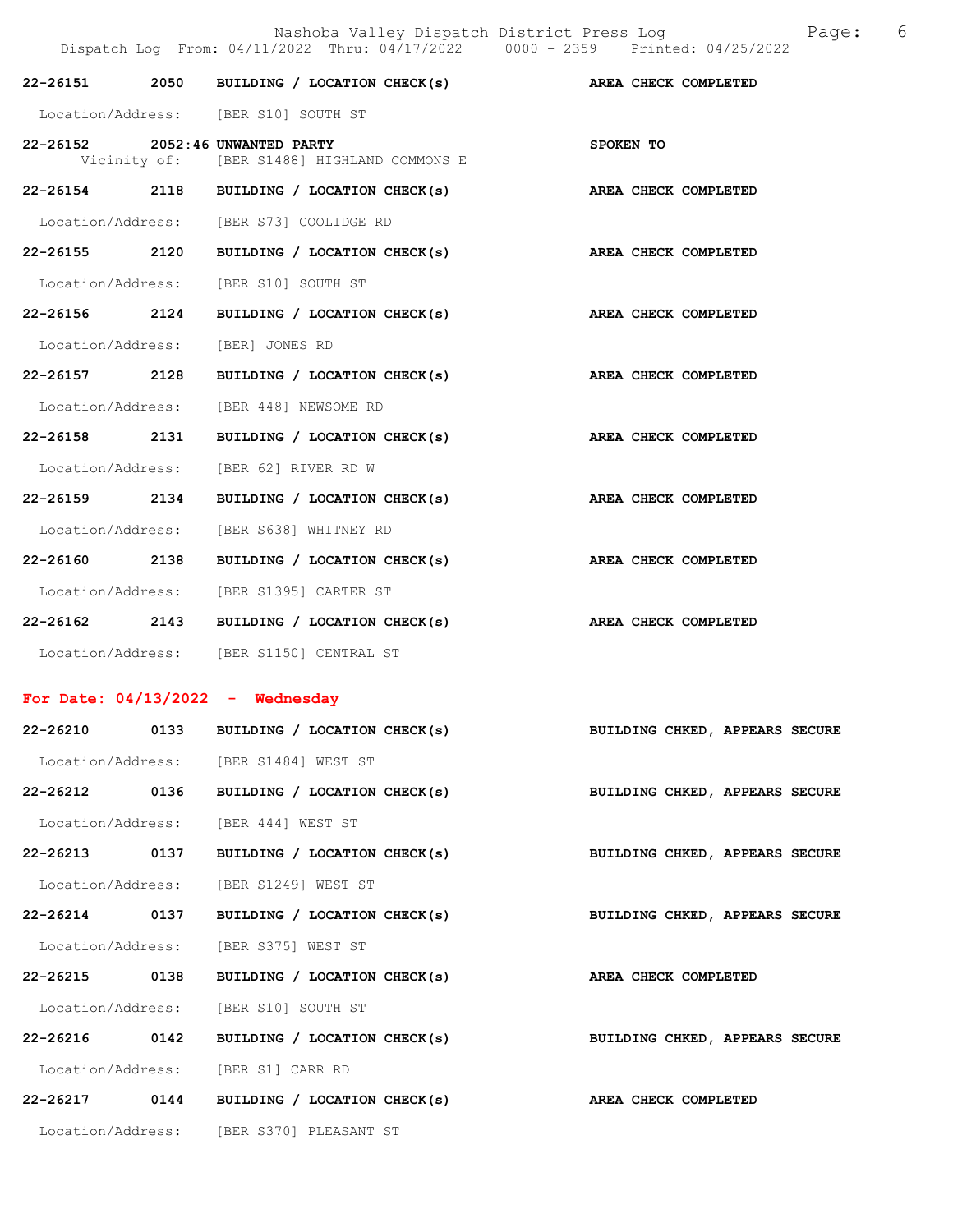Nashoba Valley Dispatch District Press Log Fage: 7 Dispatch Log From: 04/11/2022 Thru: 04/17/2022 0000 - 2359 Printed: 04/25/2022

|                                    |      | 22-26218 0147 BUILDING / LOCATION CHECK(s)                | BUILDING CHKED, APPEARS SECURE |
|------------------------------------|------|-----------------------------------------------------------|--------------------------------|
|                                    |      | Location/Address: [BER S471] CARTER ST                    |                                |
| 22-26219 0148                      |      | BUILDING / LOCATION CHECK(s)                              | CITATION/WRTTN WARNING ISSUED  |
|                                    |      | Location/Address: [BER S184] CARTER ST                    |                                |
| 22-26220 0149                      |      | BUILDING / LOCATION CHECK(s)                              | AREA CHECK COMPLETED           |
|                                    |      | Location/Address: [BER S638] WHITNEY RD                   |                                |
| 22-26221 0150                      |      | COMMUNITY POLICING                                        | BUILDING CHKED, APPEARS SECURE |
|                                    |      | Location/Address: [BER S360] RIVER RD W                   |                                |
| 22-26223 0152<br>Location/Address: |      | <b>RADAR OPERATIONS</b><br>[BER 96] CENTRAL ST            | SERVICES RENDERED              |
| 22-26226 0156                      |      | RADAR OPERATIONS<br>Location/Address: [BER 62] RIVER RD W | SERVICES RENDERED              |
|                                    |      | 22-26230 0214 BUILDING / LOCATION CHECK(s)                | BUILDING CHKED, APPEARS SECURE |
|                                    |      | Location/Address: [BER S1464] HIGHLAND COMMONS E          |                                |
| 22-26233 0221                      |      | BUILDING / LOCATION CHECK(s)                              | BUILDING CHKED, APPEARS SECURE |
|                                    |      | Location/Address: [BER S73] COOLIDGE RD                   |                                |
| 22-26234 0221                      |      | BUILDING / LOCATION CHECK(s)                              | BUILDING CHKED, APPEARS SECURE |
|                                    |      | Location/Address: [BER S535] GATES POND RD                |                                |
| 22-26237 0224                      |      | BUILDING / LOCATION CHECK(s)                              | BUILDING CHKED, APPEARS SECURE |
|                                    |      | Location/Address: [BER S204] CENTRAL ST                   |                                |
| 22-26236 0225                      |      | BUILDING / LOCATION CHECK(s)                              | BUILDING CHKED, APPEARS SECURE |
|                                    |      | Location/Address: [BER 128] BASSETT RD                    |                                |
| 22-26239 0226                      |      | BUILDING / LOCATION CHECK(s)                              | AREA CHECK COMPLETED           |
|                                    |      | Location/Address: [BER 236] TYLER RD                      |                                |
| 22-26240                           | 0229 | BUILDING / LOCATION CHECK(s)                              | BUILDING CHKED, APPEARS SECURE |
|                                    |      | Location/Address: [BER 62] RIVER RD W                     |                                |
| 22-26242                           | 0233 | BUILDING / LOCATION CHECK(s)                              | AREA CHECK COMPLETED           |
|                                    |      | Location/Address: [BER S2] DONALD LYNCH BLVD              |                                |
| 22-26244 0251                      |      | BUILDING / LOCATION CHECK(s)                              | AREA CHECK COMPLETED           |
|                                    |      | Location/Address: [BER S222] COOLIDGE RD                  |                                |
| 22-26245                           | 0253 | BUILDING / LOCATION CHECK(s)                              | BUILDING CHKED, APPEARS SECURE |
|                                    |      | Location/Address: [BER S73] COOLIDGE RD                   |                                |
| 22-26250                           | 0302 | BUILDING / LOCATION CHECK(s)                              | AREA CHECK COMPLETED           |
|                                    |      | Location/Address: [BER] HIGHLAND COMMONS E                |                                |
| 22-26252 0316<br>Location/Address: |      | GENERAL INFO<br>[BER S273] LINDEN ST                      | SERVICES RENDERED              |
|                                    |      |                                                           |                                |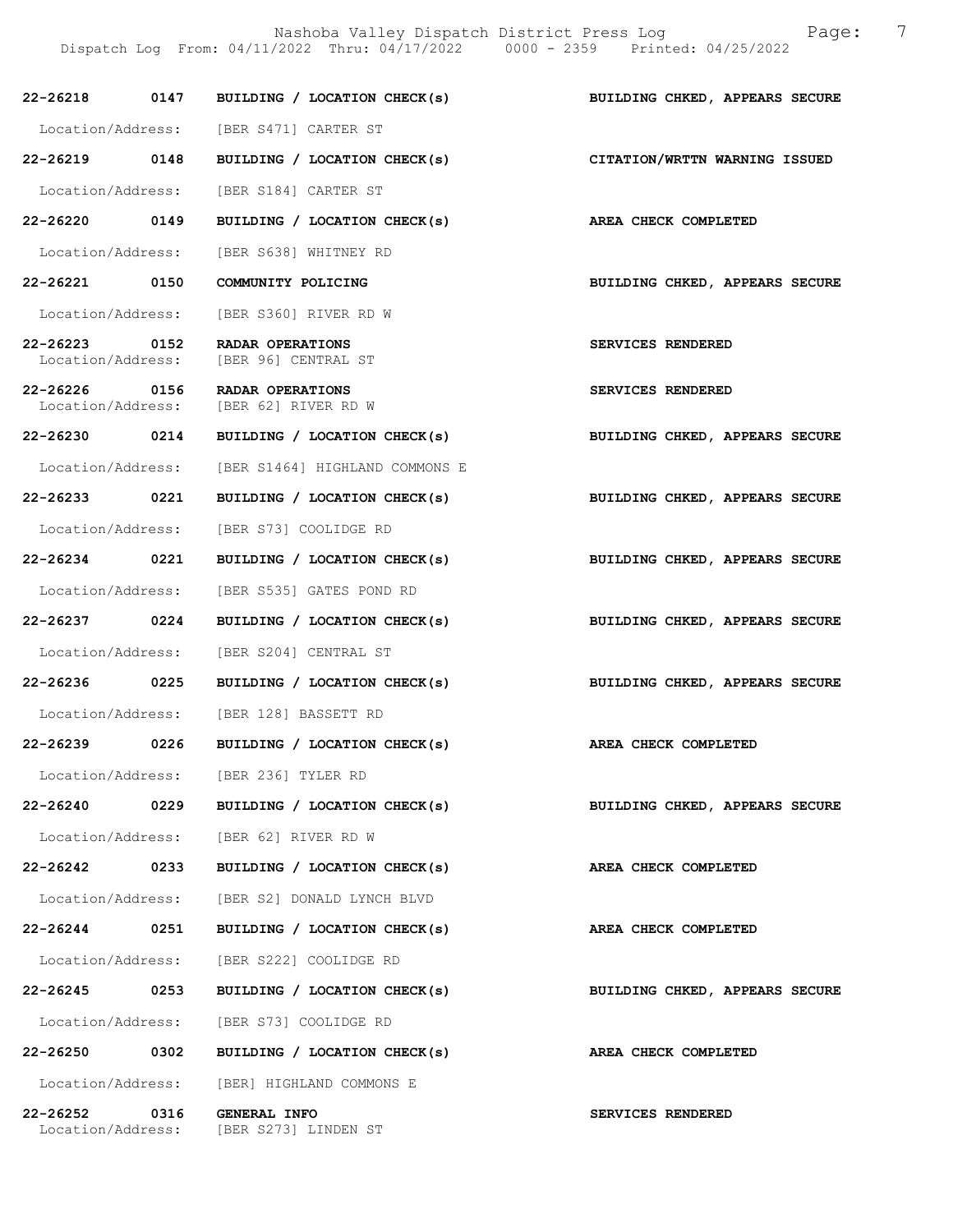Nashoba Valley Dispatch District Press Log Fage: 8 Dispatch Log From: 04/11/2022 Thru: 04/17/2022 0000 - 2359 Printed: 04/25/2022

22-26257 0442 BUILDING / LOCATION CHECK(s) BUILDING CHKED, APPEARS SECURE Location/Address: [BER S10] SOUTH ST 22-26303 0915:13 MOTOR VEH - STOP CITATION/WRTTN WARNING ISSUED

Location/Address: [BER S586] CENTRAL ST

22-26380 2025:16 ALARM - COMMERCIAL BURGLARY BUILDING CHKED, APPEARS SECURE Location/Address: [BER S1464] HIGHLAND COMMONS E

#### For Date:  $04/14/2022 -$  Thursday

22-26424 0028 BUILDING / LOCATION CHECK(s) AREA CHECK COMPLETED

Location/Address: [BER S10] SOUTH ST

- 22-26428 0030:29 MOTOR VEH STOP VERBAL WARNING Vicinity of: [BER] CARTER ST + CENTRAL ST
- 22-26430 0033:05 MOTOR VEH ACCIDENT NO INJURY VEHICLE TOWED Vicinity of: [BER] WEST ST Refer To Fire Case: 22BER-165-IN Refer To Summons: 22BER-40-AR
- 22-26476 0145:48 FOLLOW UP SERVICES RENDERED Location/Address: [BER S471] CARTER ST
- 22-26497 0200:00 GENERAL INFO SERVICES RENDERED Location/Address: [BER S273] LINDEN ST
- 22-26482 0201 BUILDING / LOCATION CHECK(s) BUILDING CHKED, APPEARS SECURE
- Location/Address: [BER 96] CENTRAL ST
- 22-26484 0202 BUILDING / LOCATION CHECK(s) AREA CHECK COMPLETED Location/Address: [BER 587] CENTRAL ST
- 22-26487 0211 BUILDING / LOCATION CHECK(s) AREA CHECK COMPLETED
- Location/Address: [BER 244] TAYLOR RD
- 22-26488 0216 BUILDING / LOCATION CHECK(s) AREA CHECK COMPLETED
- Location/Address: [BER S222] COOLIDGE RD
- 22-26490 0217 BUILDING / LOCATION CHECK(s) BUILDING CHKED, APPEARS SECURE
- Location/Address: [BER S73] COOLIDGE RD
- 22-26491 0220 BUILDING / LOCATION CHECK(s) AREA CHECK COMPLETED
- Location/Address: [BER S1381] HIGHLAND COMMONS W 22-26492 0224 BUILDING / LOCATION CHECK(s) AREA CHECK COMPLETED
	-
- Location/Address: [BER S1464] HIGHLAND COMMONS E
- Location/Address: [BER 236] TYLER RD
- 22-26500 0253 BUILDING / LOCATION CHECK(s) BUILDING CHKED, APPEARS SECURE
	- Location/Address: [BER 128] BASSETT RD
- 
- 
- 
- 
- 
- 
- 
- 
- 
- 
- 
- 
- 22-26499 0250 BUILDING / LOCATION CHECK(s) AREA CHECK COMPLETED
	-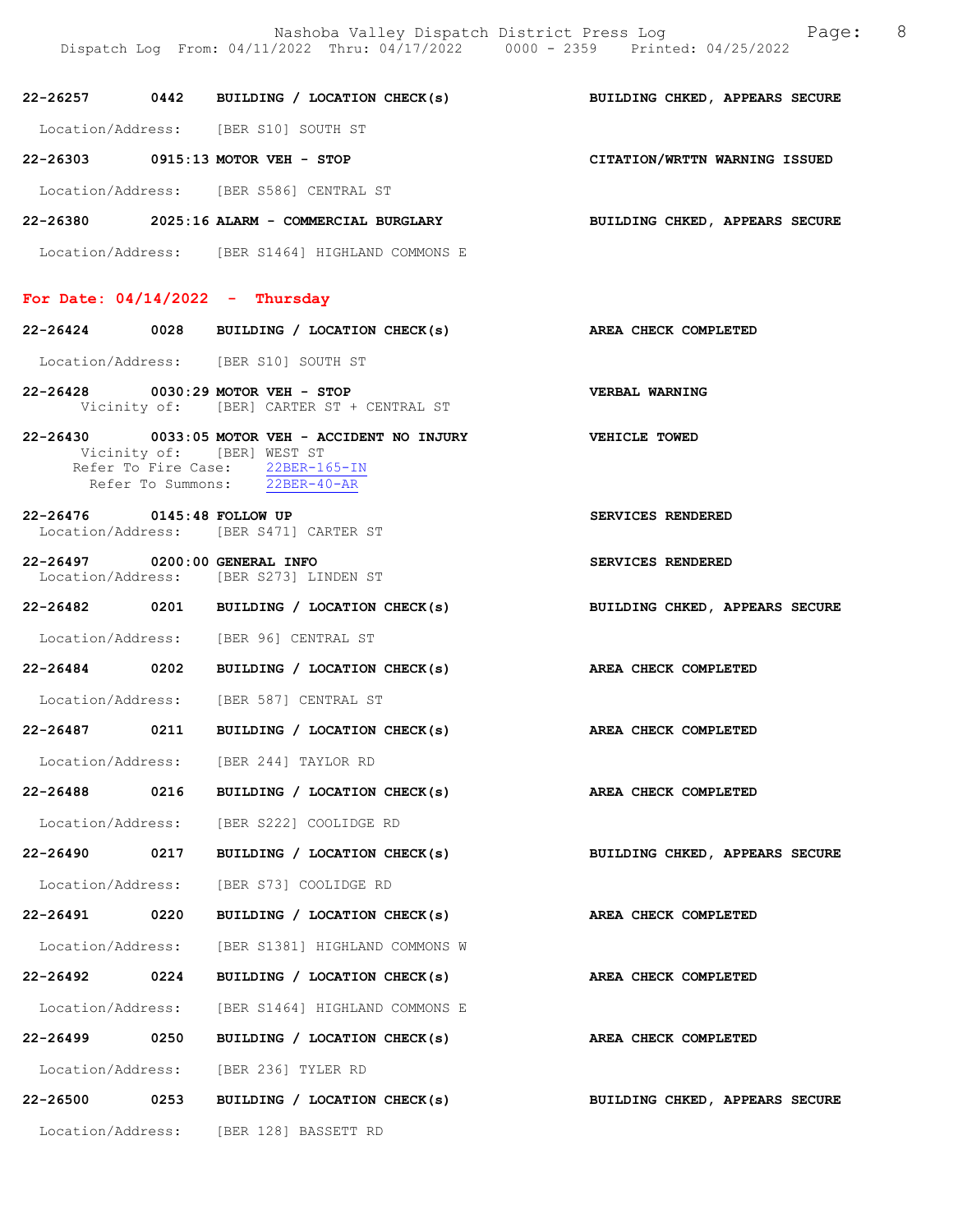Nashoba Valley Dispatch District Press Log Fage: 9 Dispatch Log From: 04/11/2022 Thru: 04/17/2022 0000 - 2359 Printed: 04/25/2022

|                                | 22-26501 0254 BUILDING / LOCATION CHECK(s) BUILDING CHKED, APPEARS SECURE                  |                                |
|--------------------------------|--------------------------------------------------------------------------------------------|--------------------------------|
|                                | Location/Address: [BER 62] RIVER RD W                                                      |                                |
| 22-26502 0256                  | BUILDING / LOCATION CHECK(s)                                                               | BUILDING CHKED, APPEARS SECURE |
|                                | Location/Address: [BER 527] RIVER RD W                                                     |                                |
| 22-26503 0259                  | BUILDING / LOCATION CHECK(s)                                                               | BUILDING CHKED, APPEARS SECURE |
|                                | Location/Address: [BER S638] WHITNEY RD                                                    |                                |
| 22-26505 0304                  | RADAR OPERATIONS                                                                           | SERVICES RENDERED              |
|                                | Location/Address: [BER S370] PLEASANT ST                                                   |                                |
| 22-26508 0320                  | BUILDING / LOCATION CHECK(s) AREA CHECK COMPLETED                                          |                                |
|                                | Location/Address: [BER 156] WHEELER HILL RD                                                |                                |
| 22-26509 0326                  | BUILDING / LOCATION CHECK(s)                                                               | AREA CHECK COMPLETED           |
|                                | Location/Address: [BER S1] CARR RD                                                         |                                |
|                                | 22-26514 0341 BUILDING / LOCATION CHECK(s)                                                 | AREA CHECK COMPLETED           |
|                                | Location/Address: [BER 444] WEST ST                                                        |                                |
| 22-26515 0342                  | BUILDING / LOCATION CHECK(s)                                                               | BUILDING CHKED, APPEARS SECURE |
|                                | Location/Address: [BER] WEST ST                                                            |                                |
|                                | 22-26517 0344 BUILDING / LOCATION CHECK(s)                                                 | BUILDING CHKED, APPEARS SECURE |
|                                | Location/Address: [BER S375] WEST ST                                                       |                                |
| 22-26519 0352:30 GENERAL INFO  | Location/Address: [BER S273] LINDEN ST                                                     | SERVICES RENDERED              |
|                                | 22-26542 0735 COMMUNITY POLICING<br>Location/Address: [BER S1390] RIVER RD                 | SERVICES RENDERED              |
|                                | 22-26541 0810:57 MOTOR VEH - ACCIDENT NO INJURY<br>Location/Address: [BER S360] RIVER RD W | <b>INVESTIGATED</b>            |
|                                | 22-26544 0824 RADAR OPERATIONS<br>Location/Address: [BER S92] CARTER ST                    | SERVICES RENDERED              |
|                                | 22-26562 0928 TRAFFIC CONTROL<br>Location/Address: [BER 243] WEST ST                       | SERVICES RENDERED              |
|                                | 22-26566 0950 FIREARMS LICENSING<br>Location/Address: [BER S273] LINDEN ST                 | SERVICES RENDERED              |
|                                | 22-26567 0954 RADAR OPERATIONS<br>Vicinity of: [BER] CENTRAL ST + WOODWARD AVE             | SERVICES RENDERED              |
|                                | 22-26571 1008:35 MOTOR VEH - STOP<br>Vicinity of: [BER S898] CENTRAL ST                    | <b>VERBAL WARNING</b>          |
|                                | 22-26572 1019 BUILDING / LOCATION CHECK(s)                                                 | AREA CHECK COMPLETED           |
|                                | Vicinity of: [BER S1464] HIGHLAND COMMONS E                                                |                                |
|                                | 22-26575 1030 TRAFFIC CONTROL<br>Location: [BER] WOODWARD @ CENTRAL                        | SERVICES RENDERED              |
| 22-26576 1031:42 FD-INSPECTION | Location/Address: [BER 215] CAMPBELL RD                                                    | SERVICES RENDERED              |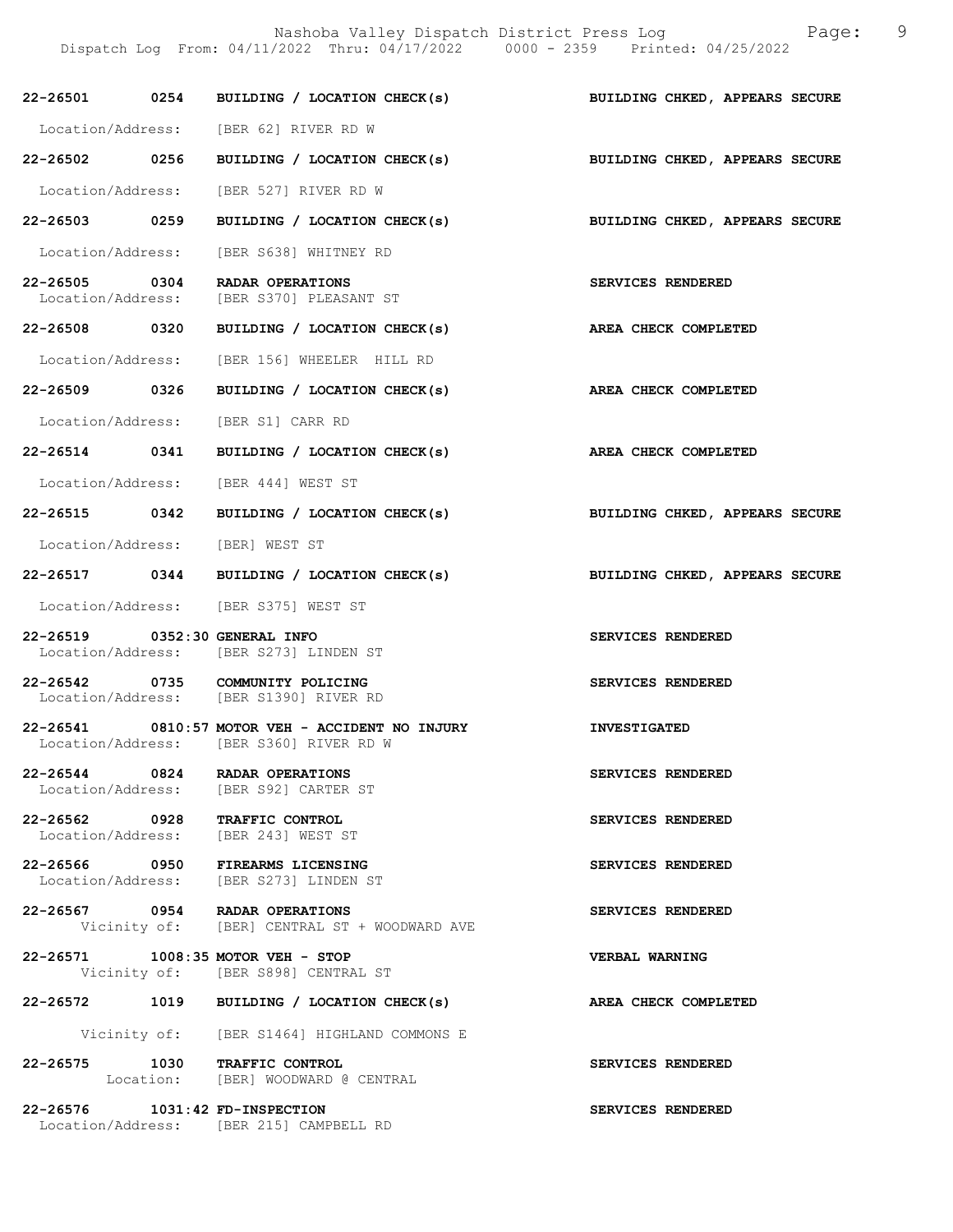| $22 - 26578$                  | 1037 | <b>TRAFFIC CONTROL</b><br>Vicinity of: [BER] RIVER RD W | <b>SERVICES RENDERED</b> |
|-------------------------------|------|---------------------------------------------------------|--------------------------|
| 22-26583<br>Location/Address: |      | 1101:30 FD-INSPECTION<br>[BER 213] CAMPBELL RD          | SERVICES RENDERED        |
| $22 - 26592$                  |      | 1202:38 ASSIST OTHER AGENCY                             | REFERRED TO OTHER AGENCY |
| Location:                     |      | [BER] 495 NORTH EXIT 70                                 |                          |
| 22-26595<br>Location/Address: |      | $1237:44$ ANIMAL CALL<br>[BER S1237] PLEASANT ST        | <b>SERVICES RENDERED</b> |

22-26616 1409:32 WELL BEING CHECK SPOKEN TO Location/Address: [BER S593] RIVER RD W

22-26659 1747:41 FD-MUTUAL AID, FIRE SERVICES RENDERED Location/Address: [BER S2] DONALD LYNCH BLVD Refer To Fire Case: 22BER-166-IN

## For Date: 04/15/2022 - Friday

| 22-26712      | 0009:26 GENERAL INFO                                                      | SERVICES RENDERED              |
|---------------|---------------------------------------------------------------------------|--------------------------------|
|               | Location/Address: [BER S273] LINDEN ST                                    |                                |
|               | 22-26763 0133 BUILDING / LOCATION CHECK(s)                                | BUILDING CHKED, APPEARS SECURE |
|               | Location/Address: [BER S10] SOUTH ST                                      |                                |
|               | 22-26765 0137 BUILDING / LOCATION CHECK(s) BUILDING CHKED, APPEARS SECURE |                                |
|               | Location/Address: [BER S675] JONES RD                                     |                                |
| 22-26766 0138 | BUILDING / LOCATION CHECK(s) AREA CHECK COMPLETED                         |                                |
|               | Location/Address: [BER S702] CENTRAL ST                                   |                                |
| 22-26768 0139 | BUILDING / LOCATION CHECK(s) BUILDING CHKED, APPEARS SECURE               |                                |
|               | Location/Address: [BER S370] PLEASANT ST                                  |                                |
| 22-26769 0139 | BUILDING / LOCATION CHECK(s) AREA CHECK COMPLETED                         |                                |
|               | Location/Address: [BER S204] CENTRAL ST                                   |                                |
| 22-26771 0141 | BUILDING / LOCATION CHECK(s)                                              | BUILDING CHKED, APPEARS SECURE |
|               | Location/Address: [BER S638] WHITNEY RD                                   |                                |
|               | 22-26773 0142 BUILDING / LOCATION CHECK(s) BUILDING CHKED, APPEARS SECURE |                                |
|               | Location/Address: [BER S360] RIVER RD W                                   |                                |
| 22-26774 0142 | BUILDING / LOCATION CHECK(s) AREA CHECK COMPLETED                         |                                |
|               | Location/Address: [BER S370] PLEASANT ST                                  |                                |
| 22-26778 0155 | BUILDING / LOCATION CHECK(s)                                              | BUILDING CHKED, APPEARS SECURE |
|               | Location/Address: [BER S2] DONALD LYNCH BLVD                              |                                |
| 22-26780 0200 | BUILDING / LOCATION CHECK(s)                                              | AREA CHECK COMPLETED           |
|               | Location/Address: [BER S73] COOLIDGE RD                                   |                                |
| 22-26783 0207 | BUILDING / LOCATION CHECK(s)                                              | BUILDING CHKED, APPEARS SECURE |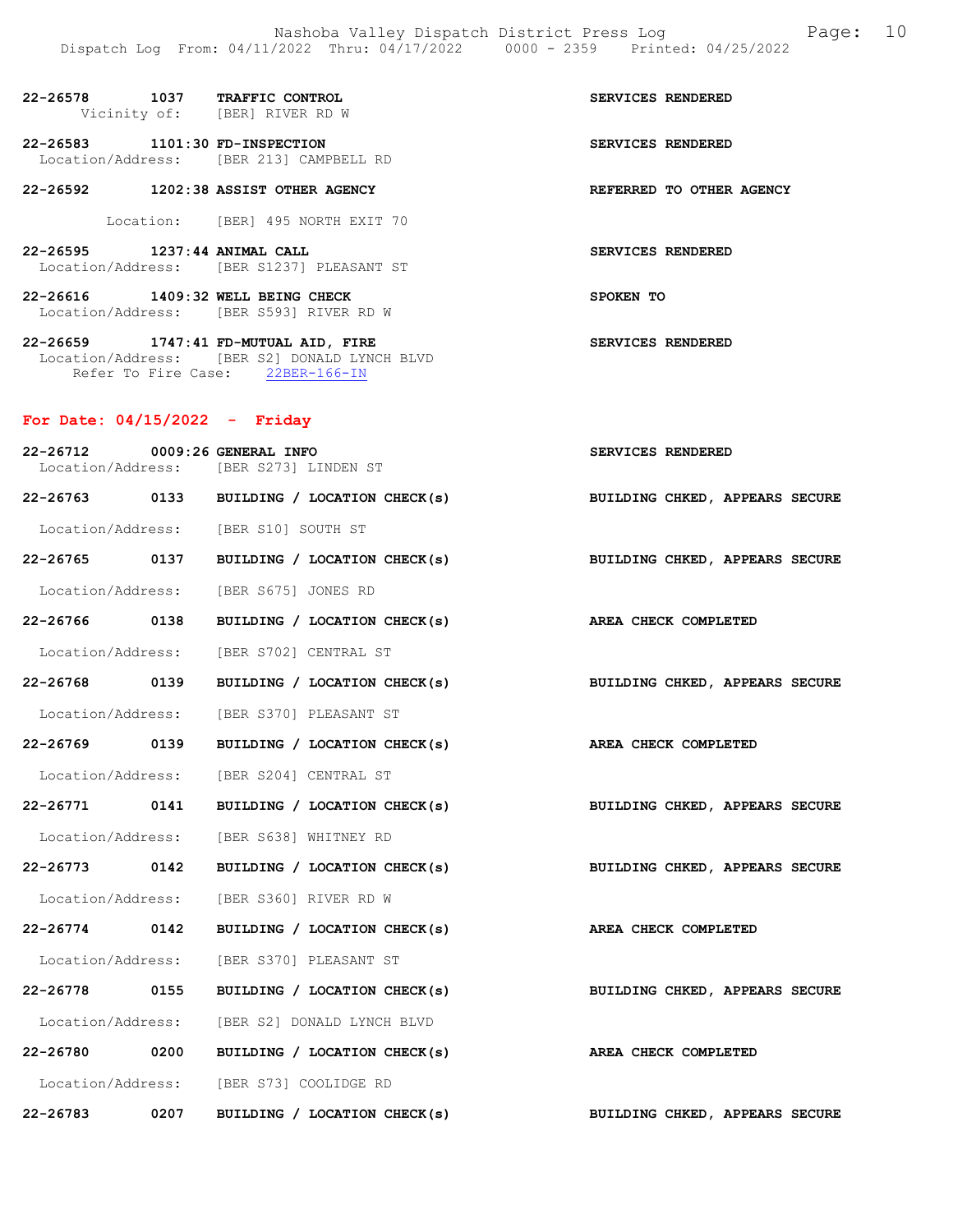|                            | Nashoba Valley Dispatch District Press Log<br>Dispatch Log From: 04/11/2022 Thru: 04/17/2022 0000 - 2359 Printed: 04/25/2022 | 11<br>Page:                    |
|----------------------------|------------------------------------------------------------------------------------------------------------------------------|--------------------------------|
|                            | Location/Address: [BER 128] BASSETT RD                                                                                       |                                |
|                            | 22-26785 0208 BUILDING / LOCATION CHECK(s)                                                                                   | AREA CHECK COMPLETED           |
|                            | Location/Address: [BER S1464] HIGHLAND COMMONS E                                                                             |                                |
| 22-26789 0215              | BUILDING / LOCATION CHECK(s)                                                                                                 | AREA CHECK COMPLETED           |
|                            | Location/Address: [BER 587] CENTRAL ST                                                                                       |                                |
|                            | 22-26791 0222 BUILDING / LOCATION CHECK(s)                                                                                   | BUILDING CHKED, APPEARS SECURE |
| Location/Address:          | [BER] HIGHLAND COMMONS E                                                                                                     |                                |
|                            | 22-26792 0223 BUILDING / LOCATION CHECK(s)                                                                                   | AREA CHECK COMPLETED           |
|                            | Location/Address: [BER S383] WEST ST                                                                                         |                                |
|                            | 22-26793 0228 BUILDING / LOCATION CHECK(s)                                                                                   | AREA CHECK COMPLETED           |
|                            | Location/Address: [BER S1484] WEST ST                                                                                        |                                |
|                            | 22-26795 0244 BUILDING / LOCATION CHECK(s)                                                                                   | BUILDING CHKED, APPEARS SECURE |
|                            | Location/Address: [BER S471] CARTER ST                                                                                       |                                |
|                            | 22-26826 0645:28 ALARM - COMMERCIAL BURGLARY                                                                                 | BUILDING CHKED, APPEARS SECURE |
|                            | Location/Address: [BER 483] HIGHLAND COMMONS E                                                                               |                                |
| 22-26832 0710 GENERAL INFO | Location/Address: [BER S273] LINDEN ST                                                                                       | SERVICES RENDERED              |
|                            | 22-26830 0751:37 MOTOR VEH - STOP                                                                                            | CITATION/WRTTN WARNING ISSUED  |
|                            | Vicinity of: [BER] CENTRAL ST                                                                                                |                                |
|                            | 22-26845 0856:28 MOTOR VEH - STOP                                                                                            | CITATION/WRTTN WARNING ISSUED  |
|                            | Vicinity of: [BER] WEST ST                                                                                                   |                                |
| $22 - 26848$               | 0918 RADAR OPERATIONS<br>Location/Address: [BER S976] HIGHLAND ST                                                            | <b>SERVICES RENDERED</b>       |
|                            | 22-26857 0948 TRAFFIC CONTROL<br>Location/Address: [BER 243] WEST ST                                                         | SERVICES RENDERED              |
|                            | 22-26871 1108 TRAFFIC CONTROL<br>Location/Address: [BER S1105] WOODWARD AVE                                                  | SERVICES RENDERED              |
|                            | 22-26883 1149:53 MOTOR VEH - PLATE LISTING<br>Location/Address: [BER S273] LINDEN ST                                         | <b>NOTIFIED</b>                |
|                            | 22-26932 1544:12 COMMUNITY POLICING<br>Location/Address: [BER S360] RIVER RD W                                               | SERVICES RENDERED              |
|                            | 22-26942 1633 TRAFFIC CONTROL<br>Location/Address: [BER] LYMAN RD + CROSBY RD                                                | SERVICES RENDERED              |
|                            | 22-26943 1643:40 ASSIST OTHER AGENCY<br>Location/Address: [BER S447] ALDEN DR                                                | SPOKEN TO                      |
|                            | 22-26946 1708:33 MOTOR VEH - DISABLED<br>Location/Address: [BER 587] CENTRAL ST                                              | SPOKEN TO                      |
|                            | 22-26965 1841:46 MOTOR VEH - DISABLED<br>Location/Address: [BER 59] SOUTH ST                                                 | SERVICES RENDERED              |
|                            | 22-26985 2018 BUILDING / LOCATION CHECK(s)                                                                                   | BUILDING CHKED, APPEARS SECURE |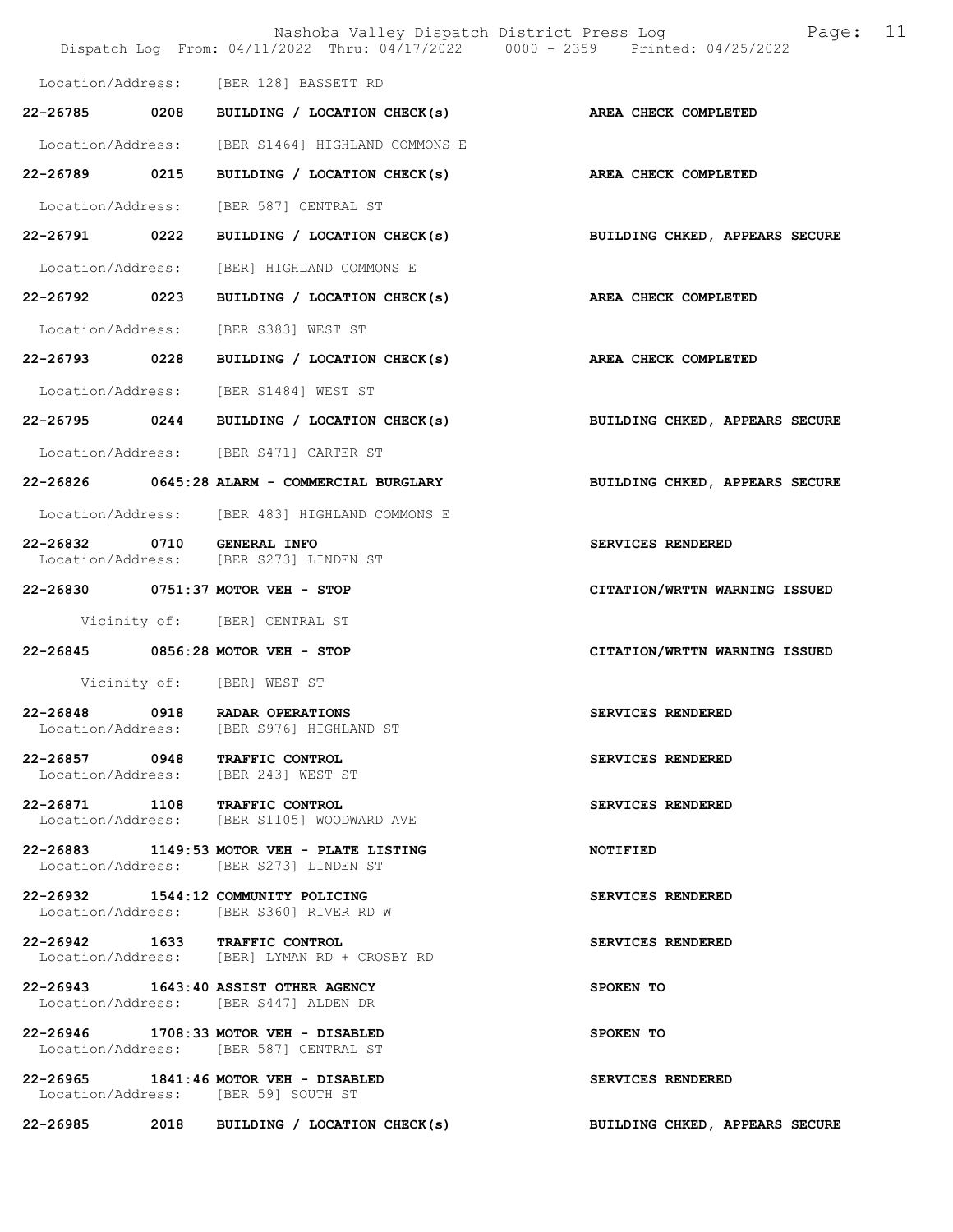Nashoba Valley Dispatch District Press Log Fage: 12 Dispatch Log From: 04/11/2022 Thru: 04/17/2022 0000 - 2359 Printed: 04/25/2022

|                                    |      | Location/Address: [BER S471] CARTER ST                                    |                                |
|------------------------------------|------|---------------------------------------------------------------------------|--------------------------------|
|                                    |      | 22-26986 2020 BUILDING / LOCATION CHECK(s) BUILDING CHKED, APPEARS SECURE |                                |
|                                    |      | Location/Address: [BER S10] SOUTH ST                                      |                                |
|                                    |      | 22-26989 2032 BUILDING / LOCATION CHECK(s)                                | BUILDING CHKED, APPEARS SECURE |
|                                    |      | Location/Address: [BER 59] SOUTH ST                                       |                                |
|                                    |      | 22-27001 2124 BUILDING / LOCATION CHECK(s)                                | BUILDING CHKED, APPEARS SECURE |
|                                    |      | Location/Address: [BER S1] CARR RD                                        |                                |
|                                    |      | 22-27003 2139 BUILDING / LOCATION CHECK(s)                                | BUILDING CHKED, APPEARS SECURE |
|                                    |      | Location/Address: [BER S375] WEST ST                                      |                                |
|                                    |      | 22-27005 2151 BUILDING / LOCATION CHECK(s)                                | BUILDING CHKED, APPEARS SECURE |
|                                    |      | Location/Address: [BER 444] WEST ST                                       |                                |
|                                    |      | 22-27032 2342 BUILDING / LOCATION CHECK(s)                                | BUILDING CHKED, APPEARS SECURE |
|                                    |      | Location/Address: [BER S10] SOUTH ST                                      |                                |
|                                    |      | 22-27034 2346 BUILDING / LOCATION CHECK(s)                                | BUILDING CHKED, APPEARS SECURE |
|                                    |      | Location/Address: [BER S675] JONES RD                                     |                                |
|                                    |      | 22-27036 2348 BUILDING / LOCATION CHECK(s)                                | BUILDING CHKED, APPEARS SECURE |
|                                    |      | Location/Address: [BER S370] PLEASANT ST                                  |                                |
|                                    |      | 22-27040 2352 BUILDING / LOCATION CHECK(s)                                | BUILDING CHKED, APPEARS SECURE |
|                                    |      | Location/Address: [BER S1464] HIGHLAND COMMONS E                          |                                |
|                                    |      | 22-27041 2354:20 MOTOR VEH - STOP                                         | CITATION/WRTTN WARNING ISSUED  |
|                                    |      | Vicinity of: [BER 59] SOUTH ST                                            |                                |
|                                    |      | 22-27042 2355 BUILDING / LOCATION CHECK(s) BUILDING CHKED, APPEARS SECURE |                                |
| Location/Address:                  |      | [BER 39] HIGHLAND COMMONS E                                               |                                |
| 22-27043                           | 2357 | BUILDING / LOCATION CHECK(s)                                              | BUILDING CHKED, APPEARS SECURE |
|                                    |      | Location/Address: [BER 258] HIGHLAND COMMONS E                            |                                |
| 22-27045                           | 2359 | BUILDING / LOCATION CHECK(s)                                              | BUILDING CHKED, APPEARS SECURE |
| Location/Address:                  |      | [BER S1475] HIGHLAND COMMONS E                                            |                                |
| For Date: $04/16/2022 - 8$ aturday |      |                                                                           |                                |

## For Date: 04/16/2022 - Saturday

| 22-27048          | 0000 | BUILDING / LOCATION CHECK(s) | BUILDING CHKED, APPEARS SECURE |
|-------------------|------|------------------------------|--------------------------------|
| Location/Address: |      | [BER 261] HIGHLAND COMMONS E |                                |
| 22-27047          | 0001 | BUILDING / LOCATION CHECK(s) | BUILDING CHKED, APPEARS SECURE |
| Location/Address: |      | [BER S638] WHITNEY RD        |                                |
| 22-27049          | 0002 | BUILDING / LOCATION CHECK(s) | BUILDING CHKED, APPEARS SECURE |
| Location/Address: |      | [BER S360] RIVER RD W        |                                |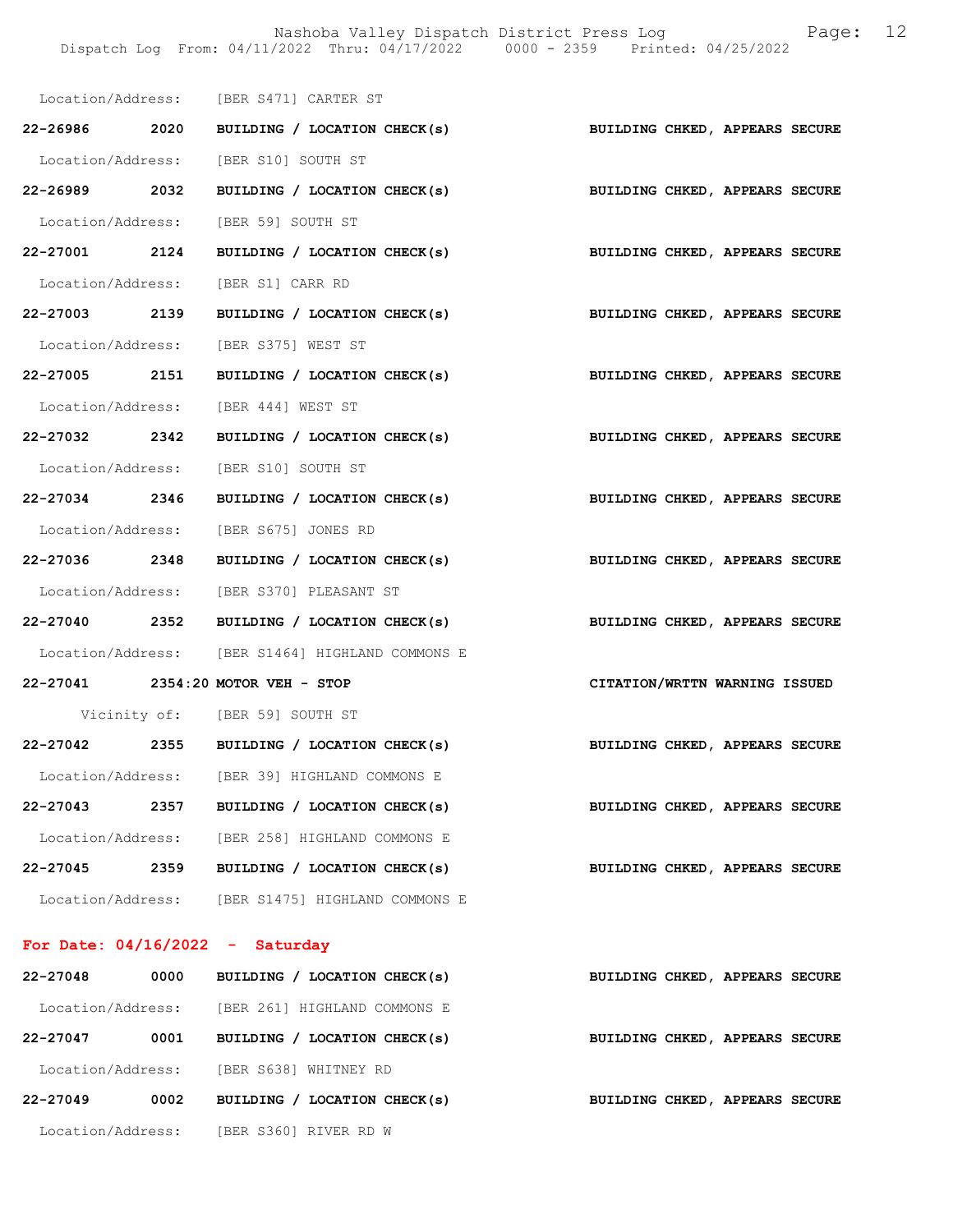Nashoba Valley Dispatch District Press Log Fage: 13

Dispatch Log From: 04/11/2022 Thru: 04/17/2022 0000 - 2359 Printed: 04/25/2022

| 22-27051 0004                                     |      | BUILDING / LOCATION CHECK(s)                                        | BUILDING CHKED, APPEARS SECURE |
|---------------------------------------------------|------|---------------------------------------------------------------------|--------------------------------|
|                                                   |      | Location/Address: [BER 81] HIGHLAND COMMONS E                       |                                |
| 22-27052                                          | 0008 | BUILDING / LOCATION CHECK(s)                                        | BUILDING CHKED, APPEARS SECURE |
| Location/Address:                                 |      | [BER 71] HIGHLAND COMMONS E                                         |                                |
| 22-27053 0016                                     |      | BUILDING / LOCATION CHECK(s)                                        | BUILDING CHKED, APPEARS SECURE |
| Location/Address:                                 |      | [BER S90] CENTRAL ST                                                |                                |
| 22-27056 0024                                     |      | BUILDING / LOCATION CHECK(s)                                        | BUILDING CHKED, APPEARS SECURE |
| Location/Address:                                 |      | [BER S2] DONALD LYNCH BLVD                                          |                                |
| 22-27057 0027<br>Location/Address:                |      | <b>TRAFFIC CONTROL</b><br>[BER] WEST ST + DERBY RD                  | NEGATIVE CONTACT               |
| 22-27061 0033                                     |      | BUILDING / LOCATION CHECK(s)                                        | BUILDING CHKED, APPEARS SECURE |
| Location/Address:                                 |      | [BER 128] BASSETT RD                                                |                                |
| 0038<br>22-27066<br>Location/Address:             |      | <b>TRAFFIC CONTROL</b><br>[BER] LINDEN ST + SOUTH ST                | NEGATIVE CONTACT               |
| 22-27069 0043<br>Location/Address:                |      | TRAFFIC CONTROL<br>[BER] WEST ST + LINDEN ST                        | NEGATIVE CONTACT               |
| 22-27077 0052                                     |      | BUILDING / LOCATION CHECK(s)                                        | BUILDING CHKED, APPEARS SECURE |
| Location/Address:                                 |      | [BER S375] WEST ST                                                  |                                |
| 22-27086 0101                                     |      | BUILDING / LOCATION CHECK(s)                                        | BUILDING CHKED, APPEARS SECURE |
| Location/Address:                                 |      | [BER S1150] CENTRAL ST                                              |                                |
| 22-27087                                          | 0103 | BUILDING / LOCATION CHECK(s)                                        | BUILDING CHKED, APPEARS SECURE |
|                                                   |      | Location/Address: [BER S702] CENTRAL ST                             |                                |
| 22-27088 0104                                     |      | BUILDING / LOCATION CHECK(s)                                        | BUILDING CHKED, APPEARS SECURE |
| Location/Address:                                 |      | [BER S204] CENTRAL ST                                               |                                |
| 22-27089                                          | 0106 | TRAFFIC CONTROL<br>Location/Address: [BER] CENTRAL ST + CARTER ST   | <b>NEGATIVE CONTACT</b>        |
| 22-27101 0117:02 DISTURBANCE<br>Location/Address: |      | [BER 475] TYLER RD                                                  | SPOKEN TO                      |
| 22-27121 0156                                     |      | BUILDING / LOCATION CHECK(s)                                        | BUILDING CHKED, APPEARS SECURE |
|                                                   |      | Location/Address: [BER] HIGHLAND COMMONS E                          |                                |
| 22-27126 0214                                     |      | TRAFFIC CONTROL<br>Location/Address: [BER S1150] CENTRAL ST         | NEGATIVE CONTACT               |
| 22-27128 0228                                     |      | BUILDING / LOCATION CHECK(s)<br>Location/Address: [BER 444] WEST ST | NEGATIVE CONTACT               |
| 22-27129 0231                                     |      | BUILDING / LOCATION CHECK(s)                                        | BUILDING CHKED, APPEARS SECURE |
| Location/Address:                                 |      | [BER S1249] WEST ST                                                 |                                |
| 22-27131 0240                                     |      | BUILDING / LOCATION CHECK(s)                                        | BUILDING CHKED, APPEARS SECURE |
|                                                   |      | Location/Address: [BER 128] BASSETT RD                              |                                |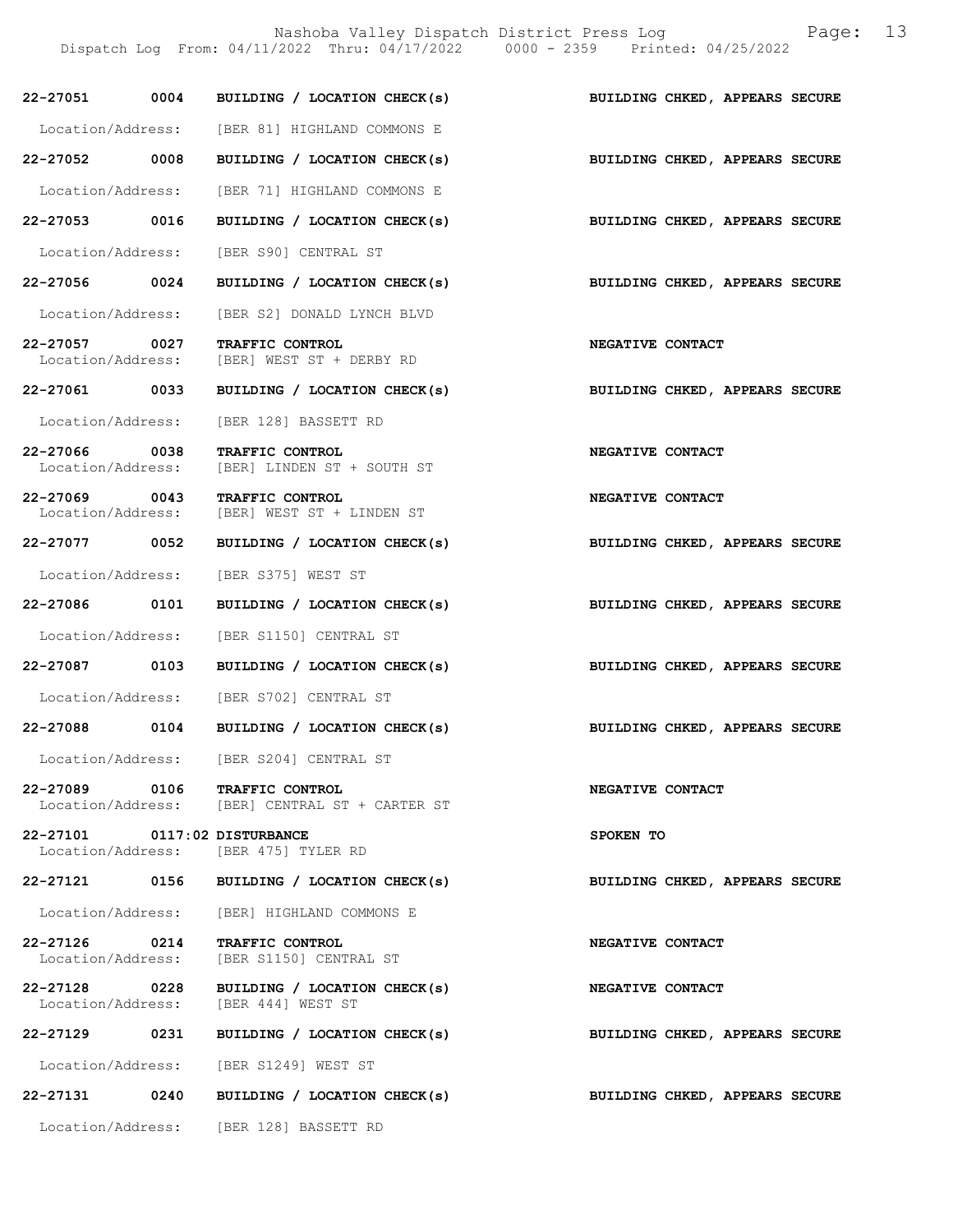| 22-27153 0714                      |      | COMMUNITY POLICING<br>Location/Address: [BER S10] SOUTH ST                                                                  | SERVICES RENDERED              |
|------------------------------------|------|-----------------------------------------------------------------------------------------------------------------------------|--------------------------------|
|                                    |      | 22-27158 0745 RADAR OPERATIONS<br>Location/Address: [BER S976] HIGHLAND ST                                                  | SERVICES RENDERED              |
| 22-27159 0818                      |      | BUILDING / LOCATION CHECK(s)                                                                                                | BUILDING CHKED, APPEARS SECURE |
|                                    |      | Location/Address: [BER S471] CARTER ST                                                                                      |                                |
| 22-27160 0821                      |      | TRAFFIC CONTROL<br>Location/Address: [BER 243] WEST ST                                                                      | SERVICES RENDERED              |
|                                    |      | 22-27202 1146 COMMUNITY POLICING<br>Location/Address: [BER S10] SOUTH ST                                                    | SERVICES RENDERED              |
|                                    |      | 22-27204 1158 COMMUNITY POLICING<br>Location/Address: [BER S10] SOUTH ST                                                    | SERVICES RENDERED              |
| 22-27214 1310:37 ANIMAL CALL       |      |                                                                                                                             | RETURNED TO HOME OR FAMILY     |
|                                    |      | Location/Address: [BER S90] CENTRAL ST                                                                                      |                                |
|                                    |      | 22-27224 1343:26 FD-FIRE ALARM, COMMERCIAL<br>Location/Address: [BER] DONALD LYNCH BLVD<br>Refer To Fire Case: 22BER-167-IN | <b>INVESTIGATED</b>            |
|                                    |      | 22-27247 1636 COMMUNITY POLICING                                                                                            | AREA CHECK COMPLETED           |
|                                    |      | Location/Address: [BER S215] COOLIDGE RD                                                                                    |                                |
| 22-27251 1651                      |      | BUILDING / LOCATION CHECK(s)                                                                                                | AREA CHECK COMPLETED           |
|                                    |      | Location/Address: [BER 96] CENTRAL ST                                                                                       |                                |
| 22-27255 1734<br>Location/Address: |      | COMMUNITY POLICING<br>[BER S1464] HIGHLAND COMMONS E                                                                        | SERVICES RENDERED              |
| 22–27259 1756                      |      | BUILDING / LOCATION CHECK(s)                                                                                                | AREA CHECK COMPLETED           |
|                                    |      | Location/Address: [BER] TAYLOR RD                                                                                           |                                |
| 22-27261 1811                      |      | BUILDING / LOCATION CHECK(s)                                                                                                | <b>AREA CHECK COMPLETED</b>    |
|                                    |      | Location/Address: [BER 444] WEST ST                                                                                         |                                |
| 22-27268                           | 1833 | BUILDING / LOCATION CHECK(s)                                                                                                | AREA CHECK COMPLETED           |
|                                    |      | Location/Address: [BER S638] WHITNEY RD                                                                                     |                                |
| 22-27271 1840                      |      | BUILDING / LOCATION CHECK(s)                                                                                                | <b>AREA CHECK COMPLETED</b>    |
|                                    |      | Location/Address: [BER 450] BANNER RD                                                                                       |                                |
| 22-27296 2110                      |      | BUILDING / LOCATION CHECK(s)                                                                                                | AREA CHECK COMPLETED           |
|                                    |      | Location/Address: [BER 587] CENTRAL ST                                                                                      |                                |
| 22-27297                           | 2127 | BUILDING / LOCATION CHECK(s)                                                                                                | AREA CHECK COMPLETED           |
|                                    |      | Location/Address: [BER 62] RIVER RD W                                                                                       |                                |

## For Date: 04/17/2022 - Sunday

| 22-27335          | 0039 | BUILDING / LOCATION CHECK(s) |  |  | AREA CHECK COMPLETED |
|-------------------|------|------------------------------|--|--|----------------------|
| Location/Address: |      | [BER S10] SOUTH ST           |  |  |                      |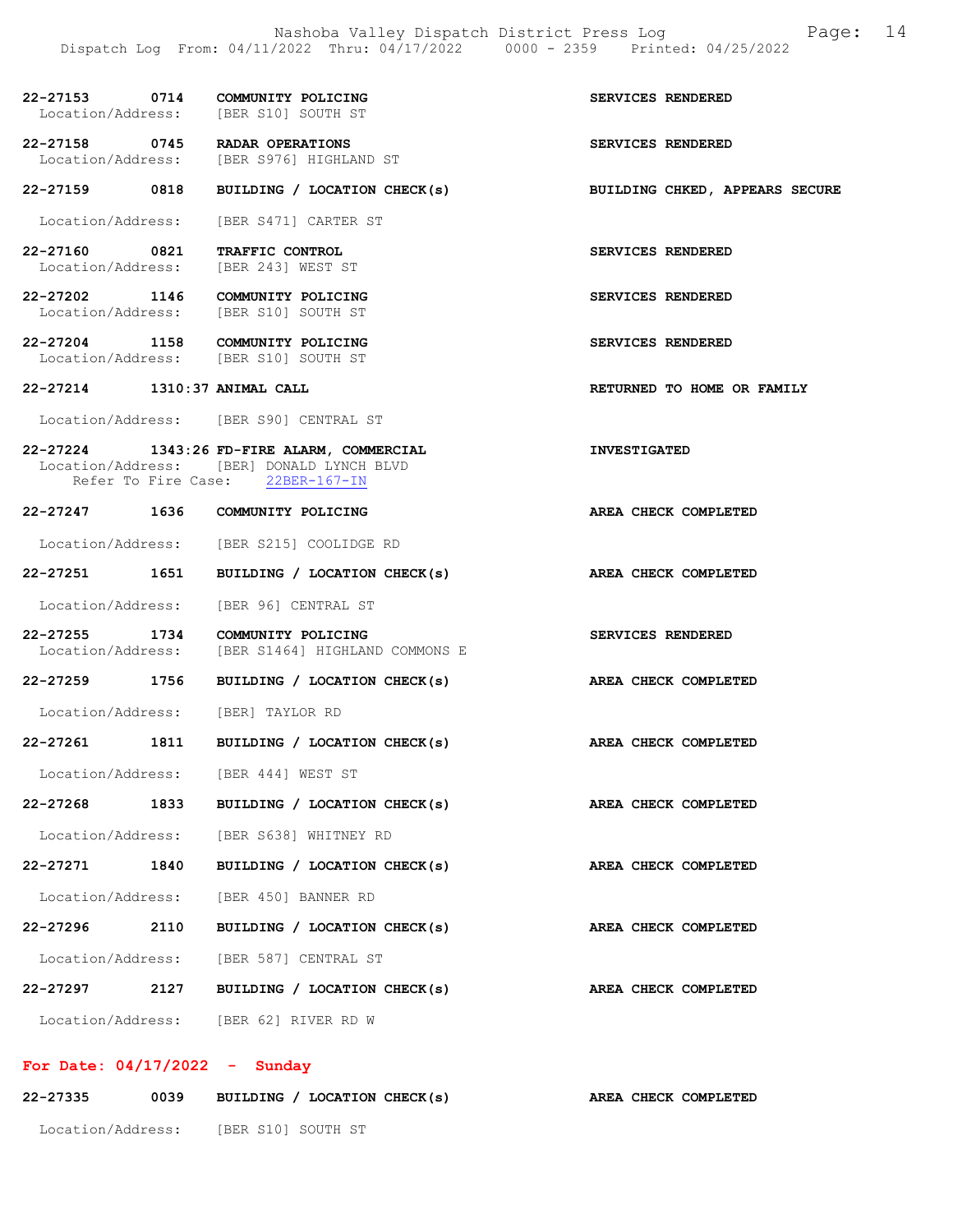|               | 22-27334 0040 BUILDING / LOCATION CHECK(s) AREA CHECK COMPLETED           |                                |
|---------------|---------------------------------------------------------------------------|--------------------------------|
|               | Location/Address: [BER S333] WEST ST                                      |                                |
|               | 22-27336 0040 BUILDING / LOCATION CHECK(s) BUILDING CHKED, APPEARS SECURE |                                |
|               | Location/Address: [BER 58] WEST ST                                        |                                |
| 22-27339 0046 | BUILDING / LOCATION CHECK(s) AREA CHECK COMPLETED                         |                                |
|               | Location/Address: [BER S370] PLEASANT ST                                  |                                |
| 22-27340 0048 | BUILDING / LOCATION CHECK(s)                                              | AREA CHECK COMPLETED           |
|               | Location/Address: [BER S471] CARTER ST                                    |                                |
|               | 22-27341 0048 BUILDING / LOCATION CHECK(s) AREA CHECK COMPLETED           |                                |
|               | Location/Address: [BER S638] WHITNEY RD                                   |                                |
| 22-27342 0050 | BUILDING / LOCATION CHECK(s) AREA CHECK COMPLETED                         |                                |
|               | Location/Address: [BER S360] RIVER RD W                                   |                                |
| 22-27344 0057 | BUILDING / LOCATION CHECK(s)                                              | AREA CHECK COMPLETED           |
|               | Location/Address: [BER 62] RIVER RD W                                     |                                |
|               | 22-27346 0058 BUILDING / LOCATION CHECK(s) BUILDING CHKED, APPEARS SECURE |                                |
|               | Location/Address: [BER S1484] WEST ST                                     |                                |
| 22-27348 0059 | BUILDING / LOCATION CHECK(s)                                              | AREA CHECK COMPLETED           |
|               | Location/Address: [BER 128] BASSETT RD                                    |                                |
|               | 22-27349 0100 BUILDING / LOCATION CHECK(s) AREA CHECK COMPLETED           |                                |
|               | Location/Address: [BER 444] WEST ST                                       |                                |
|               | 22-27350 0101 BUILDING / LOCATION CHECK(s) BUILDING CHKED, APPEARS SECURE |                                |
|               | Location/Address: [BER S1249] WEST ST                                     |                                |
|               | 22-27351 0102 BUILDING / LOCATION CHECK(s)                                | <b>AREA CHECK COMPLETED</b>    |
|               | Location/Address: [BER S375] WEST ST                                      |                                |
|               | 22-27353 0107 BUILDING / LOCATION CHECK(s)                                | AREA CHECK COMPLETED           |
|               | Location/Address: [BER 448] NEWSOME RD                                    |                                |
|               | $22-27354$ 0117:39 MOTOR VEH - ACCIDENT HIT & RUN                         | SEARCHED AREA, NEGATIVE RESULT |
|               | Location/Address: [BER] BARNES HILL RD + LINDEN ST                        |                                |
|               | 22-27355 0119 BUILDING / LOCATION CHECK(s)                                | AREA CHECK COMPLETED           |
|               | Location/Address: [BER] BALL HILL RD                                      |                                |
|               | 22-27356 0119 BUILDING / LOCATION CHECK(s)                                | AREA CHECK COMPLETED           |
|               | Location/Address: [BER 227] BASSETT RD                                    |                                |
|               | 22-27358 0131 BUILDING / LOCATION CHECK(s)                                | AREA CHECK COMPLETED           |
|               | Location/Address: [BER S1249] WEST ST                                     |                                |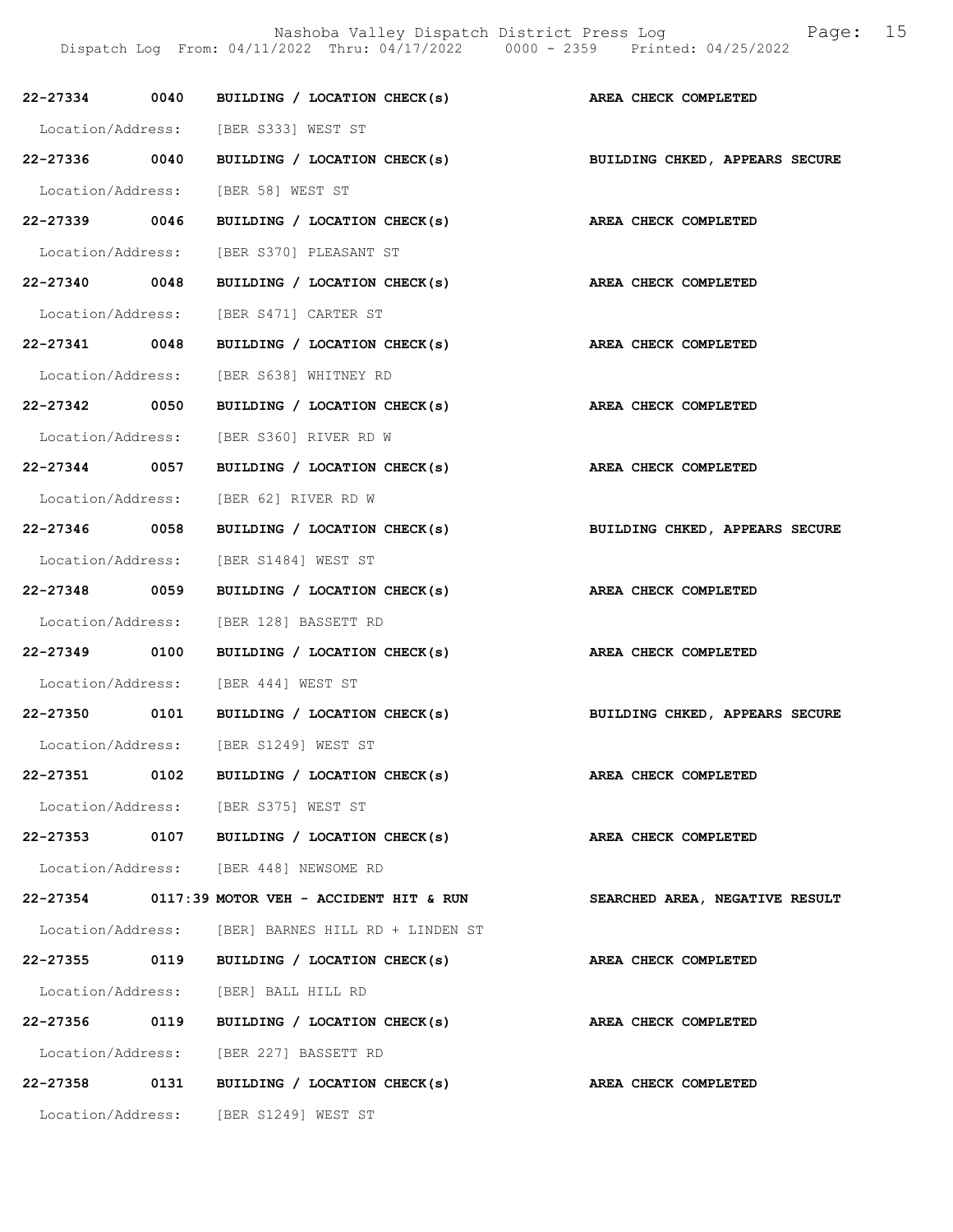|                   | Dispatch Log From: 04/11/2022 Thru: 04/17/2022 0000 - 2359 Printed: 04/25/2022      | Nashoba Valley Dispatch District Press Log<br>16<br>Page: |
|-------------------|-------------------------------------------------------------------------------------|-----------------------------------------------------------|
|                   | 22-27359 0135 BUILDING / LOCATION CHECK(s) AREA CHECK COMPLETED                     |                                                           |
|                   | Location/Address: [BER S1] CARR RD                                                  |                                                           |
|                   | 22-27360 0145 BUILDING / LOCATION CHECK(s) AREA CHECK COMPLETED                     |                                                           |
|                   | Location/Address: [BER S383] WEST ST                                                |                                                           |
|                   | 22-27361 0147:24 SUSPICIOUS ACTIVITY<br>Vicinity of: [BER 96] CENTRAL ST            | SERVICES RENDERED                                         |
|                   | 22-27365 0203 BUILDING / LOCATION CHECK(s)                                          | AREA CHECK COMPLETED                                      |
|                   | Location/Address: [BER 244] TAYLOR RD                                               |                                                           |
|                   | 22-27366 0203 BUILDING / LOCATION CHECK(s)                                          | AREA CHECK COMPLETED                                      |
|                   | Location/Address: [BER S471] CARTER ST                                              |                                                           |
| 22-27367 0205     | BUILDING / LOCATION CHECK(s)                                                        | BUILDING CHKED, APPEARS SECURE                            |
|                   | Location/Address: [BER S91] CENTRAL ST                                              |                                                           |
|                   | 22-27368 0208 BUILDING / LOCATION CHECK(s) AREA CHECK COMPLETED                     |                                                           |
|                   | Location/Address: [BER 127] CENTRAL ST                                              |                                                           |
| 22-27369 0210     | BUILDING / LOCATION CHECK(s)                                                        | AREA CHECK COMPLETED                                      |
| Location/Address: | [BER S222] COOLIDGE RD                                                              |                                                           |
| 22-27370 0212     | BUILDING / LOCATION CHECK(s)                                                        | AREA CHECK COMPLETED                                      |
| Location/Address: | [BER S73] COOLIDGE RD                                                               |                                                           |
| 22-27371 0213     | BUILDING / LOCATION CHECK(s) AREA CHECK COMPLETED                                   |                                                           |
|                   | Location/Address: [BER S1381] HIGHLAND COMMONS W                                    |                                                           |
|                   | 22-27372 0215 BUILDING / LOCATION CHECK(s)                                          | AREA CHECK COMPLETED                                      |
|                   | Location/Address: [BER S1464] HIGHLAND COMMONS E                                    |                                                           |
|                   | 22-27373 0218:14 SUSPICIOUS ACTIVITY                                                | SEARCHED AREA, NEGATIVE RESULT                            |
|                   | Vicinity of: [BER S383] WEST ST                                                     |                                                           |
|                   | $22-27376$ 0238 BUILDING / LOCATION CHECK(s)                                        | BUILDING CHKED, APPEARS SECURE                            |
|                   | Location/Address: [BER 62] RIVER RD W                                               |                                                           |
|                   | 22-27378 0246 BUILDING / LOCATION CHECK(s)                                          | AREA CHECK COMPLETED                                      |
|                   | Location/Address: [BER 236] TYLER RD                                                |                                                           |
| 22-27379 0246     | BUILDING / LOCATION CHECK(s)                                                        | AREA CHECK COMPLETED                                      |
|                   | Location/Address: [BER S2] DONALD LYNCH BLVD                                        |                                                           |
|                   | 22-27394 0559 RADAR OPERATIONS<br>Location/Address: [BER] WOODWARD AVE + CENTRAL ST | SERVICES RENDERED                                         |
|                   | 22-27415 1008 COMMUNITY POLICING<br>Location/Address: [BER S360] RIVER RD W         | SERVICES RENDERED                                         |
|                   | 22-27416 1010:11 MOTOR VEH - STOP                                                   | CITATION/WRTTN WARNING ISSUED                             |
|                   | Vicinity of: [BER S90] CENTRAL ST                                                   |                                                           |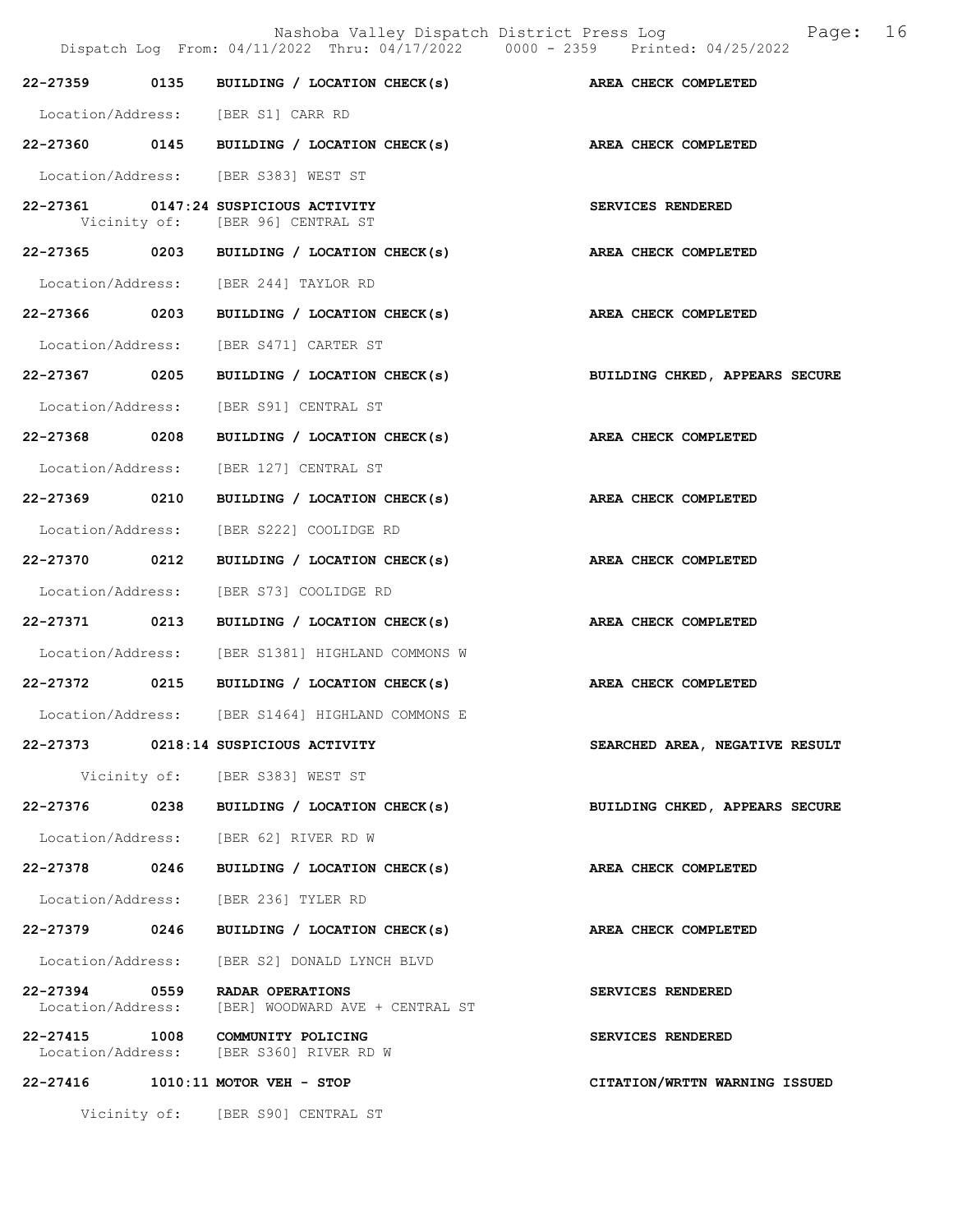Nashoba Valley Dispatch District Press Log Fage: 17 Dispatch Log From: 04/11/2022 Thru: 04/17/2022 0000 - 2359 Printed: 04/25/2022

|                                                 |      | 22-27422 1032 RADAR OPERATIONS                                       | NO SERVICES NEEDED             |
|-------------------------------------------------|------|----------------------------------------------------------------------|--------------------------------|
|                                                 |      | Location/Address: [BER S507] SOUTH ST                                |                                |
|                                                 |      | 22-27443 1240 TRAFFIC CONTROL                                        | NO SERVICES NEEDED             |
|                                                 |      | Location/Address: [BER S375] WEST ST                                 |                                |
|                                                 |      | 22-27445 1255:44 MOTOR VEH - STOP                                    | CITATION/WRTTN WARNING ISSUED  |
|                                                 |      | Location/Address: [BER S63] CENTRAL ST                               |                                |
|                                                 |      | 22-27458 1524 BUILDING / LOCATION CHECK(s) AREA CHECK COMPLETED      |                                |
|                                                 |      | Location/Address: [BER S901] CENTRAL ST                              |                                |
|                                                 |      | 22-27459 1531 COMMUNITY POLICING                                     | NO SERVICES NEEDED             |
|                                                 |      | Location/Address: [BER S73] COOLIDGE RD                              |                                |
|                                                 |      | 22-27460 1536 BUILDING / LOCATION CHECK(s)                           | <b>AREA CHECK COMPLETED</b>    |
|                                                 |      | Location/Address: [BER 128] BASSETT RD                               |                                |
|                                                 |      | 22-27463 1604 RADAR OPERATIONS<br>Location/Address: [BER] RIVER RD W | CIVIL CITATION                 |
|                                                 |      | 22-27464 1622:32 MOTOR VEH - STOP                                    | CITATION/WRTTN WARNING ISSUED  |
|                                                 |      | Vicinity of: [BER] RIVER RD W                                        |                                |
|                                                 |      | 22-27468 1741 BUILDING / LOCATION CHECK(s)                           | AREA CHECK COMPLETED           |
|                                                 |      | Location/Address: [BER S313] WEST ST                                 |                                |
|                                                 |      | 22-27478 1858 BUILDING / LOCATION CHECK(s)                           | AREA CHECK COMPLETED           |
|                                                 |      | Location/Address: [BER 62] RIVER RD W                                |                                |
|                                                 |      | 22-27485 1931 BUILDING / LOCATION CHECK(s)                           | <b>AREA CHECK COMPLETED</b>    |
|                                                 |      | Location/Address: [BER S1464] HIGHLAND COMMONS E                     |                                |
| 22-27486 1932 GENERAL INFO<br>Location/Address: |      | [BER S273] LINDEN ST                                                 | SERVICES RENDERED              |
| 22-27512<br>Location/Address:                   |      | 2140:45 GENERAL INFO<br>[BER S273] LINDEN ST                         | SERVICES RENDERED              |
| 22-27525                                        | 2358 | BUILDING / LOCATION CHECK(s)                                         | BUILDING CHKED, APPEARS SECURE |
| Location/Address:                               |      | [BER S10] SOUTH ST                                                   |                                |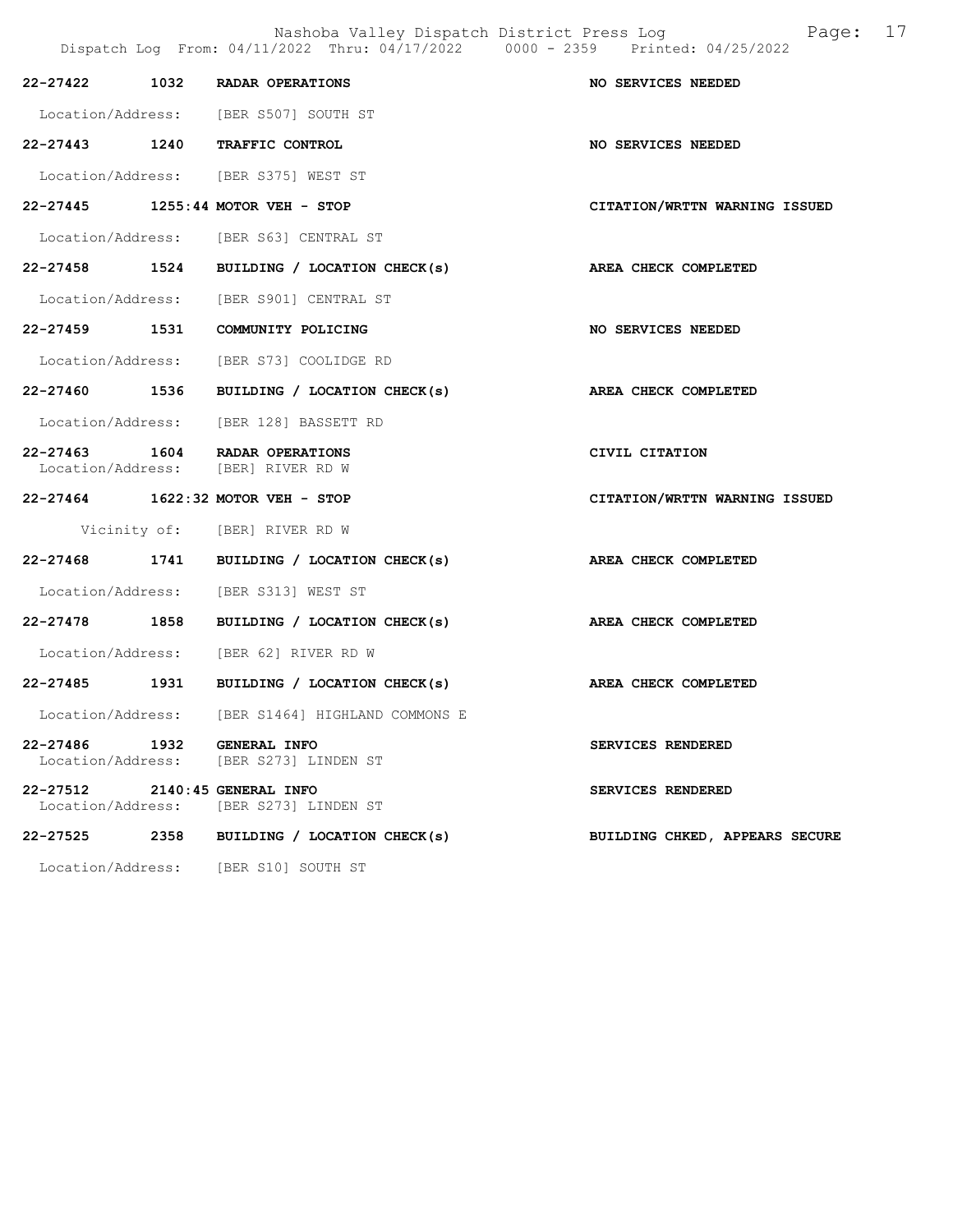Nashoba Valley Dispatch District Press Log Fage: 18 Dispatch Log From: 04/11/2022 Thru: 04/17/2022 0000 - 2359 Printed: 04/25/2022

## For Jurisdiction: BOLTON, MA

# For Date: 04/11/2022 - Monday

| 22-25530 0018 RADAR OPERATIONS    |                                                                                  | <b>NO SERVICES NEEDED</b>     |
|-----------------------------------|----------------------------------------------------------------------------------|-------------------------------|
| Location/Address: [BOL] MAIN ST   |                                                                                  |                               |
|                                   | 22-25535 0027:01 MOTOR VEH - STOP<br>Vicinity of: [BOL 1167] MAIN ST             | <b>VERBAL WARNING</b>         |
|                                   | 22-25547 0038 BUILDING / LOCATION CHECK(s) AREA CHECK COMPLETED                  |                               |
|                                   | Location: [BOL WEST] WEST SECTOR                                                 |                               |
|                                   | 22-25559 0045:42 MOTOR VEH - STOP                                                | CITATION/WRTTN WARNING ISSUED |
|                                   | Vicinity of: [BOL] MAIN ST                                                       |                               |
|                                   | $22-25588$ 0118:29 BUILDING / LOCATION CHECK(s)                                  | AREA CHECK COMPLETED          |
|                                   | Location: [BOL EAST] EAST SECTOR                                                 |                               |
|                                   | 22-25589 0119 BUILDING / LOCATION CHECK(s) AREA CHECK COMPLETED                  |                               |
|                                   | Location: [BOL WEST] WEST SECTOR                                                 |                               |
|                                   | 22-25602 0139 RADAR OPERATIONS                                                   | <b>NO SERVICES NEEDED</b>     |
| Location/Address: [BOL] MAIN ST   |                                                                                  |                               |
|                                   | 22-25668 0619 RADAR OPERATIONS                                                   | <b>NO SERVICES NEEDED</b>     |
|                                   | Location/Address: [BOL] WATTAQUADOCK HILL RD                                     |                               |
|                                   | 22-25669 0621:42 MOTOR VEH - STOP<br>Vicinity of: [BOL 675] WATTAQUADOCK HILL RD | VERBAL WARNING                |
| 22-25672 0633:55 MOTOR VEH - STOP | Vicinity of: [BOL 675] WATTAQUADOCK HILL RD                                      | <b>VERBAL WARNING</b>         |
| 22-25688 0819 TRAFFIC CONTROL     | Location/Address: [BOL] MAIN ST + MECHANIC ST                                    | SERVICES RENDERED             |
| 22-25694 0837 RADAR OPERATIONS    | Vicinity of: [BOL L0000070] MAIN ST                                              | SERVICES RENDERED             |
|                                   | 22-25696 0843:02 MOTOR VEH - STOP                                                | CITATION/WRTTN WARNING ISSUED |
|                                   | Vicinity of: [BOL] MAIN ST                                                       |                               |
| 22-25717                          | 0900:00 FIREARMS LICENSING<br>Location/Address: [BOL 2] WATTAQUADOCK HILL RD     | SERVICES RENDERED             |
| 22-25701 0904:45 MOTOR VEH - STOP |                                                                                  | CITATION/WRTTN WARNING ISSUED |
|                                   | Vicinity of: [BOL L0000053] MAIN ST                                              |                               |
| 22-25711 0929 RADAR OPERATIONS    | Location/Address: [BOL] WATTAQUADOCK HILL RD                                     | SERVICES RENDERED             |
| 22-25712                          | $0931:05$ MOTOR VEH - STOP                                                       | CITATION/WRTTN WARNING ISSUED |
| Location/Address: [BOL] MAIN ST   |                                                                                  |                               |
|                                   | 22-25722 0957:56 MOTOR VEH - DISABLED                                            | NO SERVICES NEEDED            |
|                                   | Vicinity of: [BOL 1434] MAIN ST                                                  |                               |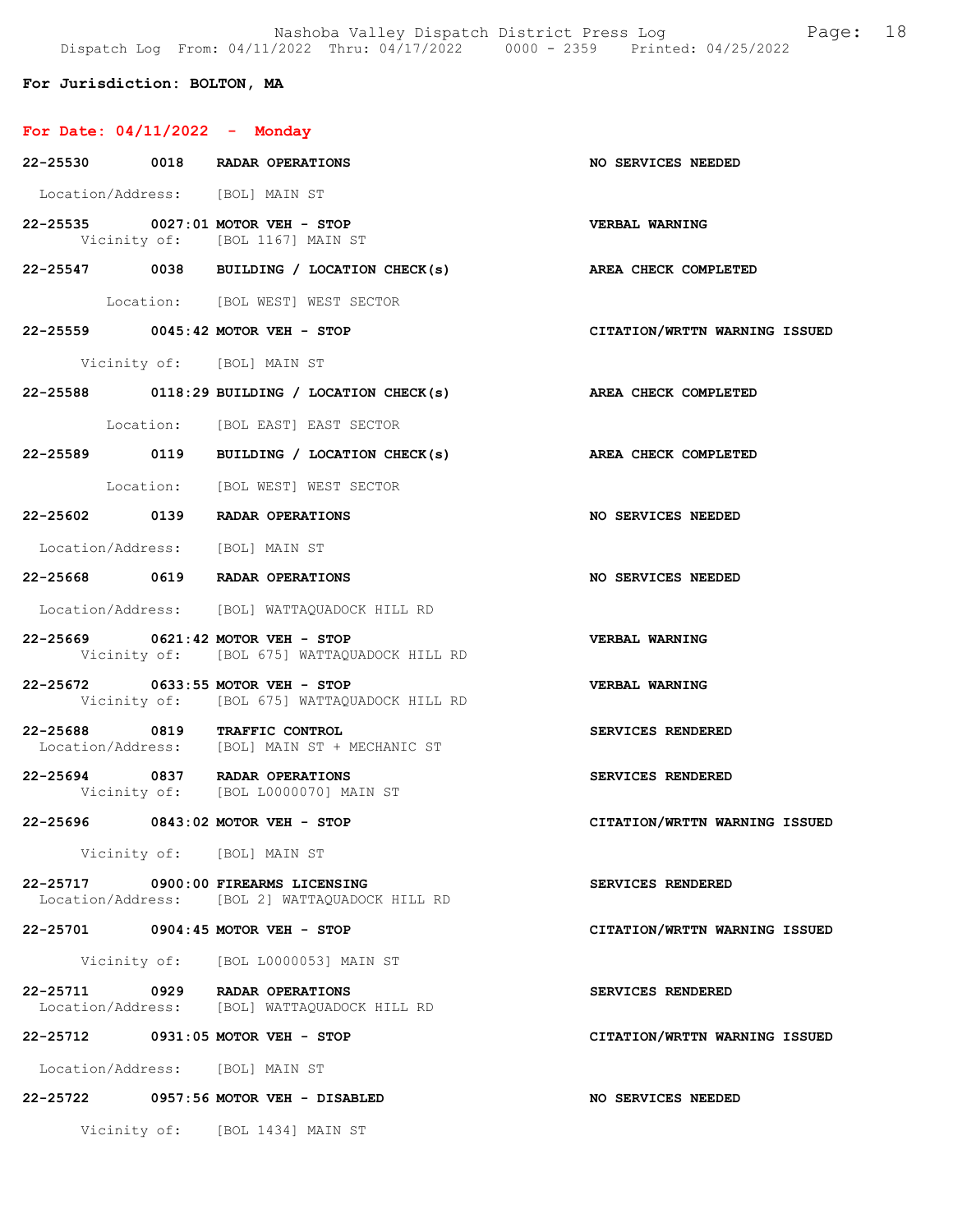## 22-25738 1155:21 ASSIST CITIZEN SERVICES RENDERED Location/Address: [BOL 2] WATTAQUADOCK HILL RD

22-25744 1216 RADAR OPERATIONS SERVICES RENDERED Location/Address: [BOL] MAIN ST

22-25757 1358:43 ASSIST CITIZEN SERVICES RENDERED Location/Address: [BOL 2] WATTAQUADOCK HILL RD

#### 22-25761 1419:16 MOTOR VEH - STOP CITATION/WRTTN WARNING ISSUED

Vicinity of: [BOL] MAIN ST

22-25797 1659 RADAR OPERATIONS<br>
Location/Address: [BOL] FORBUSH MILL RD Location/Address: [BOL] FORBUSH MILL RD

22-25798 1659 RADAR OPERATIONS SERVICES RENDERED<br>Location/Address: [BOL L0000027] MAIN ST Location/Address: [BOL L0000027] MAIN ST

22-25799 1703:30 MOTOR VEH - STOP CITATION/WRTTN WARNING ISSUED

Location/Address: [BOL 742] FORBUSH MILL RD

22-25802 1716:28 MOTOR VEH - STOP VERBAL WARNING Location/Address: [BOL 955] HUDSON RD

22-25803 1721:15 MOTOR VEH - STOP CITATION/WRTTN WARNING ISSUED

Location/Address: [BOL 26] FORBUSH MILL RD

22-25805 1723 RADAR OPERATIONS NO SERVICES NEEDED

Location/Address: [BOL L0000069] HUDSON RD

22-25807 1730:14 MOTOR VEH - STOP CITATION/WRTTN WARNING ISSUED

Vicinity of: [BOL 928] HUDSON RD

- 22-25809 1734:51 MOTOR VEH STOP VERBAL WARNING Vicinity of: [BOL 742] FORBUSH MILL RD
- 22-25811 1744:55 MOTOR VEH STOP VEHICLE TOWED Vicinity of: [BOL] MAIN ST
- 22-25812 1745:32 MOTOR VEH STOP VERBAL WARNING Vicinity of: [BOL L0000022] HUDSON RD
- 22-25815 1821:52 MOTOR VEH STOP CITATION/WRTTN WARNING ISSUED

Location/Address: [BOL 212] MAIN ST

22-25818 1845:08 MOTOR VEH - STOP VERBAL WARNING Vicinity of: [BOL 961] MAIN ST Refer To Arrest: 22BOL-11-AR

## 22-25834 2156 BUILDING / LOCATION CHECK(s) AREA CHECK COMPLETED

Location: [BOL] EAST SECTOR CHECKS

- 22-25835 2159:14 MOTOR VEH STOP VERBAL WARNING Vicinity of: [BOL 1124] MAIN ST
- 22-25838 2228:22 BUILDING / LOCATION CHECK(s) BUILDING CHKED, APPEARS SECURE

Location/Address: [BOL L0000020] FLANAGAN RD

22-25839 2231 BUILDING / LOCATION CHECK(s) AREA CHECK COMPLETED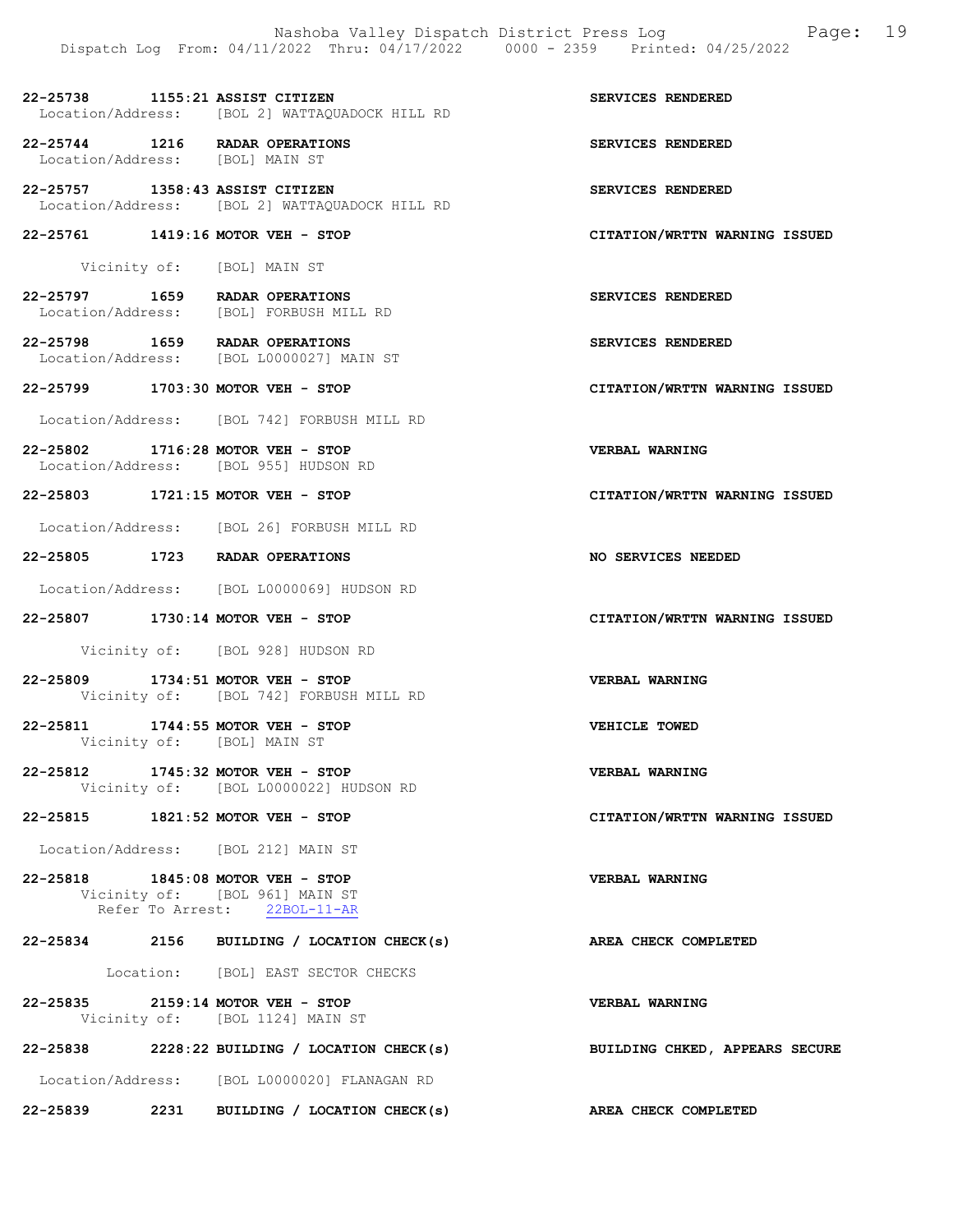|                                  |                                                                                                                     | Nashoba Valley Dispatch District Press Loq<br>20<br>Page:<br>Dispatch Log From: 04/11/2022 Thru: 04/17/2022 0000 - 2359 Printed: 04/25/2022 |
|----------------------------------|---------------------------------------------------------------------------------------------------------------------|---------------------------------------------------------------------------------------------------------------------------------------------|
|                                  | Location/Address: [BOL 1] GREEN RD                                                                                  |                                                                                                                                             |
|                                  | 22-25840 2233 BUILDING / LOCATION CHECK(s) AREA CHECK COMPLETED                                                     |                                                                                                                                             |
|                                  | Location/Address: [BOL L0000060] MAIN ST                                                                            |                                                                                                                                             |
|                                  | 22-25841 2233 BUILDING / LOCATION CHECK(s)                                                                          | AREA CHECK COMPLETED                                                                                                                        |
|                                  | Location/Address: [BOL 26] FORBUSH MILL RD                                                                          |                                                                                                                                             |
|                                  | 22-25842 2234 BUILDING / LOCATION CHECK(s) AREA CHECK COMPLETED                                                     |                                                                                                                                             |
|                                  | Location/Address: [BOL 654] FORBUSH MILL RD                                                                         |                                                                                                                                             |
|                                  | 22-25843 2235 BUILDING / LOCATION CHECK(s) AREA CHECK COMPLETED                                                     |                                                                                                                                             |
|                                  | Location/Address: [BOL 785] FORBUSH MILL RD                                                                         |                                                                                                                                             |
|                                  | 22-25844 2235 BUILDING / LOCATION CHECK(s)                                                                          | AREA CHECK COMPLETED                                                                                                                        |
|                                  | Location/Address: [BOL L0000014] STILL RIVER RD                                                                     |                                                                                                                                             |
| For Date: $04/12/2022 -$ Tuesday |                                                                                                                     |                                                                                                                                             |
|                                  | 22-25884 0046 BUILDING / LOCATION CHECK(s)                                                                          | AREA CHECK COMPLETED                                                                                                                        |
|                                  | Location: [BOL WEST] WEST SECTOR                                                                                    |                                                                                                                                             |
| 22-25908                         | 0113 RADAR OPERATIONS                                                                                               | NO SERVICES NEEDED                                                                                                                          |
|                                  | Location/Address: [BOL] MAIN ST                                                                                     |                                                                                                                                             |
|                                  | 22-25933 0152:25 BUILDING / LOCATION CHECK(s) AREA CHECK COMPLETED                                                  |                                                                                                                                             |
|                                  | Location: [BOL EAST] EAST SECTOR                                                                                    |                                                                                                                                             |
| 22-25936                         | 0157:38 MOTOR VEH - DISABLED<br>Vicinity of: [BOL 29] MAIN ST                                                       | <b>INVESTIGATED</b>                                                                                                                         |
|                                  | 22-25965 0614 RADAR OPERATIONS                                                                                      | NO SERVICES NEEDED                                                                                                                          |
|                                  | Location/Address: [BOL] WATTAQUADOCK HILL RD                                                                        |                                                                                                                                             |
|                                  | 22-25972 0637:29 MOTOR VEH - STOP<br>Vicinity of: [BOL 675] WATTAQUADOCK HILL RD                                    | <b>VERBAL WARNING</b>                                                                                                                       |
| 22-25979 0740:06 ROAD HAZARDS    | Location/Address: [BOL 119] KETTLEHOLE RD                                                                           | SPOKEN TO                                                                                                                                   |
|                                  | 22-25982 0755:37 WELL BEING CHECK                                                                                   | RETURNED TO HOME OR FAMILY                                                                                                                  |
|                                  | Vicinity of: [BOL 300] MAIN ST                                                                                      |                                                                                                                                             |
|                                  | 22-25988 0825 TRAFFIC CONTROL                                                                                       | SERVICES RENDERED                                                                                                                           |
|                                  | Location/Address: [BOL] MAIN ST + MECHANIC ST                                                                       |                                                                                                                                             |
|                                  | 22-25990 0844 RADAR OPERATIONS<br>Vicinity of: [BOL L0000070] MAIN ST                                               | SERVICES RENDERED                                                                                                                           |
|                                  | 22-25994 0858:43 MOTOR VEH - STOP<br>Vicinity of: [BOL 29] MAIN ST                                                  | <b>VERBAL WARNING</b>                                                                                                                       |
|                                  | 22-25996 0919 RADAR OPERATIONS<br>Location/Address: [BOL] SUGAR RD                                                  | SERVICES RENDERED                                                                                                                           |
|                                  | 22-25999 0944:00 WELL BEING CHECK<br>Vicinity of: [BOL L0000014] STILL RIVER RD<br>Refer To Fire Case: 22BOL-285-IN | TRANSPORTED BLS                                                                                                                             |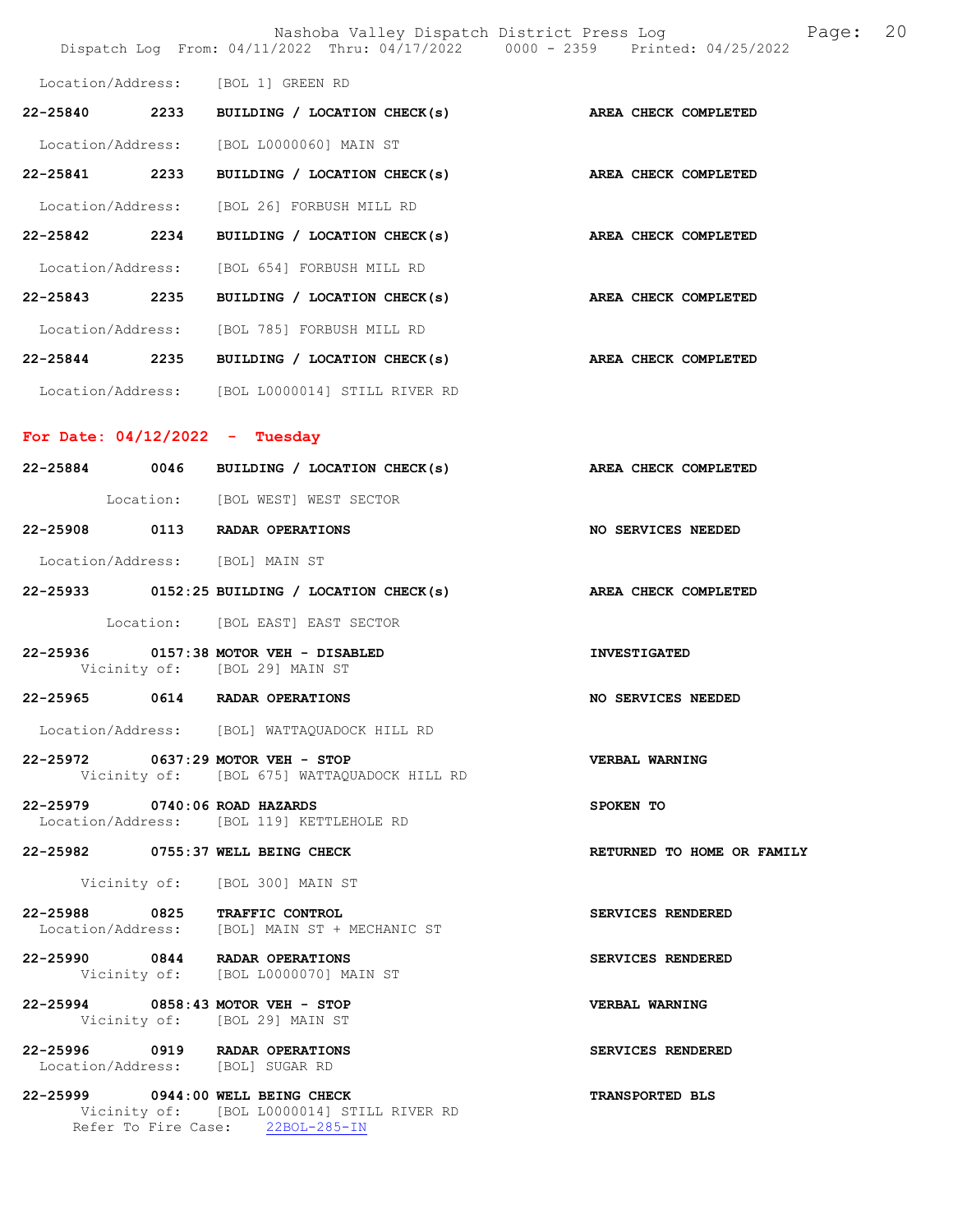Nashoba Valley Dispatch District Press Log Fage: 21

 Dispatch Log From: 04/11/2022 Thru: 04/17/2022 0000 - 2359 Printed: 04/25/2022 22-26002 1022:42 MOTOR VEH - STOP CITATION/WRTTN WARNING ISSUED Location/Address: [BOL 983] MAIN ST 22-26004 1042:15 MOTOR VEH - STOP CITATION/WRTTN WARNING ISSUED Vicinity of: [BOL] MAIN ST 22-26008 1059:50 MOTOR VEH - STOP CITATION/WRTTN WARNING ISSUED Vicinity of: [BOL 1027] MAIN ST 22-26013 1107:17 MOTOR VEH - STOP VEHICLE TOWED<br>Vicinity of: [BOL 1362] MAIN ST [BOL 1362] MAIN ST 22-26018 1131:28 FD-INSPECTION SERVICES RENDERED Location/Address: [BOL 624] WILDER RD 22-26019 1143:39 MOTOR VEH - STOP CITATION/WRTTN WARNING ISSUED Vicinity of: [BOL] MAIN ST 22-26021 1155:53 MOTOR VEH - STOP CITATION/WRTTN WARNING ISSUED Vicinity of: [BOL] HARVARD RD + MAIN ST 22-26026 1212:44 MOTOR VEH - STOP CITATION/WRTTN WARNING ISSUED Vicinity of: [BOL] MAIN ST 22-26027 1219:34 MOTOR VEH - STOP CITATION/WRTTN WARNING ISSUED Vicinity of: [BOL 1227] MAIN ST

22-26029 1225:39 FD-INSPECTION SERVICES RENDERED Location/Address: [BOL 624] WILDER RD

22-26032 1233:13 MOTOR VEH - STOP CITATION/WRTTN WARNING ISSUED

Vicinity of: [BOL 376] MAIN ST

22-26035 1242:29 MOTOR VEH - STOP CITATION/WRTTN WARNING ISSUED

Vicinity of: [BOL 1369] MAIN ST

22-26038 1252:14 MOTOR VEH - STOP CITATION/WRTTN WARNING ISSUED

Vicinity of: [BOL 983] MAIN ST

22-26043 1312:13 MOTOR VEH - STOP CITATION/WRTTN WARNING ISSUED

Vicinity of: [BOL] MAIN ST + WILDER RD

22-26048 1325:39 MOTOR VEH - STOP CITATION/WRTTN WARNING ISSUED

Vicinity of: [BOL] MAIN ST + NOURSE RD

22-26051 1333:57 MOTOR VEH - STOP CITATION/WRTTN WARNING ISSUED

Vicinity of: [BOL L0000067] MAIN ST

22-26059 1402:42 MOTOR VEH - STOP CITATION/WRTTN WARNING ISSUED

Vicinity of: [BOL L0000017] FORBUSH MILL RD

22-26061 1410:34 MOTOR VEH - STOP CITATION/WRTTN WARNING ISSUED

Vicinity of: [BOL 654] FORBUSH MILL RD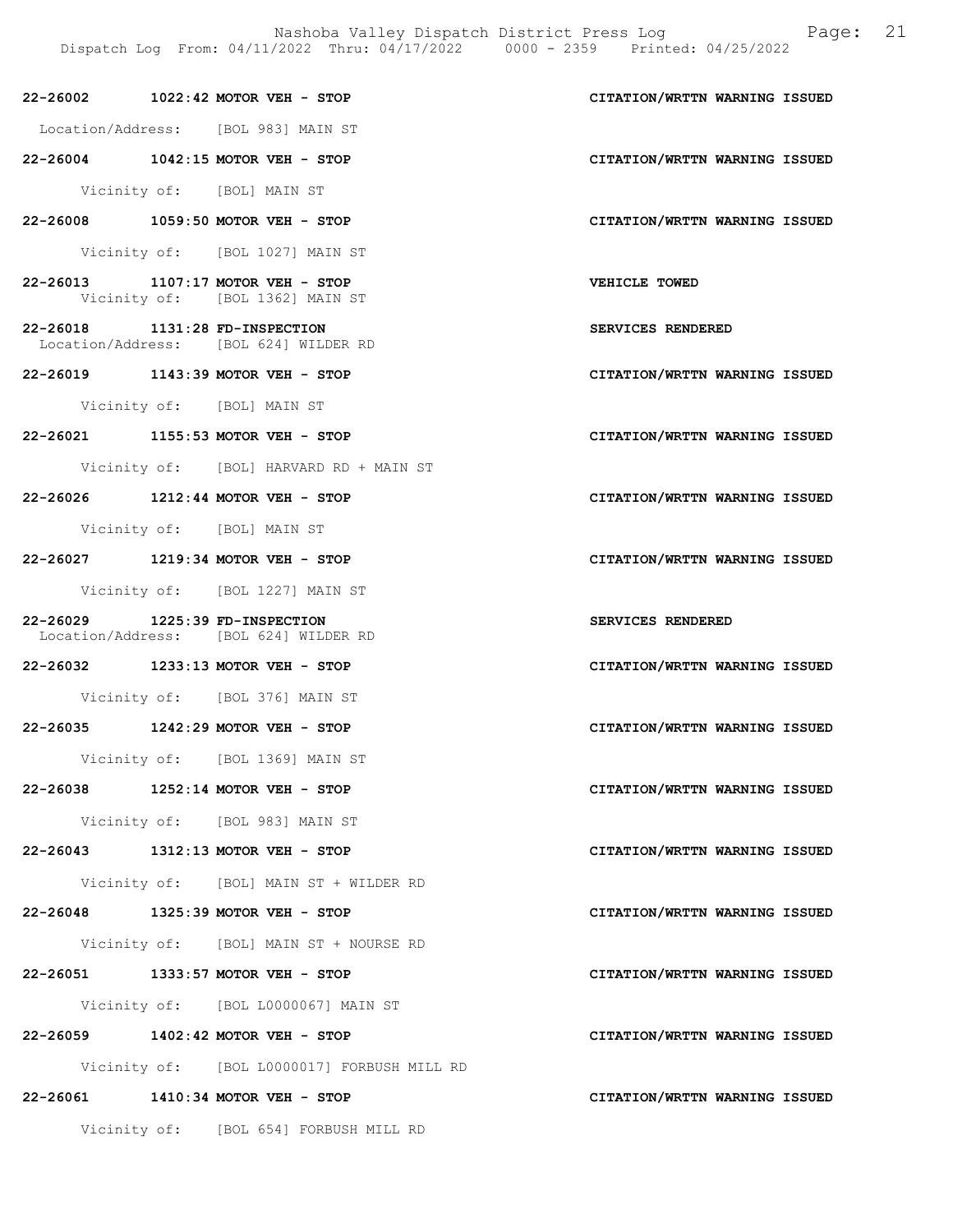Nashoba Valley Dispatch District Press Log Fage: 22 Dispatch Log From: 04/11/2022 Thru: 04/17/2022 0000 - 2359 Printed: 04/25/2022

22-26065 1415:23 MOTOR VEH - PLATE LISTING NO SERVICES NEEDED

Vicinity of: [BOL 1] GREEN RD

22-26067 1423:59 MOTOR VEH - STOP CITATION/WRTTN WARNING ISSUED

Vicinity of: [BOL 742] FORBUSH MILL RD

- 22-26071 1435:32 MOTOR VEH STOP VERBAL WARNING Vicinity of: [BOL L0000017] FORBUSH MILL RD
- 22-26072 1443:01 MOTOR VEH COMPLAINT SEARCHED AREA, NEGATIVE RESULT

Vicinity of: [BOL] OLD BAY RD

- 22-26074 1450:52 MOTOR VEH COMPLAINT SERVICES RENDERED Location/Address: [BOL] WOOBLY RD + LIBERTY RD
- 22-26077 1505:00 MOTOR VEH ACCIDENT NO INJURY SPOKEN TO Vicinity of: [BOL] STILL RIVER RD
- 22-26081 1514 TRAFFIC CONTROL SERVICES RENDERED Location/Address: [BOL] MAIN ST + MECHANIC ST
- 22-26082 1518:13 MOTOR VEH ACCIDENT NO INJURY VEHICLE TOWED Location/Address: [BOL] HUDSON RD
- 22-26090 1628 RADAR OPERATIONS SERVICES RENDERED Location/Address: [BOL] MAIN ST

22-26093 1644:25 MOTOR VEH - STOP CITATION/WRTTN WARNING ISSUED

Location/Address: [BOL] MAIN ST

22-26097 1701:39 MOTOR VEH - STOP CITATION/WRTTN WARNING ISSUED

Vicinity of: [BOL 565] WATTAQUADOCK HILL RD

- 22-26102 1711:21 MOTOR VEH STOP VERBAL WARNING Vicinity of: [BOL] WATTAQUADOCK HILL RD + W BERLIN RD
- 22-26105 1715 RADAR OPERATIONS SERVICES RENDERED Location/Address: [BOL] WATTAQUADOCK HILL RD
- 22-26108 1722:42 MOTOR VEH STOP CITATION/WRTTN WARNING ISSUED

Location/Address: [BOL 565] WATTAQUADOCK HILL RD

22-26109 1727:29 MOTOR VEH - STOP CITATION/WRTTN WARNING ISSUED

Location/Address: [BOL] WATTAQUADOCK HILL RD + OLD BAY RD

22-26113 1743:59 MOTOR VEH - STOP CITATION/WRTTN WARNING ISSUED

Location/Address: [BOL L0000055] WATTAQUADOCK HILL RD

22-26114 1751:10 MOTOR VEH - STOP CITATION/WRTTN WARNING ISSUED

Location/Address: [BOL] WATTAQUADOCK HILL RD + BERLIN RD

22-26116 1800 COMMUNITY POLICING SERVICES RENDERED Location/Address: [BOL L0000027] MAIN ST

22-26117 1810:33 ANIMAL CALL SERVICES RENDERED Location/Address: [BOL] SUGAR RD + BUTTERNUT LN Location/Address: [BOL] SUGAR RD + BUTTERNUT LN

22-26119 1816:23 WELL BEING CHECK UNITS ADVISED Location/Address: [BOL 300] MAIN ST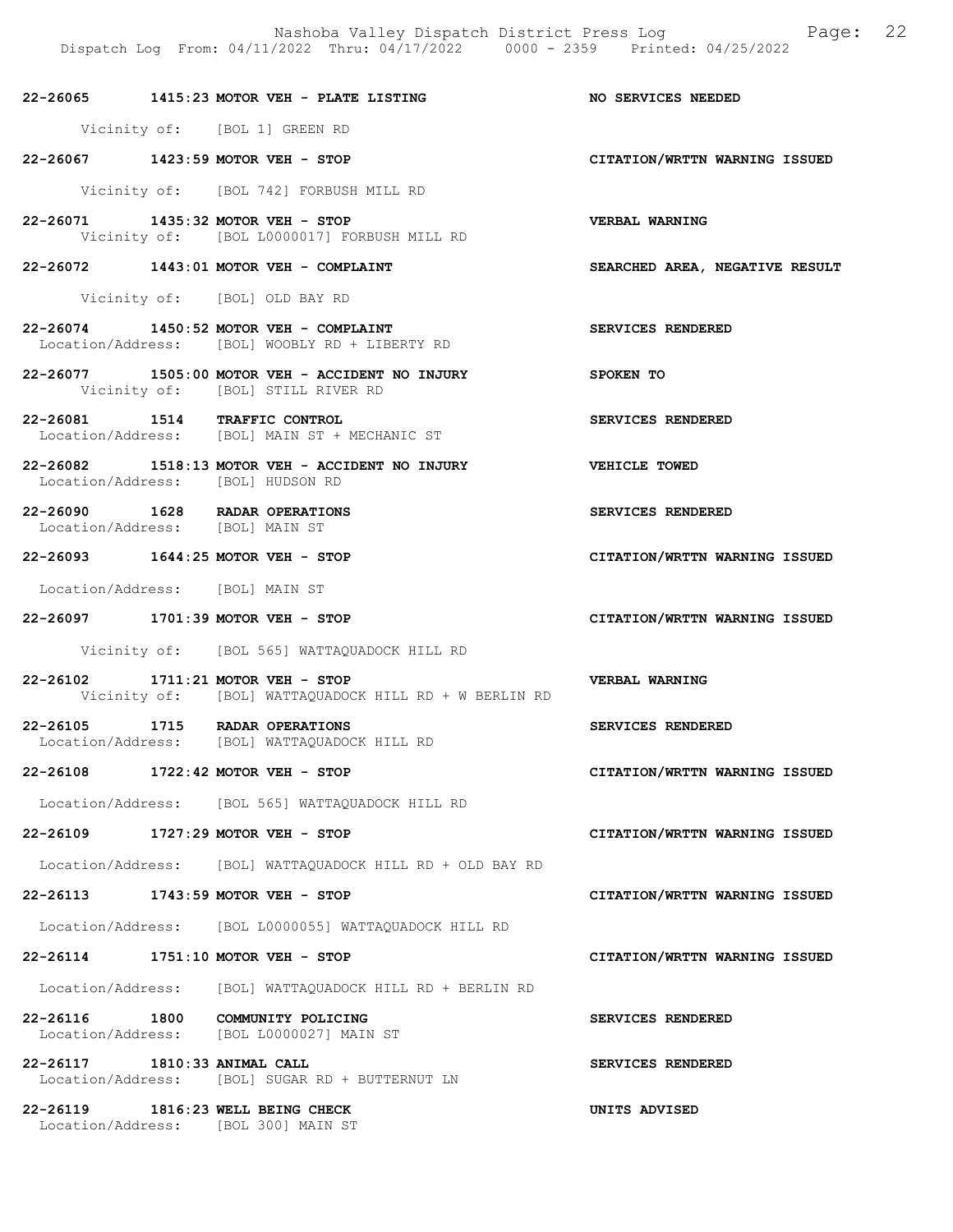22-26120 1820:42 DISTURBANCE SPOKEN TO Vicinity of: [BOL] STILL RIVER RD

22-26136 1953 RADAR OPERATIONS SERVICES RENDERED Location/Address: [BOL] MAIN ST

22-26139 1956:58 MOTOR VEH - STOP VERBAL WARNING Vicinity of: [BOL] MAIN ST + PONDSIDE DR

22-26142 2006 RADAR OPERATIONS SERVICES RENDERED Location/Address: [BOL] LONG HILL RD + ANNIE MOORE RD

22-26144 2018:27 MOTOR VEH - STOP VERBAL WARNING Vicinity of: [BOL 1586] MAIN ST

22-26145 2022:18 MOTOR VEH - ACCIDENT NO INJURY VEHICLE TOWED Vicinity of: [BOL L0000055] WATTAQUADOCK HILL RD + W BERLIN RD Refer To Fire Case: 22BOL-288-IN

22-26147 2027:07 FD-FIRE ALARM, RESIDENTAL SERVICES RENDERED Location/Address: [BOL 242] KETTLEHOLE RD Refer To Fire Case: 22BOL-287-IN

### For Date:  $04/13/2022 -$  Wednesday

|          | 22-26183 0013 BUILDING / LOCATION CHECK(s) AREA CHECK COMPLETED                                                    |                               |
|----------|--------------------------------------------------------------------------------------------------------------------|-------------------------------|
|          | Location: [BOL WEST] WEST SECTOR                                                                                   |                               |
|          | 22-26192 0041 RADAR OPERATIONS                                                                                     | NO SERVICES NEEDED            |
|          | Location/Address: [BOL 982] MAIN ST                                                                                |                               |
|          | 22-26265 0605 RADAR OPERATIONS<br>Location/Address: [BOL] WATTAQUADOCK HILL RD                                     | SERVICES RENDERED             |
|          | 22-26271 0630:18 MOTOR VEH - STOP<br>Vicinity of: [BOL L0000055] WATTAQUADOCK HILL RD                              | VERBAL WARNING                |
|          | 22-26274 0639:46 MOTOR VEH - STOP<br>Vicinity of: [BOL 675] WATTAQUADOCK HILL RD                                   | <b>VERBAL WARNING</b>         |
|          | 22-26279 0802:45 FD-MEDICAL LIFT ASSIST<br>Location/Address: [BOL 300] MAIN ST<br>Refer To Fire Case: 22BOL-289-IN | <b>TRANSPORTED ALS</b>        |
|          | 22-26282 0825 TRAFFIC CONTROL<br>Location/Address: [BOL] MAIN ST + MECHANIC ST                                     | SERVICES RENDERED             |
|          | 22-26319 0825:00 FIREARMS LICENSING<br>Location/Address: [BOL 2] WATTAQUADOCK HILL RD                              | SERVICES RENDERED             |
|          | 22-26286 0837 RADAR OPERATIONS<br>Location/Address: [BOL] WATTAQUADOCK HILL RD                                     | SERVICES RENDERED             |
|          | 22-26287 0839 RADAR OPERATIONS                                                                                     | <b>NO SERVICES NEEDED</b>     |
|          | Location/Address: [BOL] MAIN ST                                                                                    |                               |
|          | 22-26289 0846:51 MOTOR VEH - STOP                                                                                  | CITATION/WRTTN WARNING ISSUED |
|          | Vicinity of: [BOL] WATTAQUADOCK HILL RD + BALLVILLE RD                                                             |                               |
| 22-26294 | $0853:11$ MOTOR VEH - STOP                                                                                         | VERBAL WARNING                |

 Vicinity of: [BOL 1227] MAIN ST 22-26299 0902:47 MOTOR VEH - STOP VERBAL WARNING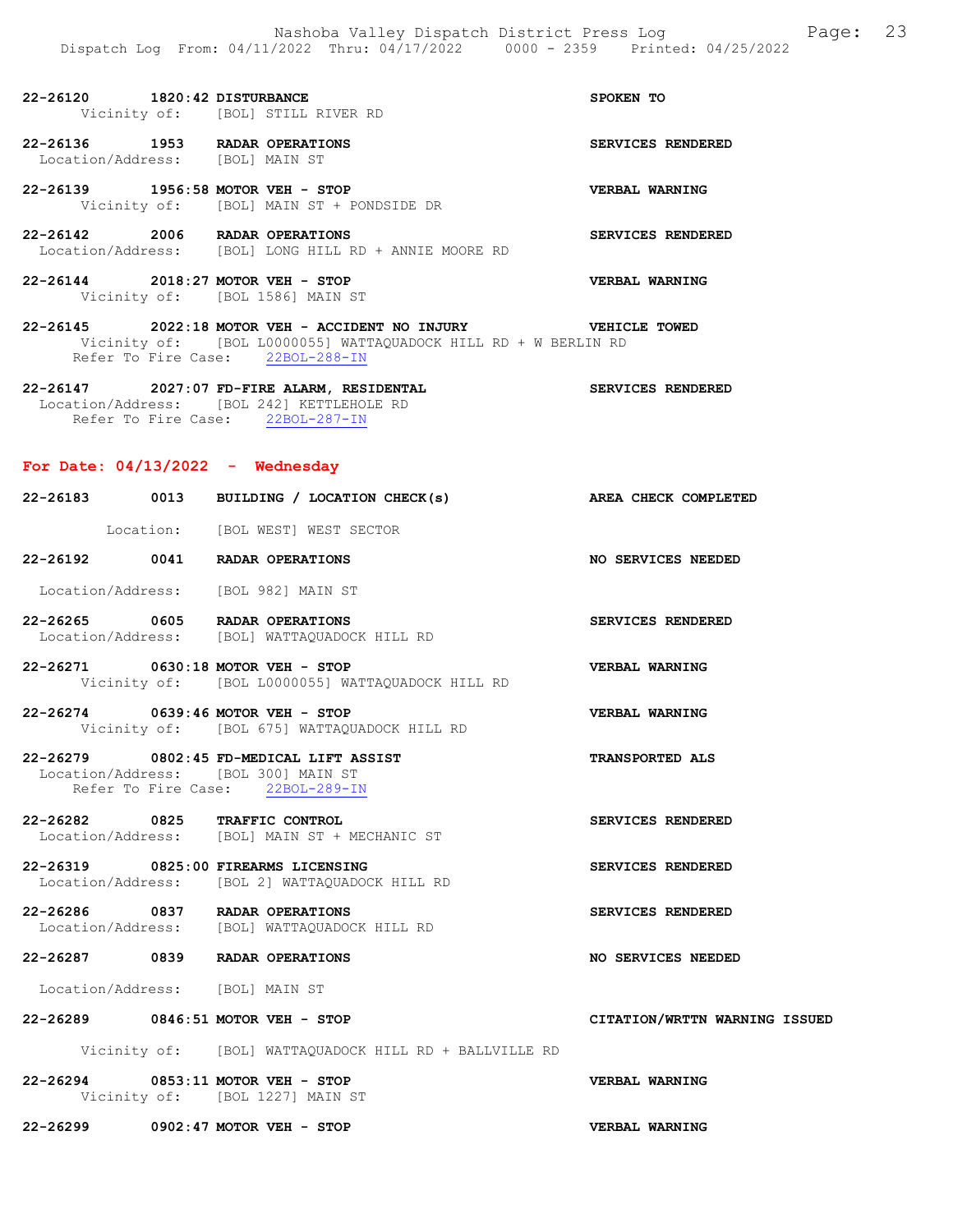|                                                                                   |                                       | Dispatch Log From: 04/11/2022 Thru: 04/17/2022 0000 - 2359 Printed: 04/25/2022 | Nashoba Valley Dispatch District Press Log Mashoba Valley Dispatch District Press Log |
|-----------------------------------------------------------------------------------|---------------------------------------|--------------------------------------------------------------------------------|---------------------------------------------------------------------------------------|
|                                                                                   | Location: [BOL] RT 495 SB ON RAMP     |                                                                                |                                                                                       |
| 22-26301 0913:53 MOTOR VEH - STOP<br>Location/Address: [BOL] WATTAQUADOCK HILL RD |                                       |                                                                                | <b>VERBAL WARNING</b>                                                                 |
| 22-26308 0954:37 WELL BEING CHECK<br>Location/Address: [BOL 686] LAUREL RD        | Refer To Fire Case: 22BOL-291-IN      |                                                                                | <b>REPORT</b>                                                                         |
| 22-26315 1100:02 MOTOR VEH - STOP<br>Location/Address: [BOL] MAIN ST + HARVARD RD |                                       |                                                                                | <b>VERBAL WARNING</b>                                                                 |
| 22-26318 1115:37 MOTOR VEH - STOP                                                 |                                       |                                                                                | CITATION/WRTTN WARNING ISSUED                                                         |
|                                                                                   | Vicinity of: [BOL 29] MAIN ST         |                                                                                |                                                                                       |
| 22-26321 1134:42 MOTOR VEH - STOP                                                 |                                       |                                                                                | CITATION/WRTTN WARNING ISSUED                                                         |
| Location/Address: [BOL 965] WATTAQUADOCK HILL RD                                  |                                       |                                                                                |                                                                                       |
| 22-26328 1238:31 MOTOR VEH - STOP                                                 |                                       | Location/Address: [BOL] BERLIN RD + WATTAQUADOCK HILL RD                       | <b>VERBAL WARNING</b>                                                                 |
| Location/Address: [BOL 440] MAIN ST                                               |                                       | 22-26330 1246:40 MOTOR VEH - PARKING VIOLATION                                 | <b>VERBAL WARNING</b>                                                                 |
| 22-26331 1250 RADAR OPERATIONS<br>Location/Address: [BOL] MAIN ST                 |                                       |                                                                                | SERVICES RENDERED                                                                     |
| 22-26346 1517<br>Location/Address: [BOL] MAIN ST + MECHANIC ST                    | <b>TRAFFIC CONTROL</b>                |                                                                                | SERVICES RENDERED                                                                     |
| 22-26362 1729 RADAR OPERATIONS<br>Location/Address: [BOL L0000059] MAIN ST        |                                       |                                                                                | SERVICES RENDERED                                                                     |
| 22-26364 1740:42 MOTOR VEH - STOP                                                 | Vicinity of: [BOL] MAIN ST + GREEN RD |                                                                                | <b>VERBAL WARNING</b>                                                                 |
| 22-26365 1755:49 MOTOR VEH - STOP                                                 |                                       |                                                                                | CRIMINAL COMPLAINT                                                                    |
| Location/Address: [BOL L0000059] MAIN ST                                          |                                       |                                                                                |                                                                                       |
| 22-26367 1832:47 MOTOR VEH - STOP                                                 |                                       | Location/Address: [BOL] MAIN ST + WATTAOUADOCK HILL RD                         | VEHICLE TOWED                                                                         |
| 22-26372 1927:58 MOTOR VEH - STOP                                                 |                                       |                                                                                | CITATION/WRTTN WARNING ISSUED                                                         |
|                                                                                   | Vicinity of: [BOL] LONG HILL RD       |                                                                                |                                                                                       |
| 22-26373 1943:57 MOTOR VEH - STOP                                                 |                                       |                                                                                | CITATION/WRTTN WARNING ISSUED                                                         |
|                                                                                   |                                       | Vicinity of: [BOL] LONG HILL RD + MEADOW RD                                    |                                                                                       |
| 22-26375 1957:48 MOTOR VEH - STOP                                                 |                                       |                                                                                | CITATION/WRTTN WARNING ISSUED                                                         |
| Location/Address: [BOL] LONG HILL RD                                              |                                       |                                                                                |                                                                                       |
| 22-26376 2012:41 MOTOR VEH - STOP                                                 |                                       |                                                                                | CITATION/WRTTN WARNING ISSUED                                                         |
| Location/Address: [BOL] LONG HILL RD + MAIN ST                                    |                                       |                                                                                |                                                                                       |
| 22-26381 2025:55 MOTOR VEH - STOP                                                 |                                       |                                                                                | CITATION/WRTTN WARNING ISSUED                                                         |
|                                                                                   | Vicinity of: [BOL] LONG HILL RD       |                                                                                |                                                                                       |
| 22-26384 2038:33 MOTOR VEH - STOP                                                 |                                       |                                                                                | CITATION/WRTTN WARNING ISSUED                                                         |
|                                                                                   |                                       | Vicinity of: [BOL] LONG HILL RD + MEADOW RD                                    |                                                                                       |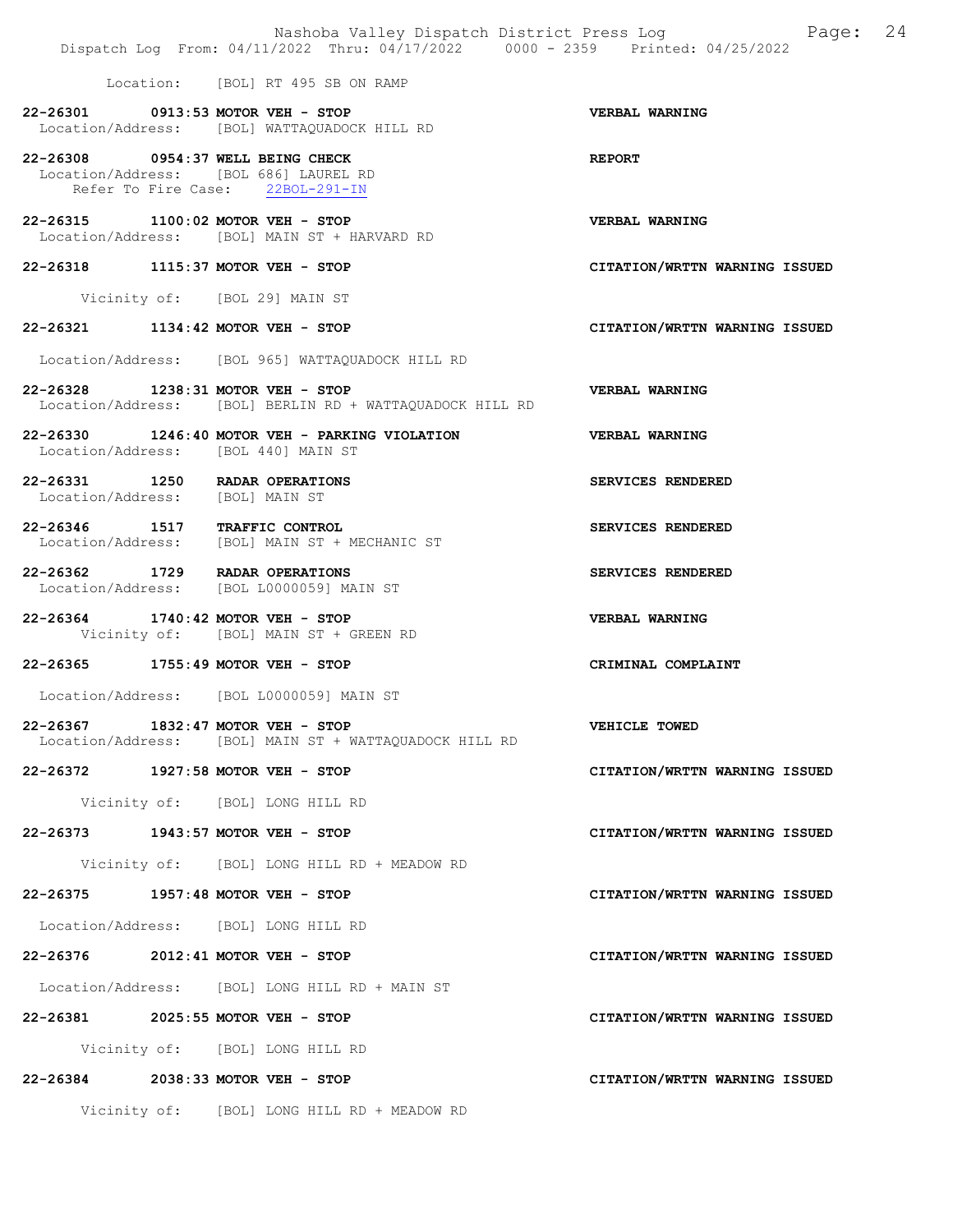|                   | Nashoba Valley Dispatch District Press Log<br>Dispatch Log From: 04/11/2022 Thru: 04/17/2022 0000 - 2359 Printed: 04/25/2022 | Page: 25                       |  |
|-------------------|------------------------------------------------------------------------------------------------------------------------------|--------------------------------|--|
|                   | 22-26385 2053:16 MOTOR VEH - STOP                                                                                            | CITATION/WRTTN WARNING ISSUED  |  |
|                   | Location/Address: [BOL] MAIN ST + MECHANIC ST                                                                                |                                |  |
|                   | 22-26386 2103:50 MOTOR VEH - STOP                                                                                            | CITATION/WRTTN WARNING ISSUED  |  |
|                   | Vicinity of: [BOL] MAIN ST + MECHANIC ST                                                                                     |                                |  |
|                   | 22-26387 2108 BUILDING / LOCATION CHECK(s)                                                                                   | BUILDING CHKED, APPEARS SECURE |  |
|                   | Location/Address: [BOL 29] MAIN ST                                                                                           |                                |  |
|                   | 22-26388 2109 BUILDING / LOCATION CHECK(s)                                                                                   | AREA CHECK COMPLETED           |  |
|                   | Location/Address: [BOL 1242] MAIN ST                                                                                         |                                |  |
|                   | 22-26390 2114 BUILDING / LOCATION CHECK(s)                                                                                   | AREA CHECK COMPLETED           |  |
|                   | Location/Address: [BOL L0000069] HUDSON RD                                                                                   |                                |  |
|                   | 22-26391 2118:14 MOTOR VEH - STOP<br>Vicinity of: [BOL] MAIN ST + WATTAQUADOCK HILL RD                                       | VERBAL WARNING                 |  |
|                   | 22-26392 2122 BUILDING / LOCATION CHECK(s)                                                                                   | BUILDING CHKED, APPEARS SECURE |  |
|                   | Location/Address: [BOL L0000070] MAIN ST                                                                                     |                                |  |
|                   | 22-26393 2124 BUILDING / LOCATION CHECK(s)                                                                                   | BUILDING CHKED, APPEARS SECURE |  |
|                   | Location/Address: [BOL L0000059] MAIN ST                                                                                     |                                |  |
| 22-26394 2125     | BUILDING / LOCATION CHECK(s)                                                                                                 | BUILDING CHKED, APPEARS SECURE |  |
| Location/Address: | [BOL L0000037] MECHANIC ST                                                                                                   |                                |  |
| 22-26395 2128     | BUILDING / LOCATION CHECK(s)                                                                                                 | BUILDING CHKED, APPEARS SECURE |  |
|                   | Location/Address: [BOL L0000034] MECHANIC ST                                                                                 |                                |  |
|                   | 22-26399 2141:57 MOTOR VEH - STOP<br>Location/Address: [BOL L0000067] MAIN ST                                                | VEHICLE TOWED                  |  |
| 22-26401          | $2216:52$ MOTOR VEH - STOP                                                                                                   | CITATION/WRTTN WARNING ISSUED  |  |
|                   | Location/Address: [BOL] MAIN ST + MECHANIC ST                                                                                |                                |  |
|                   | 22-26402 2232 BUILDING / LOCATION CHECK(s) AREA CHECK COMPLETED                                                              |                                |  |
|                   | Location/Address: [BOL 1] GREEN RD                                                                                           |                                |  |
|                   | 22-26403 2234 BUILDING / LOCATION CHECK(s) AREA CHECK COMPLETED                                                              |                                |  |
|                   | Location/Address: [BOL 26] FORBUSH MILL RD                                                                                   |                                |  |
|                   | 22-26404 2234:57 MOTOR VEH - STOP                                                                                            | CITATION/WRTTN WARNING ISSUED  |  |
|                   | Vicinity of: [BOL] MAIN ST + MECHANIC ST                                                                                     |                                |  |
|                   | 22-26405 2235 BUILDING / LOCATION CHECK(s)                                                                                   | AREA CHECK COMPLETED           |  |
|                   | Location/Address: [BOL 654] FORBUSH MILL RD                                                                                  |                                |  |
|                   | 22-26406 2238 BUILDING / LOCATION CHECK(s)                                                                                   | AREA CHECK COMPLETED           |  |
|                   | Location/Address: [BOL 785] FORBUSH MILL RD                                                                                  |                                |  |
|                   | 22-26407 2257:48 MOTOR VEH - STOP                                                                                            | CITATION/WRTTN WARNING ISSUED  |  |
|                   | Vicinity of: [BOL] MAIN ST + MECHANIC ST                                                                                     |                                |  |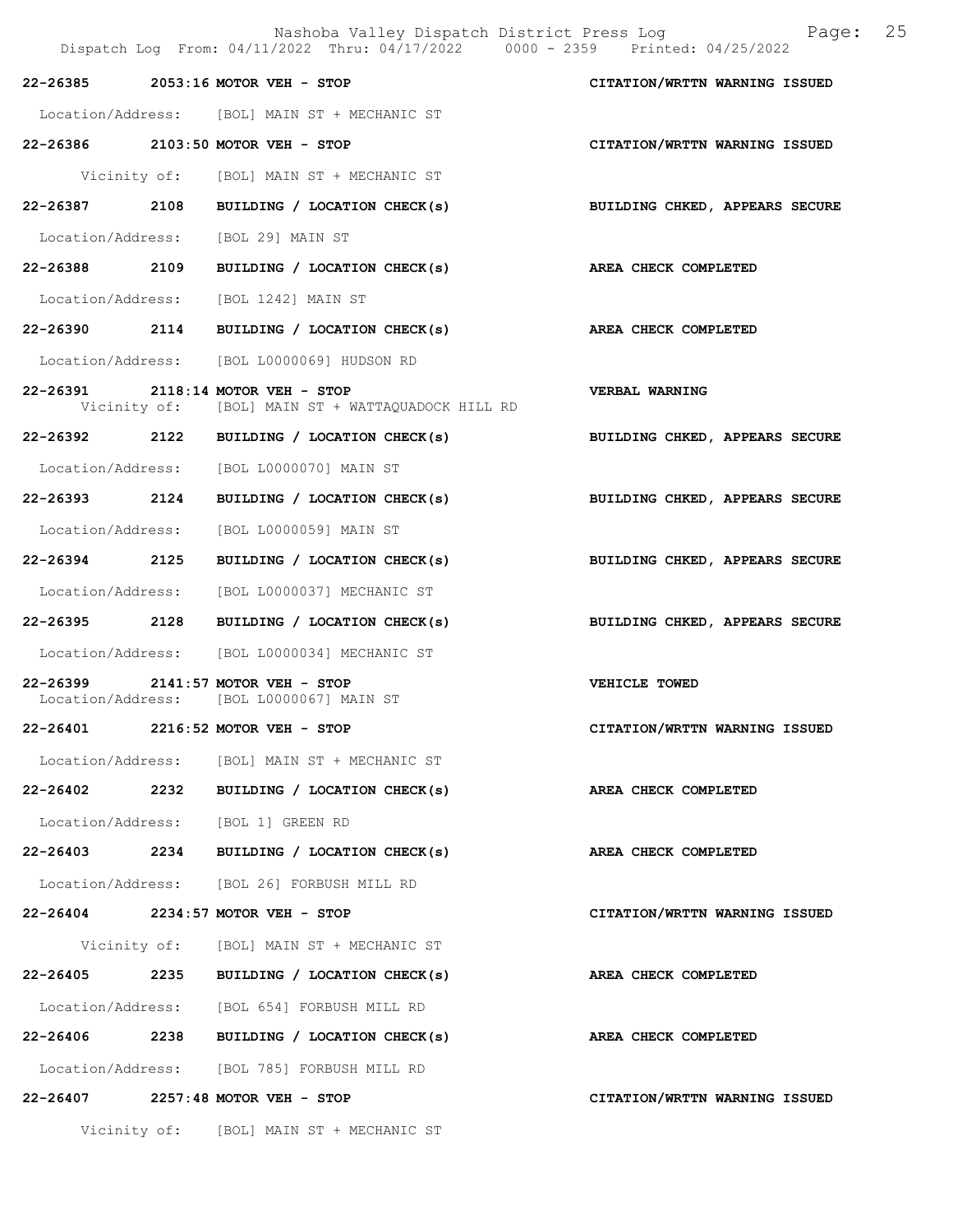## For Date:  $04/14/2022 -$  Thursday

|                                | 22-26483 0202 BUILDING / LOCATION CHECK(s)                                                   | <b>AREA CHECK COMPLETED</b>   |
|--------------------------------|----------------------------------------------------------------------------------------------|-------------------------------|
|                                | Location: [BOL WEST] WEST SECTOR                                                             |                               |
|                                | 22-26507 0318:05 BUILDING / LOCATION CHECK(s) AREA CHECK COMPLETED                           |                               |
|                                | Location: [BOL EAST] EAST SECTOR                                                             |                               |
|                                | 22-26521 0524 RADAR OPERATIONS                                                               | <b>NO SERVICES NEEDED</b>     |
|                                | Location/Address: [BOL] WATTAQUADOCK HILL RD + OLD BAY RD                                    |                               |
|                                | 22-26523 0537:37 MOTOR VEH - STOP<br>Location/Address: [BOL] WATTAQUADOCK HILL RD + MANOR RD | VERBAL WARNING                |
|                                | 22-26530 0559:37 MOTOR VEH - STOP                                                            | CITATION/WRTTN WARNING ISSUED |
|                                | Vicinity of: [BOL 613] BERLIN RD                                                             |                               |
|                                | 22-26540 0800:55 MOTOR VEH - STOP                                                            | CITATION/WRTTN WARNING ISSUED |
|                                | Location/Address: [BOL L0000015] MAIN ST                                                     |                               |
| 22-26545 0824                  | <b>TRAFFIC CONTROL</b><br>Location/Address: [BOL] MAIN ST + MECHANIC ST                      | SERVICES RENDERED             |
|                                | 22-26549 0845 RADAR OPERATIONS<br>Location/Address: [BOL] MAIN ST                            | SERVICES RENDERED             |
|                                | 22-26555 0915 RADAR OPERATIONS<br>Location/Address: [BOL] FORBUSH MILL RD                    | SERVICES RENDERED             |
|                                | 22-26558 0922:07 MOTOR VEH - STOP                                                            | CITATION/WRTTN WARNING ISSUED |
|                                | Vicinity of: [BOL] FORBUSH MILL RD + MAIN ST                                                 |                               |
|                                | 22-26570 1001:16 MOTOR VEH - STOP<br>Location/Address: [BOL] MAIN ST + MECHANIC ST           | VERBAL WARNING                |
|                                | 22-26579 1033:23 PROPERTY - Found or Lost                                                    | NO SERVICES NEEDED            |
|                                | Location/Address: [BOL 1586] MAIN ST                                                         |                               |
| 22-26582 1058:08 FD-INSPECTION | Location/Address: [BOL] QUAKER LN                                                            | SERVICES RENDERED             |
| 22-26587 1130:53 FD-INSPECTION | Location/Address: [BOL 299] FOX RUN RD                                                       | SERVICES RENDERED             |
| 22-26590 1159:09 FD-INSPECTION | Location/Address: [BOL] NOURSE RD                                                            | SERVICES RENDERED             |
|                                | 22-26594 1231 RADAR OPERATIONS<br>Location/Address: [BOL] MAIN ST                            | SERVICES RENDERED             |
|                                | 22-26598 1256:17 MOTOR VEH - STOP                                                            | CITATION/WRTTN WARNING ISSUED |
|                                | Location/Address: [BOL L0000059] MAIN ST                                                     |                               |
|                                | 22-26603 1314:56 MOTOR VEH - STOP                                                            | CITATION/WRTTN WARNING ISSUED |
|                                | Location/Address: [BOL] MAIN ST + MECHANIC ST                                                |                               |
|                                | 22-26604 1327 RADAR OPERATIONS<br>Location/Address: [BOL] HUDSON RD                          | SERVICES RENDERED             |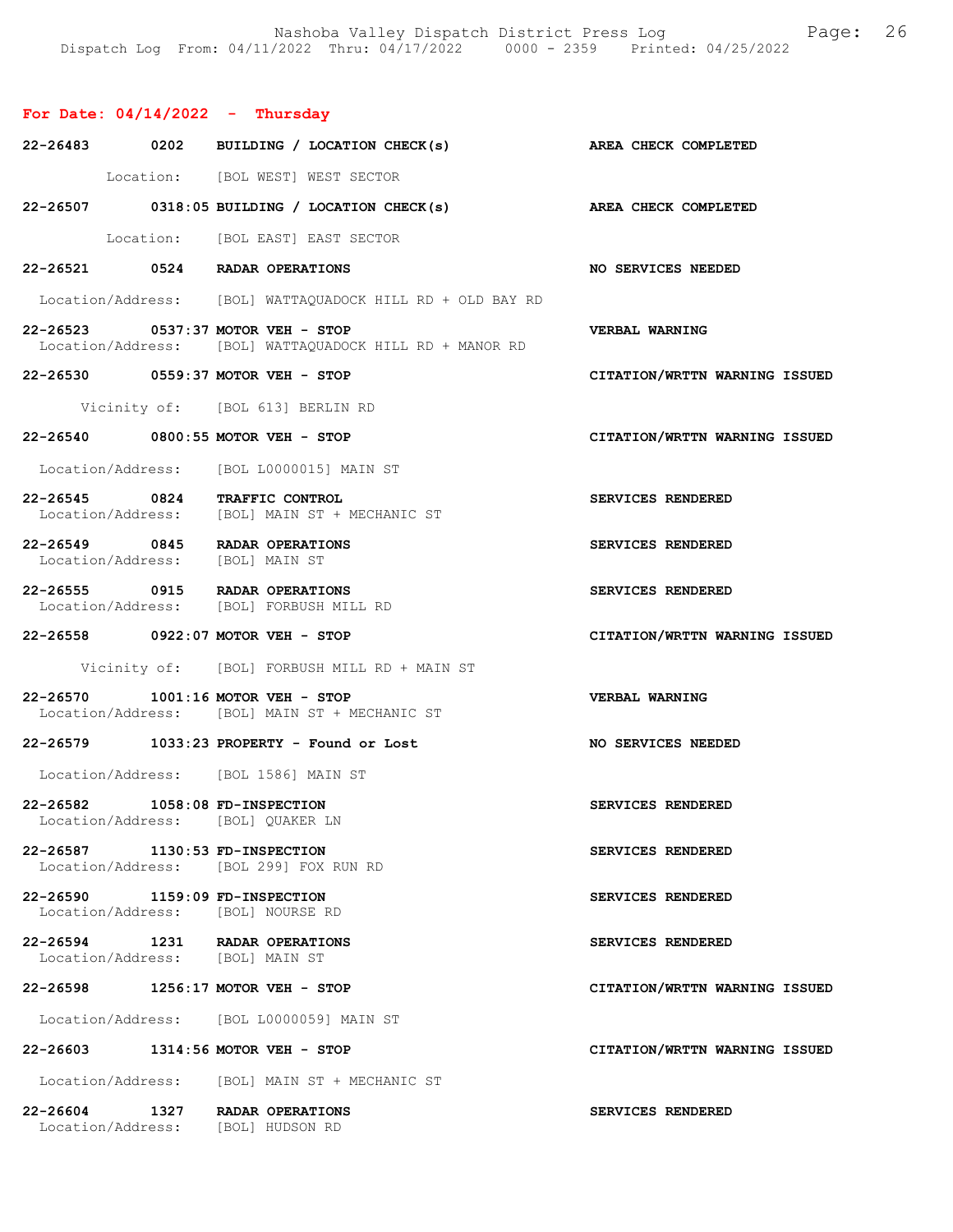22-26618 1425:56 PROPERTY - Found or Lost SERVICES RENDERED Location/Address: [BOL 2] WATTAQUADOCK HILL RD

22-26623 1501:10 FD-SERVICE CALL 10 INVESTIGATED Location/Address: [BOL 300] MAIN ST Refer To Fire Case: 22BOL-293-IN

22-26626 1514:51 TRAFFIC CONTROL SERVICES RENDERED Vicinity of: [BOL] MAIN ST + MECHANIC ST

22-26629 1521 RADAR OPERATIONS SERVICES RENDERED Location/Address: [BOL 1572] MAIN ST

22-26631 1531:05 MOTOR VEH - STOP VERBAL WARNING Vicinity of: [BOL 1077] WILDER RD

22-26634 1551:16 MOTOR VEH - STOP CITATION/WRTTN WARNING ISSUED

Vicinity of: [BOL L0000067] MAIN ST

22-26636 1614:22 FD-SERVICE CALL SERVICES RENDERED Location/Address: [BOL 300] MAIN ST

22-26640 1620:41 MOTOR VEH - STOP CITATION/WRTTN WARNING ISSUED

Location/Address: [BOL] MAIN ST

22-26642 1626:20 MOTOR VEH - STOP VERBAL WARNING Vicinity of: [BOL 1382] WATTAQUADOCK HILL RD

22-26643 1631 RADAR OPERATIONS SERVICES RENDERED Location/Address: [BOL] WATTAQUADOCK HILL RD

22-26645 1632:51 MOTOR VEH - STOP VERBAL WARNING Location/Address: [BOL] WATTAQUADOCK HILL RD + MANOR RD

22-26647 1637:06 ALARM - COMMERCIAL BURGLARY FALSE ALARM Location/Address: [BOL 902] MAIN ST

22-26655 1716 RADAR OPERATIONS SERVICES RENDERED Location/Address: [BOL] WATTAQUADOCK HILL RD

22-26657 1722:09 MOTOR VEH - STOP VERBAL WARNING Vicinity of: [BOL 675] WATTAQUADOCK HILL RD

22-26664 1756 RADAR OPERATIONS SERVICES RENDERED<br>Location/Address: [BOL] MAIN ST Location/Address:

22-26667 1846:54 MOTOR VEH - COMPLAINT REPORT Vicinity of: [BOL B21] MAIN ST

22-26670 1925:44 MOTOR VEH - COMPLAINT REFERRED TO OTHER AGENCY

Vicinity of: [BOL] SUGAR RD + MAIN ST

22-26690 2221 BUILDING / LOCATION CHECK(s) AREA CHECK COMPLETED

Location/Address: [BOL L0000034] MECHANIC ST

22-26691 2223 BUILDING / LOCATION CHECK(s) AREA CHECK COMPLETED Location/Address: [BOL L0000037] MECHANIC ST

22-26692 2225 BUILDING / LOCATION CHECK(s) AREA CHECK COMPLETED Location/Address: [BOL L0000070] MAIN ST

22-26693 2229 BUILDING / LOCATION CHECK(s) AREA CHECK COMPLETED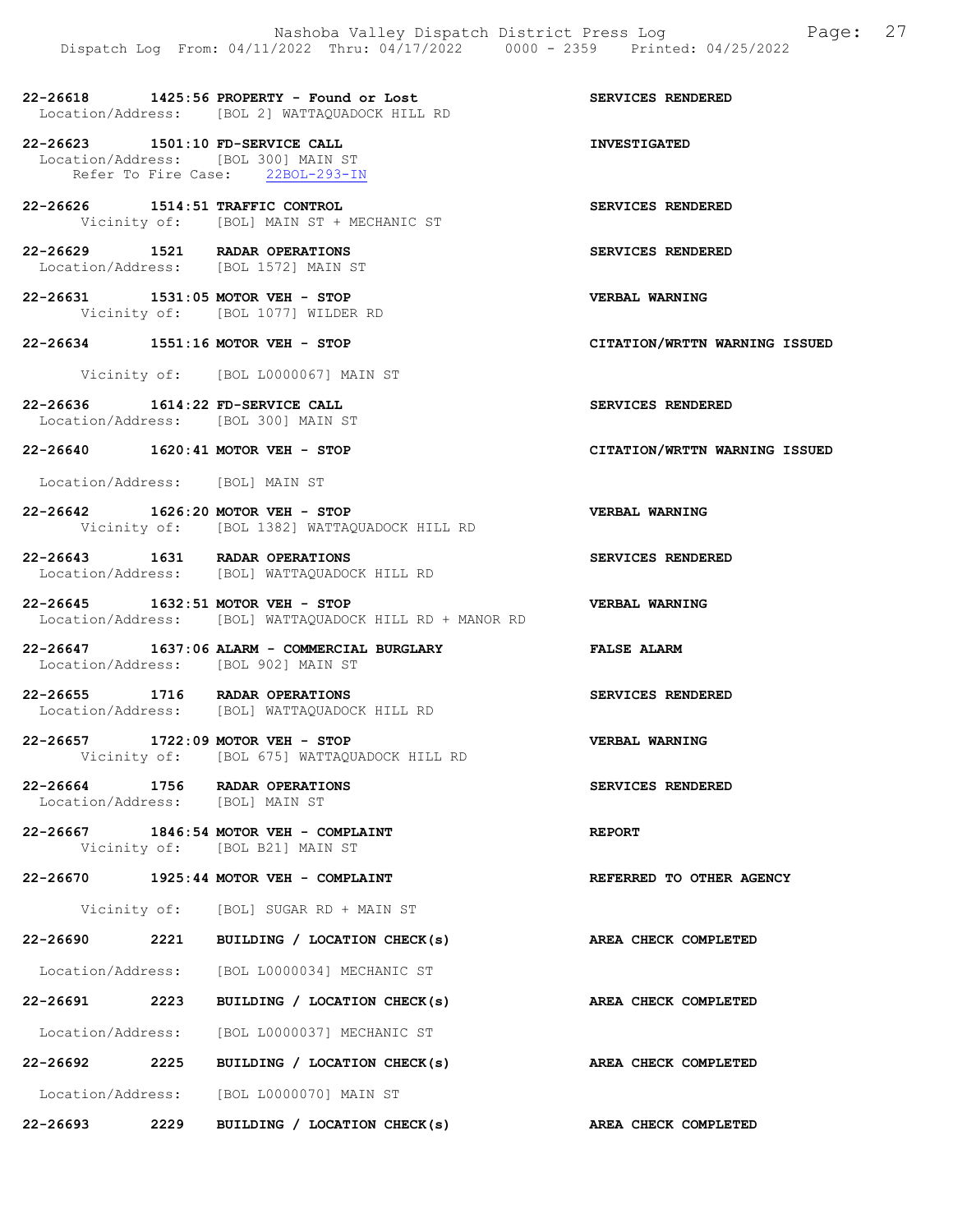Nashoba Valley Dispatch District Press Log Fage: 28

|                   |      |                                              | Dispatch Log From: 04/11/2022 Thru: 04/17/2022 0000 - 2359 Printed: 04/25/2022 |
|-------------------|------|----------------------------------------------|--------------------------------------------------------------------------------|
|                   |      | Location/Address: [BOL L0000020] FLANAGAN RD |                                                                                |
| 22-26694 2229     |      |                                              | BUILDING / LOCATION CHECK(s) AREA CHECK COMPLETED                              |
|                   |      | Location/Address: [BOL L0000027] MAIN ST     |                                                                                |
| 22-26695 2233     |      | BUILDING / LOCATION CHECK(s)                 | AREA CHECK COMPLETED                                                           |
| Location/Address: |      | [BOL L0000069] HUDSON RD                     |                                                                                |
| 22-26696          | 2235 | BUILDING / LOCATION CHECK(s)                 | BUILDING CHKED, APPEARS SECURE                                                 |
| Location/Address: |      | [BOL 1] GREEN RD                             |                                                                                |
| 22-26697 2236     |      | BUILDING / LOCATION CHECK(s)                 | AREA CHECK COMPLETED                                                           |
| Location/Address: |      | [BOL 1242] MAIN ST                           |                                                                                |
| 22-26698 2241     |      | BUILDING / LOCATION CHECK(s)                 | AREA CHECK COMPLETED                                                           |
|                   |      | Location/Address: [BOL 29] MAIN ST           |                                                                                |
| 22-26699 2241     |      | BUILDING / LOCATION CHECK(s)                 | AREA CHECK COMPLETED                                                           |
| Location/Address: |      | [BOL 785] FORBUSH MILL RD                    |                                                                                |
| 22-26700 2243     |      | BUILDING / LOCATION CHECK(s)                 | AREA CHECK COMPLETED                                                           |
|                   |      | Location/Address: [BOL 654] FORBUSH MILL RD  |                                                                                |
|                   |      | 22-26701 2244 BUILDING / LOCATION CHECK(s)   | BUILDING CHKED, APPEARS SECURE                                                 |
| Location/Address: |      | [BOL 26] FORBUSH MILL RD                     |                                                                                |

## For Date: 04/15/2022 - Friday

Refer To Fire Case: 22BOL-294-IN

| 22-26715 0029 RADAR OPERATIONS<br>Location/Address: [BOL] MAIN ST    |                                                                                                                   | SERVICES RENDERED              |
|----------------------------------------------------------------------|-------------------------------------------------------------------------------------------------------------------|--------------------------------|
| 22-26718 0042:16 MOTOR VEH - STOP                                    |                                                                                                                   | CITATION/WRTTN WARNING ISSUED  |
|                                                                      | Vicinity of: [BOL L0000067] MAIN ST                                                                               |                                |
| 22-26731 0055:04 MOTOR VEH - STOP                                    | Location/Address: [BOL] MAIN ST + MECHANIC ST                                                                     | VERBAL WARNING                 |
|                                                                      | 22-26755 0118:46 ALARM - RESIDENTIAL BURGLARY                                                                     | BUILDING CHKED, APPEARS SECURE |
|                                                                      | Location/Address: [BOL 1013] WATTAOUADOCK HILL RD                                                                 |                                |
|                                                                      | 22-26767 0138:42 BUILDING / LOCATION CHECK(s) AREA CHECK COMPLETED                                                |                                |
|                                                                      | Location: [BOL EAST] EAST SECTOR                                                                                  |                                |
| 22-26784 0208:21 MOTOR VEH - STOP<br>Location/Address: [BOL] MAIN ST |                                                                                                                   | VERBAL WARNING                 |
|                                                                      | 22-26788 0214 BUILDING / LOCATION CHECK(s) AREA CHECK COMPLETED                                                   |                                |
|                                                                      | Location: [BOL WEST] WEST SECTOR                                                                                  |                                |
| 22-26809 0526 RADAR OPERATIONS                                       | Location/Address: [BOL] WATTAQUADOCK HILL RD + OLD BAY RD                                                         | SERVICES RENDERED              |
|                                                                      | 22-26827 0701:45 MOTOR VEH - ACCIDENT W/INJURY VEHICLE TOWED<br>Vicinity of: [BOL] MAIN ST + WATTAOUADOCK HILL RD |                                |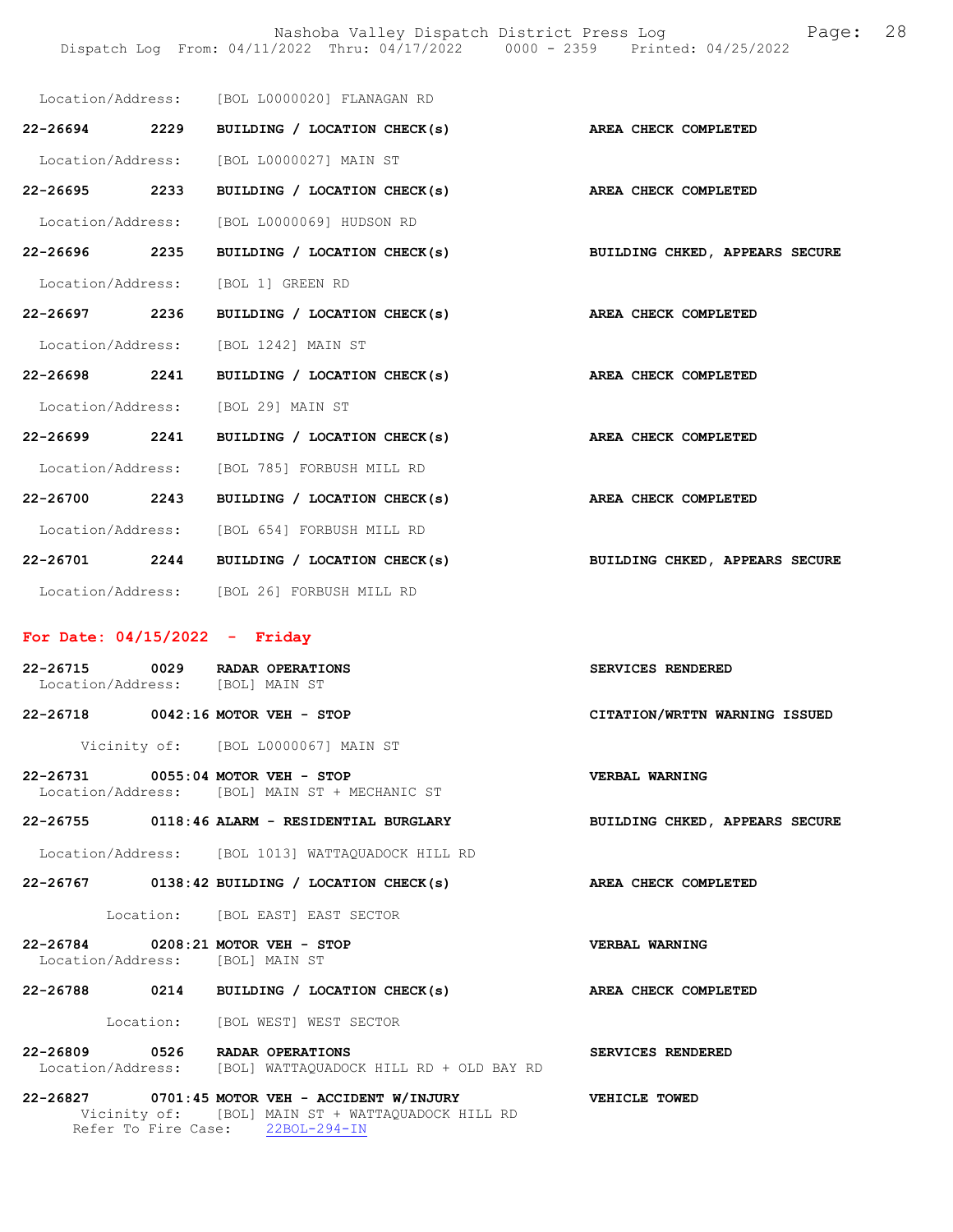Nashoba Valley Dispatch District Press Log Fage: 29 Dispatch Log From: 04/11/2022 Thru: 04/17/2022 0000 - 2359 Printed: 04/25/2022

22-26833 0826:07 MOTOR VEH - COMPLAINT NEGATIVE CONTACT Location/Address: [BOL] WATTAQUADOCK HILL RD + MAIN ST

22-26839 0838 RADAR OPERATIONS NO SERVICES NEEDED

Location/Address: [BOL] MAIN ST

- 22-26844 0850:55 MOTOR VEH STOP<br>
Location/Address: [BOL L0000067] MAIN ST Location/Address: [BOL L0000067] MAIN ST
- 22-26846 0859:34 MOTOR VEH STOP VEHICLE TOWED<br>Vicinity of: [BOL] MAIN ST [BOL] MAIN ST

22-26849 0925:20 MOTOR VEH - STOP CITATION/WRTTN WARNING ISSUED

Vicinity of: [BOL] MAIN ST

22-26862 1011:15 MOTOR VEH - STOP CITATION/WRTTN WARNING ISSUED

Vicinity of: [BOL 17] ROUTE 495 SOUTH HWY

22-26865 1028:58 MOTOR VEH - STOP CITATION/WRTTN WARNING ISSUED

Vicinity of: [BOL] MAIN ST

22-26868 1041:16 MOTOR VEH - STOP CITATION/WRTTN WARNING ISSUED

Vicinity of: [BOL] MAIN ST

22-26869 1103:30 MOTOR VEH - STOP CITATION/WRTTN WARNING ISSUED

Vicinity of: [BOL 1227] MAIN ST

- 22-26870 1109:08 COMMUNITY POLICING SERVICES RENDERED Location/Address: [BOL] GOOSE POND PATH
- 22-26874 1122:43 MOTOR VEH STOP CITATION/WRTTN WARNING ISSUED

Vicinity of: [BOL 623] MAIN ST

22-26878 1132:47 MOTOR VEH - STOP CITATION/WRTTN WARNING ISSUED

Vicinity of: [BOL 1167] MAIN ST

22-26881 1143:55 MOTOR VEH - STOP CITATION/WRTTN WARNING ISSUED

Vicinity of: [BOL] MAIN ST + NOURSE RD

22-26886 1206:37 MOTOR VEH - STOP CITATION/WRTTN WARNING ISSUED

Vicinity of: [BOL 29] MAIN ST

- 22-26887 1212:35 SUSPICIOUS ACTIVITY SPOKEN TO Location/Address: [BOL] S BOLTON RD
- 22-26888 1215:43 MOTOR VEH STOP CITATION/WRTTN WARNING ISSUED

Vicinity of: [BOL] MAIN ST + MECHANIC ST

- 22-26889 1223:52 MOTOR VEH STOP VERBAL WARNING Vicinity of: [BOL] MAIN ST
- 22-26890 1224:52 MOTOR VEH ACCIDENT NO INJURY SERVICES RENDERED<br>Location/Address: [BOL] MAIN ST Location/Address:

22-26897 1254:56 MOTOR VEH - STOP CITATION/WRTTN WARNING ISSUED

Vicinity of: [BOL] MAIN ST + GREEN RD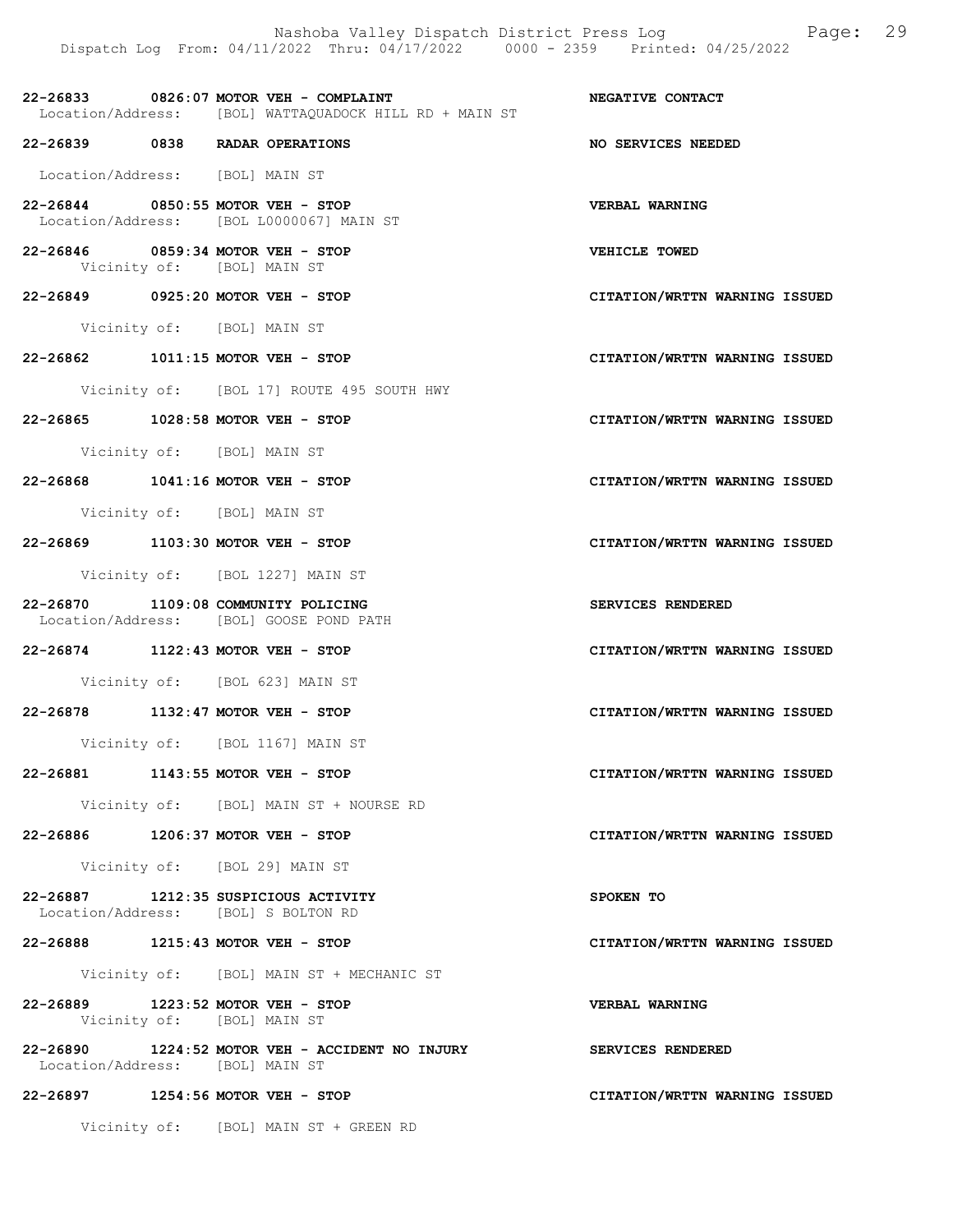Nashoba Valley Dispatch District Press Log  $P = \begin{bmatrix} 30 \\ 2022 \\ 2022 \end{bmatrix}$  Page: 30 Dispatch Log From: 04/11/2022 Thru: 04/17/2022

22-26901 1300:34 ANIMAL CALL NOTIFIED Location/Address: [BOL 1029] SPECTACLE HILL RD

22-26899 1301:32 FOLLOW UP **NEGATIVE CONTACT**<br>Location/Address: [BOL 654] FORBUSH MILL RD [BOL 654] FORBUSH MILL RD

22-26907 1322:32 MOTOR VEH - STOP CITATION/WRTTN WARNING ISSUED

Vicinity of: [BOL 623] MAIN ST

22-26914 1426:54 MOTOR VEH - STOP VERBAL WARNING<br>Vicinity of: [BOL] MAIN ST + GREEN RD [BOL] MAIN ST + GREEN RD

22-26916 1434:56 MOTOR VEH - STOP VERBAL WARNING Vicinity of: [BOL 29] MAIN ST

22-26939 1616:20 COMMUNITY POLICING SERVICES RENDERED Location/Address: [BOL] GOOSE POND PATH

22-26951 1741 RADAR OPERATIONS SERVICES RENDERED Location/Address: [BOL] MAIN ST

22-26958 1806:26 WELL BEING CHECK SERVICES RENDERED<br>Location/Address: [BOL] DRUMLIN HILL RD Location/Address: [BOL] DRUMLIN HILL RD

22-26973 1908 RADAR OPERATIONS SERVICES RENDERED<br>Location/Address: [BOL] MAIN ST Location/Address:

22-26974 1913:21 MOTOR VEH - STOP CITATION/WRTTN WARNING ISSUED

Location/Address: [BOL L0000067] MAIN ST

22-26978 1929:06 MOTOR VEH - STOP CITATION/WRTTN WARNING ISSUED

Vicinity of: [BOL L0000067] MAIN ST

- 22-26982 2002 RADAR OPERATIONS SERVICES RENDERED<br>Location/Address: [BOL] WATTAQUADOCK HILL RD + OLD BAY RD [BOL] WATTAQUADOCK HILL RD + OLD BAY RD
- 22-26983 2005:44 MOTOR VEH STOP VERBAL WARNING<br>Vicinity of: [BOL] WATTAOUADOCK HILL RD + SAWYER RD [BOL] WATTAQUADOCK HILL RD + SAWYER RD

22-26984 2012:43 MOTOR VEH - STOP CITATION/WRTTN WARNING ISSUED

Vicinity of: [BOL] WATTAQUADOCK HILL RD + OLD BAY RD

22-27004 2149 BUILDING / LOCATION CHECK(s) AREA CHECK COMPLETED Location/Address: [BOL L0000020] FLANAGAN RD

Location/Address: [BOL 1] GREEN RD

- 22-27008 2201 BUILDING / LOCATION CHECK(s) AREA CHECK COMPLETED Location/Address: [BOL 785] FORBUSH MILL RD 22-27009 2204 BUILDING / LOCATION CHECK(s) AREA CHECK COMPLETED Location/Address: [BOL 654] FORBUSH MILL RD
- 22-27010 2206 BUILDING / LOCATION CHECK(s) AREA CHECK COMPLETED Location/Address: [BOL 26] FORBUSH MILL RD 22-27011 2208 BUILDING / LOCATION CHECK(s) BUILDING CHKED, APPEARS SECURE

22-27007 2155 BUILDING / LOCATION CHECK(s) AREA CHECK COMPLETED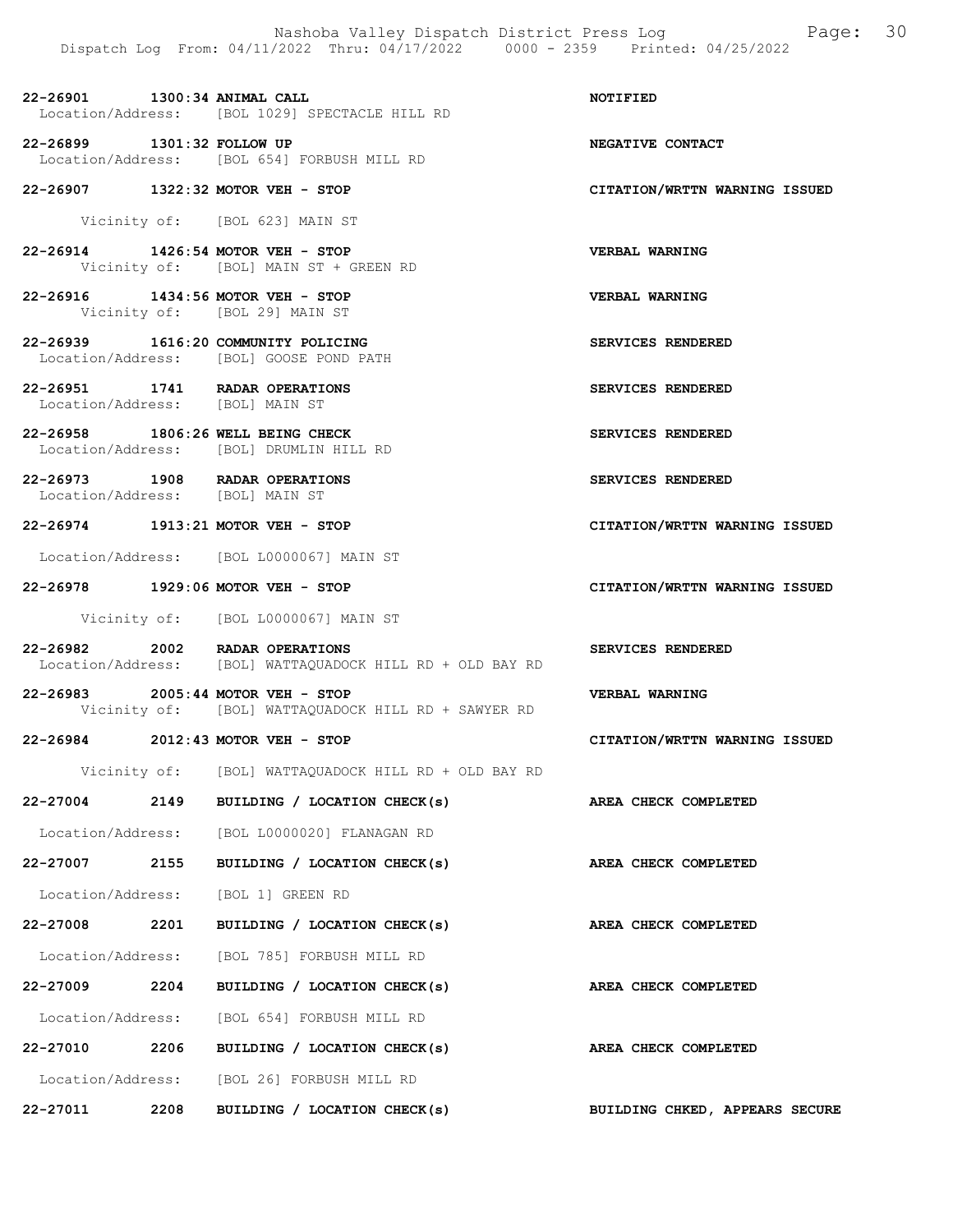|                                   |      | Nashoba Valley Dispatch District Press Log<br>Dispatch Log From: 04/11/2022 Thru: 04/17/2022 0000 - 2359 Printed: 04/25/2022                                       | 31<br>Page:                    |
|-----------------------------------|------|--------------------------------------------------------------------------------------------------------------------------------------------------------------------|--------------------------------|
|                                   |      | Location/Address: [BOL 29] MAIN ST                                                                                                                                 |                                |
| 22-27012 2209                     |      | BUILDING / LOCATION CHECK(s) AREA CHECK COMPLETED                                                                                                                  |                                |
|                                   |      | Location/Address: [BOL 1242] MAIN ST                                                                                                                               |                                |
| 22-27013                          | 2212 | BUILDING / LOCATION CHECK(s)                                                                                                                                       | <b>AREA CHECK COMPLETED</b>    |
| Location/Address:                 |      | [BOL L0000077] W BERLIN RD                                                                                                                                         |                                |
| 22-27014 2212                     |      | BUILDING / LOCATION CHECK(s)                                                                                                                                       | BUILDING CHKED, APPEARS SECURE |
| Location/Address:                 |      | [BOL L0000059] MAIN ST                                                                                                                                             |                                |
| 22-27015 2213                     |      | BUILDING / LOCATION CHECK(s)                                                                                                                                       | BUILDING CHKED, APPEARS SECURE |
| Location/Address:                 |      | [BOL L0000037] MECHANIC ST                                                                                                                                         |                                |
| 22-27016                          | 2216 | BUILDING / LOCATION CHECK(s)                                                                                                                                       | BUILDING CHKED, APPEARS SECURE |
| Location/Address:                 |      | [BOL L0000034] MECHANIC ST                                                                                                                                         |                                |
| 22-27018 2223                     |      | BUILDING / LOCATION CHECK(s)                                                                                                                                       | BUILDING CHKED, APPEARS SECURE |
| Location/Address:                 |      | [BOL L0000070] MAIN ST                                                                                                                                             |                                |
| 22-27019 2228                     |      | BUILDING / LOCATION CHECK(s)                                                                                                                                       | AREA CHECK COMPLETED           |
|                                   |      | Location/Address: [BOL L0000069] HUDSON RD                                                                                                                         |                                |
|                                   |      | 22-27024 2241:17 MOTOR VEH - DISABLED<br>Vicinity of: [BOL] MAIN ST                                                                                                | SERVICES RENDERED              |
|                                   |      | 22-27039 2352:28 MOTOR VEH - ACCIDENT W/INJURY<br>Vicinity of: [BOL 1159] MAIN ST<br>Refer To Arrest: 22BOL-12-AR<br>Refer To Fire Case: $\overline{22BOL-297-IN}$ | ARREST(S) MADE                 |
| For Date: $04/16/2022 -$ Saturday |      |                                                                                                                                                                    |                                |
| 22-27130                          |      | 0238:42 GENERAL INFO<br>Location/Address: [BOL 2] WATTAQUADOCK HILL RD                                                                                             | NOTIFIED                       |
|                                   |      | 22-27145 0509:57 FD-MEDICAL EMERGENCY<br>Location/Address: [BOL] VAUGHN HILL RD<br>Refer To Fire Case: 22BOL-298-IN<br>Refer To Fire Case: 22LAN-319-IN            | <b>TRANSPORTED ALS</b>         |
| 22-27147 0604:18 FOLLOW UP        |      | Location/Address: [BOL 1586] MAIN ST                                                                                                                               | SERVICES RENDERED              |
| Location/Address: [BOL] MAIN ST   |      | 22-27187 1034 RADAR OPERATIONS                                                                                                                                     | SERVICES RENDERED              |
|                                   |      | 22-27190 1046:46 MOTOR VEH - STOP<br>Vicinity of: [BOL 1403] MAIN ST                                                                                               | VERBAL WARNING                 |
|                                   |      | 22-27191 1100:24 MOTOR VEH - STOP                                                                                                                                  | CITATION/WRTTN WARNING ISSUED  |
|                                   |      | Vicinity of: [BOL 1403] MAIN ST                                                                                                                                    |                                |
|                                   |      | 22-27215 1313 RADAR OPERATIONS<br>Vicinity of: [BOL L0000070] MAIN ST                                                                                              | SERVICES RENDERED              |
| Location/Address: [BOL] MAIN ST   |      | 22-27217 1314:49 MOTOR VEH - STOP                                                                                                                                  | VERBAL WARNING                 |
|                                   |      | 22-27218 1320:32 MOTOR VEH - ACCIDENT NO INJURY                                                                                                                    | SERVICES RENDERED              |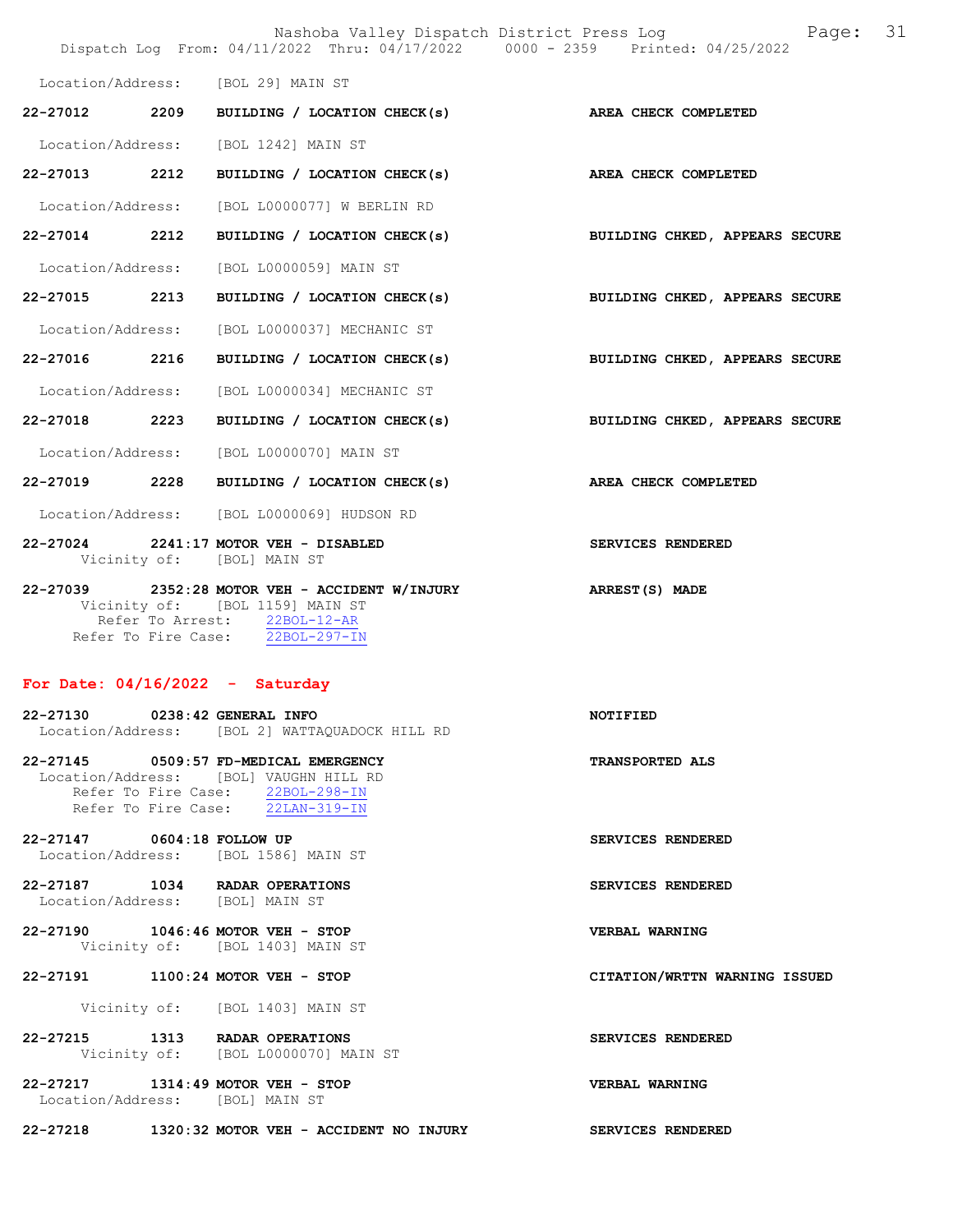|                                 |      | Dispatch Log From: 04/11/2022 Thru: 04/17/2022 0000 - 2359 Printed: 04/25/2022                          | Nashoba Valley Dispatch District Press Log Fage: 32 |
|---------------------------------|------|---------------------------------------------------------------------------------------------------------|-----------------------------------------------------|
|                                 |      | Location/Address: [BOL L0000014] STILL RIVER RD                                                         |                                                     |
|                                 |      | 22-27219 1327:51 MOTOR VEH - STOP<br>Location/Address: [BOL 983] MAIN ST                                | VERBAL WARNING                                      |
|                                 |      | 22-27264 1821:29 MOTOR VEH - STOP<br>Vicinity of: [BOL] MAIN ST + MECHANIC ST                           | VERBAL WARNING                                      |
|                                 |      | 22-27265 1823 RADAR OPERATIONS<br>Location/Address: [BOL 122] LONG HILL RD                              | SERVICES RENDERED                                   |
|                                 |      | 22-27267 1830:21 MOTOR VEH - STOP                                                                       | CITATION/WRTTN WARNING ISSUED                       |
|                                 |      | Vicinity of: [BOL] LONG HILL RD                                                                         |                                                     |
|                                 |      | 22-27269 1836 RADAR OPERATIONS                                                                          | NO SERVICES NEEDED                                  |
| Location/Address: [BOL] MAIN ST |      |                                                                                                         |                                                     |
|                                 |      | 22-27270 1838:46 MOTOR VEH - STOP<br>Vicinity of: [BOL] LONG HILL RD                                    | <b>VERBAL WARNING</b>                               |
| 22-27273 1846:46 ANIMAL CALL    |      | Location/Address: [BOL 855] MAIN ST                                                                     | <b>REPORT</b>                                       |
|                                 |      | 22-27272 1847:15 MOTOR VEH - STOP                                                                       | CITATION/WRTTN WARNING ISSUED                       |
|                                 |      | Location/Address: [BOL 29] MAIN ST                                                                      |                                                     |
|                                 |      | 22-27274 1850:19 MOTOR VEH - STOP                                                                       | CITATION/WRTTN WARNING ISSUED                       |
|                                 |      | Vicinity of: [BOL] LONG HILL RD                                                                         |                                                     |
|                                 |      | 22-27276 1852:31 MOTOR VEH - STOP                                                                       | CITATION/WRTTN WARNING ISSUED                       |
|                                 |      | Vicinity of: [BOL 28] MAIN ST                                                                           |                                                     |
| 22-27277 1858:10 FOLLOW UP      |      | Location/Address: [BOL 855] MAIN ST                                                                     | SERVICES RENDERED                                   |
|                                 |      | 22-27281 1930:26 MOTOR VEH - STOP                                                                       | CITATION/WRTTN WARNING ISSUED                       |
|                                 |      | Vicinity of: [BOL] MAIN ST + HARVARD RD                                                                 |                                                     |
| 22-27284                        |      | 1941:14 MOTOR VEH - ACCIDENT W/INJURY<br>Vicinity of: [BOL] MAIN ST<br>Refer To Fire Case: 22BOL-301-IN | <b>TRANSPORTED BLS</b>                              |
| 22-27308 2230                   |      | BUILDING / LOCATION CHECK(s)                                                                            | AREA CHECK COMPLETED                                |
|                                 |      | Location/Address: [BOL 29] MAIN ST                                                                      |                                                     |
| 22-27310 2231                   |      | BUILDING / LOCATION CHECK(s)                                                                            | AREA CHECK COMPLETED                                |
|                                 |      | Location/Address: [BOL L0000034] MECHANIC ST                                                            |                                                     |
| 22-27309                        | 2232 | BUILDING / LOCATION CHECK(s)                                                                            | AREA CHECK COMPLETED                                |
| Location/Address:               |      | [BOL L0000020] FLANAGAN RD                                                                              |                                                     |
| 22-27311 2234                   |      | BUILDING / LOCATION CHECK(s)                                                                            | AREA CHECK COMPLETED                                |
| Location/Address:               |      | [BOL L0000037] MECHANIC ST                                                                              |                                                     |
| 22-27312 2236                   |      | BUILDING / LOCATION CHECK(s)                                                                            | AREA CHECK COMPLETED                                |
|                                 |      | Location/Address: [BOL 1] GREEN RD                                                                      |                                                     |
| 22-27313                        | 2237 | BUILDING / LOCATION CHECK(s)                                                                            | AREA CHECK COMPLETED                                |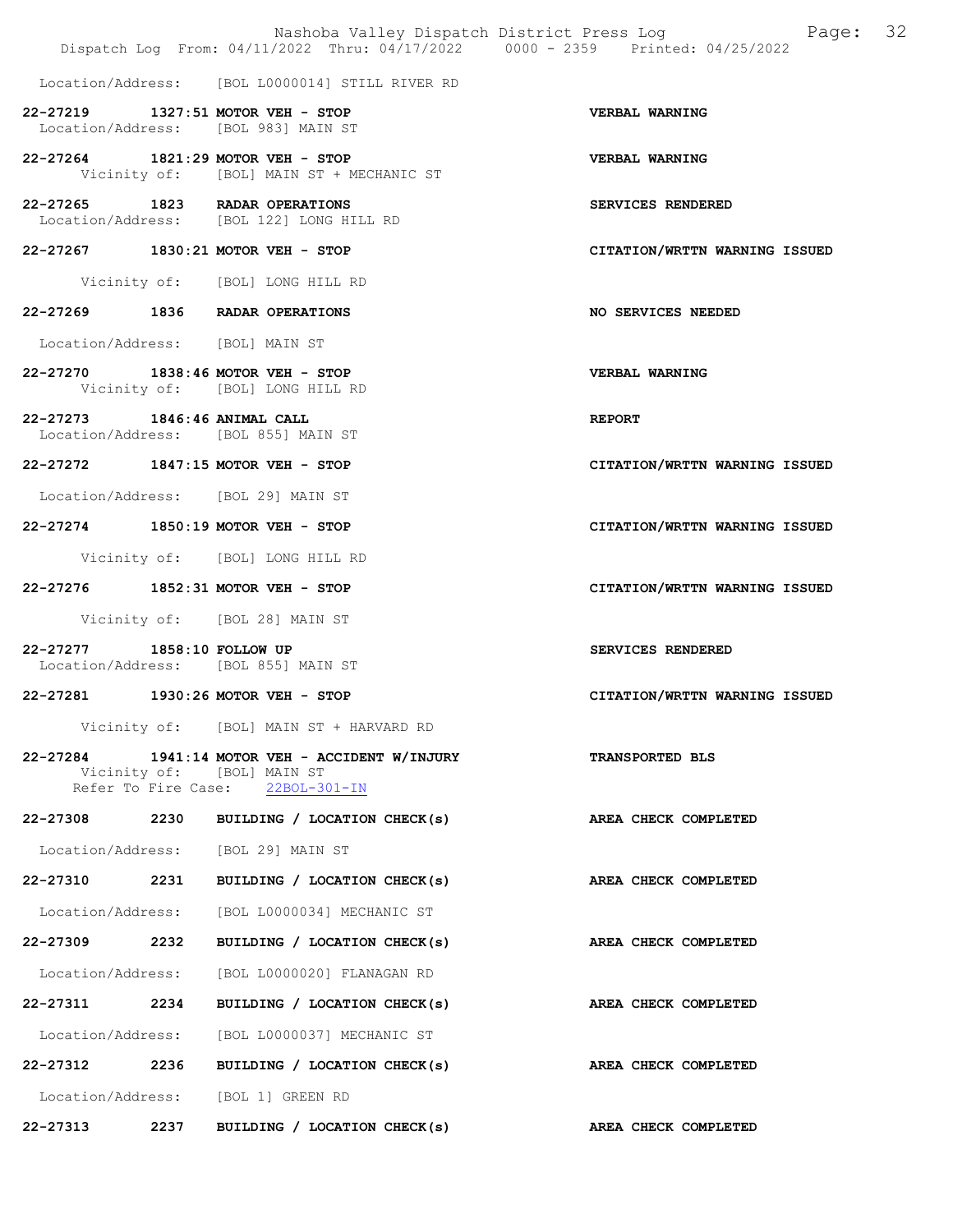Nashoba Valley Dispatch District Press Log Fage: 33

|                                                     | Location/Address: [BOL L0000059] MAIN ST        |                      |
|-----------------------------------------------------|-------------------------------------------------|----------------------|
| 22-27315 2239                                       | BUILDING / LOCATION CHECK(s)                    | AREA CHECK COMPLETED |
|                                                     | Location/Address: [BOL L0000060] MAIN ST        |                      |
| 22-27316 2240                                       | BUILDING / LOCATION CHECK(s)                    | AREA CHECK COMPLETED |
|                                                     | Location/Address: [BOL 26] FORBUSH MILL RD      |                      |
| 22-27317 2241                                       | BUILDING / LOCATION CHECK(s)                    | AREA CHECK COMPLETED |
| Location/Address:                                   | [BOL 654] FORBUSH MILL RD                       |                      |
| 22-27318 2242                                       | BUILDING / LOCATION CHECK(s)                    | AREA CHECK COMPLETED |
|                                                     | Location/Address: [BOL 785] FORBUSH MILL RD     |                      |
| 22-27319 2243                                       | BUILDING / LOCATION CHECK(s)                    | AREA CHECK COMPLETED |
|                                                     | Location/Address: [BOL L0000014] STILL RIVER RD |                      |
| 22-27320 2252                                       | BUILDING / LOCATION CHECK(s)                    | AREA CHECK COMPLETED |
|                                                     | Location/Address: [BOL L0000069] HUDSON RD      |                      |
| 22-27321 2253                                       | BUILDING / LOCATION CHECK(s)                    | AREA CHECK COMPLETED |
|                                                     | Location/Address: [BOL L0000070] MAIN ST        |                      |
| 22-27324 2344 RADAR OPERATIONS<br>Location/Address: | [BOL] WATTAQUADOCK HILL RD + MAIN ST            | SERVICES RENDERED    |

## For Date: 04/17/2022 - Sunday

|                                                                           | 22-27327 0021 BUILDING / LOCATION CHECK(s) AREA CHECK COMPLETED                                             |                        |
|---------------------------------------------------------------------------|-------------------------------------------------------------------------------------------------------------|------------------------|
|                                                                           | Location: [BOL EAST] EAST SECTOR                                                                            |                        |
|                                                                           | 22-27330 0026:05 BUILDING / LOCATION CHECK(s) SPOKEN TO<br>Location/Address: [BOL L0000034] MECHANIC ST     |                        |
|                                                                           | 22-27337 0043 BUILDING / LOCATION CHECK(s)                                                                  | AREA CHECK COMPLETED   |
|                                                                           | Location: [BOL WEST] WEST SECTOR                                                                            |                        |
|                                                                           | 22-27407 0902:15 REQUEST TO SPEAK TO AN OFFICER SPOKEN TO<br>Location/Address: [BOL 2] WATTAOUADOCK HILL RD |                        |
| 22-27418 1011:19 FD-MEDICAL EMERGENCY                                     | Location/Address: [BOL 523] WHITCOMB RD<br>Refer To Fire Case: 22BOL-302-IN                                 | <b>TRANSPORTED ALS</b> |
| 22-27424 1050 RADAR OPERATIONS<br>Location/Address: [BOL] MAIN ST         |                                                                                                             | SERVICES RENDERED      |
| 22-27426 1059:41 MOTOR VEH - STOP<br>Location/Address: [BOL 1572] MAIN ST |                                                                                                             | VERBAL WARNING         |
| 22-27428 1115:18 MOTOR VEH - STOP                                         | Location/Address: [BOL L0000067] MAIN ST                                                                    | <b>VERBAL WARNING</b>  |
| 22-27434 1207 RADAR OPERATIONS<br>Location/Address: [BOL] MAIN ST         |                                                                                                             | SERVICES RENDERED      |
| 22-27439 1226:23 MOTOR VEH - STOP                                         | Vicinity of: [BOL L0000059] MAIN ST                                                                         | VERBAL WARNING         |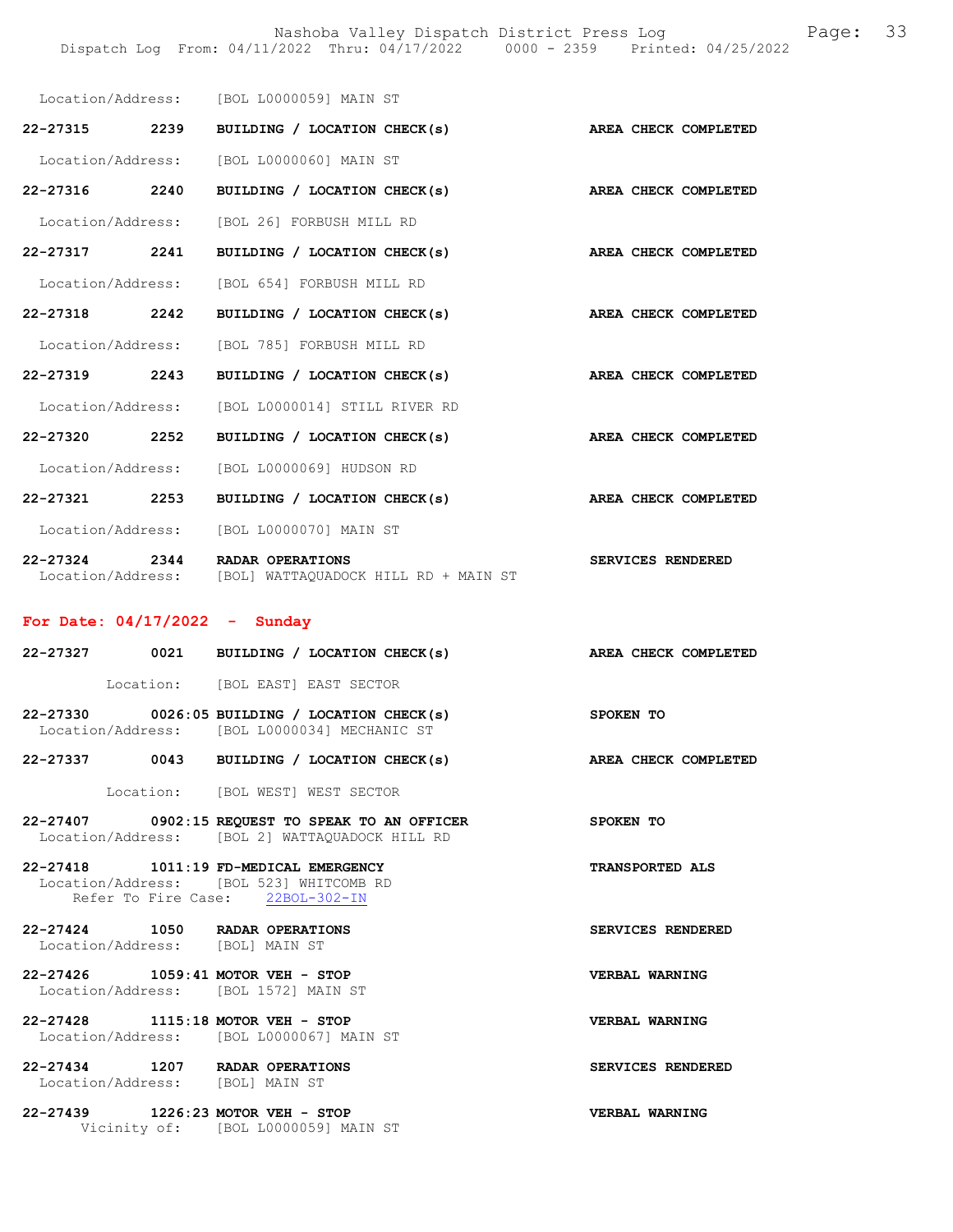|                                 |      | Nashoba Valley Dispatch District Press Log<br>Dispatch Log From: 04/11/2022 Thru: 04/17/2022 0000 - 2359 Printed: 04/25/2022 | Page: 34                      |
|---------------------------------|------|------------------------------------------------------------------------------------------------------------------------------|-------------------------------|
|                                 |      | 22-27442 1238:14 MOTOR VEH - STOP<br>Vicinity of: [BOL] MAIN ST                                                              | <b>VERBAL WARNING</b>         |
|                                 |      | 22-27457 1513:34 MOTOR VEH - DISABLED<br>Location/Address: [BOL 1118] VAUGHN HILL RD                                         | SERVICES RENDERED             |
|                                 |      | 22-27462 1548:33 FD-MEDICAL EMERGENCY                                                                                        | PATIENT REFUSAL, NO TRANSPORT |
|                                 |      | Location/Address: [BOL 510] HUDSON RD<br>Refer To Fire Case: 22BOL-304-IN                                                    |                               |
| Location/Address: [BOL] MAIN ST |      | 22-27474 1823 RADAR OPERATIONS                                                                                               | SERVICES RENDERED             |
|                                 |      | 22-27475 1839:40 MOTOR VEH - STOP<br>Vicinity of: [BOL] MAIN ST                                                              | STOP COMPLETED                |
|                                 |      | 22-27476 1851:51 MOTOR VEH - STOP                                                                                            | CRIMINAL COMPLAINT            |
|                                 |      | Vicinity of: [BOL 29] MAIN ST                                                                                                |                               |
|                                 |      | 22-27481 1908:19 MOTOR VEH - STOP<br>Vicinity of: [BOL] MAIN ST + WATTAQUADOCK HILL RD                                       | VERBAL WARNING                |
| Location/Address: [BOL] MAIN ST |      | 22-27487 1943 RADAR OPERATIONS                                                                                               | SERVICES RENDERED             |
|                                 |      | 22-27488 2001:21 MOTOR VEH - STOP                                                                                            | CITATION/WRTTN WARNING ISSUED |
|                                 |      | Vicinity of: [BOL] HUDSON RD + MAIN ST                                                                                       |                               |
|                                 |      | 22-27492 2024:19 MOTOR VEH - STOP<br>Location/Address: [BOL] MAIN ST + MECHANIC ST                                           | VERBAL WARNING                |
|                                 |      | 22-27494 2050 RADAR OPERATIONS<br>Location/Address: [BOL] WATTAQUADOCK HILL RD                                               | SERVICES RENDERED             |
|                                 |      | 22-27495 2055:10 MOTOR VEH - STOP<br>Vicinity of: [BOL] MAIN ST + MECHANIC ST                                                | <b>VERBAL WARNING</b>         |
|                                 |      | 22-27496 2100:11 SUSPICIOUS ACTIVITY<br>Location/Address: [BOL 1227] MAIN ST                                                 | SPOKEN TO                     |
| 22-27497                        | 2101 | BUILDING / LOCATION CHECK(s)                                                                                                 | AREA CHECK COMPLETED          |
|                                 |      | Location/Address: [BOL L0000027] MAIN ST                                                                                     |                               |
| 22-27498                        | 2104 | BUILDING / LOCATION CHECK(s)                                                                                                 | AREA CHECK COMPLETED          |
| Location/Address:               |      | [BOL L0000069] HUDSON RD                                                                                                     |                               |
| 22-27499 2104                   |      | BUILDING / LOCATION CHECK(s)                                                                                                 | AREA CHECK COMPLETED          |
|                                 |      | Location/Address: [BOL L0000076] HUDSON RD                                                                                   |                               |
| 22-27500<br>Location/Address:   |      | 2115:57 MOTOR VEH - DISABLED<br>[BOL] POWDER HILL RD + SUGAR RD                                                              | NEGATIVE CONTACT              |
| 22-27501                        | 2126 | BUILDING / LOCATION CHECK(s)                                                                                                 | AREA CHECK COMPLETED          |
| Location/Address:               |      | [BOL 1242] MAIN ST                                                                                                           |                               |
| 22-27502 2127                   |      | BUILDING / LOCATION CHECK(s)                                                                                                 | AREA CHECK COMPLETED          |
|                                 |      | Location/Address: [BOL 26] FORBUSH MILL RD                                                                                   |                               |
| 22-27503                        | 2127 | BUILDING / LOCATION CHECK(s)                                                                                                 | AREA CHECK COMPLETED          |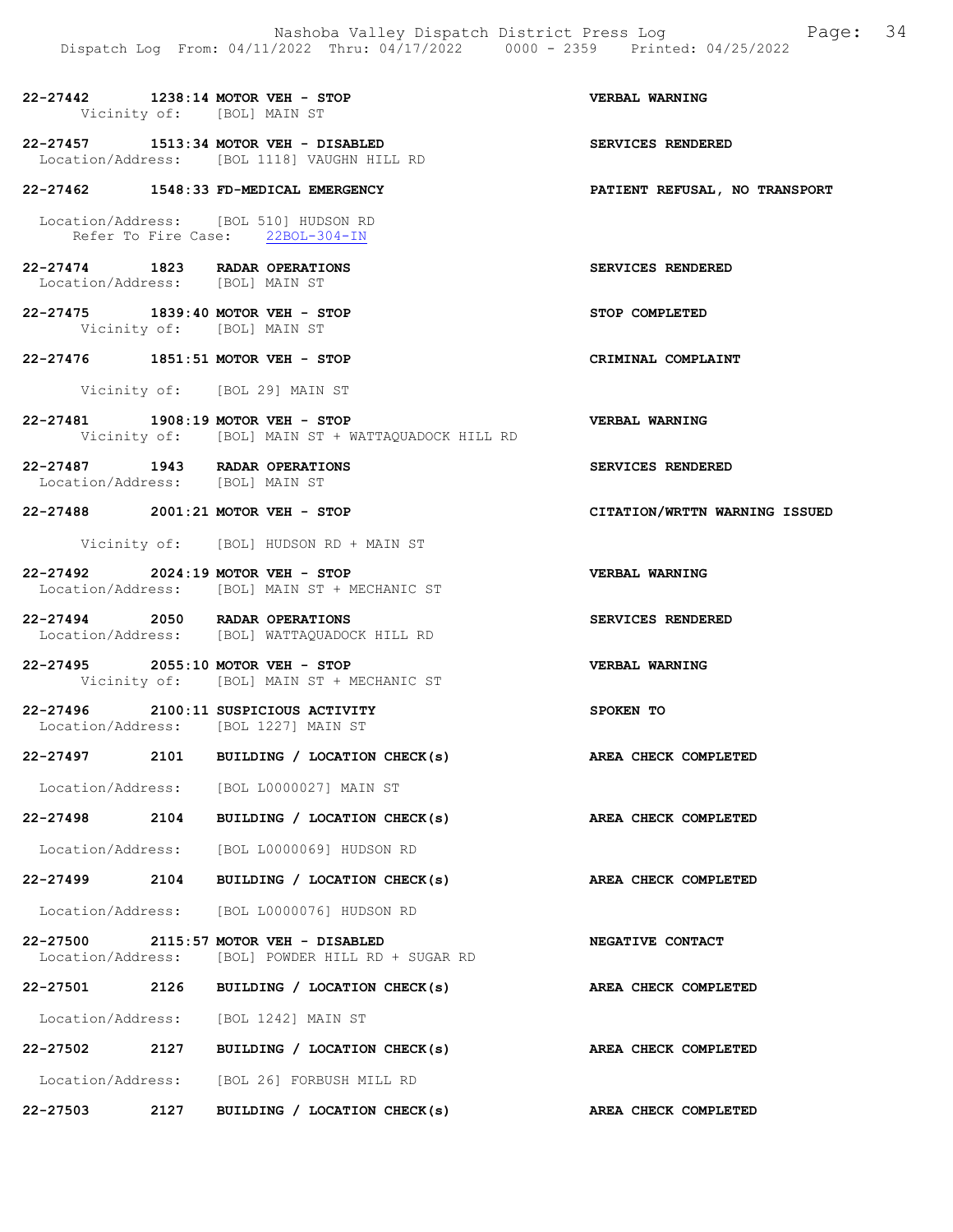|                   |                                                   | Nashoba Valley Dispatch District Press Log<br>Page:<br>Dispatch Log From: 04/11/2022 Thru: 04/17/2022 0000 - 2359 Printed: 04/25/2022 | 35 |
|-------------------|---------------------------------------------------|---------------------------------------------------------------------------------------------------------------------------------------|----|
|                   | Location/Address: [BOL L0000034] MECHANIC ST      |                                                                                                                                       |    |
| 22-27504 2128     | BUILDING / LOCATION CHECK(s) AREA CHECK COMPLETED |                                                                                                                                       |    |
|                   | Location/Address: [BOL L0000017] FORBUSH MILL RD  |                                                                                                                                       |    |
| 22-27505 2129     | BUILDING / LOCATION CHECK(s)                      | AREA CHECK COMPLETED                                                                                                                  |    |
| Location/Address: | [BOL 654] FORBUSH MILL RD                         |                                                                                                                                       |    |
| 22-27506 2129     | BUILDING / LOCATION CHECK(s)                      | AREA CHECK COMPLETED                                                                                                                  |    |
| Location/Address: | [BOL L0000037] MECHANIC ST                        |                                                                                                                                       |    |
| 22-27507 2129     | BUILDING / LOCATION CHECK(s)                      | AREA CHECK COMPLETED                                                                                                                  |    |
| Location/Address: | [BOL 785] FORBUSH MILL RD                         |                                                                                                                                       |    |
| 22-27508 2131     | BUILDING / LOCATION CHECK(s)                      | AREA CHECK COMPLETED                                                                                                                  |    |
| Location/Address: | [BOL L0000070] MAIN ST                            |                                                                                                                                       |    |
| 22-27509 2134     | BUILDING / LOCATION CHECK(s)                      | AREA CHECK COMPLETED                                                                                                                  |    |
| Location/Address: | [BOL L0000013] STILL RIVER RD                     |                                                                                                                                       |    |
| 22-27511 2137     | BUILDING / LOCATION CHECK(s)                      | AREA CHECK COMPLETED                                                                                                                  |    |
| Location/Address: | [BOL 1] GREEN RD                                  |                                                                                                                                       |    |
| 22-27513 2140     | BUILDING / LOCATION CHECK(s)                      | AREA CHECK COMPLETED                                                                                                                  |    |
|                   | Location/Address: [BOL L0000020] FLANAGAN RD      |                                                                                                                                       |    |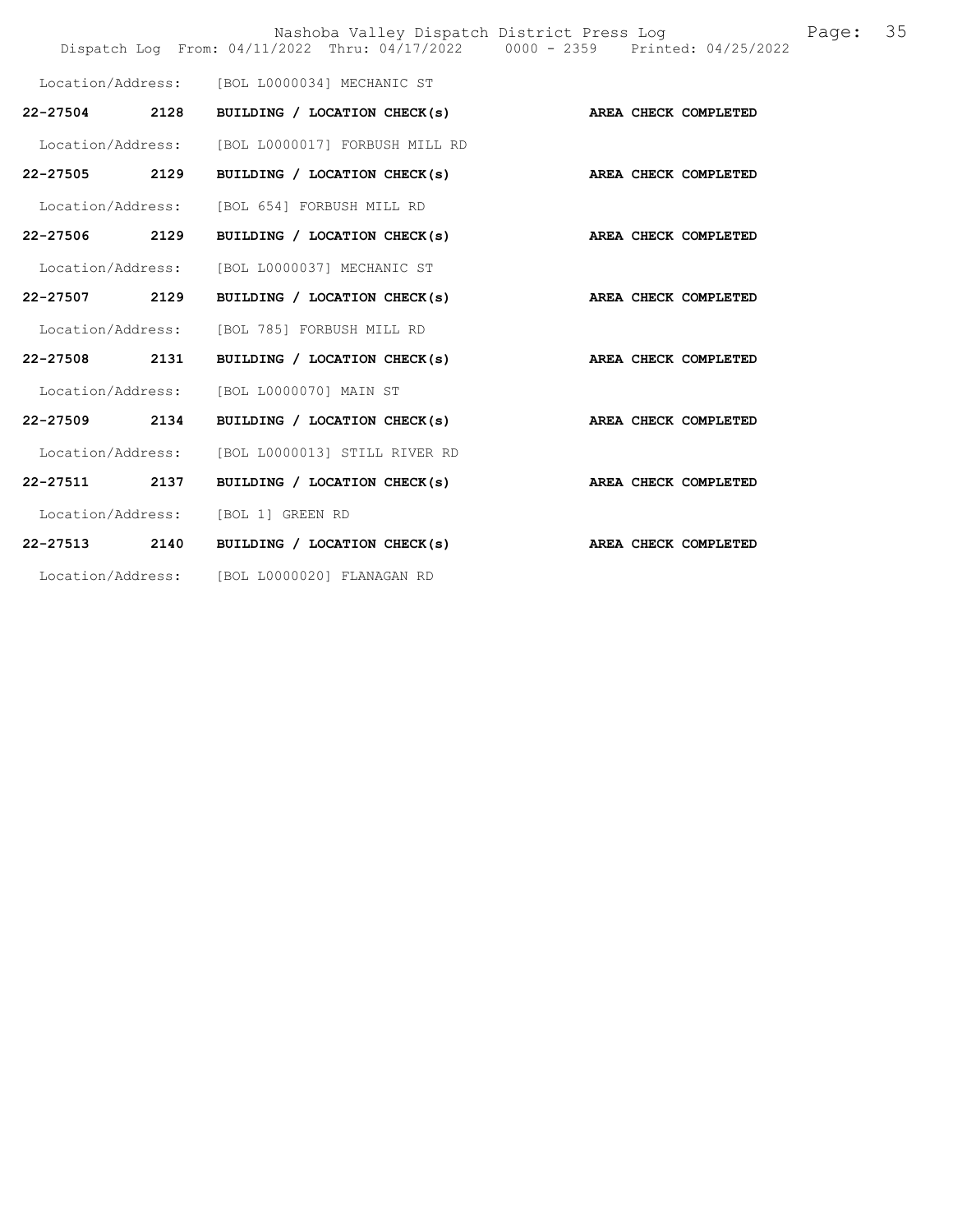#### For Jurisdiction: DEVENS, MA

#### For Date: 04/11/2022 - Monday

- 22-25684 0801:15 FD-SERVICE CALL SERVICES RENDERED Location/Address: [DEV 385] SHERMAN AVE 22-25702 0905:37 FD-FIRE ALARM, MASTER BOX INVESTIGATED Location/Address: [DEV 260] SARATOGA BLVD Refer To Fire Case: 22DEV-210-IN 22-25707 0921:03 FD-FIRE ALARM (BOX DETAIL) SERVICES RENDERED
- Location/Address: [DEV 260] SARATOGA BLVD Original Call #: 22-25702
- 22-25750 1259:36 FD-FIRE DRILL SERVICES RENDERED Location/Address: [DEV 159] ANTIETAM ST

22-25784 1603:51 FOLLOW UP SERVICES RENDERED Location/Address: [DEV 49] AUMAN ST

### For Date: 04/12/2022 - Tuesday

- 22-25959 0543:24 FOLLOW UP SERVICES RENDERED Location/Address: [DEV 339] ANDREWS PKWY
- 22-25975 0712:57 FD-FIRE ALARM (BOX DETAIL) SERVICES RENDERED Location/Address: [DEV 230] INDEPENDENCE DR Refer To Fire Case: 22DEV-211-IN
- 22-25983 0758:09 FD-SERVICE CALL SERVICES RENDERED Location/Address: [DEV 385] SHERMAN AVE
- 22-26042 1308:08 MOTOR VEH ACCIDENT NO INJURY SERVICES RENDERED Vicinity of: [DEV 537] SARATOGA BLVD

22-26079 1510:32 FD-FIRE ALARM, TROUBLE FALSE ALARM Location/Address: [DEV 400] INDEPENDENCE DR Refer To Fire Case: 22DEV-212-IN

#### For Date:  $04/13/2022 -$  Wednesday

- 22-26256 0402:21 FD-MEDICAL EMERGENCY TRANSPORTED ALS Location/Address: [DEV 23] PATTON RD Refer To Fire Case: 22DEV-213-IN
- 22-26291 0848:02 MOTOR VEH DISABLED SPOKEN TO Location/Address: [DEV] JACKSON RD + PINE RD
- 22-26349 1528:19 FD-INSPECTION SERVICES RENDERED Location/Address: [DEV 573] POWELL ST

#### 22-26383 2037:05 FD-INVESTIGATION SEARCHED AREA, NEGATIVE RESULT

 Location/Address: [DEV 159] ANTIETAM ST Refer To Fire Case: 22DEV-214-IN

## For Date:  $04/14/2022 -$  Thursday

## 22-26475 0144:05 MOTOR VEH - STOP VEHICLE TOWED Location/Address: [DEV] JACKSON RD + SHERMAN AVE

#### 22-26548 0844:16 911 ABANDONED/MISDIAL/HANGUP ACCIDENTAL 911 CALL

Location/Address: [DEV 465] INDEPENDENCE DR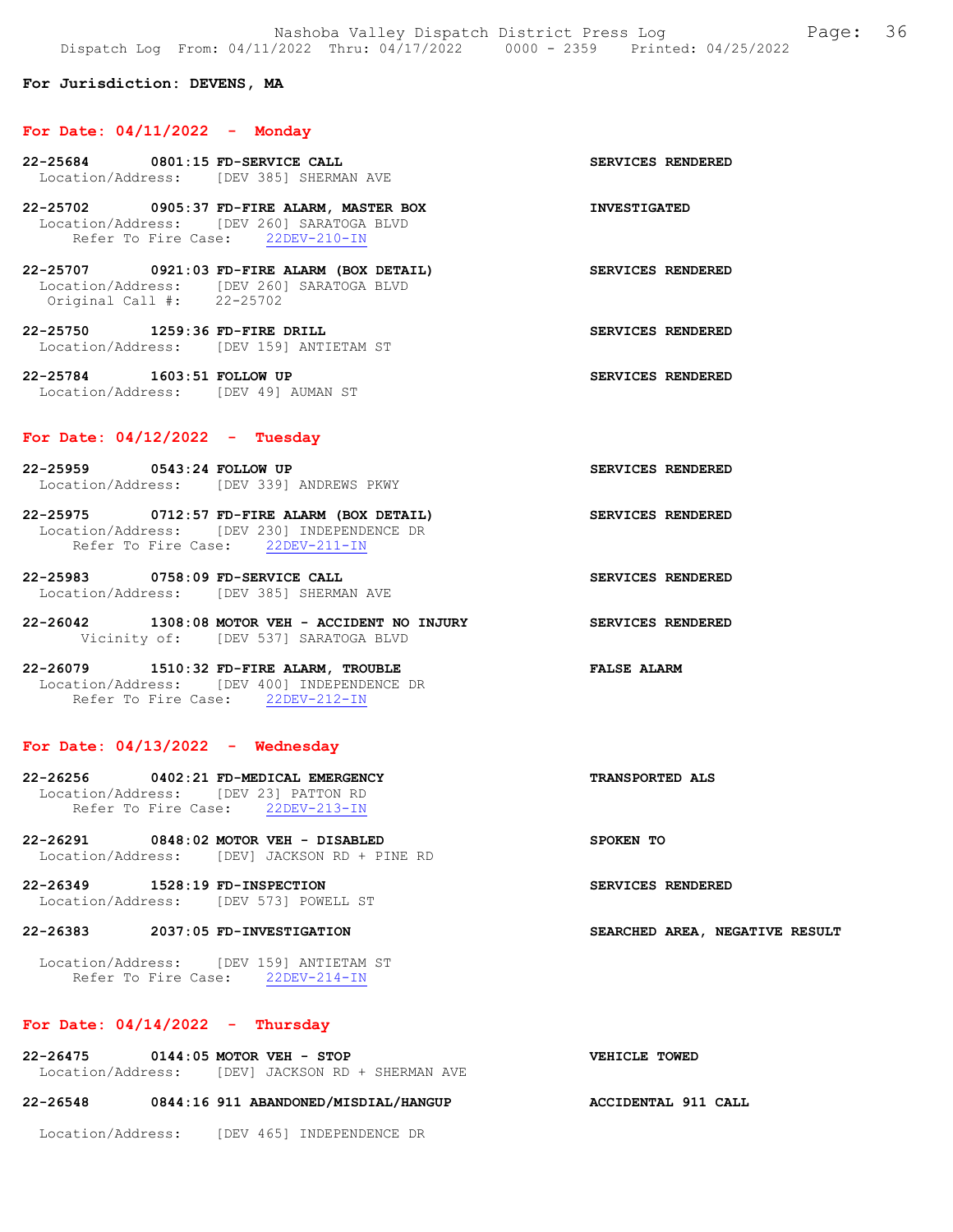22-26560 0923:02 FD-FIRE ALARM (BOX DETAIL) SERVICES RENDERED Location/Address: [DEV 279] JACKSON RD

22-26568 0959:13 FD-INSPECTION SERVICES RENDERED Location/Address: [DEV 619] GRANT RD

22-26573 1019:50 FD-FIRE ALARM (BOX DETAIL) SERVICES RENDERED Location/Address: [DEV 4] JACKSON RD Refer To Fire Case: 22DEV-216-IN

22-26577 1035:09 MOTOR VEH - ACCIDENT NO INJURY SPOKEN TO Location/Address: [DEV 51] INDEPENDENCE DR

22-26596 1247:55 FD-MEDICAL EMERGENCY TRANSPORTED ALS Location/Address: [DEV 243] JACKSON RD<br>Refer To Fire Case: 22DEV-215-IN Refer To Fire Case:

22-26609 1336:41 FD-FIRE ALARM (BOX DETAIL) SERVICES RENDERED Location/Address: [DEV 233] PATTON RD

22-26614 1356:08 LARCENY/ FORGERY/ FRAUD INVESTIGATED Location/Address: [DEV 457] STUDIO WAY

22-26654 1714 BUILDING / LOCATION CHECK(s) SERVICES RENDERED Location/Address: [DEV 456] HOSPITAL RD

#### For Date: 04/15/2022 - Friday

| 22-26825<br>0645:22 ALARM - COMMERCIAL BURGLARY | BUILDING CHKED, APPEARS SECURE |
|-------------------------------------------------|--------------------------------|
|-------------------------------------------------|--------------------------------|

Location/Address: [DEV 40] JACKSON RD

22-26837 0833:52 FD-FIRE ALARM (BOX DETAIL) SERVICES RENDERED Location/Address: [DEV 437] SARATOGA BLVD Refer To Fire Case: 22DEV-217-IN

22-26876 1124:24 FD-FIRE ALARM, MASTER BOX INVESTIGATED Location/Address: [DEV 458] BUENA VISTA ST Refer To Fire Case: 22DEV-218-IN

22-26884 1150:28 FD-FIRE ALARM (BOX DETAIL) SERVICES RENDERED Location/Address: [DEV 458] BUENA VISTA ST

22-26937 1605:45 ASSIST OTHER AGENCY SPOKEN TO Location/Address: [DEV 303] BUENA VISTA ST

22-26972 1904:47 FD-MEDICAL EMERGENCY TRANSPORTED ALS Location/Address: [DEV 527] PATTON RD Refer To Fire Case: 22DEV-220-IN

Location/Address: [DEV 540] BATES ST

#### For Date:  $04/16/2022 -$  Saturday

| 22-27166 | 0916:22 FD-FIRE ALARM (BOX DETAIL)          | NO SERVICES NEEDED |  |
|----------|---------------------------------------------|--------------------|--|
|          | Location/Address: [DEV 524] INDEPENDENCE DR |                    |  |
| 22-27167 | 0921:27 FD-FIRE ALARM (BOX DETAIL)          | NO SERVICES NEEDED |  |
|          | Location/Address: [DEV 303] BUENA VISTA ST  |                    |  |
| 22-27168 | 0925:42 FD-FIRE ALARM (BOX DETAIL)          | NO SERVICES NEEDED |  |
|          | Location/Address: [DEV 350] ANDREWS PKWY    |                    |  |
| 22-27181 | $1003:20$ BURGLARY - BREAK & ENTERING       | SPOKEN TO          |  |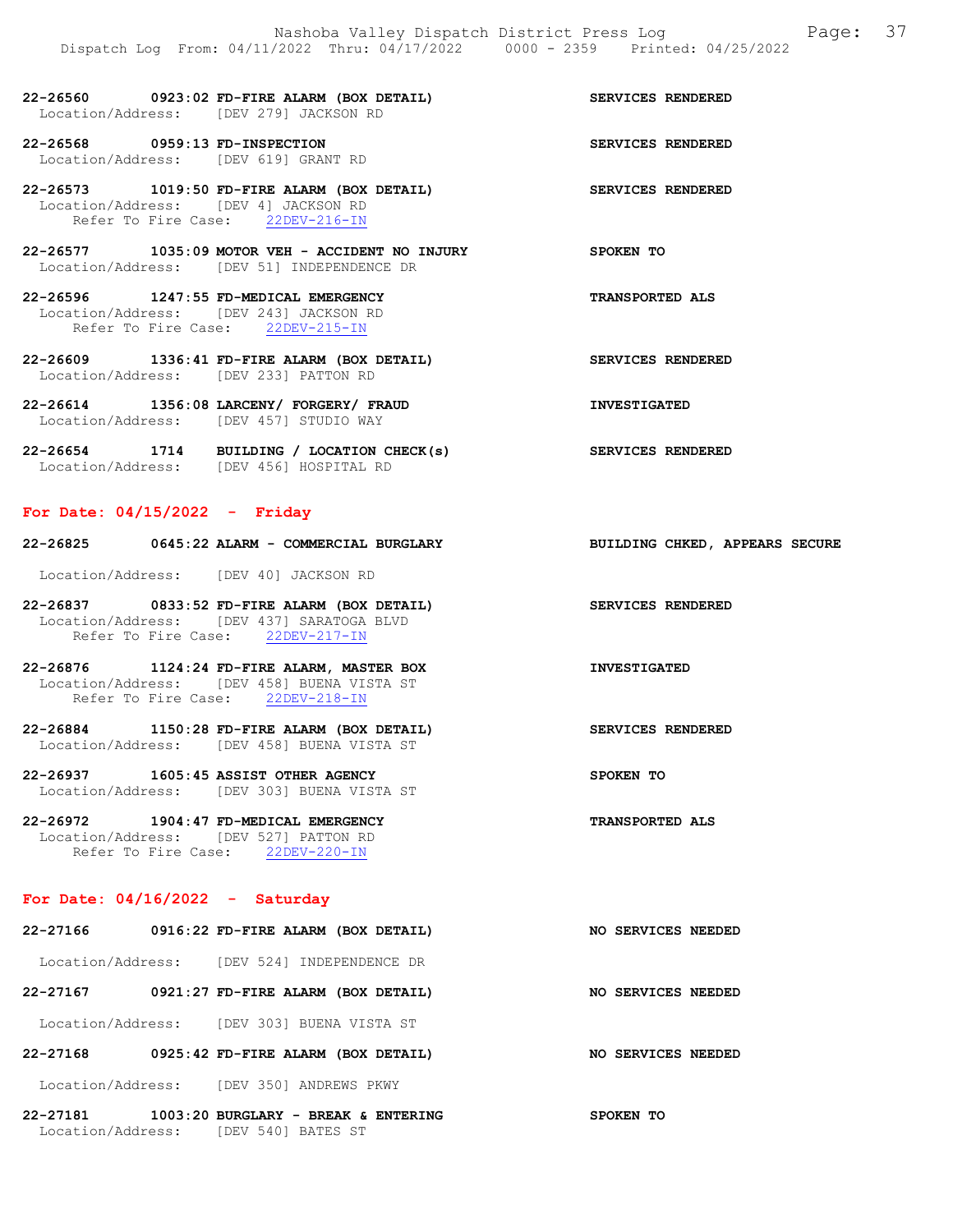Refer To Fire Case:  $22DEV-222-IN$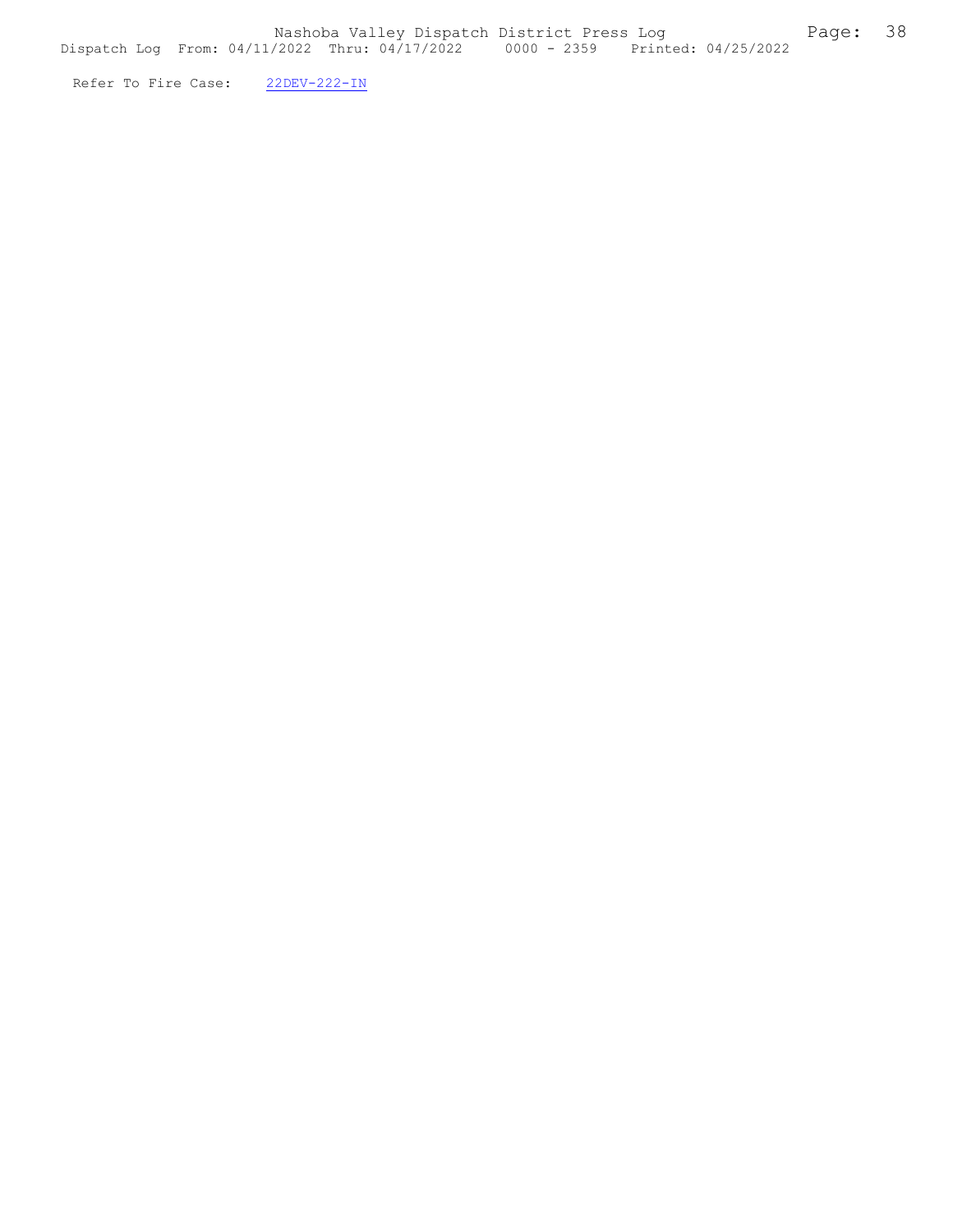Nashoba Valley Dispatch District Press Log Fage: 39 Dispatch Log From: 04/11/2022 Thru: 04/17/2022 0000 - 2359 Printed: 04/25/2022

## For Jurisdiction: HARVARD, MA

| For Date: $04/11/2022 -$ Monday     |                                                                               |                               |
|-------------------------------------|-------------------------------------------------------------------------------|-------------------------------|
|                                     | 22-25536 0027 BUILDING / LOCATION CHECK(s) AREA CHECK COMPLETED               |                               |
|                                     | Location/Address: [HAR 2034] MASS AVE                                         |                               |
|                                     | 22-25538 0028 BUILDING / LOCATION CHECK(s) AREA CHECK COMPLETED               |                               |
|                                     | Location/Address: [HAR 1830] LANCASTER COUNTY RD                              |                               |
| 22-25542 0035                       | BUILDING / LOCATION CHECK(s)                                                  | AREA CHECK COMPLETED          |
|                                     | Location/Address: [HAR 2044] PROSPECT HILL RD                                 |                               |
|                                     | 22-25543 0035 BUILDING / LOCATION CHECK(s)                                    | AREA CHECK COMPLETED          |
|                                     | Location/Address: [HAR 2348] POND RD                                          |                               |
|                                     | 22-25544 0036 BUILDING / LOCATION CHECK(s) AREA CHECK COMPLETED               |                               |
|                                     | Location/Address: [HAR 1833] PROSPECT HILL RD                                 |                               |
|                                     | 22-25545 0036 BUILDING / LOCATION CHECK(s)                                    | AREA CHECK COMPLETED          |
|                                     | Location/Address: [HAR 2033] MASS AVE                                         |                               |
| 22-25549 0040                       | BUILDING / LOCATION CHECK(s)                                                  | AREA CHECK COMPLETED          |
|                                     | Location/Address: [HAR 2247] STILL RIVER RD                                   |                               |
|                                     | 22-25550 0041 BUILDING / LOCATION CHECK(s)                                    | AREA CHECK COMPLETED          |
|                                     | Location/Address: [HAR 2049] PINNACLE RD                                      |                               |
|                                     | 22-25563 0047 BUILDING / LOCATION CHECK(s)                                    | AREA CHECK COMPLETED          |
|                                     | Location/Address: [HAR 2893] TRAIL RIDGE WAY                                  |                               |
| 22-25661 0533                       | <b>RADAR OPERATIONS</b><br>Location/Address: [HAR 2784] BOLTON RD             | SERVICES RENDERED             |
| 22-25660 0534 RADAR OPERATIONS      | Location/Address: [HAR 2283] MASS AVE                                         | SERVICES RENDERED             |
| 22-25687 0819:30 COMMUNITY POLICING | Location/Address: [HAR 2034] MASS AVE                                         | SERVICES RENDERED             |
| 22-25693 0836 TRAFFIC CONTROL       | Location/Address: [HAR 2033] MASS AVE                                         | SERVICES RENDERED             |
| 22-25700 0901 RADAR OPERATIONS      | Location/Address: [HAR] STILL RIVER RD                                        | SERVICES RENDERED             |
| 22-25709 0925:30 MOTOR VEH - STOP   |                                                                               | VERBAL WARNING                |
|                                     | Location/Address: [HAR 1451] STILL RIVER RD                                   |                               |
| 22-25710 0928:46 MOTOR VEH - STOP   |                                                                               | CITATION/WRTTN WARNING ISSUED |
|                                     | Location/Address: [HAR 1429] STILL RIVER RD                                   |                               |
| 22-25718 0946:49 MOTOR VEH - STOP   |                                                                               | CITATION/WRTTN WARNING ISSUED |
|                                     | Vicinity of: [HAR 2286] STILL RIVER RD                                        |                               |
|                                     | 22-25725 0947:02 SUSPICIOUS ACTIVITY<br>Location/Address: [HAR 2034] MASS AVE | <b>REPORT</b>                 |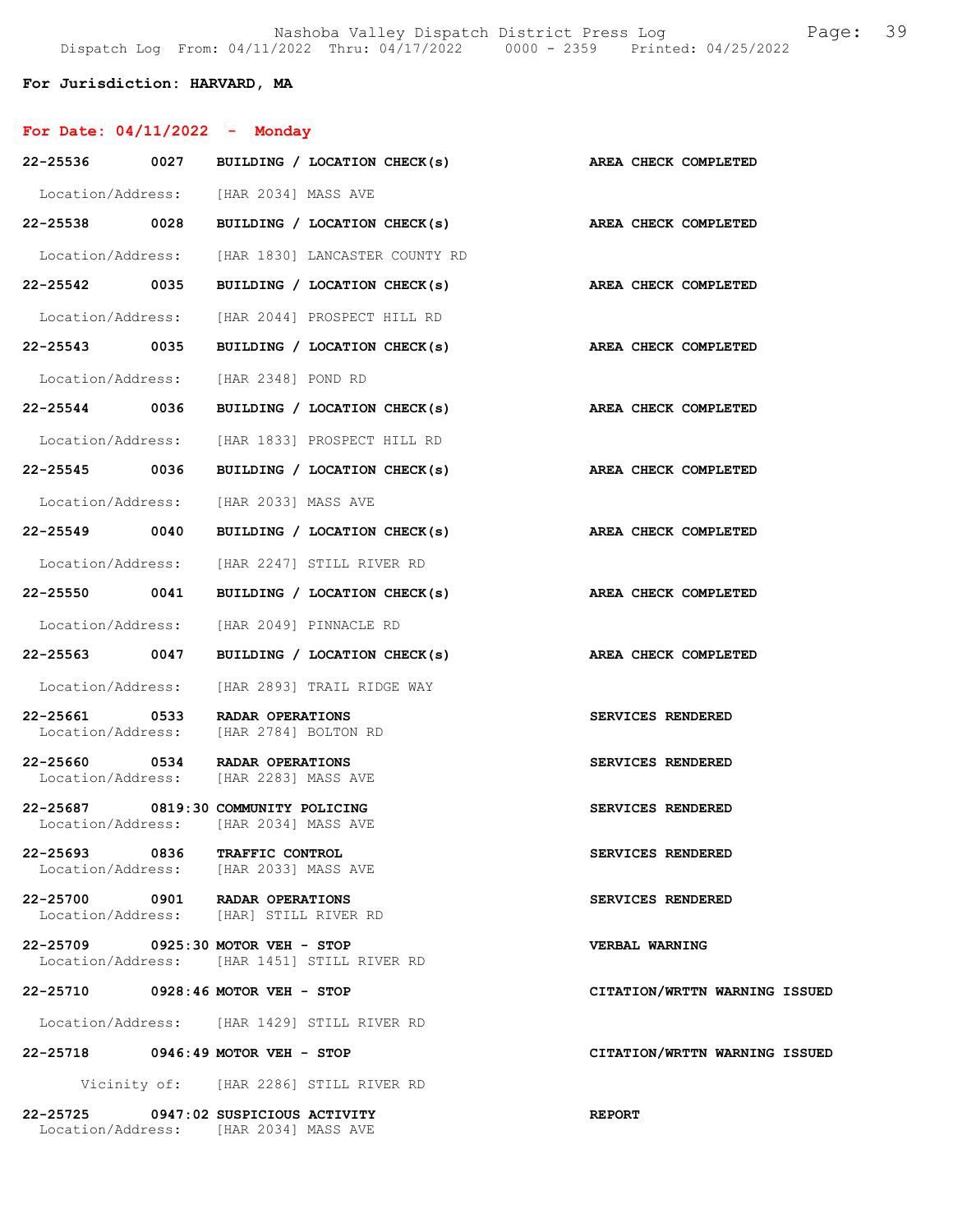SERVICES RENDERED

| 22-25723          | 1002 |  | RADAR OPERATIONS             |  |
|-------------------|------|--|------------------------------|--|
| Location/Address: |      |  | THAR F2511 MASSACHUSETTS AVE |  |

- 22-25734 1117:58 PROPERTY Found or Lost REPORT Location/Address: [HAR 2034] MASS AVE
- 22-25749 1256:39 FD-MEDICAL EMERGENCY TRANSPORTED BLS Location/Address: [HAR 803] MASS AVE Refer To Fire Case: 22BOL-284-IN
- 22-25753 1329:49 FD-FLUID SPILL SERVICES RENDERED Vicinity of: [HAR 2948] MILL RD Refer To Fire Case: 22HAR-82-IN
- 22-25759 1408:55 FD-FIRE DRILL SERVICES RENDERED Location/Address: [HAR 2034] MASS AVE
- 22-25763 1433:31 FD-FIRE DRILL SERVICES RENDERED Location/Address: [HAR 2033] MASS AVE
- 22-25789 1632 RADAR OPERATIONS SERVICES RENDERED Location/Address: [HAR] MASS AVE
- 22-25801 1712 RADAR OPERATIONS SERVICES RENDERED Location/Address: [HAR 1407] STILL RIVER RD
- 22-25816 1824:58 FOLLOW UP 1824:58 NEGATIVE CONTACT Location/Address: [HAR 1282] SIMON ATHERTON ROW [HAR 1282] SIMON ATHERTON ROW
- 22-25822 1938:51 MOTOR VEH STOP VERBAL WARNING Location/Address: [HAR] PROSPECT HILL RD + STILL RIVER RD
- 22-25827 2005:50 SUSPICIOUS ACTIVITY SERVICES RENDERED Location/Address: [HAR 2591] MILL RD
- 22-25837 2216 BUILDING / LOCATION CHECK(s) BUILDING CHKED, APPEARS SECURE Location/Address: [HAR 1833] PROSPECT HILL RD

#### For Date: 04/12/2022 - Tuesday

|              |                                                  |  | 22-25885 0051 BUILDING / LOCATION CHECK(s)                      | BUILDING CHKED, APPEARS SECURE |  |
|--------------|--------------------------------------------------|--|-----------------------------------------------------------------|--------------------------------|--|
|              |                                                  |  | Location: [HAR 1832] SCHOOLS-TOWN BEACH-LIBRARY                 |                                |  |
|              |                                                  |  | $22-25886$ 0054 BUILDING / LOCATION CHECK(s)                    | AREA CHECK COMPLETED           |  |
|              | Location/Address: [HAR 1830] LANCASTER COUNTY RD |  |                                                                 |                                |  |
|              |                                                  |  | 22-25892 0058 BUILDING / LOCATION CHECK(s)                      | BUILDING CHKED, APPEARS SECURE |  |
|              | Location/Address: [HAR 2049] PINNACLE RD         |  |                                                                 |                                |  |
|              |                                                  |  | 22-25897 0102 BUILDING / LOCATION CHECK(s) AREA CHECK COMPLETED |                                |  |
|              | Location/Address: [HAR 2044] PROSPECT HILL RD    |  |                                                                 |                                |  |
|              |                                                  |  | 22-25899 0104 BUILDING / LOCATION CHECK(s)                      | BUILDING CHKED, APPEARS SECURE |  |
|              | Location/Address: [HAR 2294] TRAIL RIDGE WAY     |  |                                                                 |                                |  |
|              |                                                  |  | $22-25904$ 0108 BUILDING / LOCATION CHECK(s)                    | BUILDING CHKED, APPEARS SECURE |  |
|              | Location/Address: [HAR 2250] AYER RD             |  |                                                                 |                                |  |
| $22 - 25906$ |                                                  |  | 0111 BUILDING / LOCATION CHECK(s)                               | BUILDING CHKED, APPEARS SECURE |  |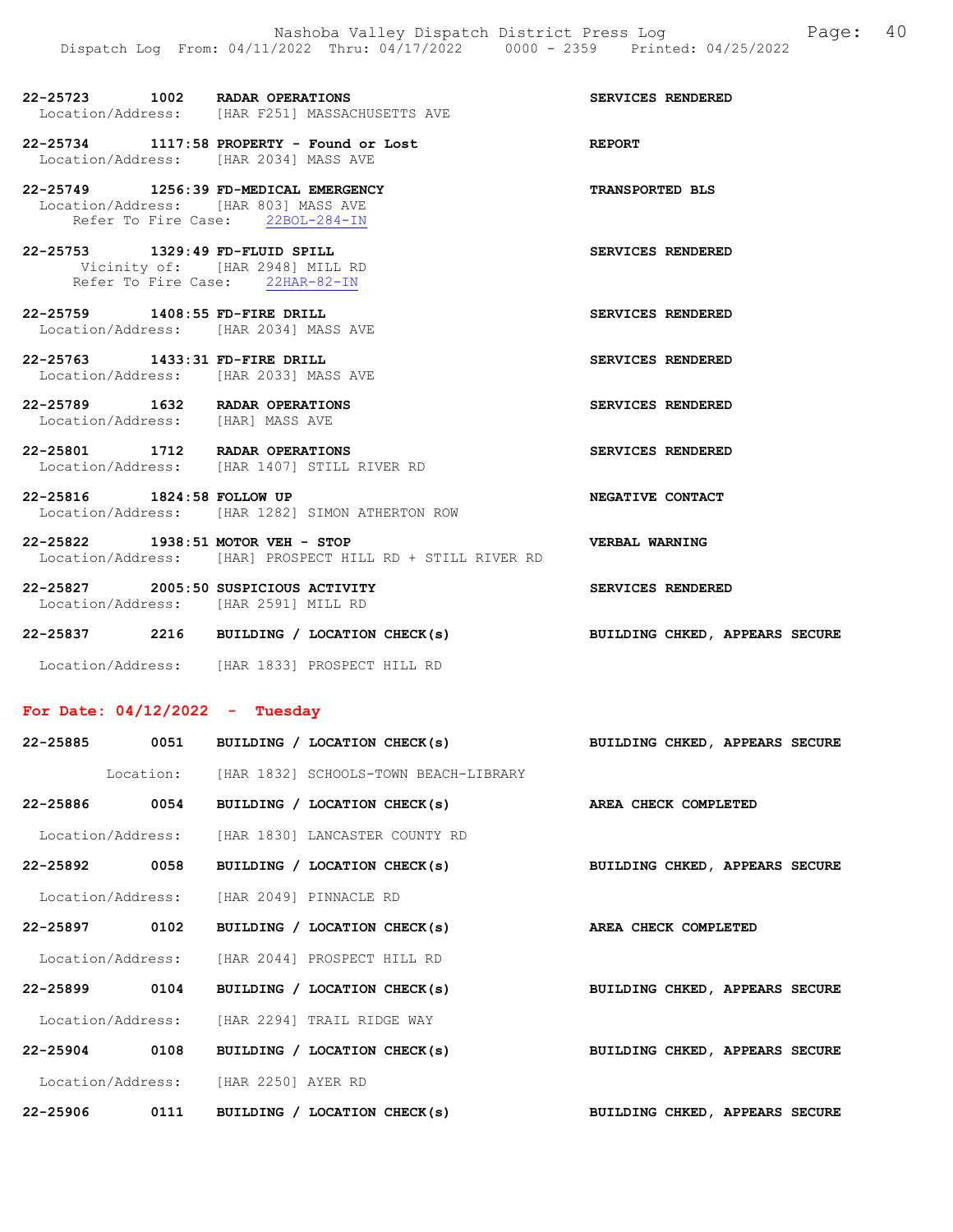|                               | Dispatch Log From: 04/11/2022 Thru: 04/17/2022 0000 - 2359 Printed: 04/25/2022                                    | Nashoba Valley Dispatch District Press Log Mashoba Valley Dispatch District Press Log |
|-------------------------------|-------------------------------------------------------------------------------------------------------------------|---------------------------------------------------------------------------------------|
|                               | Location/Address: [HAR 2290] AYER RD                                                                              |                                                                                       |
|                               | 22-25907 0111 BUILDING / LOCATION CHECK(s) AREA CHECK COMPLETED                                                   |                                                                                       |
|                               | Location/Address: [HAR 1833] PROSPECT HILL RD                                                                     |                                                                                       |
|                               | 22-25914 0116 BUILDING / LOCATION CHECK(s) AREA CHECK COMPLETED                                                   |                                                                                       |
|                               | Location/Address: [HAR 2247] STILL RIVER RD                                                                       |                                                                                       |
|                               | 22-25957 0539 RADAR OPERATIONS<br>Location/Address: [HAR 2645] OAK HILL RD                                        | SERVICES RENDERED                                                                     |
|                               | 22-25958 0540 RADAR OPERATIONS                                                                                    | NO SERVICES NEEDED                                                                    |
|                               | Location/Address: [HAR] LITTLETON RD                                                                              |                                                                                       |
|                               | 22-25961 0603:25 FD-MEDICAL EMERGENCY<br>Location/Address: [HAR 458] EAST BARE HILL RD                            | TRANSPORTED ALS                                                                       |
|                               | 22-25968 0624:15 MOTOR VEH - ACCIDENT W/INJURY<br>Vicinity of: [HAR] AYER RD<br>Refer To Fire Case: 22HAR-83-IN   | <b>VEHICLE TOWED</b>                                                                  |
|                               | 22-25989 0841 TRAFFIC CONTROL<br>Location/Address: [HAR 2033] MASS AVE                                            | SERVICES RENDERED                                                                     |
|                               | 22-25992 0848 TRAFFIC CONTROL<br>Location/Address: [HAR 2033] MASS AVE                                            | SERVICES RENDERED                                                                     |
|                               | 22-26007 1048 RADAR OPERATIONS                                                                                    | NO SERVICES NEEDED                                                                    |
|                               | Location/Address: [HAR] STILL RIVER RD                                                                            |                                                                                       |
|                               | 22-26010 1101:05 ASSIST CITIZEN<br>Location/Address: [HAR 3030] PINNACLE RD                                       | SPOKEN TO                                                                             |
|                               | 22-26040 1303 SUSPICIOUS ACTIVITY<br>Location/Address: [HAR 1159] POND RD                                         | <b>NOTIFIED</b>                                                                       |
|                               | 22-26057 1400:28 FD-INSPECTION<br>Location/Address: [HAR] BALDWIN CT                                              | SERVICES RENDERED                                                                     |
|                               | 22-26066 1420:01 MOTOR VEH - ACCIDENT HIT & RUN REFERRED TO OTHER AGENCY                                          |                                                                                       |
|                               | Vicinity of: [HAR] PROSPECT HILL RD + STILL RIVER RD                                                              |                                                                                       |
|                               | 22-26076 1504:54 FD-MEDICAL EMERGENCY<br>Location/Address: [HAR 2633] AYER RD<br>Refer To Fire Case: 22BOL-286-IN | <b>TRANSPORTED ALS</b>                                                                |
|                               | 22-26094 1651:10 ILLEGAL DUMPING                                                                                  | SEARCHED AREA, NEGATIVE RESULT                                                        |
|                               | Vicinity of: [HAR] PROSPECT HILL RD                                                                               |                                                                                       |
|                               | 22-26106 1716 RADAR OPERATIONS<br>Location/Address: [HAR 1415] STILL RIVER RD                                     | SERVICES RENDERED                                                                     |
| 22-26110 1728:40 ROAD HAZARDS | Location/Address: [HAR 2535] MILL RD                                                                              | SPOKEN TO                                                                             |
|                               | 22-26123 1832:31 SUSPICIOUS ACTIVITY<br>Vicinity of: [HAR] OLD LITTLETON RD                                       | Gone on Arrival                                                                       |
|                               | 22-26137 1950:40 ASSIST OTHER AGENCY<br>Location/Address: [HAR 2222] AYER RD                                      | SPOKEN TO                                                                             |
|                               |                                                                                                                   | AREA CHECK COMPLETED                                                                  |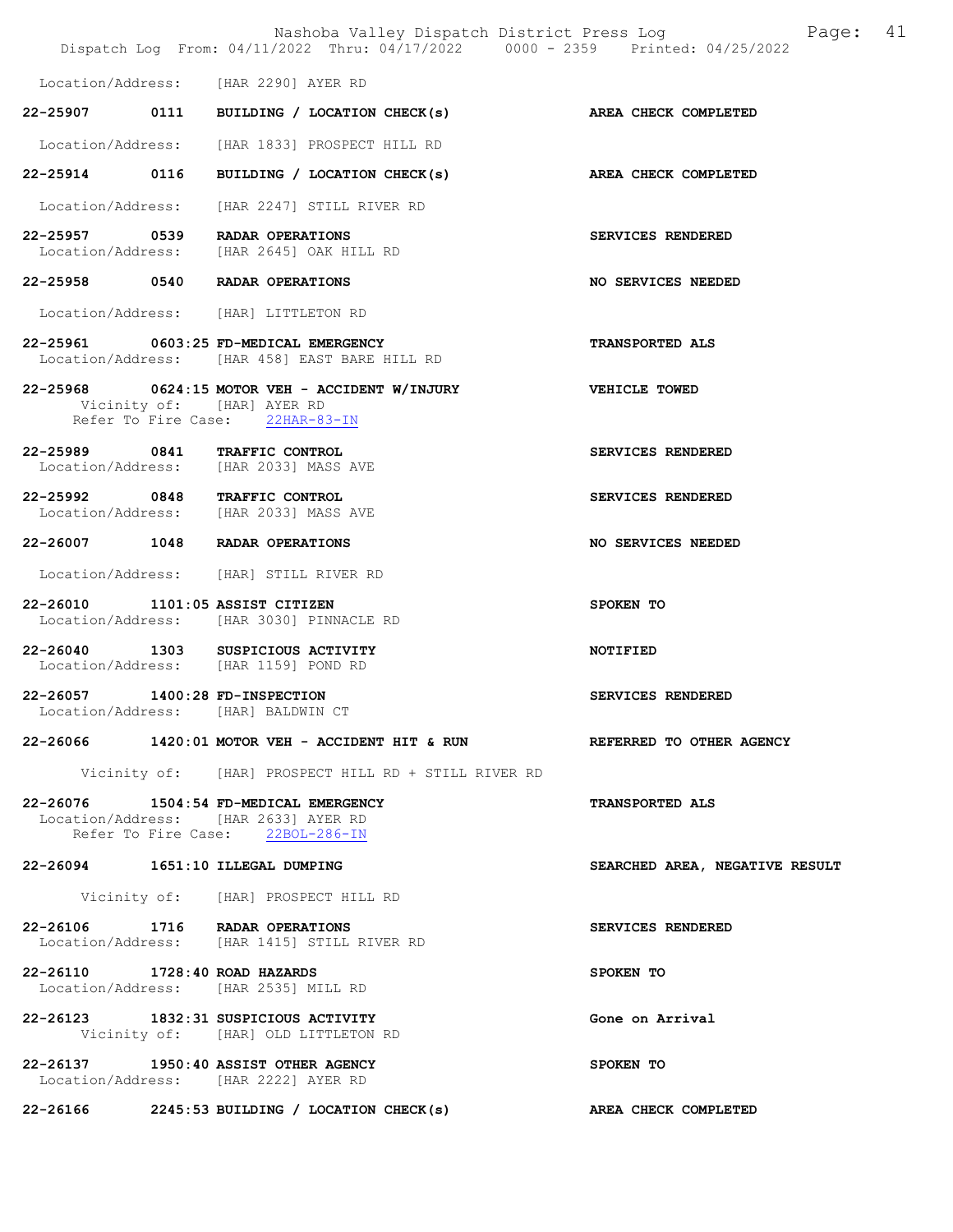|                                                                                            |                                                             |                              | Nashoba Valley Dispatch District Press Log<br>Dispatch Log From: 04/11/2022 Thru: 04/17/2022 0000 - 2359 Printed: 04/25/2022 | 42<br>Page: |
|--------------------------------------------------------------------------------------------|-------------------------------------------------------------|------------------------------|------------------------------------------------------------------------------------------------------------------------------|-------------|
|                                                                                            | Vicinity of: [HAR 1833] PROSPECT HILL RD                    |                              |                                                                                                                              |             |
| 22-26177 2355:34 FD-MEDICAL EMERGENCY<br>Location/Address: [HAR 1075] OLD SHIRLEY RD       |                                                             |                              | TRANSPORTED BLS                                                                                                              |             |
| For Date: $04/13/2022 -$ Wednesday                                                         |                                                             |                              |                                                                                                                              |             |
|                                                                                            |                                                             |                              | 22-26191 0039 BUILDING / LOCATION CHECK(s) AREA CHECK COMPLETED                                                              |             |
| Location/Address: [HAR 2034] MASS AVE                                                      |                                                             |                              |                                                                                                                              |             |
| 22-26193 0043                                                                              |                                                             | BUILDING / LOCATION CHECK(s) | AREA CHECK COMPLETED                                                                                                         |             |
| Location/Address: [HAR 2348] POND RD                                                       |                                                             |                              |                                                                                                                              |             |
| 22-26194 0044 BUILDING / LOCATION CHECK(s)                                                 |                                                             |                              | AREA CHECK COMPLETED                                                                                                         |             |
| Location/Address:                                                                          | [HAR 2033] MASS AVE                                         |                              |                                                                                                                              |             |
| 22-26197 0046                                                                              |                                                             | BUILDING / LOCATION CHECK(s) | AREA CHECK COMPLETED                                                                                                         |             |
| Location/Address: [HAR 2247] STILL RIVER RD                                                |                                                             |                              |                                                                                                                              |             |
| 22-26199 0053                                                                              |                                                             | BUILDING / LOCATION CHECK(s) | AREA CHECK COMPLETED                                                                                                         |             |
| Location/Address: [HAR 1833] PROSPECT HILL RD                                              |                                                             |                              |                                                                                                                              |             |
| 22-26261 0534 RADAR OPERATIONS<br>Location/Address: [HAR] OAK HILL RD                      |                                                             |                              | SERVICES RENDERED                                                                                                            |             |
| 22-26262 0547 RADAR OPERATIONS<br>Location/Address: [HAR 2784] BOLTON RD                   |                                                             |                              | SERVICES RENDERED                                                                                                            |             |
| 22-26288 0840:33 FD-MEDICAL EMERGENCY                                                      |                                                             |                              | PATIENT REFUSAL, NO TRANSPORT                                                                                                |             |
| Location/Address: [HAR 475] ELDRIDGE RD                                                    | Refer To Fire Case: 22BOL-290-IN                            |                              |                                                                                                                              |             |
| 22-26317 1104 RADAR OPERATIONS                                                             |                                                             |                              | NO SERVICES NEEDED                                                                                                           |             |
| Location/Address:                                                                          | [HAR] STILL RIVER RD                                        |                              |                                                                                                                              |             |
| 22-26342 1432 RADAR OPERATIONS                                                             |                                                             |                              | NO SERVICES NEEDED                                                                                                           |             |
| Location/Address: [HAR] OAK HILL RD                                                        |                                                             |                              |                                                                                                                              |             |
| 22-26354 1628<br>Location/Address:                                                         | [HAR 2026] AYER RD                                          | BUILDING / LOCATION CHECK(s) | SERVICES RENDERED                                                                                                            |             |
| 22-26356 1640<br>Location/Address:                                                         | BUILDING / LOCATION CHECK(s)<br>[HAR 1833] PROSPECT HILL RD |                              | SERVICES RENDERED                                                                                                            |             |
| 22-26358 1653<br>Location/Address:                                                         | THAR 18301 LANCASTER COUNTY RD                              | BUILDING / LOCATION CHECK(s) | SERVICES RENDERED                                                                                                            |             |
| 22-26359 1703<br>Location/Address:                                                         | RADAR OPERATIONS<br>[HAR 246] BOLTON RD                     |                              | SERVICES RENDERED                                                                                                            |             |
| 22-26360 1706 RADAR OPERATIONS<br>Location/Address:                                        | [HAR 1415] STILL RIVER RD                                   |                              | SERVICES RENDERED                                                                                                            |             |
| 22-26369 1908 RADAR OPERATIONS<br>Location/Address: [HAR 1833] PROSPECT HILL RD            |                                                             |                              | SERVICES RENDERED                                                                                                            |             |
| 22-26370 1919:48 MOTOR VEH - STOP<br>Location/Address: [HAR] PROSPECT HILL RD + MADIGAN LN |                                                             |                              | <b>VERBAL WARNING</b>                                                                                                        |             |
| $22-26409$ 2315:52 BUILDING / LOCATION CHECK(s)                                            |                                                             |                              | AREA CHECK COMPLETED                                                                                                         |             |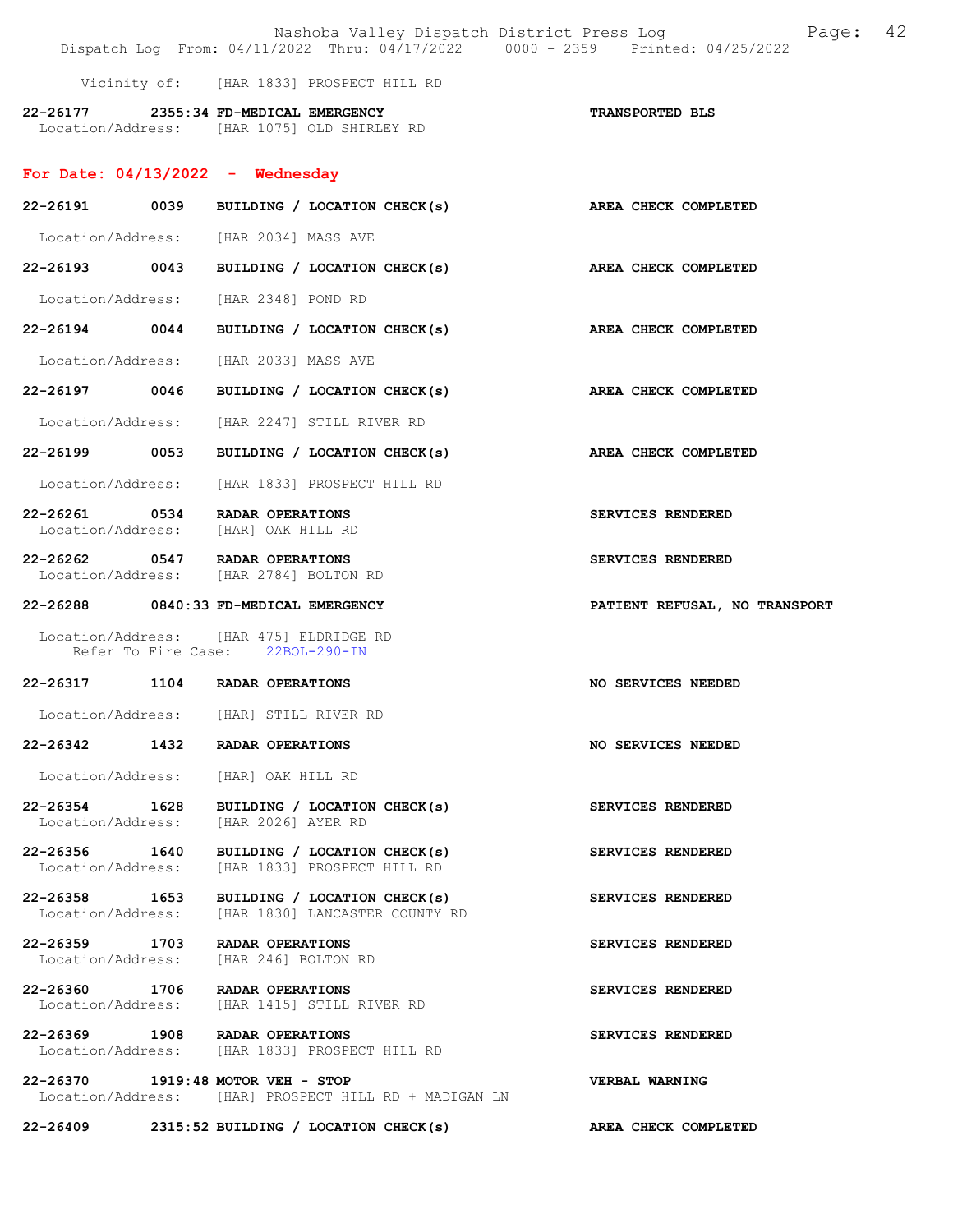Nashoba Valley Dispatch District Press Log Fage: 43 Dispatch Log From: 04/11/2022 Thru: 04/17/2022 0000 - 2359 Printed: 04/25/2022

Location/Address: [HAR 1833] PROSPECT HILL RD

## For Date: 04/14/2022 - Thursday

| 22-26433 0039                   |      | BUILDING / LOCATION CHECK(s)                                                                                                | BUILDING CHKED, APPEARS SECURE        |
|---------------------------------|------|-----------------------------------------------------------------------------------------------------------------------------|---------------------------------------|
|                                 |      | Location/Address: [HAR 1830] LANCASTER COUNTY RD                                                                            |                                       |
| 22-26435 0039                   |      | BUILDING / LOCATION CHECK(s)                                                                                                | AREA CHECK COMPLETED                  |
|                                 |      | Location/Address: [HAR 2223] MASS AVE                                                                                       |                                       |
| 22-26438 0049                   |      | BUILDING / LOCATION CHECK(s)                                                                                                | BUILDING CHKED, APPEARS SECURE        |
| Location/Address:               |      | [HAR 2044] PROSPECT HILL RD                                                                                                 |                                       |
| 22-26440 0050                   |      | BUILDING / LOCATION CHECK(s) AREA CHECK COMPLETED                                                                           |                                       |
|                                 |      | Location/Address: [HAR 2049] PINNACLE RD                                                                                    |                                       |
| 22-26442 0051                   |      | BUILDING / LOCATION CHECK(s)                                                                                                | BUILDING CHKED, APPEARS SECURE        |
| Location/Address:               |      | [HAR 2247] STILL RIVER RD                                                                                                   |                                       |
| 22-26443 0053                   |      | BUILDING / LOCATION CHECK(s)                                                                                                | <b>BUILDING CHKED, APPEARS SECURE</b> |
|                                 |      | Location/Address: [HAR 2028] STILL RIVER RD                                                                                 |                                       |
| 22-26444 0055                   |      | BUILDING / LOCATION CHECK(s)                                                                                                | BUILDING CHKED, APPEARS SECURE        |
|                                 |      | Location/Address: [HAR 2026] AYER RD                                                                                        |                                       |
| $22 - 26448$                    | 0058 | BUILDING / LOCATION CHECK(s)                                                                                                | AREA CHECK COMPLETED                  |
|                                 |      | Location/Address: [HAR 2294] TRAIL RIDGE WAY                                                                                |                                       |
| 22-26454 0110                   |      | BUILDING / LOCATION CHECK(s)                                                                                                | AREA CHECK COMPLETED                  |
|                                 |      | Location/Address: [HAR 2098] DEPOT RD                                                                                       |                                       |
| 22-26524 0541                   |      | RADAR OPERATIONS<br>Location/Address: [HAR 2283] MASS AVE                                                                   | SERVICES RENDERED                     |
| 22-26531 0611                   |      | RADAR OPERATIONS<br>Location/Address: [HAR] LITTLETON RD                                                                    | SERVICES RENDERED                     |
| 22-26535 0644:31 TREE/WIRE DOWN |      |                                                                                                                             | SEARCHED AREA, NEGATIVE RESULT        |
| Location/Address:               |      | [HAR] PARK LN + PINNACLE RD                                                                                                 |                                       |
|                                 |      | 22-26547 0836 TRAFFIC CONTROL<br>Location/Address: [HAR 2033] MASS AVE                                                      | SERVICES RENDERED                     |
|                                 |      | 22-26550 0844:12 FD-FIRE ALARM, TROUBLE<br>Location/Address: [HAR 2920] OLD LITTLETON RD<br>Refer To Fire Case: 22HAR-84-IN | SERVICES RENDERED                     |
| 22-26574 1025:47 FD-INSPECTION  |      | Location/Address: [HAR 1080] ORCHARD HILL RD                                                                                | SERVICES RENDERED                     |
|                                 |      | 22-26581 1044:55 ALARM - RESIDENTIAL BURGLARY                                                                               | REPORTING PARTY CANCELED              |
|                                 |      | Location/Address: [HAR 1733] WHITNEY RD                                                                                     |                                       |
|                                 |      | 22-26605 1328:35 RADAR OPERATIONS<br>Location/Address: [HAR 246] BOLTON RD                                                  | SERVICES RENDERED                     |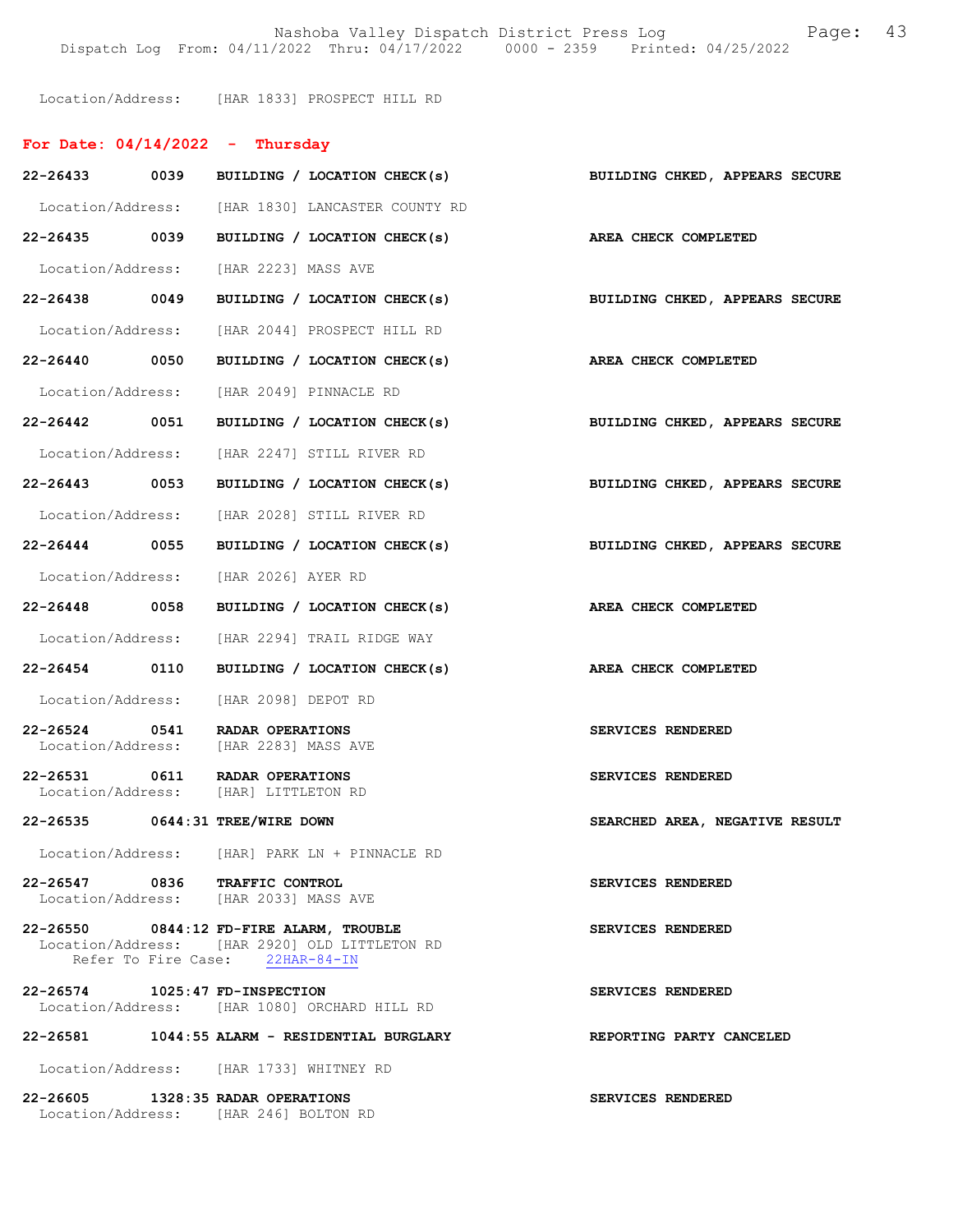|                                                                       | Nashoba Valley Dispatch District Press Log<br>Dispatch Log From: 04/11/2022 Thru: 04/17/2022 0000 - 2359 Printed: 04/25/2022                          | Page: 44                       |
|-----------------------------------------------------------------------|-------------------------------------------------------------------------------------------------------------------------------------------------------|--------------------------------|
|                                                                       | 22-26622 1413:04 PROPERTY - Found or Lost<br>Location/Address: [HAR 2541] AYER RD                                                                     | <b>NOTIFIED</b>                |
| 22-26621 1455:53 FD-INSPECTION                                        | Location/Address: [HAR 2892] TRAIL RIDGE WAY                                                                                                          | SERVICES RENDERED              |
|                                                                       | 22-26628 1517:11 MOTOR VEH - DISABLED<br>Vicinity of: [HAR] OLD SHIRLEY RD + AYER RD                                                                  | SERVICES RENDERED              |
| 22-26630 1525:45 TRAFFIC COMPLAINT                                    | Vicinity of: [HAR 888] OAK HILL RD                                                                                                                    | SPOKEN TO                      |
|                                                                       | 22-26648 1645:16 SUSPICIOUS ACTIVITY<br>Location/Address: [HAR 2295] STILL RIVER RD                                                                   | <b>NOTIFIED</b>                |
| 22-26650 1649 RADAR OPERATIONS<br>Location/Address: [HAR] OAK HILL RD |                                                                                                                                                       | SERVICES RENDERED              |
| 22-26651 1653 RADAR OPERATIONS<br>Location/Address: [HAR] MASS AVE    |                                                                                                                                                       | SERVICES RENDERED              |
|                                                                       | 22-26652 1707 BUILDING / LOCATION CHECK(s)                                                                                                            | BUILDING CHKED, APPEARS SECURE |
| Location/Address: [HAR 2026] AYER RD                                  |                                                                                                                                                       |                                |
| 22-26663 1755                                                         | BUILDING / LOCATION CHECK(s) AREA CHECK COMPLETED                                                                                                     |                                |
|                                                                       | Location/Address: [HAR 1830] LANCASTER COUNTY RD                                                                                                      |                                |
| 22-26666 1841                                                         | BUILDING / LOCATION CHECK(s)                                                                                                                          | BUILDING CHKED, APPEARS SECURE |
|                                                                       | Location/Address: [HAR 1833] PROSPECT HILL RD                                                                                                         |                                |
| 22-26675 2053                                                         | BUILDING / LOCATION CHECK(s)                                                                                                                          | AREA CHECK COMPLETED           |
| Location/Address: [HAR 2348] POND RD                                  |                                                                                                                                                       |                                |
| 22-26676 2056                                                         | BUILDING / LOCATION CHECK(s)                                                                                                                          | AREA CHECK COMPLETED           |
|                                                                       | Location/Address: [HAR 2034] MASS AVE                                                                                                                 |                                |
|                                                                       | 22-26678 2111 BUILDING / LOCATION CHECK(s)                                                                                                            | BUILDING CHKED, APPEARS SECURE |
|                                                                       | Location/Address: [HAR 1833] PROSPECT HILL RD                                                                                                         |                                |
| 22-26681 2125:27 MOTOR VEH - STOP                                     | Location/Address: [HAR] STILL RIVER RD + STILL RIVER DEPOT RD                                                                                         | VERBAL WARNING                 |
|                                                                       | 22-26684 2140:24 MOTOR VEH - ACCIDENT W/INJURY<br>Vicinity of: [HAR 2182] AYER RD<br>Refer To Summons: 22HAR-11-AR<br>Refer To Fire Case: 22HAR-85-IN | <b>TRANSPORTED ALS</b>         |
| For Date: $04/15/2022 -$ Friday                                       |                                                                                                                                                       |                                |
| 22-26716                                                              | 0034 BUILDING / LOCATION CHECK(s)                                                                                                                     | AREA CHECK COMPLETED           |
|                                                                       | Location/Address: [HAR 2223] MASS AVE                                                                                                                 |                                |
| 0043<br>22-26719                                                      | BUILDING / LOCATION CHECK(s)                                                                                                                          | BUILDING CHKED, APPEARS SECURE |
|                                                                       | Location/Address: [HAR 1830] LANCASTER COUNTY RD                                                                                                      |                                |

22-26720 0045 BUILDING / LOCATION CHECK(s) AREA CHECK COMPLETED

Location/Address: [HAR 2049] PINNACLE RD

22-26727 0051 BUILDING / LOCATION CHECK(s) AREA CHECK COMPLETED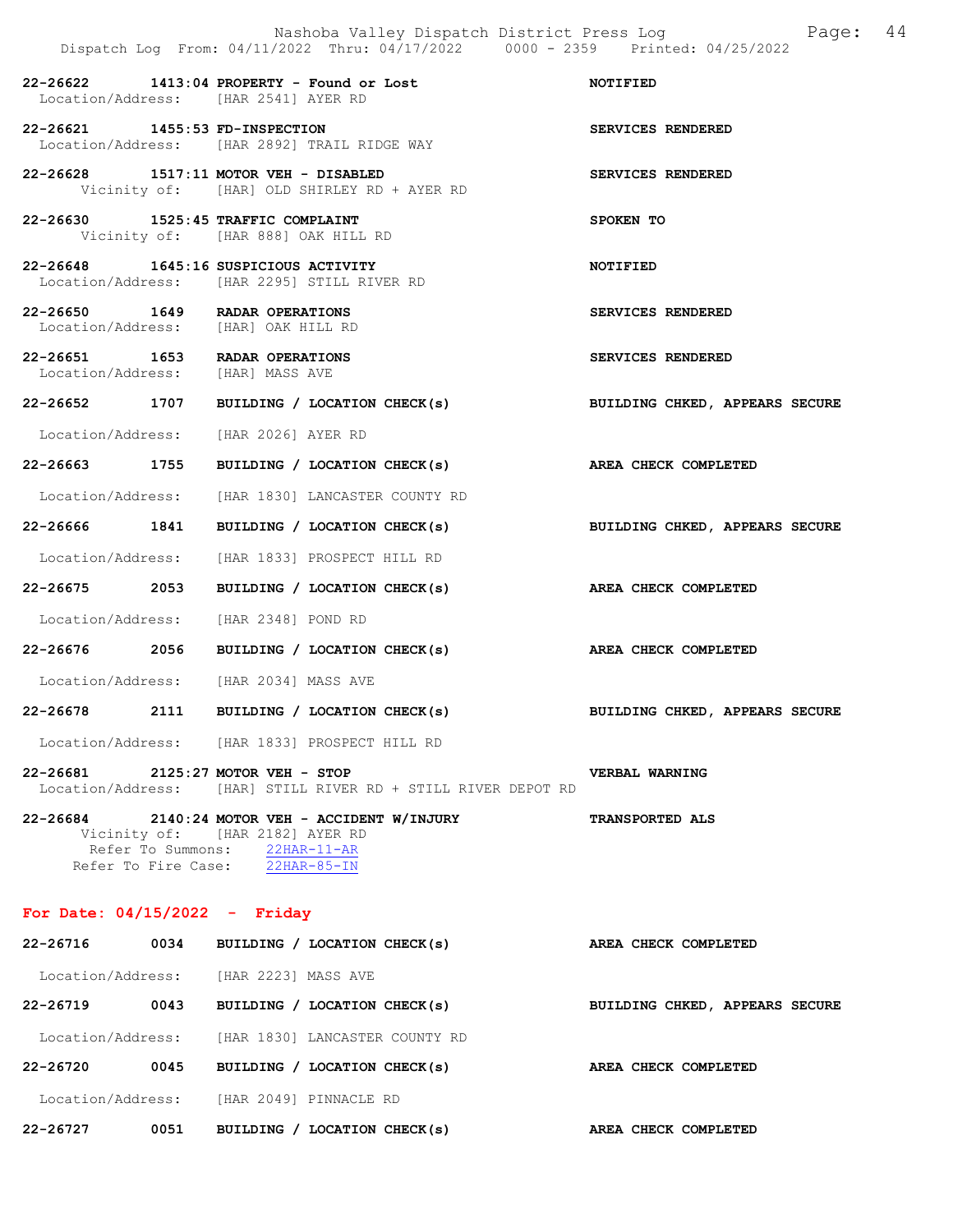Nashoba Valley Dispatch District Press Log Fage: 45

|                                | Location/Address: [HAR 2294] TRAIL RIDGE WAY                                                                                       |                                       |
|--------------------------------|------------------------------------------------------------------------------------------------------------------------------------|---------------------------------------|
| 22-26740 0100                  | BUILDING / LOCATION CHECK(s)                                                                                                       | AREA CHECK COMPLETED                  |
|                                | Location/Address: [HAR 2098] DEPOT RD                                                                                              |                                       |
| 22-26744 0102                  | BUILDING / LOCATION CHECK(s) BUILDING CHKED, APPEARS SECURE                                                                        |                                       |
|                                | Location/Address: [HAR 2372] AYER RD                                                                                               |                                       |
| 22-26745 0104                  | BUILDING / LOCATION CHECK(s)                                                                                                       | BUILDING CHKED, APPEARS SECURE        |
|                                | Location/Address: [HAR 2044] PROSPECT HILL RD                                                                                      |                                       |
| 22-26748 0109                  | BUILDING / LOCATION CHECK(s)                                                                                                       | <b>BUILDING CHKED, APPEARS SECURE</b> |
|                                | Location/Address: [HAR 2247] STILL RIVER RD                                                                                        |                                       |
| 22-26750 0114                  | BUILDING / LOCATION CHECK(s)                                                                                                       | <b>BUILDING CHKED, APPEARS SECURE</b> |
|                                | Location/Address: [HAR 2028] STILL RIVER RD                                                                                        |                                       |
| 22-26764 0136                  | BUILDING / LOCATION CHECK(s)                                                                                                       | <b>AREA CHECK COMPLETED</b>           |
|                                | Location/Address: [HAR 2028] STILL RIVER RD                                                                                        |                                       |
|                                | 22-26821 0627 RADAR OPERATIONS<br>Location/Address: [HAR 2247] STILL RIVER RD                                                      | SERVICES RENDERED                     |
|                                | 22-26829 0737:56 MOTOR VEH - ACCIDENT W/INJURY<br>Location/Address: [HAR 2731] ROUTE 2 EAST HWY<br>Refer To Fire Case: 22HAR-86-IN | <b>TRANSPORTED BLS</b>                |
|                                | 22-26840 0840 TRAFFIC CONTROL<br>Location/Address: [HAR 2033] MASS AVE                                                             | SERVICES RENDERED                     |
|                                | 22-26843 0848 RADAR OPERATIONS<br>Location/Address: [HAR 2247] STILL RIVER RD                                                      | SERVICES RENDERED                     |
|                                | 22-26850 0929:07 FD-FIRE ALARM (BOX DETAIL)<br>Location/Address: [HAR 2033] MASS AVE                                               | SERVICES RENDERED                     |
|                                | 22-26851 0929:03 FD-FIRE ALARM (BOX DETAIL)<br>Location/Address: [HAR 2033] MASS AVE                                               | SERVICES RENDERED                     |
|                                | $22 - 26882$ 1144:08 PROPERTY - Found or Lost                                                                                      | NO SERVICES NEEDED                    |
|                                | Location/Address: [HAR 2541] AYER RD                                                                                               |                                       |
|                                | 22-26885 1149:17 PROPERTY - Found or Lost                                                                                          | <b>NO SERVICES NEEDED</b>             |
|                                | Location: [HAR] SPRAGUE CONSERVATION LAND                                                                                          |                                       |
| 22-26898                       | 1300 RADAR OPERATIONS<br>Location/Address: [HAR 2283] MASS AVE                                                                     | SERVICES RENDERED                     |
|                                | 22-26900 1301 RADAR OPERATIONS<br>Location/Address: [HAR] BOLTON RD                                                                | SERVICES RENDERED                     |
|                                | 22-26902 1311:34 MOTOR VEH - STOP                                                                                                  | CITATION/WRTTN WARNING ISSUED         |
|                                | Vicinity of: [HAR] BOLTON RD                                                                                                       |                                       |
| 22-26906 1317:32 FD-BRUSH FIRE | Vicinity of: [HAR 788] MASS AVE<br>Refer To Fire Case: 22HAR-87-IN                                                                 | <b>EXTINGUISHED FIRE</b>              |
| 22-26917 1437:08 FOLLOW UP     |                                                                                                                                    | SERVICES RENDERED                     |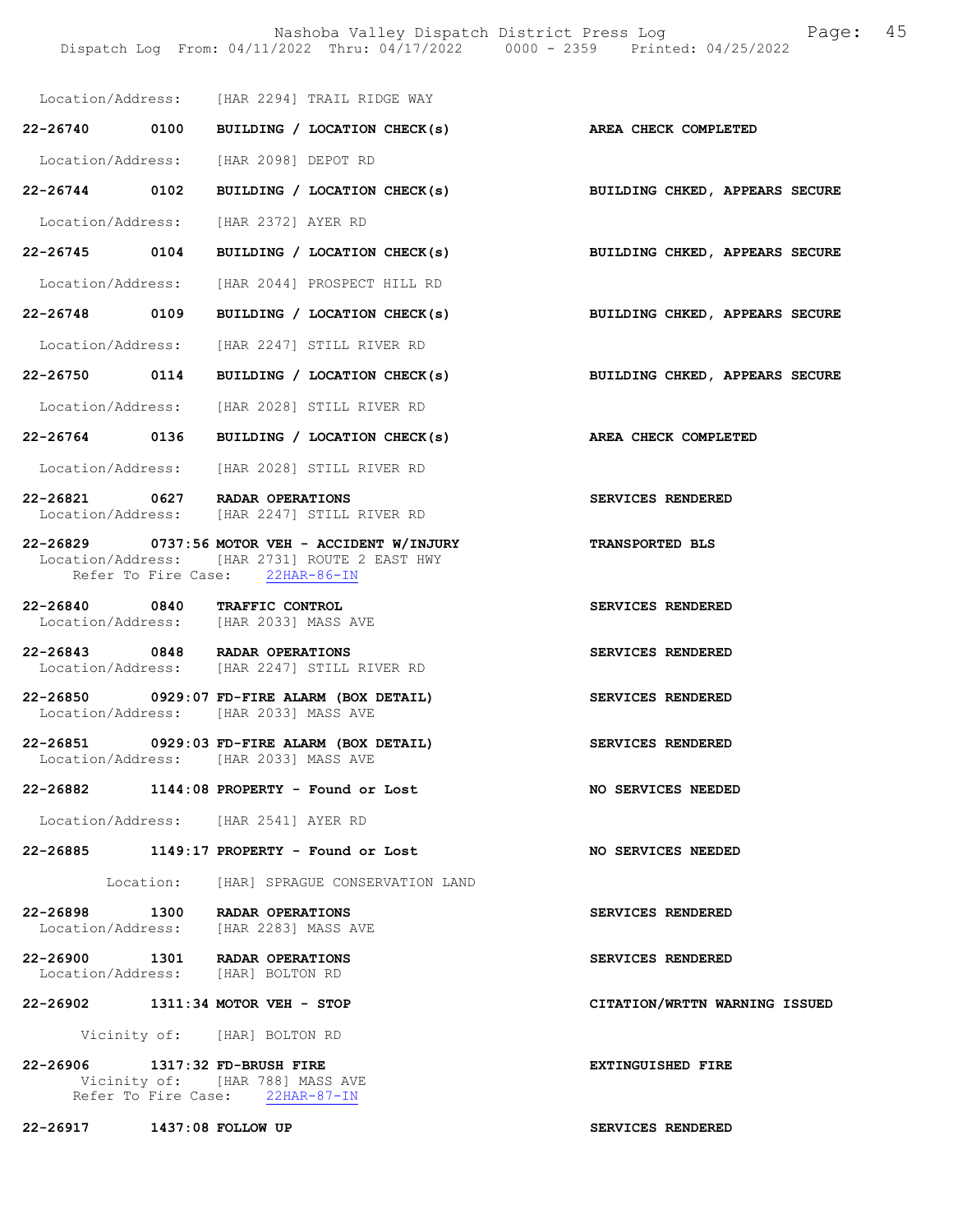|                                                                               | Nashoba Valley Dispatch District Press Log<br>Dispatch Log From: 04/11/2022 Thru: 04/17/2022 0000 - 2359 Printed: 04/25/2022 | 46<br>Page:                    |
|-------------------------------------------------------------------------------|------------------------------------------------------------------------------------------------------------------------------|--------------------------------|
| Vicinity of: [HAR] AYER RD                                                    |                                                                                                                              |                                |
| Location/Address: [HAR 2541] AYER RD                                          | 22-26920 1455:54 REQUEST TO SPEAK TO AN OFFICER                                                                              | <b>REPORT</b>                  |
| 22-26921 1456:23 MOTOR VEH - DISABLED                                         | Location/Address: [HAR] AYER RD + OLD SHIRLEY RD                                                                             | SERVICES RENDERED              |
| 22-26936 1552:09 TRAFFIC CONTROL                                              | Vicinity of: [HAR 1377] STILL RIVER RD                                                                                       | SERVICES RENDERED              |
| Location/Address: [HAR 2034] MASS AVE                                         | 22-26945 1657 BUILDING / LOCATION CHECK(s)                                                                                   | SERVICES RENDERED              |
|                                                                               | 22-26956 1757 BUILDING / LOCATION CHECK(s)<br>Location/Address: [HAR 1833] PROSPECT HILL RD                                  | SERVICES RENDERED              |
| 22-26957 1801 ROAD HAZARDS                                                    | Location/Address: [HAR 1054] OLD SHIRLEY RD                                                                                  | SERVICES RENDERED              |
| Location/Address: [HAR 2222] AYER RD                                          | 22-26960 1817 BUILDING / LOCATION CHECK(s)                                                                                   | SERVICES RENDERED              |
| 22-26962 1827<br>Location/Address: [HAR 407] DEPOT RD                         | BUILDING / LOCATION CHECK(s)                                                                                                 | SERVICES RENDERED              |
|                                                                               | 22-26964 1840 BUILDING / LOCATION CHECK(s)<br>Location/Address: [HAR 1833] PROSPECT HILL RD                                  | BUILDING CHKED, APPEARS SECURE |
| 22-26968 1852 RADAR OPERATIONS                                                | Location/Address: [HAR] STILL RIVER RD                                                                                       | SERVICES RENDERED              |
| 22-26969 1853:38 SUSPICIOUS ACTIVITY<br>Location/Address: [HAR 239] BOLTON RD |                                                                                                                              | SPOKEN TO                      |
| 22-26975 1912:01 ANIMAL CALL                                                  | Vicinity of: [HAR] TURNER LN                                                                                                 | SERVICES RENDERED              |
| 22-26976 1924 RADAR OPERATIONS                                                |                                                                                                                              | BUILDING CHKED, APPEARS SECURE |
|                                                                               | Location/Address: [HAR 1833] PROSPECT HILL RD                                                                                |                                |
|                                                                               | $22-26977$ 1928:26 BUILDING / LOCATION CHECK(s)                                                                              | AREA CHECK COMPLETED           |
|                                                                               | Location/Address: [HAR 2049] PINNACLE RD                                                                                     |                                |
|                                                                               | $22-26980$ 1937:52 BUILDING / LOCATION CHECK(s)                                                                              | AREA CHECK COMPLETED           |
|                                                                               | Location/Address: [HAR 1833] PROSPECT HILL RD                                                                                |                                |
|                                                                               | $22-27023$ 2235:04 BUILDING / LOCATION CHECK(s)<br>Location/Address: [HAR 1833] PROSPECT HILL RD                             | SERVICES RENDERED              |
| For Date: $04/16/2022 -$ Saturday                                             |                                                                                                                              |                                |
|                                                                               | 22-27063 0035 BUILDING / LOCATION CHECK(s)                                                                                   | <b>AREA CHECK COMPLETED</b>    |
|                                                                               | Location/Address: [HAR 1830] LANCASTER COUNTY RD                                                                             |                                |
| 22-27067 0042                                                                 | BUILDING / LOCATION CHECK(s)                                                                                                 | AREA CHECK COMPLETED           |
|                                                                               | Location/Address: [HAR 2044] PROSPECT HILL RD                                                                                |                                |
| 22-27068 0043                                                                 | BUILDING / LOCATION CHECK(s)                                                                                                 | AREA CHECK COMPLETED           |

Location/Address: [HAR 1833] PROSPECT HILL RD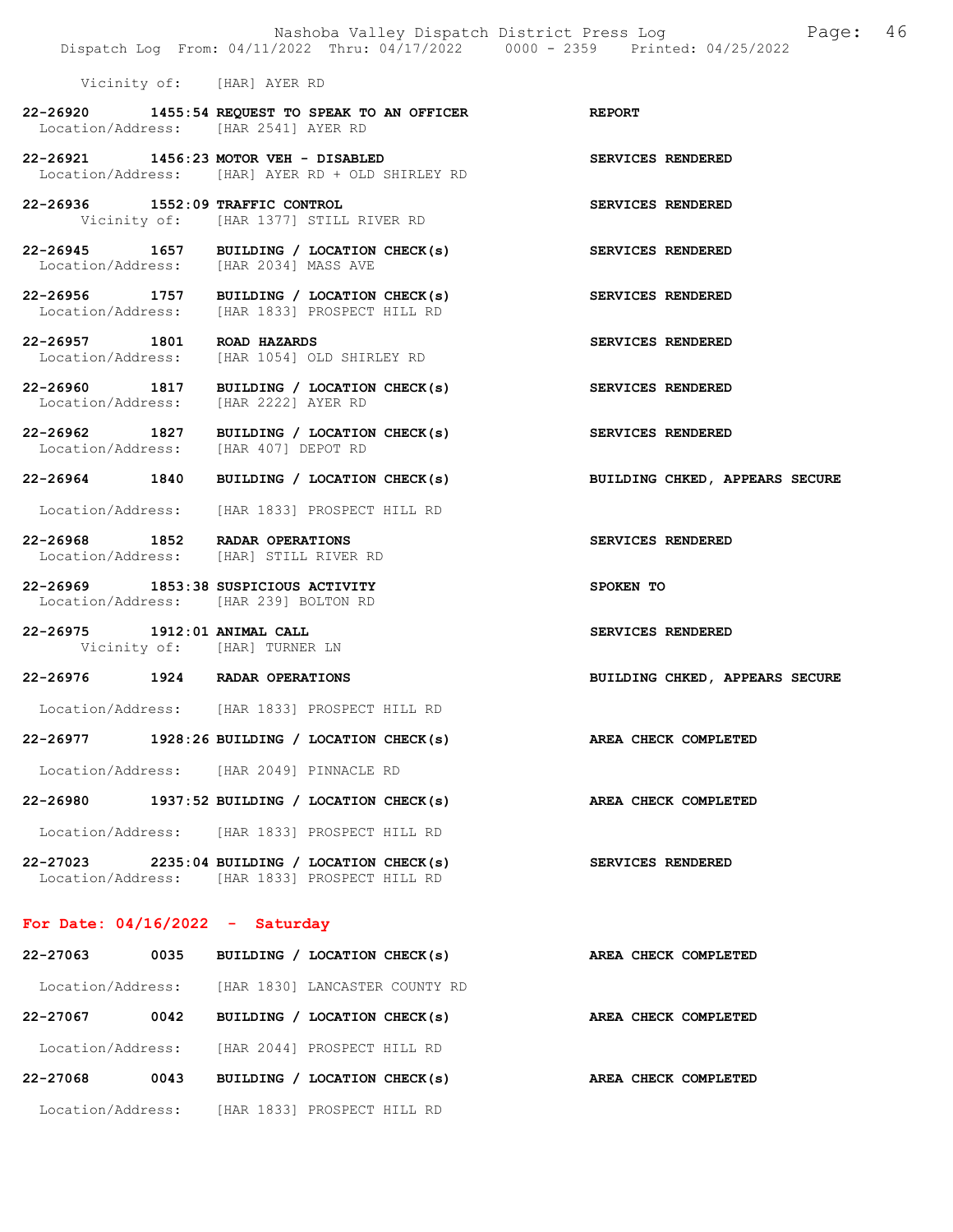|                                 | Nashoba Valley Dispatch District Press Log<br>Dispatch Log From: 04/11/2022 Thru: 04/17/2022 0000 - 2359 Printed: 04/25/2022                    | 47<br>Page:                    |
|---------------------------------|-------------------------------------------------------------------------------------------------------------------------------------------------|--------------------------------|
|                                 | 22-27071 0047 BUILDING / LOCATION CHECK(s) AREA CHECK COMPLETED                                                                                 |                                |
|                                 | Location/Address: [HAR 2247] STILL RIVER RD                                                                                                     |                                |
| 22-27083 0053                   | BUILDING / LOCATION CHECK(s) AREA CHECK COMPLETED                                                                                               |                                |
|                                 | Location/Address: [HAR 2034] MASS AVE                                                                                                           |                                |
| 22-27085 0101                   | BUILDING / LOCATION CHECK(s)                                                                                                                    | AREA CHECK COMPLETED           |
| Location/Address:               | [HAR 2049] PINNACLE RD                                                                                                                          |                                |
| 22-27091 0107                   | BUILDING / LOCATION CHECK(s)                                                                                                                    | AREA CHECK COMPLETED           |
|                                 | Location/Address: [HAR 2893] TRAIL RIDGE WAY                                                                                                    |                                |
| 22-27149 0625                   | RADAR OPERATIONS<br>Location/Address: [HAR 2714] AYER RD                                                                                        | SERVICES RENDERED              |
|                                 | 22-27150 0630 RADAR OPERATIONS<br>Location/Address: [HAR 2784] BOLTON RD                                                                        | SERVICES RENDERED              |
|                                 | 22-27161 0835:19 COOKING FIRE REQUEST                                                                                                           | NO SERVICES NEEDED             |
|                                 | Location/Address: [HAR 259] BOLTON RD                                                                                                           |                                |
|                                 | 22-27184 1010 RADAR OPERATIONS<br>Location/Address: [HAR] MASS AVE                                                                              | SERVICES RENDERED              |
| 22-27185 1025:58 FD-BRUSH FIRE  | Location/Address: [HAR 368] CRUFT LN<br>Refer To Fire Case: 22BOL-299-IN<br>Refer To Fire Case: 22DEV-221-IN<br>Refer To Fire Case: 22HAR-88-IN | EXTINGUISHED FIRE              |
| 22-27195                        | 1125 RADAR OPERATIONS<br>Location/Address: [HAR] STILL RIVER RD                                                                                 | SERVICES RENDERED              |
|                                 | 22-27197 1131 RADAR OPERATIONS<br>Location/Address: [HAR] MASS AVE                                                                              | SERVICES RENDERED              |
| 22-27198 1131:42 GENERAL INFO   | Location/Address: [HAR 2588] STOW RD                                                                                                            | SPOKEN TO                      |
|                                 | 22-27201 1144 RADAR OPERATIONS<br>Location/Address: [HAR 2283] MASS AVE                                                                         | SERVICES RENDERED              |
|                                 | 22-27210 1216:48 SUSPICIOUS ACTIVITY                                                                                                            | SEARCHED AREA, NEGATIVE RESULT |
|                                 | Location/Address: [HAR 2537] PINNACLE RD                                                                                                        |                                |
| 22-27244 1618:32 ASSIST CITIZEN | Location/Address: [HAR 2541] AYER RD                                                                                                            | <b>REPORT</b>                  |
|                                 | 22-27278 1919 BUILDING / LOCATION CHECK(s)                                                                                                      | BUILDING CHKED, APPEARS SECURE |
|                                 | Location/Address: [HAR 1833] PROSPECT HILL RD                                                                                                   |                                |
| Location/Address:               | 22-27282 1932 RADAR OPERATIONS<br>[HAR] MASS AVE                                                                                                | SERVICES RENDERED              |
|                                 | 22-27283 1936 RADAR OPERATIONS<br>Location/Address: [HAR 1407] STILL RIVER RD                                                                   | SERVICES RENDERED              |

# For Date: 04/17/2022 - Sunday

| 22-27331 | 0030 | BUILDING / LOCATION CHECK(s) |  |  | AREA CHECK COMPLETED |
|----------|------|------------------------------|--|--|----------------------|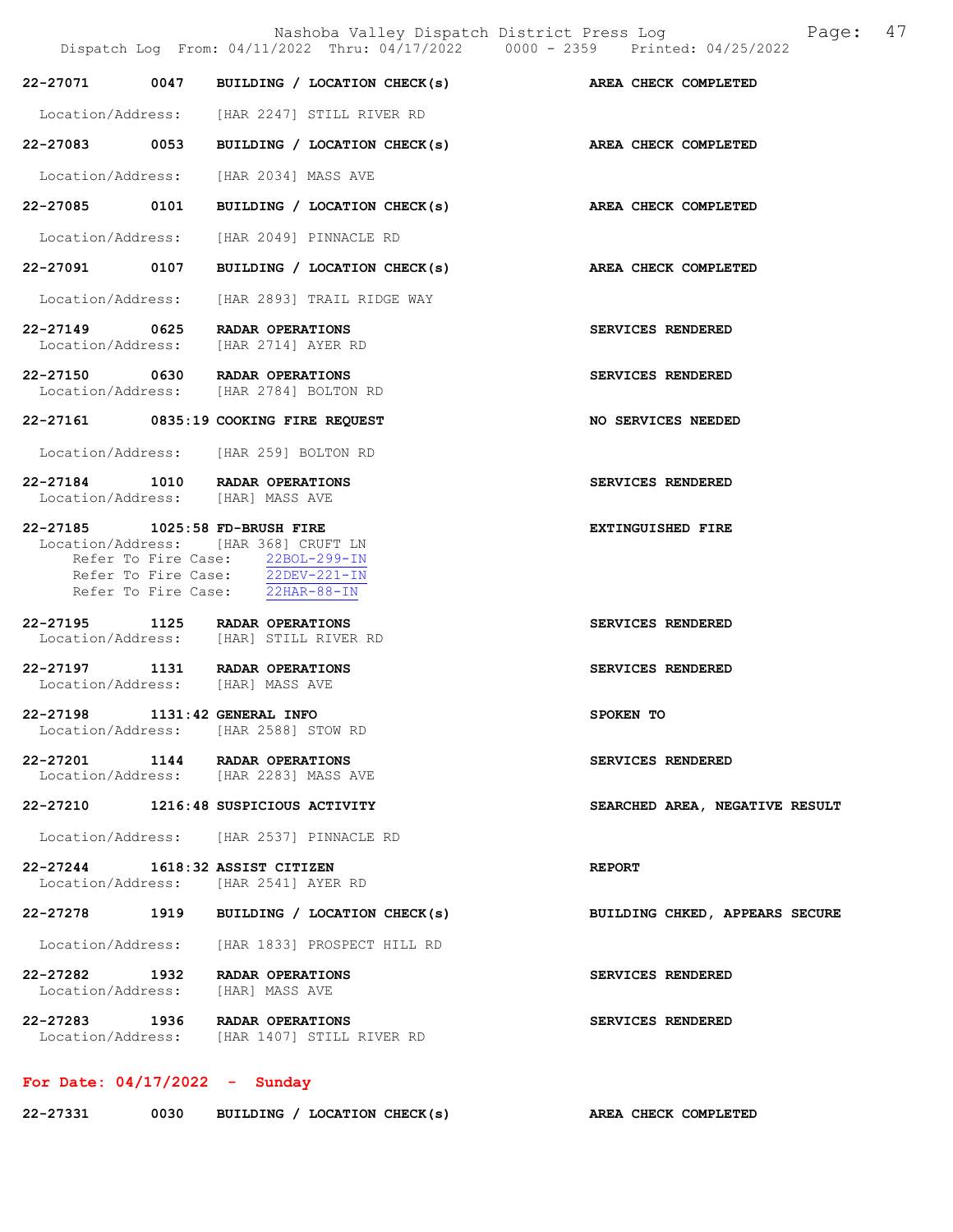|                                         |                                                                             | Nashoba Valley Dispatch District Press Log<br>Dispatch Log From: 04/11/2022 Thru: 04/17/2022 0000 - 2359 Printed: 04/25/2022 | 48<br>Page:                    |
|-----------------------------------------|-----------------------------------------------------------------------------|------------------------------------------------------------------------------------------------------------------------------|--------------------------------|
|                                         |                                                                             | Location/Address: [HAR 1830] LANCASTER COUNTY RD                                                                             |                                |
| 22-27332 0037                           |                                                                             | BUILDING / LOCATION CHECK(s)                                                                                                 | AREA CHECK COMPLETED           |
| Location/Address:                       |                                                                             | [HAR 2044] PROSPECT HILL RD                                                                                                  |                                |
| 22-27333<br>0039                        |                                                                             | BUILDING / LOCATION CHECK(s)                                                                                                 | AREA CHECK COMPLETED           |
| Location/Address:                       |                                                                             | [HAR 1833] PROSPECT HILL RD                                                                                                  |                                |
| 22-27338 0043                           |                                                                             | BUILDING / LOCATION CHECK(s)                                                                                                 | AREA CHECK COMPLETED           |
| Location/Address:                       |                                                                             | [HAR 2247] STILL RIVER RD                                                                                                    |                                |
| 22-27343 0050                           |                                                                             | BUILDING / LOCATION CHECK(s)                                                                                                 | AREA CHECK COMPLETED           |
| Location/Address:                       | [HAR 2034] MASS AVE                                                         |                                                                                                                              |                                |
| 22-27345                                | 0057                                                                        | BUILDING / LOCATION CHECK(s)                                                                                                 | AREA CHECK COMPLETED           |
| Location/Address:                       | [HAR 2049] PINNACLE RD                                                      |                                                                                                                              |                                |
|                                         |                                                                             | 22-27352 0103 BUILDING / LOCATION CHECK(s) AREA CHECK COMPLETED                                                              |                                |
|                                         | Location/Address: [HAR 2893] TRAIL RIDGE WAY                                |                                                                                                                              |                                |
| 22-27398                                | 0812:32 COOKING FIRE REQUEST<br>Location/Address: [HAR 1428] STILL RIVER RD |                                                                                                                              | SERVICES RENDERED              |
| 22-27410 0945:54 COOKING FIRE REQUEST   | Location/Address: [HAR 179] BABBITT LN                                      |                                                                                                                              | SERVICES RENDERED              |
|                                         |                                                                             | 22-27412 1004 BUILDING / LOCATION CHECK(s)                                                                                   | AREA CHECK COMPLETED           |
|                                         | Location/Address: [HAR 2098] DEPOT RD                                       |                                                                                                                              |                                |
| 22-27417                                |                                                                             | 1011 BUILDING / LOCATION CHECK(s)                                                                                            | AREA CHECK COMPLETED           |
|                                         |                                                                             | Location/Address: [HAR 2044] PROSPECT HILL RD                                                                                |                                |
| 22-27419                                | 1013                                                                        | BUILDING / LOCATION CHECK(s)                                                                                                 | AREA CHECK COMPLETED           |
|                                         |                                                                             | Location/Address: [HAR 2125] STILL RIVER DEPOT RD                                                                            |                                |
| 22-27420 1019 RADAR OPERATIONS          | Location/Address: [HAR] BOLTON RD                                           |                                                                                                                              | SERVICES RENDERED              |
| 22-27453 1445:28 Property Damage        | Location/Address: [HAR 2885] AYER RD                                        |                                                                                                                              | <b>REPORT</b>                  |
| 22-27466 1737 RADAR OPERATIONS          | Location/Address: [HAR] AYER RD                                             |                                                                                                                              | SERVICES RENDERED              |
| 22-27467 1739 RADAR OPERATIONS          | Location/Address: [HAR 1407] STILL RIVER RD                                 |                                                                                                                              | SERVICES RENDERED              |
| 22-27469 1754:40 FOLLOW UP              | Location/Address: [HAR 2885] AYER RD                                        |                                                                                                                              | SERVICES RENDERED              |
| 22-27483 1916:40 FD-MEDICAL LIFT ASSIST |                                                                             |                                                                                                                              | PATIENT REFUSAL, NO TRANSPORT  |
|                                         | Location/Address: [HAR 560] HIGHLAND AVE                                    |                                                                                                                              |                                |
|                                         |                                                                             | 22-27484 1924 BUILDING / LOCATION CHECK(s)                                                                                   | BUILDING CHKED, APPEARS SECURE |
|                                         |                                                                             | Location/Address: [HAR 1833] PROSPECT HILL RD                                                                                |                                |
| 22-27523                                |                                                                             | 2252:36 BUILDING / LOCATION CHECK(s)                                                                                         | AREA CHECK COMPLETED           |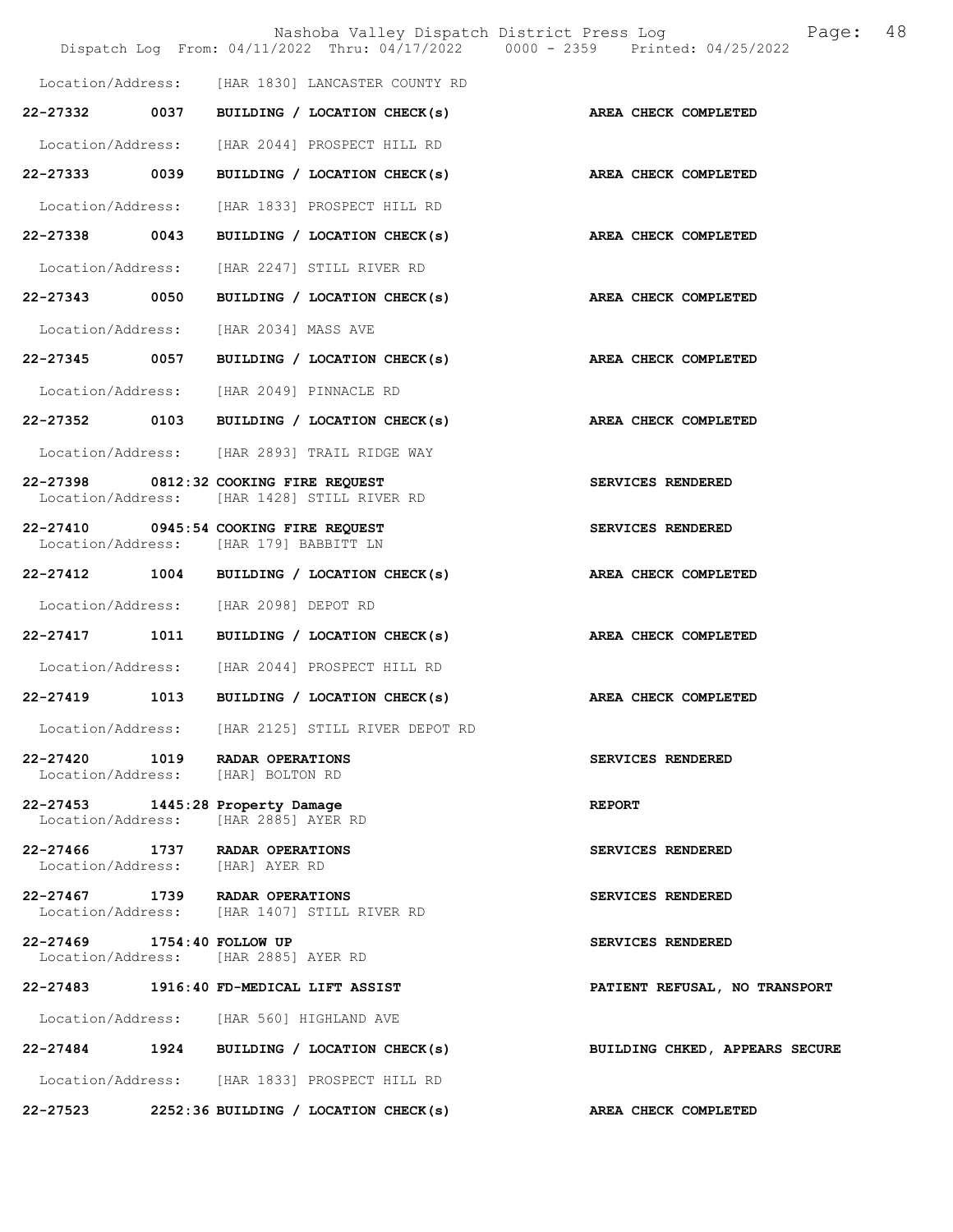Location/Address: [HAR 1833] PROSPECT HILL RD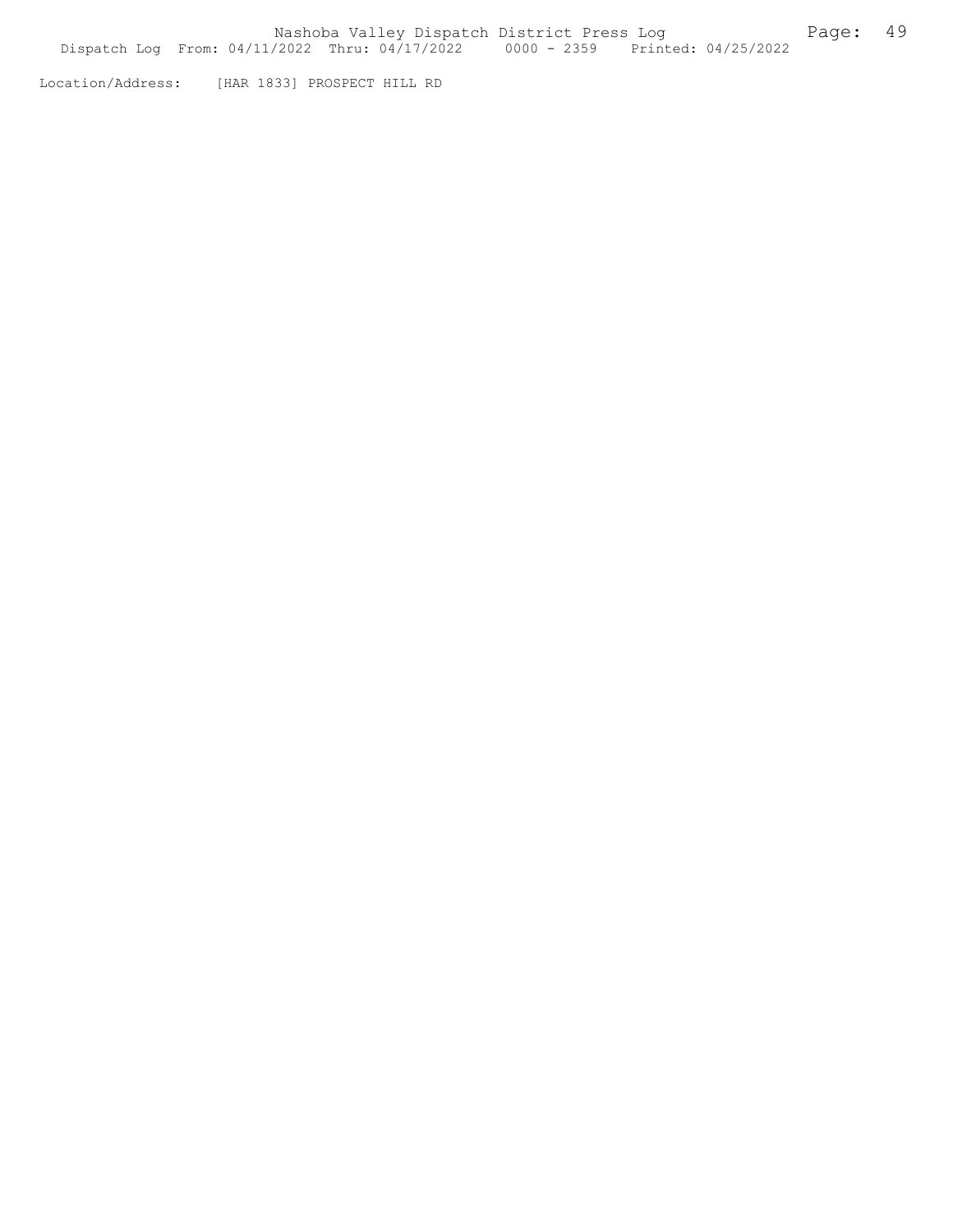Nashoba Valley Dispatch District Press Log Fage: 50 Dispatch Log From: 04/11/2022 Thru: 04/17/2022 0000 - 2359 Printed: 04/25/2022

## For Jurisdiction: LANCASTER, MA

| For Date: $04/11/2022 -$ Monday |                                                                           |                                |
|---------------------------------|---------------------------------------------------------------------------|--------------------------------|
|                                 | 22-25546 0037 BUILDING / LOCATION CHECK(s)                                | BUILDING CHKED, APPEARS SECURE |
|                                 | Location/Address: [LAN 29] DUVAL RD                                       |                                |
|                                 | 22-25548 0041 BUILDING / LOCATION CHECK(s)                                | BUILDING CHKED, APPEARS SECURE |
|                                 | Location/Address: [LAN 818] OLD UNION TPKE                                |                                |
| 22-25552 0044                   | BUILDING / LOCATION CHECK(s)                                              | BUILDING CHKED, APPEARS SECURE |
|                                 | Location/Address: [LAN 8] SOUTH MAIN ST                                   |                                |
|                                 | 22-25556 0045 BUILDING / LOCATION CHECK(s) AREA CHECK COMPLETED           |                                |
|                                 | Location/Address: [LAN 866] OLD UNION TPKE                                |                                |
|                                 | 22-25558 0045 BUILDING / LOCATION CHECK(s)                                | BUILDING CHKED, APPEARS SECURE |
|                                 | Location/Address: [LAN 12] SOUTH MAIN ST                                  |                                |
| 22-25572 0055                   | BUILDING / LOCATION CHECK(s)                                              | AREA CHECK COMPLETED           |
|                                 | Location/Address: [LAN 901] PARKER RD                                     |                                |
|                                 | 22-25579 0105 BUILDING / LOCATION CHECK(s) BUILDING CHKED, APPEARS SECURE |                                |
|                                 | Location/Address: [LAN 96] HIGH STREET EXT                                |                                |
| 22-25583 0111                   | BUILDING / LOCATION CHECK(s)                                              | BUILDING CHKED, APPEARS SECURE |
|                                 | Location/Address: [LAN 1632] STILL RIVER RD                               |                                |
| 22-25584 0112                   | BUILDING / LOCATION CHECK(s)                                              | BUILDING CHKED, APPEARS SECURE |
|                                 | Location/Address: [LAN 867] HIGH STREET EXT                               |                                |
|                                 | 22-25587 0117 BUILDING / LOCATION CHECK(s)                                | AREA CHECK COMPLETED           |
|                                 | Location/Address: [LAN 855] OLD UNION TPKE                                |                                |
|                                 | 22-25592 0126 BUILDING / LOCATION CHECK(s)                                | BUILDING CHKED, APPEARS SECURE |
|                                 | Location/Address: [LAN 76] SOUTH MAIN ST                                  |                                |
| 22-25594 0127                   | BUILDING / LOCATION CHECK(s)                                              | BUILDING CHKED, APPEARS SECURE |
|                                 | Location/Address: [LAN 856] LUNENBURG RD                                  |                                |
| 22-25596 0127                   | BUILDING / LOCATION CHECK(s)                                              | BUILDING CHKED, APPEARS SECURE |
|                                 | Location/Address: [LAN 790] SOUTH MAIN ST                                 |                                |
| 22-25598 0132                   | BUILDING / LOCATION CHECK(s)                                              | BUILDING CHKED, APPEARS SECURE |
|                                 | Location/Address: [LAN 1695] LUNENBURG RD                                 |                                |
| 22-25599 0134                   | BUILDING / LOCATION CHECK(s)                                              | BUILDING CHKED, APPEARS SECURE |
|                                 | Location/Address: [LAN 1013] PRESCOTT ST                                  |                                |
| 22-25603 0139                   | BUILDING / LOCATION CHECK(s)                                              | BUILDING CHKED, APPEARS SECURE |
| Location/Address:               | [LAN 1042] MAIN ST                                                        |                                |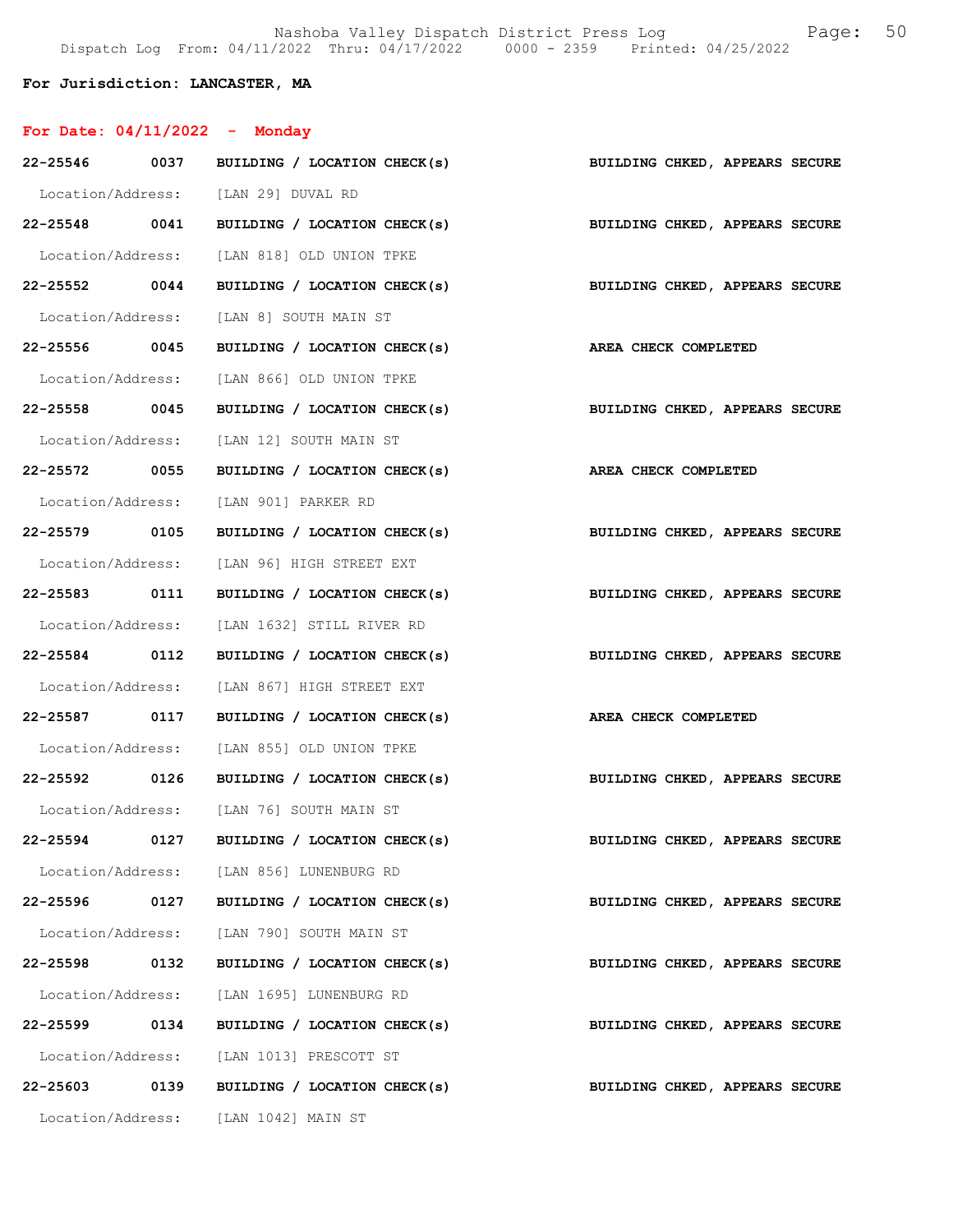|                            | Dispatch Log From: 04/11/2022 Thru: 04/17/2022 0000 - 2359 Printed: 04/25/2022                                                                    | Nashoba Valley Dispatch District Press Log Mashoba Valley Dispatch District Press Log |
|----------------------------|---------------------------------------------------------------------------------------------------------------------------------------------------|---------------------------------------------------------------------------------------|
|                            | 22-25606 0143 BUILDING / LOCATION CHECK(s) AREA CHECK COMPLETED                                                                                   |                                                                                       |
|                            | Location/Address: [LAN 1005] PACKARD ST                                                                                                           |                                                                                       |
| 22-25617 0204              | BUILDING / LOCATION CHECK(s)                                                                                                                      | BUILDING CHKED, APPEARS SECURE                                                        |
|                            | Location/Address: [LAN 566] HOLLYWOOD DR                                                                                                          |                                                                                       |
| 22-25622 0211              | BUILDING / LOCATION CHECK(s)                                                                                                                      | <b>AREA CHECK COMPLETED</b>                                                           |
| Location/Address:          | [LAN 96] HIGH STREET EXT                                                                                                                          |                                                                                       |
| 22-25632 0221              | BUILDING / LOCATION CHECK(s)                                                                                                                      | BUILDING CHKED, APPEARS SECURE                                                        |
|                            | Location/Address: [LAN 1062] OLD UNION TPKE                                                                                                       |                                                                                       |
| 22-25634 0221              | BUILDING / LOCATION CHECK(s)                                                                                                                      | AREA CHECK COMPLETED                                                                  |
| Location/Address:          | [LAN 17] GEORGE HILL RD                                                                                                                           |                                                                                       |
|                            | 22-25652 0507 RADAR OPERATIONS<br>Location/Address: [LAN 931] LUNENBURG RD                                                                        | <b>SERVICES RENDERED</b>                                                              |
|                            | 22-25659 0523:48 MOTOR VEH - STOP                                                                                                                 | CITATION/WRTTN WARNING ISSUED                                                         |
|                            | Vicinity of: [LAN] LUNENBURG RD                                                                                                                   |                                                                                       |
|                            | 22-25662 0538:04 MOTOR VEH - STOP<br>Vicinity of: [LAN] LUNENBURG RD                                                                              | VERBAL WARNING                                                                        |
|                            | 22-25666 0550:14 MOTOR VEH - STOP                                                                                                                 | CITATION/WRTTN WARNING ISSUED                                                         |
|                            | Vicinity of: [LAN] LUNENBURG RD                                                                                                                   |                                                                                       |
|                            | 22-25670 0632 RADAR OPERATIONS                                                                                                                    | NO SERVICES NEEDED                                                                    |
|                            | Location/Address: [LAN 869] MILL STREET EXT                                                                                                       |                                                                                       |
|                            | 22-25671 0632:08 MOTOR VEH - DISABLED                                                                                                             | NO SERVICES NEEDED                                                                    |
|                            | Location: [LAN] GATE 2 OF THE FAIRGROUNDS ON 117                                                                                                  |                                                                                       |
|                            | 22-25673 0644 RADAR OPERATIONS<br>Location/Address: [LAN] LANGEN RD                                                                               | SERVICES RENDERED                                                                     |
|                            | 22-25676 0719:49 MOTOR VEH - STOP<br>Vicinity of: [LAN 254] MAIN ST                                                                               | <b>VERBAL WARNING</b>                                                                 |
| 22-25690 0828:16 VANDALISM | Location/Address: [LAN 64] SOUTH MAIN ST                                                                                                          | <b>REPORT</b>                                                                         |
|                            | 22-25716 0936:46 FD-INVESTIGATION<br>Location/Address: [LAN 655] BOLTON RD<br>Refer To Fire Case: 22LAN-309-IN                                    | <b>EXTINGUISHED FIRE</b>                                                              |
|                            | 22-25729 1035:59 ALARM - RESIDENTIAL BURGLARY<br>Location/Address: [LAN 1057] FIRE #5 RD                                                          | SERVICES RENDERED                                                                     |
|                            | 22-25739 1157:04 SUSPICIOUS ACTIVITY<br>Vicinity of: [LAN 29] DUVAL RD                                                                            | SERVICES RENDERED                                                                     |
|                            | 22-25743 1213:49 FD-INSPECTION<br>Location/Address: [LAN 238] MILL STREET EXT<br>Refer To Permit: 22LAN-6.80-PM<br>Refer To Permit: 22LAN-7.82-PM | SERVICES RENDERED                                                                     |
|                            | 22-25819 1902 BUILDING / LOCATION CHECK(s) AREA CHECK COMPLETED                                                                                   |                                                                                       |
|                            | Location/Address: [LAN 868] HARVARD RD                                                                                                            |                                                                                       |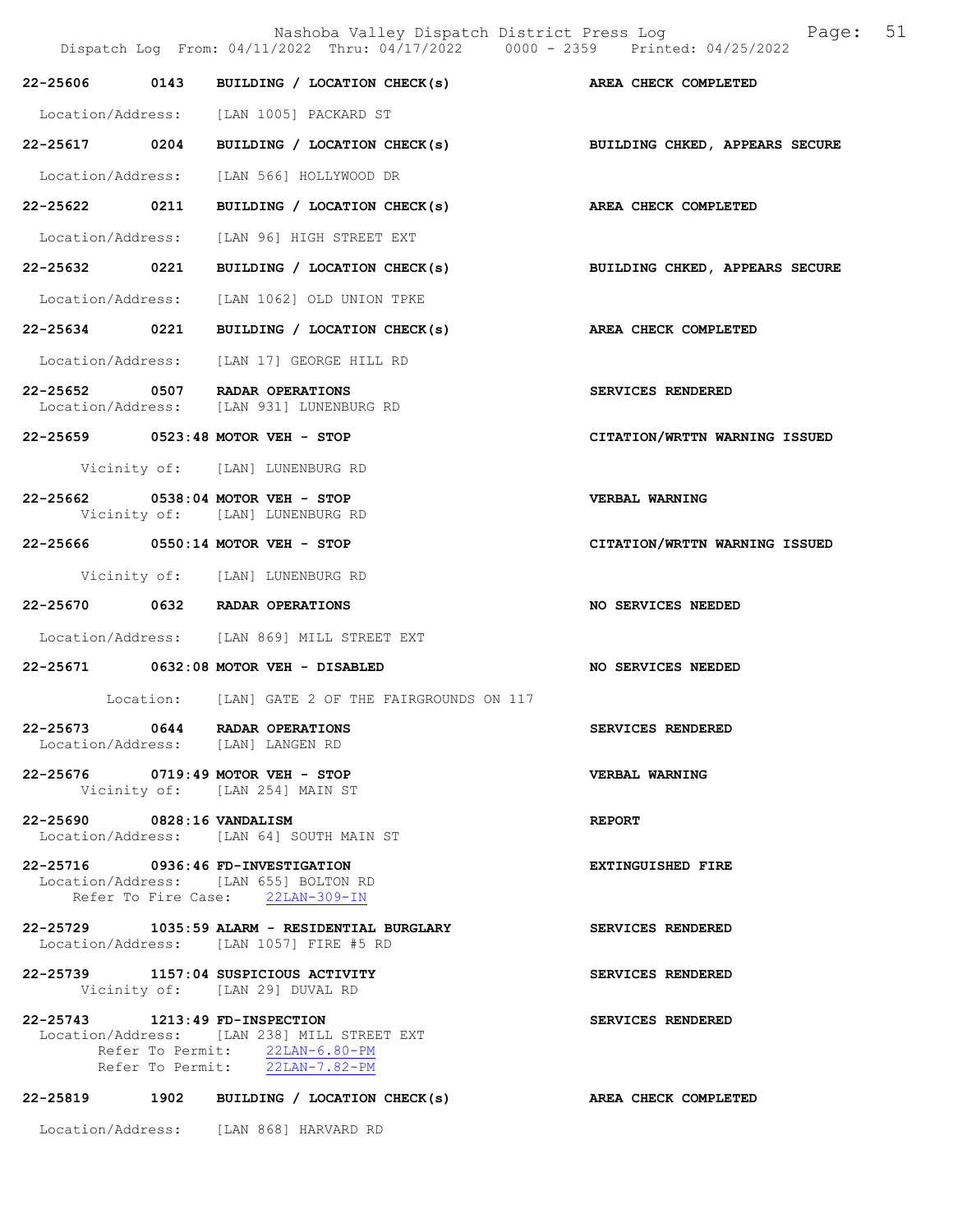Nashoba Valley Dispatch District Press Log Fage: 52 Dispatch Log From: 04/11/2022 Thru: 04/17/2022 0000 - 2359 Printed: 04/25/2022

22-25833 2137 BUILDING / LOCATION CHECK(s) BUILDING CHKED, APPEARS SECURE Location/Address: [LAN 855] OLD UNION TPKE 22-25836 2208:08 ALARM - COMMERCIAL BURGLARY BUILDING CHKED, APPEARS SECURE Location/Address: [LAN 1011] FORT POND RD

## For Date: 04/12/2022 - Tuesday

| 22-25896 0102                   | BUILDING / LOCATION CHECK(s)                                                             | BUILDING CHKED, APPEARS SECURE |
|---------------------------------|------------------------------------------------------------------------------------------|--------------------------------|
|                                 | Location/Address: [LAN 1062] OLD UNION TPKE                                              |                                |
| 22-25932 0147                   | BUILDING / LOCATION CHECK(s) AREA CHECK COMPLETED                                        |                                |
|                                 | Location/Address: [LAN 923] MAIN ST                                                      |                                |
| 22-25934 0152                   | BUILDING / LOCATION CHECK(s) AREA CHECK COMPLETED                                        |                                |
| Location/Address: [LAN] MAIN ST |                                                                                          |                                |
|                                 | 22-25938 0159 BUILDING / LOCATION CHECK(s) AREA CHECK COMPLETED                          |                                |
|                                 | Location/Address: [LAN 868] HARVARD RD                                                   |                                |
| 22-25940 0209                   | BUILDING / LOCATION CHECK(s)                                                             | AREA CHECK COMPLETED           |
|                                 | Location/Address: [LAN] SOUTH MAIN ST                                                    |                                |
| 22-25942 0226                   | BUILDING / LOCATION CHECK(s)                                                             | AREA CHECK COMPLETED           |
|                                 | Location/Address: [LAN 96] HIGH STREET EXT                                               |                                |
| 22-25944 0253                   | BUILDING / LOCATION CHECK(s)                                                             | AREA CHECK COMPLETED           |
|                                 | Location/Address: [LAN 901] PARKER RD                                                    |                                |
| 22-25947 0314                   | BUILDING / LOCATION CHECK(s)                                                             | BUILDING CHKED, APPEARS SECURE |
|                                 | Location/Address: [LAN 1013] PRESCOTT ST                                                 |                                |
| 22-25949 0316                   | BUILDING / LOCATION CHECK(s) BUILDING CHKED, APPEARS SECURE                              |                                |
|                                 | Location/Address: [LAN 790] SOUTH MAIN ST                                                |                                |
| 22-25950 0317                   | BUILDING / LOCATION CHECK(s) BUILDING CHKED, APPEARS SECURE                              |                                |
|                                 | Location/Address: [LAN 76] SOUTH MAIN ST                                                 |                                |
| 22-25951 0322                   | BUILDING / LOCATION CHECK(s)                                                             | AREA CHECK COMPLETED           |
|                                 | Location/Address: [LAN 1005] PACKARD ST                                                  |                                |
| 22-25952 0324                   | BUILDING / LOCATION CHECK(s) BUILDING CHKED, APPEARS SECURE                              |                                |
|                                 | Location/Address: [LAN 1042] MAIN ST                                                     |                                |
|                                 | 22-25954 0414:43 DISORDERLY CONDUCT<br>Location/Address: [LAN 7] SOUTH MAIN ST           | <b>INVESTIGATED</b>            |
|                                 | 22-25955 0449:59 MOTOR VEH - STOP<br>Location/Address: [LAN] MAIN ST                     | VERBAL WARNING                 |
|                                 | 22-25981 0751:27 ALARM - COMMERCIAL BURGLARY<br>Location/Address: [LAN 1015] CREAMERY RD | <b>FALSE ALARM</b>             |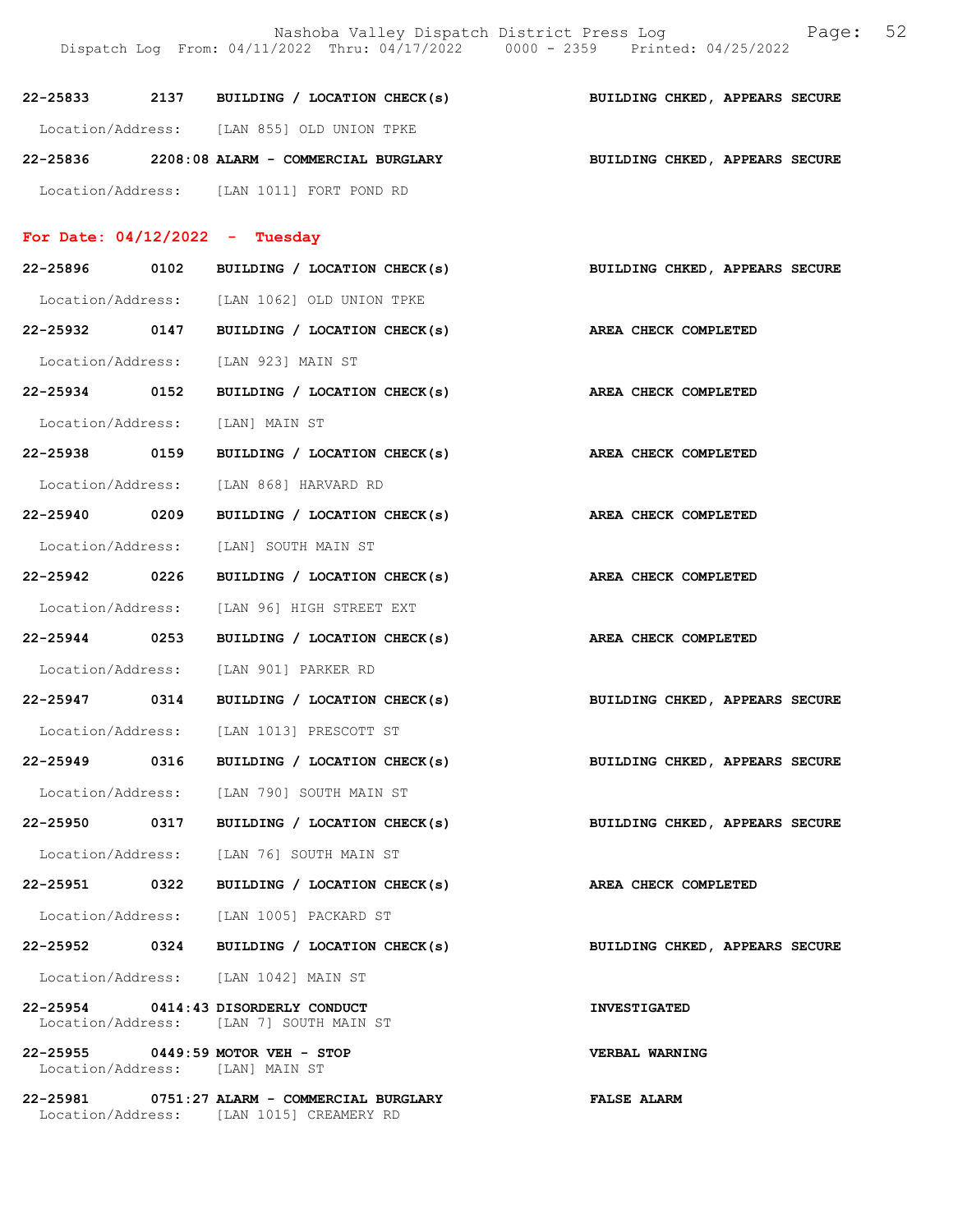|                                 | 22-25984 0758 RADAR OPERATIONS<br>Location/Address: [LAN] NORTH MAIN ST                                               | SERVICES RENDERED             |
|---------------------------------|-----------------------------------------------------------------------------------------------------------------------|-------------------------------|
|                                 | 22-25987 0813:02 MOTOR VEH - STOP                                                                                     | CITATION/WRTTN WARNING ISSUED |
|                                 | Location/Address: [LAN] NORTH MAIN ST                                                                                 |                               |
|                                 | 22-25993 0851:44 MOTOR VEH - COMPLAINT<br>Location/Address: [LAN 1827] NORTH MAIN ST                                  | SPOKEN TO                     |
|                                 | 22-25995 0905 RADAR OPERATIONS<br>Location/Address: [LAN] LUNENBURG RD                                                | SERVICES RENDERED             |
|                                 | 22-26041 1305:44 MOTOR VEH - STOP<br>Location/Address: [LAN] NORTH MAIN ST                                            | <b>VERBAL WARNING</b>         |
|                                 | 22-26044 1316:06 MOTOR VEH - STOP<br>Location/Address: [LAN] NORTH MAIN ST                                            | <b>VERBAL WARNING</b>         |
|                                 | 22-26045 1316 RADAR OPERATIONS<br>Location/Address: [LAN] LANGEN RD                                                   | SERVICES RENDERED             |
|                                 | 22-26046 1320:55 MOTOR VEH - STOP                                                                                     | CITATION/WRTTN WARNING ISSUED |
|                                 | Location/Address: [LAN] LANGEN RD                                                                                     |                               |
|                                 | 22-26052 1336:37 MOTOR VEH - STOP<br>Location/Address: [LAN] LANGEN RD                                                | <b>VERBAL WARNING</b>         |
|                                 | 22-26054 1343:38 MOTOR VEH - STOP<br>Location/Address: [LAN] LANGEN RD                                                | <b>VERBAL WARNING</b>         |
|                                 | 22-26055 1351:39 MOTOR VEH - STOP<br>Location/Address: [LAN] LANGEN RD                                                | <b>VERBAL WARNING</b>         |
| Location/Address: [LAN] MAIN ST | 22-26060 1403:07 MOTOR VEH - STOP                                                                                     | STOP COMPLETED                |
|                                 | 22-26075 1504 TRAFFIC COMPLAINT<br>Location/Address: [LAN] SOUTH MEADOW RD                                            | SERVICES RENDERED             |
|                                 | 22-26080 1514:02 MOTOR VEH - STOP<br>Location/Address: [LAN] STERLING RD                                              | VERBAL WARNING                |
|                                 | 22-26083 1522:00 PROPERTY - Found or Lost<br>Vicinity of: [LAN 841] SOUTH MAIN ST                                     | <b>REPORT</b>                 |
|                                 | 22-26086 1544:40 JUVENILE PROBLEM GENERAL<br>Location/Address: [LAN 2112] OLD COMMON RD                               | <b>REPORT</b>                 |
|                                 | 22-26088 1555:06 MOTOR VEH - STOP<br>Location/Address: [LAN] CENTERBRIDGE RD                                          | VERBAL WARNING                |
|                                 | 22-26092 1638:07 MOTOR VEH - ACCIDENT W/INJURY                                                                        | PATIENT REFUSAL, NO TRANSPORT |
|                                 | Vicinity of: [LAN] ROUTE 2 WEST HWY<br>Refer To Fire Case: 22LAN-311-IN                                               |                               |
|                                 | 22-26103 1711:17 FD-MEDICAL LIFT ASSIST<br>Location/Address: [LAN 2904] PARKER RD<br>Refer To Fire Case: 22LAN-312-IN | SERVICES RENDERED             |
|                                 | 22-26121 1820:14 LARCENY/ FORGERY/ FRAUD<br>Location/Address: [LAN 1696] LUNENBURG RD                                 | REPORT                        |
|                                 | 22-26146 2026:55 MOTOR VEH - ACCIDENT W/INJURY                                                                        | CRIMINAL COMPLAINT            |

 Location/Address: [LAN 296] HILL TOP RD Refer To Fire Case: 22LAN-313-IN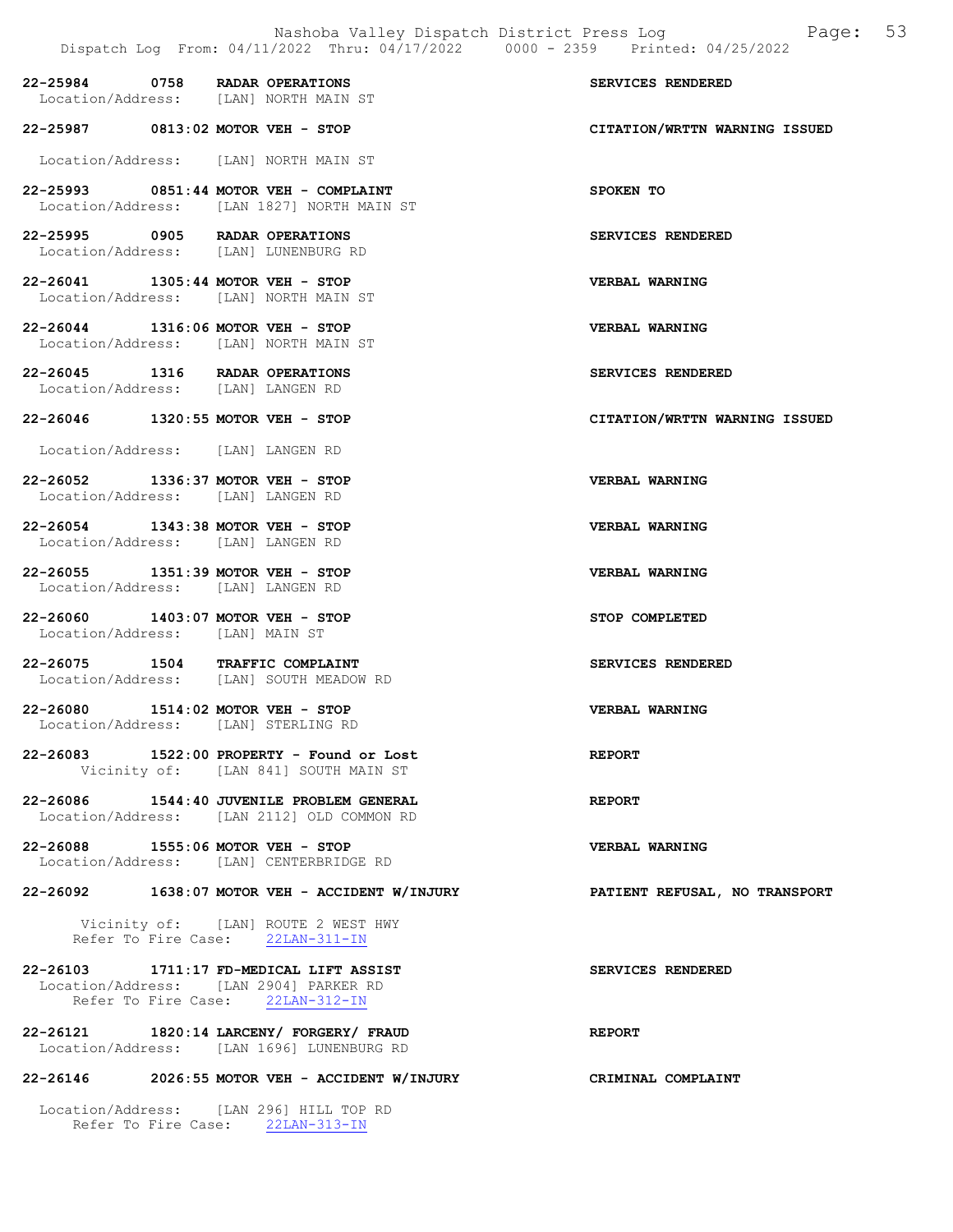Refer To Summons: 22LAN-44-AR

| 22-26163 |                     | 2201:23 FD-MEDICAL EMERGENCY |                                              | <b>TRANSPORTED BLS</b> |
|----------|---------------------|------------------------------|----------------------------------------------|------------------------|
|          |                     |                              | Location/Address: [LAN 1000] BIGELOW GARDENS |                        |
|          | Refer To Fire Case: |                              | $22$ LAN-314-IN                              |                        |

## For Date: 04/13/2022 - Wednesday

|                                   |      | 22-26179 0009:30 MOTOR VEH - DISABLED<br>Location/Address: [LAN] NORTH MAIN ST + LUNENBURG RD | SERVICES RENDERED              |
|-----------------------------------|------|-----------------------------------------------------------------------------------------------|--------------------------------|
|                                   |      | 22-26185 0024 BUILDING / LOCATION CHECK(s)                                                    | AREA CHECK COMPLETED           |
|                                   |      | Location/Address: [LAN 566] HOLLYWOOD DR                                                      |                                |
| 22-26187 0028                     |      | BUILDING / LOCATION CHECK(s)                                                                  | AREA CHECK COMPLETED           |
|                                   |      | Location/Address: [LAN 1011] FORT POND RD                                                     |                                |
| 22-26188 0028                     |      | BUILDING / LOCATION CHECK(s)                                                                  | AREA CHECK COMPLETED           |
|                                   |      | Location/Address: [LAN 567] HARVARD RD                                                        |                                |
| 22-26198 0051                     |      | BUILDING / LOCATION CHECK(s)                                                                  | AREA CHECK COMPLETED           |
|                                   |      | Location/Address: [LAN 7] SOUTH MAIN ST                                                       |                                |
| 22-26203 0112                     |      | BUILDING / LOCATION CHECK(s)                                                                  | <b>AREA CHECK COMPLETED</b>    |
|                                   |      | Location/Address: [LAN 837] SOUTH MAIN ST                                                     |                                |
|                                   |      | 22-26204 0114 BUILDING / LOCATION CHECK(s)                                                    | AREA CHECK COMPLETED           |
|                                   |      | Location/Address: [LAN 790] SOUTH MAIN ST                                                     |                                |
| 22-26205 0116                     |      | BUILDING / LOCATION CHECK(s)                                                                  | AREA CHECK COMPLETED           |
|                                   |      | Location/Address: [LAN 1013] PRESCOTT ST                                                      |                                |
| 22-26206                          | 0120 | BUILDING / LOCATION CHECK(s)                                                                  | AREA CHECK COMPLETED           |
|                                   |      | Location/Address: [LAN 96] HIGH STREET EXT                                                    |                                |
| $22 - 26222$<br>Location/Address: | 0152 | RADAR OPERATIONS<br>[LAN 889] NORTH MAIN ST                                                   | <b>SERVICES RENDERED</b>       |
| 22-26241                          | 0230 | BUILDING / LOCATION CHECK(s)                                                                  | AREA CHECK COMPLETED           |
|                                   |      | Location/Address: [LAN 927] NORTH MAIN ST                                                     |                                |
| 22-26243                          | 0235 | BUILDING / LOCATION CHECK(s)                                                                  | AREA CHECK COMPLETED           |
|                                   |      | Location/Address: [LAN 855] OLD UNION TPKE                                                    |                                |
| 22-26247                          |      | 0254 BUILDING / LOCATION CHECK(s)                                                             | AREA CHECK COMPLETED           |
|                                   |      | Location/Address: [LAN 1695] LUNENBURG RD                                                     |                                |
| 22-26249                          | 0259 | BUILDING / LOCATION CHECK(s)                                                                  | AREA CHECK COMPLETED           |
|                                   |      | Location/Address: [LAN 1696] LUNENBURG RD                                                     |                                |
| 22-26253 0325                     |      | BUILDING / LOCATION CHECK(s)                                                                  | BUILDING CHKED, APPEARS SECURE |
|                                   |      | Location/Address: [LAN 1011] FORT POND RD                                                     |                                |
| 22-26255                          | 0351 | BUILDING / LOCATION CHECK(s)                                                                  | AREA CHECK COMPLETED           |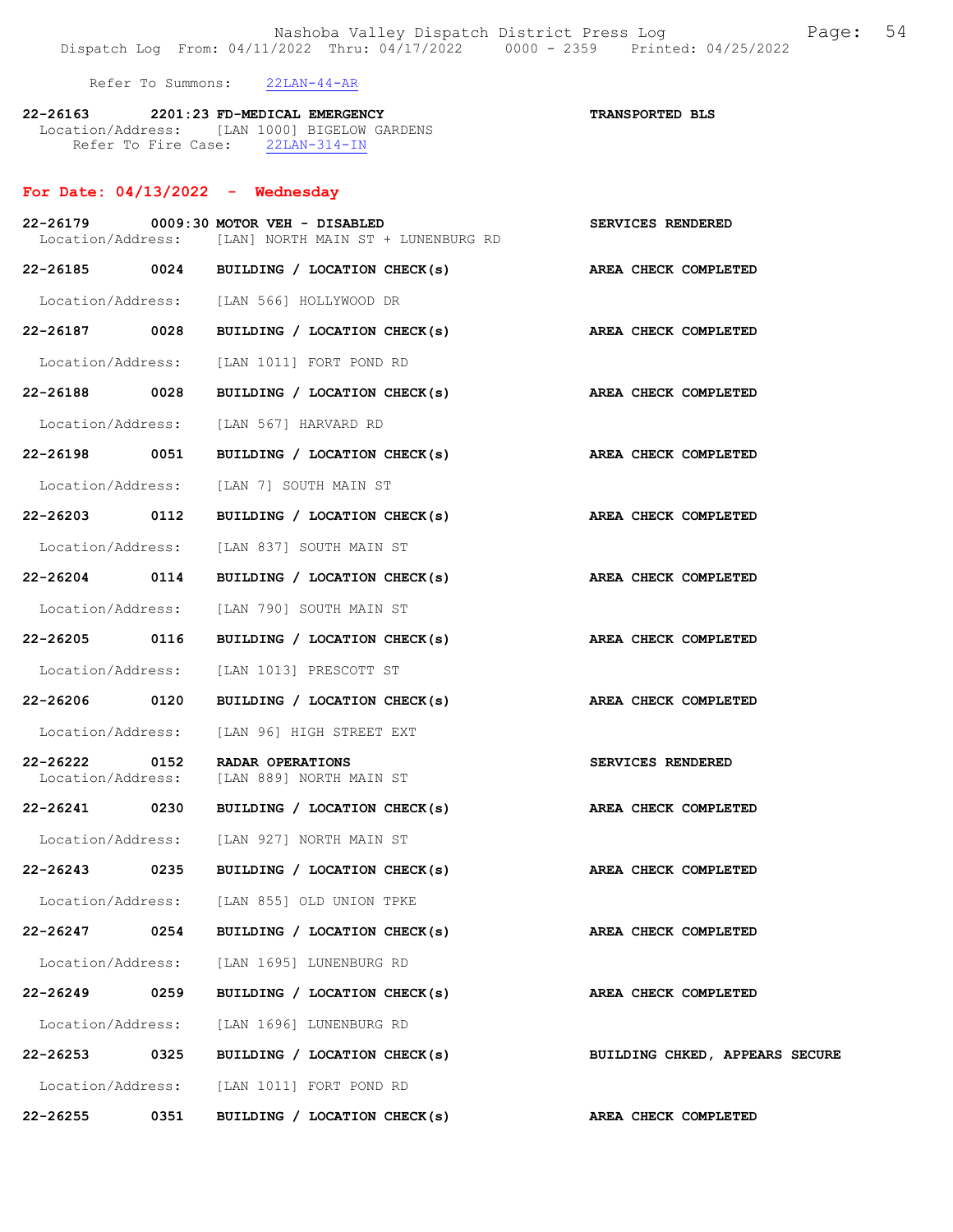|                                                                    | Nashoba Valley Dispatch District Press Log<br>Dispatch Log From: 04/11/2022 Thru: 04/17/2022 0000 - 2359 Printed: 04/25/2022 | Page: 55                       |
|--------------------------------------------------------------------|------------------------------------------------------------------------------------------------------------------------------|--------------------------------|
|                                                                    | Location/Address: [LAN 96] HIGH STREET EXT                                                                                   |                                |
| 22-26259 0510 COMMUNITY POLICING                                   | Location/Address: [LAN 790] SOUTH MAIN ST                                                                                    | SERVICES RENDERED              |
| 22-26264 0554:08 ANIMAL CALL                                       | Location/Address: [LAN 931] LUNENBURG RD                                                                                     | SERVICES RENDERED              |
| 22-26273 0639 RADAR OPERATIONS                                     | Location/Address: [LAN 2986] LANGEN RD                                                                                       | SERVICES RENDERED              |
| 22-26283 0829:24 FD-INSPECTION                                     | Location/Address: [LAN 18] STERLING RD                                                                                       | SERVICES RENDERED              |
| 22-26298 0902:18 FD-INSPECTION                                     | Location/Address: [LAN 1306] BROCKELMAN RD<br>Refer To Permit: 22LAN-5.91-PM                                                 | SERVICES RENDERED              |
| 22-26307 0949 RADAR OPERATIONS                                     | Location/Address: [LAN] CHACE HILL RD                                                                                        | SERVICES RENDERED              |
|                                                                    | 22-26311 1010:34 ALARM - RESIDENTIAL BURGLARY<br>Location/Address: [LAN 539] FARM LAND LN                                    | <b>FALSE ALARM</b>             |
| 22-26320 1117:03 VANDALISM                                         |                                                                                                                              | CRIMINAL COMPLAINT             |
| Location/Address: [LAN] SHIRLEY RD                                 | Refer To Summons: 22LAN-45-AR                                                                                                |                                |
| 22-26333 1343:47 WELL BEING CHECK                                  | Location/Address: [LAN 96] HIGH STREET EXT                                                                                   | SPOKEN TO                      |
| 22-26343 1434:56 NOTIFICATION                                      | Location/Address: [LAN 2971] GEORGE HILL RD                                                                                  | SPOKEN TO                      |
| 22-26344 1458:12 FD-VEHICLE FIRE                                   | Location/Address: [LAN 1091] ROUTE 2 EAST HWY<br>Refer To Fire Case: 22LAN-315-IN                                            | EXTINGUISHED FIRE              |
| 22-26353 1624:04 GENERAL INFO                                      | Location/Address: [LAN 906] SOUTH MAIN ST                                                                                    | NOTIFIED                       |
|                                                                    | 22-26363 1733:19 SERVE 209A-HARASS-TRESP ORDERS<br>Location/Address: [LAN 47] PRESCOTT ST                                    | <b>SERVED IN HAND</b>          |
| 22-26374 1950:00 DISTURBANCE<br>Location/Address: [LAN] HARVARD RD | Refer To Fire Case: 22LAN-316-IN                                                                                             | <b>TRANSPORTED BLS</b>         |
|                                                                    | 22-26377 2014:55 MOTOR VEH - COMPLAINT<br>Location/Address: [LAN 862] SEVEN BRIDGE RD                                        | SPOKEN TO                      |
| For Date: $04/14/2022 -$ Thursday                                  |                                                                                                                              |                                |
|                                                                    | 22-26450 0101 BUILDING / LOCATION CHECK(s)                                                                                   | AREA CHECK COMPLETED           |
|                                                                    | Location/Address: [LAN 566] HOLLYWOOD DR                                                                                     |                                |
| 22-26452                                                           | 0105 BUILDING / LOCATION CHECK(s)                                                                                            | BUILDING CHKED, APPEARS SECURE |
|                                                                    | Location/Address: [LAN 856] LUNENBURG RD                                                                                     |                                |
|                                                                    | 22-26453 0110 BUILDING / LOCATION CHECK(s)                                                                                   | BUILDING CHKED, APPEARS SECURE |
|                                                                    | Location/Address: [LAN 1695] LUNENBURG RD                                                                                    |                                |

22-26459 0116 BUILDING / LOCATION CHECK(s) AREA CHECK COMPLETED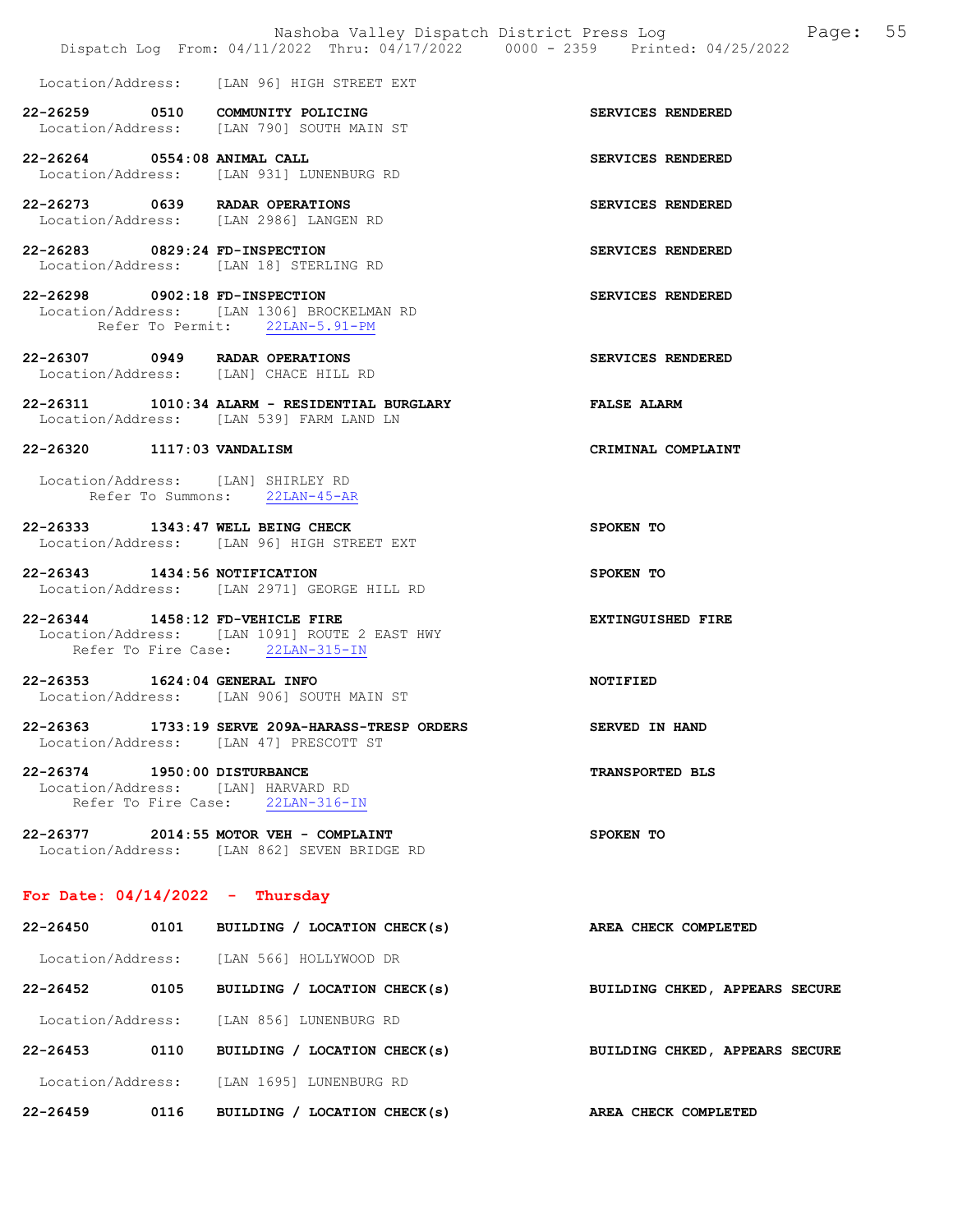|                                    |      | Nashoba Valley Dispatch District Press Log<br>Dispatch Log From: 04/11/2022 Thru: 04/17/2022 0000 - 2359 Printed: 04/25/2022 | Page:                          | 56 |
|------------------------------------|------|------------------------------------------------------------------------------------------------------------------------------|--------------------------------|----|
|                                    |      | Location/Address: [LAN 96] HIGH STREET EXT                                                                                   |                                |    |
|                                    |      | 22-26462 0119 BUILDING / LOCATION CHECK(s)                                                                                   | AREA CHECK COMPLETED           |    |
| Location/Address:                  |      | [LAN 1013] PRESCOTT ST                                                                                                       |                                |    |
| 22-26467 0121                      |      | BUILDING / LOCATION CHECK(s)                                                                                                 | AREA CHECK COMPLETED           |    |
| Location/Address:                  |      | [LAN 790] SOUTH MAIN ST                                                                                                      |                                |    |
| 22-26469 0128                      |      | BUILDING / LOCATION CHECK(s)                                                                                                 | AREA CHECK COMPLETED           |    |
| Location/Address:                  |      | [LAN 837] SOUTH MAIN ST                                                                                                      |                                |    |
| 22-26472 0133                      |      | BUILDING / LOCATION CHECK(s)                                                                                                 | AREA CHECK COMPLETED           |    |
| Location/Address:                  |      | [LAN 7] SOUTH MAIN ST                                                                                                        |                                |    |
| 22-26473                           | 0137 | BUILDING / LOCATION CHECK(s)                                                                                                 | AREA CHECK COMPLETED           |    |
| Location/Address:                  |      | [LAN 855] OLD UNION TPKE                                                                                                     |                                |    |
| 22-26477 0146                      |      | BUILDING / LOCATION CHECK(s)                                                                                                 | AREA CHECK COMPLETED           |    |
| Location/Address:                  |      | [LAN 1040] OLD UNION TPKE                                                                                                    |                                |    |
| 22-26485 0207                      |      | BUILDING / LOCATION CHECK(s)                                                                                                 | BUILDING CHKED, APPEARS SECURE |    |
| Location/Address:                  |      | [LAN 818] OLD UNION TPKE                                                                                                     |                                |    |
| 22-26486 0207<br>Location/Address: |      | RADAR OPERATIONS<br>[LAN] SEVEN BRIDGE RD                                                                                    | SERVICES RENDERED              |    |
| 22-26489 0217                      |      | BUILDING / LOCATION CHECK(s)                                                                                                 | AREA CHECK COMPLETED           |    |
| Location/Address:                  |      | [LAN 29] DUVAL RD                                                                                                            |                                |    |
| 22-26493 0229                      |      | BUILDING / LOCATION CHECK(s)                                                                                                 | AREA CHECK COMPLETED           |    |
| Location/Address:                  |      | [LAN 1011] FORT POND RD                                                                                                      |                                |    |
| 22-26496                           | 0240 | BUILDING / LOCATION CHECK(s)                                                                                                 | AREA CHECK COMPLETED           |    |
|                                    |      | Location/Address: [LAN 855] OLD UNION TPKE                                                                                   |                                |    |
|                                    |      | 22-26498 0248 RADAR OPERATIONS                                                                                               | <b>NO SERVICES NEEDED</b>      |    |
|                                    |      | Location/Address: [LAN 927] NORTH MAIN ST                                                                                    |                                |    |
|                                    |      | 22-26504 0259:52 ALARM - COMMERCIAL BURGLARY                                                                                 | AREA CHECK COMPLETED           |    |
|                                    |      | Location/Address: [LAN 866] OLD UNION TPKE                                                                                   |                                |    |
|                                    |      | 22-26511 0334 BUILDING / LOCATION CHECK(s)                                                                                   | <b>AREA CHECK COMPLETED</b>    |    |
|                                    |      | Location/Address: [LAN 855] OLD UNION TPKE                                                                                   |                                |    |
|                                    |      | 22-26516 0342 BUILDING / LOCATION CHECK(s)                                                                                   | AREA CHECK COMPLETED           |    |
|                                    |      | Location/Address: [LAN 1695] LUNENBURG RD                                                                                    |                                |    |
| 22-26518 0347                      |      | BUILDING / LOCATION CHECK(s)                                                                                                 | AREA CHECK COMPLETED           |    |
|                                    |      | Location/Address: [LAN 1063] MCGOVERN BLVD                                                                                   |                                |    |
|                                    |      | 22-26529 0553 RADAR OPERATIONS                                                                                               | <b>NO SERVICES NEEDED</b>      |    |
|                                    |      | Location/Address: [LAN 869] MILL STREET EXT                                                                                  |                                |    |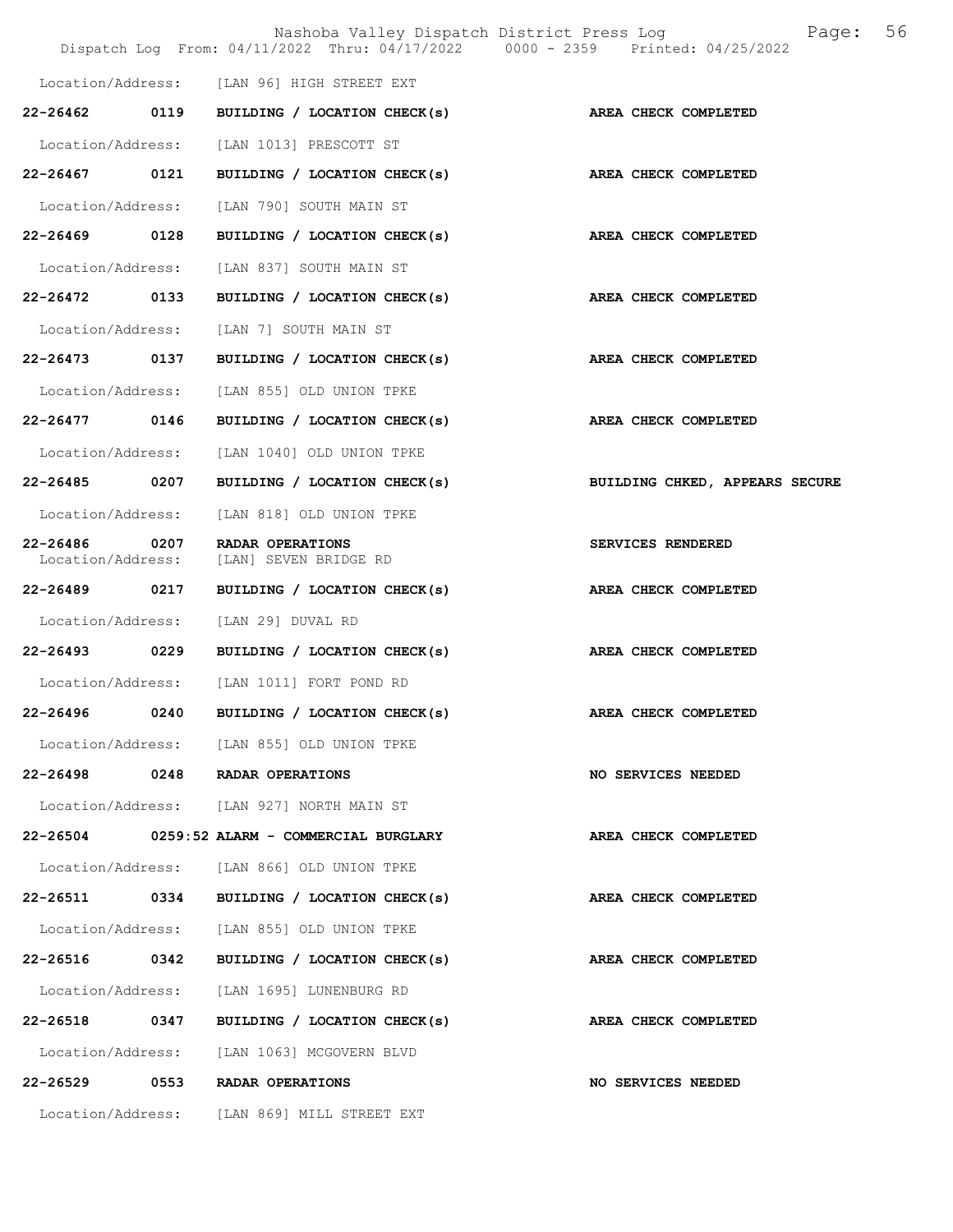22-26532 0612:05 MOTOR VEH - STOP VERBAL WARNING Vicinity of: [LAN] BOLTON STATION RD

22-26533 0613 RADAR OPERATIONS SERVICES RENDERED<br>Location/Address: [LAN 2596] HIGH STREET EXT Location/Address: [LAN 2596] HIGH STREET EXT

22-26554 0910 RADAR OPERATIONS SERVICES RENDERED Location/Address: [LAN] CHACE HILL RD

22-26559 0923:07 MOTOR VEH - STOP VERBAL WARNING Location/Address: [LAN] CHACE HILL RD + MOFFETT ST

22-26580 1043:23 REQUEST TO SPEAK TO AN OFFICER UNITS ADVISED Location/Address: [LAN 844] MAIN ST

22-26586 1123:12 ASSIST CITIZEN INVESTIGATED Location/Address: [LAN 844] MAIN ST

22-26591 1201:22 FD-INSPECTION SERVICES RENDERED Location/Address: [LAN 624] STERLING ST

22-26602 1310 RADAR OPERATIONS SERVICES RENDERED Location/Address: [LAN] LANGEN RD

#### 22-26620 1445:54 MOTOR VEH - ACCIDENT W/INJURY REPORTING PARTY CANCELED

 Location/Address: [LAN 1074] ROUTE 2 WEST HWY Refer To Fire Case: 22LAN-317-IN

#### 22-26625 1514:45 MOTOR VEH - STOP CITATION/WRTTN WARNING ISSUED

Location/Address: [LAN] GOSS LN

22-26632 1529:50 ASSIST CITIZEN SERVICES RENDERED Location/Address: [LAN 1342] BURBANK LN

22-26689 2209:01 ASSIST OTHER AGENCY SPOKEN TO Location/Address: [LAN 1567] HARVARD RD

#### For Date: 04/15/2022 - Friday

|               | 22-26734 0057 BUILDING / LOCATION CHECK(s) | BUILDING CHKED, APPEARS SECURE        |
|---------------|--------------------------------------------|---------------------------------------|
|               | Location/Address: [LAN 1013] PRESCOTT ST   |                                       |
|               | 22-26735 0058 BUILDING / LOCATION CHECK(s) | <b>BUILDING CHKED, APPEARS SECURE</b> |
|               | Location/Address: [LAN 76] SOUTH MAIN ST   |                                       |
| 22-26738 0100 | BUILDING / LOCATION CHECK(s)               | <b>BUILDING CHKED, APPEARS SECURE</b> |
|               | Location/Address: [LAN 32] SOUTH MAIN ST   |                                       |
| 22-26742 0101 | BUILDING / LOCATION CHECK(s)               | AREA CHECK COMPLETED                  |
|               | Location/Address: [LAN] SOUTH MAIN ST      |                                       |
|               | 22-26747 0108 BUILDING / LOCATION CHECK(s) | AREA CHECK COMPLETED                  |
|               | Location/Address: [LAN 566] HOLLYWOOD DR   |                                       |
|               | 22-26753 0117 BUILDING / LOCATION CHECK(s) | AREA CHECK COMPLETED                  |
|               | Location/Address: [LAN 927] NORTH MAIN ST  |                                       |
|               | 22-26756 0120 BUILDING / LOCATION CHECK(s) | BUILDING CHKED, APPEARS SECURE        |
|               | Location/Address: [LAN 856] LUNENBURG RD   |                                       |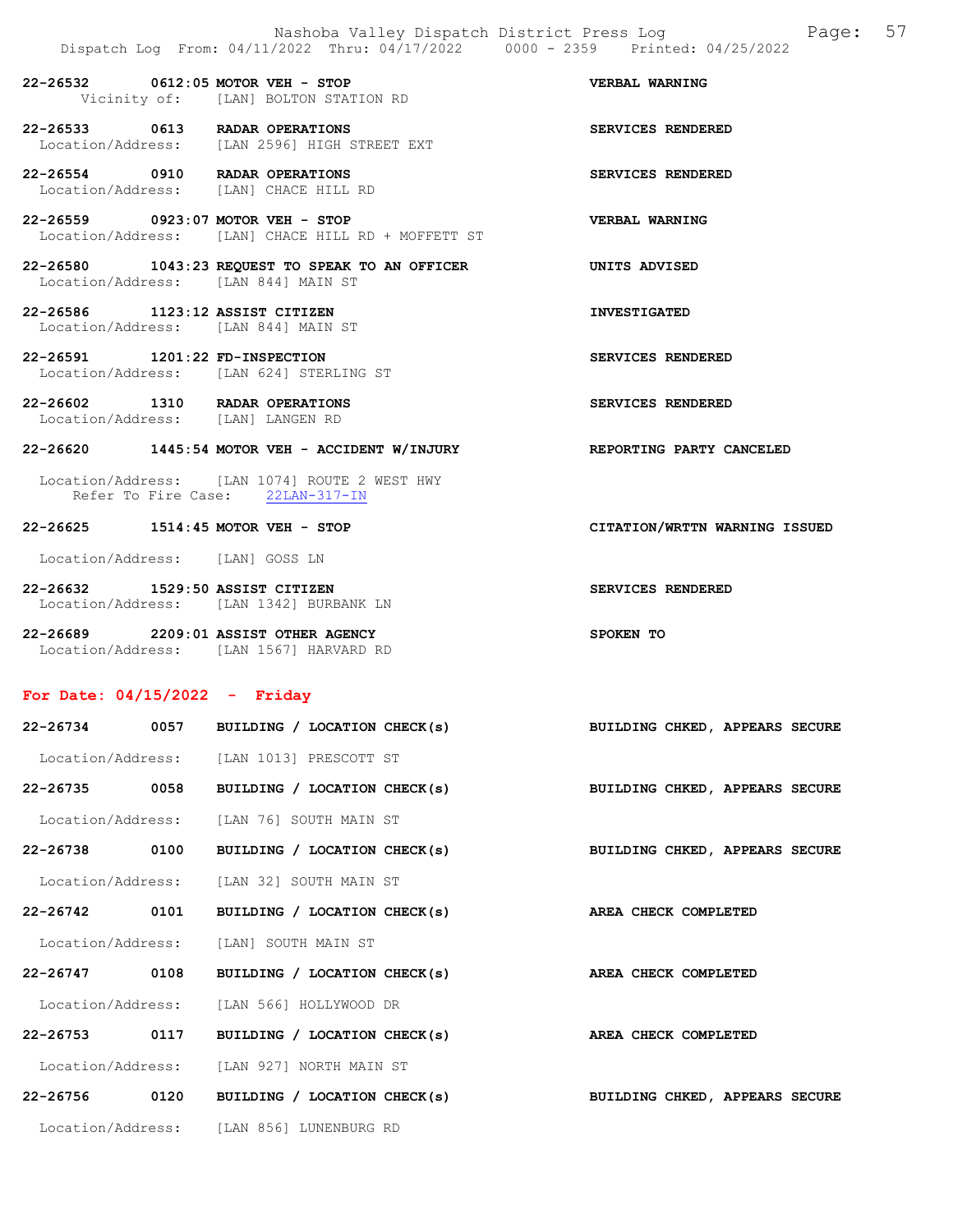|               |      | $22-26760$ 0128 BUILDING / LOCATION CHECK(s)                                                                                                                           | AREA CHECK COMPLETED   |
|---------------|------|------------------------------------------------------------------------------------------------------------------------------------------------------------------------|------------------------|
|               |      | Location/Address: [LAN 855] OLD UNION TPKE                                                                                                                             |                        |
| 22-26762 0131 |      | BUILDING / LOCATION CHECK(s)                                                                                                                                           | AREA CHECK COMPLETED   |
|               |      | Location/Address: [LAN] KALEVA RD                                                                                                                                      |                        |
| 22-26770 0140 |      | BUILDING / LOCATION CHECK(s)                                                                                                                                           | AREA CHECK COMPLETED   |
|               |      | Location/Address: [LAN] WOODS LN                                                                                                                                       |                        |
| 22-26772 0142 |      | BUILDING / LOCATION CHECK(s)                                                                                                                                           | AREA CHECK COMPLETED   |
|               |      | Location/Address: [LAN 1040] OLD UNION TPKE                                                                                                                            |                        |
| 22-26776 0146 |      | BUILDING / LOCATION CHECK(s)                                                                                                                                           | AREA CHECK COMPLETED   |
|               |      | Location/Address: [LAN] GRANT WAY                                                                                                                                      |                        |
| 22-26777 0150 |      | BUILDING / LOCATION CHECK(s)                                                                                                                                           | AREA CHECK COMPLETED   |
|               |      | Location/Address: [LAN] MEDITATION LN                                                                                                                                  |                        |
| 22-26779 0156 |      | BUILDING / LOCATION CHECK(s)                                                                                                                                           | AREA CHECK COMPLETED   |
|               |      | Location/Address: [LAN] WHITE POND RD                                                                                                                                  |                        |
| 22-26786 0208 |      | BUILDING / LOCATION CHECK(s)                                                                                                                                           | AREA CHECK COMPLETED   |
|               |      | Location/Address: [LAN 1695] LUNENBURG RD                                                                                                                              |                        |
| 22-26790 0220 |      | BUILDING / LOCATION CHECK(s)                                                                                                                                           | AREA CHECK COMPLETED   |
|               |      | Location/Address: [LAN 856] LUNENBURG RD                                                                                                                               |                        |
| 22-26794 0238 |      | RADAR OPERATIONS                                                                                                                                                       | NO SERVICES NEEDED     |
|               |      | Location/Address: [LAN 1813] NORTH MAIN ST                                                                                                                             |                        |
|               |      | 22-26803 0334 BUILDING / LOCATION CHECK(s)                                                                                                                             | AREA CHECK COMPLETED   |
|               |      | Location/Address: [LAN 96] HIGH STREET EXT                                                                                                                             |                        |
| 22-26806      | 0402 | BUILDING / LOCATION CHECK(s)                                                                                                                                           | AREA CHECK COMPLETED   |
|               |      | Location/Address: [LAN 7] SOUTH MAIN ST                                                                                                                                |                        |
|               |      | 22-26815 0607 RADAR OPERATIONS<br>Location/Address: [LAN 2860] SOUTH MEADOW RD                                                                                         | SERVICES RENDERED      |
|               |      | 22-26852 0931 RADAR OPERATIONS<br>Location/Address: [LAN] CHACE HILL RD                                                                                                | SERVICES RENDERED      |
|               |      | 22-26853 0932:03 MOTOR VEH - ACCIDENT W/INJURY<br>Location/Address: [LAN 2497] YELLOW BIRCH LN<br>Refer To Fire Case: 22BOL-295-IN<br>Refer To Fire Case: 22LAN-318-IN | <b>TRANSPORTED BLS</b> |
|               |      | 22-26891 1231:30 MOTOR VEH - STOP<br>Location/Address: [LAN] CHACE HILL RD + MOFFETT ST                                                                                | VERBAL WARNING         |
|               |      | 22-26905 1314 TRAFFIC COMPLAINT<br>Location/Address: [LAN] SOUTH MEADOW RD                                                                                             | SERVICES RENDERED      |
|               |      | 22-26909 1356 RADAR OPERATIONS<br>Location/Address: [LAN] DEERSHORN RD                                                                                                 | SERVICES RENDERED      |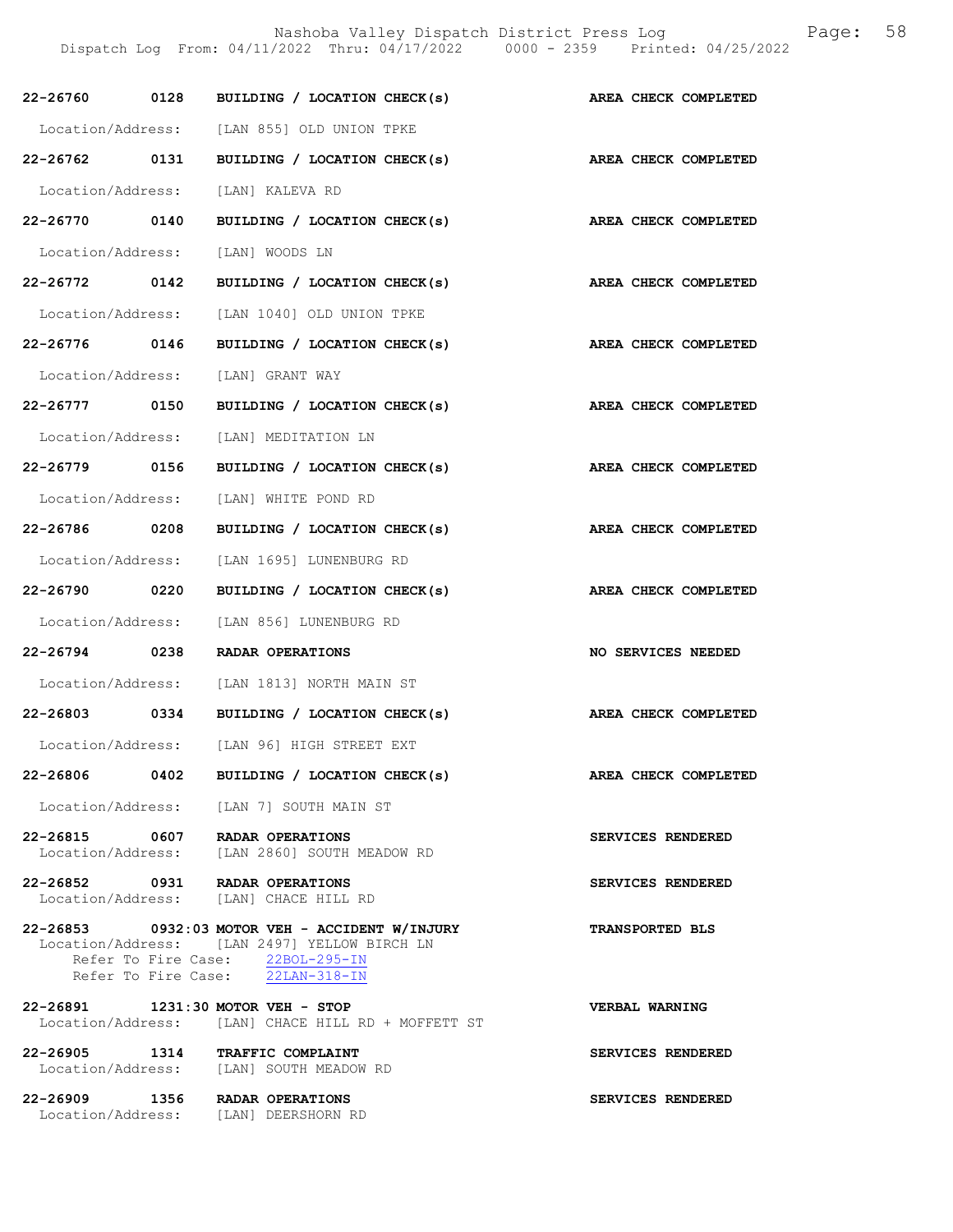22-26910 1405:02 MOTOR VEH - STOP VERBAL WARNING Location/Address: [LAN] DEERSHORN RD 22-26913 1417:19 MOTOR VEH - STOP VERBAL WARNING Location/Address: [LAN] DEERSHORN RD 22-26915 1428:57 MOTOR VEH - STOP VERBAL WARNING Location/Address: [LAN] DEERSHORN RD 22-26919 1453 RADAR OPERATIONS SERVICES RENDERED Location/Address: [LAN] MAIN ST 22-26925 1524 RADAR OPERATIONS SERVICES RENDERED Location/Address: [LAN] STERLING RD 22-26927 1533:24 REQUEST TO SPEAK TO AN OFFICER SPOKEN TO Location/Address: [LAN 844] MAIN ST 22-26990 2033 BUILDING / LOCATION CHECK(s) BUILDING CHKED, APPEARS SECURE

Location/Address: [LAN 855] OLD UNION TPKE

22-27017 2217:19 MOTOR VEH - COMPLAINT SEARCHED AREA, NEGATIVE RESULT

Vicinity of: [LAN 1696] LUNENBURG RD

#### For Date: 04/16/2022 - Saturday

| 22-27059 0028 | BUILDING / LOCATION CHECK(s)                                                 | BUILDING CHKED, APPEARS SECURE |
|---------------|------------------------------------------------------------------------------|--------------------------------|
|               | Location/Address: [LAN 856] LUNENBURG RD                                     |                                |
| 22-27064 0036 | BUILDING / LOCATION CHECK(s) BUILDING CHKED, APPEARS SECURE                  |                                |
|               | Location/Address: [LAN 1695] LUNENBURG RD                                    |                                |
| 22-27075 0048 | BUILDING / LOCATION CHECK(s) AREA CHECK COMPLETED                            |                                |
|               | Location/Address: [LAN 928] BROCKELMAN RD                                    |                                |
| 22-27076 0050 | BUILDING / LOCATION CHECK(s) BUILDING CHKED, APPEARS SECURE                  |                                |
|               | Location: [LAN] SOUTH SIDE AREA CHECKS                                       |                                |
| 22-27084 0057 | BUILDING / LOCATION CHECK(s) AREA CHECK COMPLETED                            |                                |
|               | Location/Address: [LAN 855] OLD UNION TPKE                                   |                                |
| 22-27090 0106 | BUILDING / LOCATION CHECK(s) AREA CHECK COMPLETED                            |                                |
|               | Location/Address: [LAN 1040] OLD UNION TPKE                                  |                                |
| 22-27098 0115 | BUILDING / LOCATION CHECK(s) BUILDING CHKED, APPEARS SECURE                  |                                |
|               | Location/Address: [LAN 818] OLD UNION TPKE                                   |                                |
|               | 22-27107 0133 BUILDING / LOCATION CHECK(s) AREA CHECK COMPLETED              |                                |
|               | Location/Address: [LAN 29] DUVAL RD                                          |                                |
|               | 22-27120 0155:02 MOTOR VEH - STOP<br>Vicinity of: [LAN 101] ROUTE 2 WEST HWY | <b>VERBAL WARNING</b>          |
|               | 22-27125 0209 RADAR OPERATIONS                                               | <b>NO SERVICES NEEDED</b>      |
|               | Location/Address: [LAN 927] NORTH MAIN ST                                    |                                |
|               | 22-27140 0318:31 MOTOR VEH - STOP                                            | <b>VERBAL WARNING</b>          |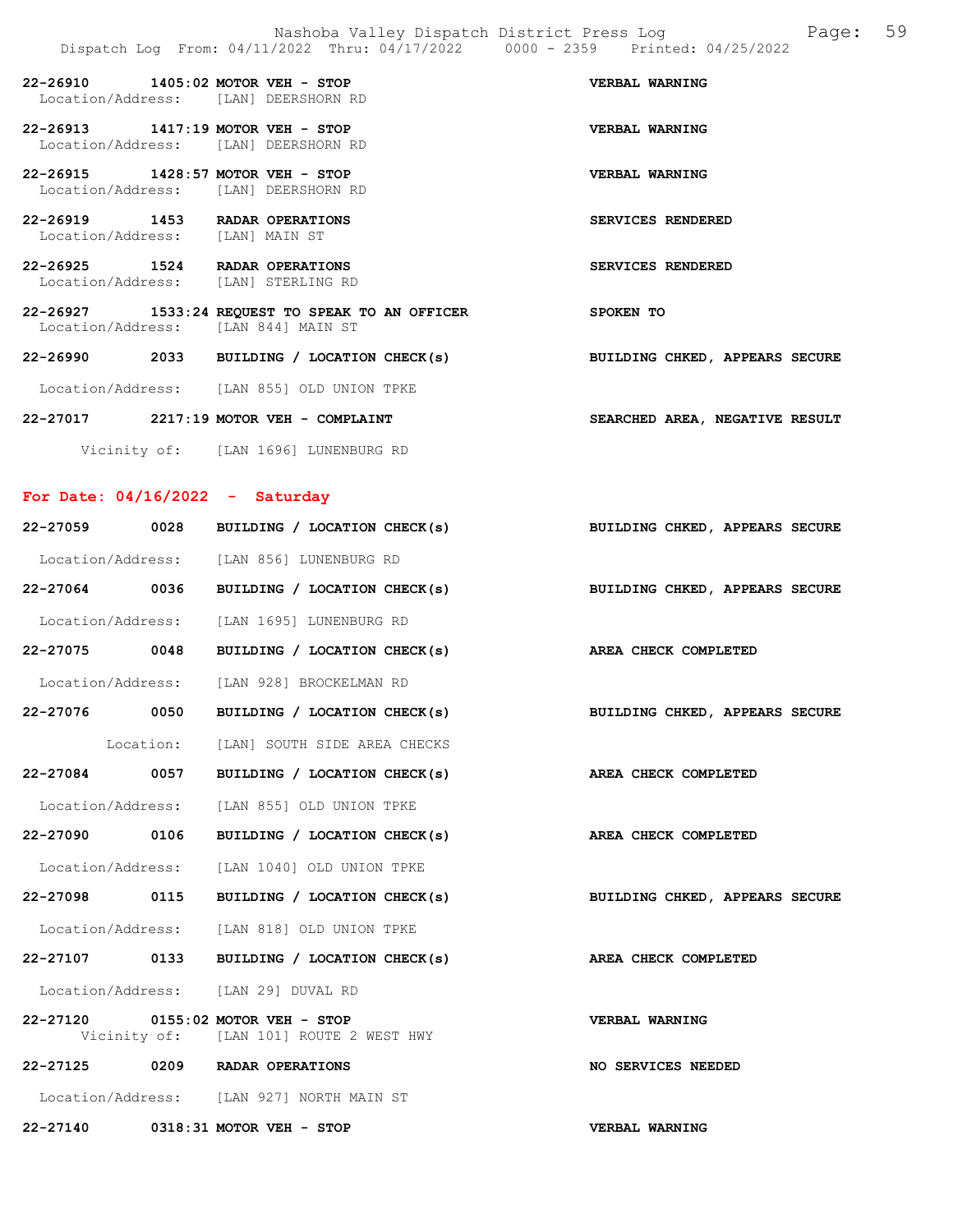|                               | Nashoba Valley Dispatch District Press Log<br>Dispatch Log From: 04/11/2022 Thru: 04/17/2022 0000 - 2359 Printed: 04/25/2022 | 60<br>Page:                    |
|-------------------------------|------------------------------------------------------------------------------------------------------------------------------|--------------------------------|
|                               | Vicinity of: [LAN] NORTH MAIN ST + BROCKELMAN RD                                                                             |                                |
|                               | 22-27141 0330 BUILDING / LOCATION CHECK(s)                                                                                   | AREA CHECK COMPLETED           |
|                               | Location/Address: [LAN 933] OLD UNION TPKE                                                                                   |                                |
|                               | 22-27142 0339 BUILDING / LOCATION CHECK(s) BUILDING CHKED, APPEARS SECURE                                                    |                                |
|                               | Location/Address: [LAN 856] LUNENBURG RD                                                                                     |                                |
|                               | 22-27152 0644:48 MOTOR VEH - STOP<br>Vicinity of: [LAN 2970] LUNENBURG RD                                                    | <b>VERBAL WARNING</b>          |
|                               | 22-27164 0905 BUILDING / LOCATION CHECK(s)<br>Location/Address: [LAN 2760] GEORGE HILL RD                                    | SERVICES RENDERED              |
|                               | 22-27170 0934 RADAR OPERATIONS<br>Location/Address: [LAN] NORTH MAIN ST                                                      | SERVICES RENDERED              |
|                               | 22-27172 0939:41 MOTOR VEH - COMPLAINT<br>Vicinity of: [LAN] SEVEN BRIDGE RD                                                 | SPOKEN TO                      |
|                               | 22-27179 1002:24 MOTOR VEH - STOP<br>Location/Address: [LAN] DEERSHORN RD                                                    | VERBAL WARNING                 |
|                               | 22-27180 1003 RADAR OPERATIONS<br>Location/Address: [LAN] LUNENBURG RD                                                       | SERVICES RENDERED              |
|                               | 22-27192 1100 RADAR OPERATIONS<br>Location/Address: [LAN] MAIN ST                                                            | SERVICES RENDERED              |
|                               | 22-27193 1105:21 MOTOR VEH - STOP<br>Location/Address: [LAN] NORTH MAIN ST                                                   | STOP COMPLETED                 |
|                               | 22-27196 1127 COMMUNITY POLICING<br>Location/Address: [LAN] GEORGE HILL RD                                                   | SERVICES RENDERED              |
|                               | 22-27208 1209:22 FD-FIRE ALARM, COMMERCIAL<br>Location/Address: [LAN 141] NORTH MAIN ST<br>Refer To Fire Case: 22LAN-320-IN  | <b>INVESTIGATED</b>            |
|                               | 22-27209 1210:12 FD-MEDICAL EMERGENCY<br>Vicinity of: [LAN] CHACE HILL RD                                                    | SPOKEN TO                      |
|                               | 22-27212 1308 RADAR OPERATIONS<br>Location/Address: [LAN] HIGH STREET EXT                                                    | SERVICES RENDERED              |
| 22-27221 1338:43 ANIMAL CALL  |                                                                                                                              | SEARCHED AREA, NEGATIVE RESULT |
|                               | Vicinity of: [LAN 222] HOLLYWOOD DR                                                                                          |                                |
|                               | 22-27225 1349:20 TRAFFIC CONTROL<br>Location/Address: [LAN 848] GEORGE HILL RD                                               | SERVICES RENDERED              |
| 22-27228 1433:30 ROAD HAZARDS | Location/Address: [LAN 881] NORTH MAIN ST                                                                                    | SERVICES RENDERED              |
| 22-27236 1518:13 GENERAL INFO |                                                                                                                              | NO SERVICES NEEDED             |
|                               | Location/Address: [LAN 159] NORTH MAIN ST                                                                                    |                                |
|                               | 22-27237 1528:58 FD-FIRE ALARM, RESIDENTAL<br>Location/Address: [LAN 2719] BOLTON RD<br>Refer To Fire Case: 22LAN-321-IN     | <b>INVESTIGATED</b>            |
| 22-27240 1601:25 FOLLOW UP    | Location/Address: [LAN 187] SYLVAN RD                                                                                        | SERVICES RENDERED              |
|                               | 22-27246 1626:07 MOTOR VEH - STOP                                                                                            | VERBAL WARNING                 |

Vicinity of: [LAN 845] MAIN ST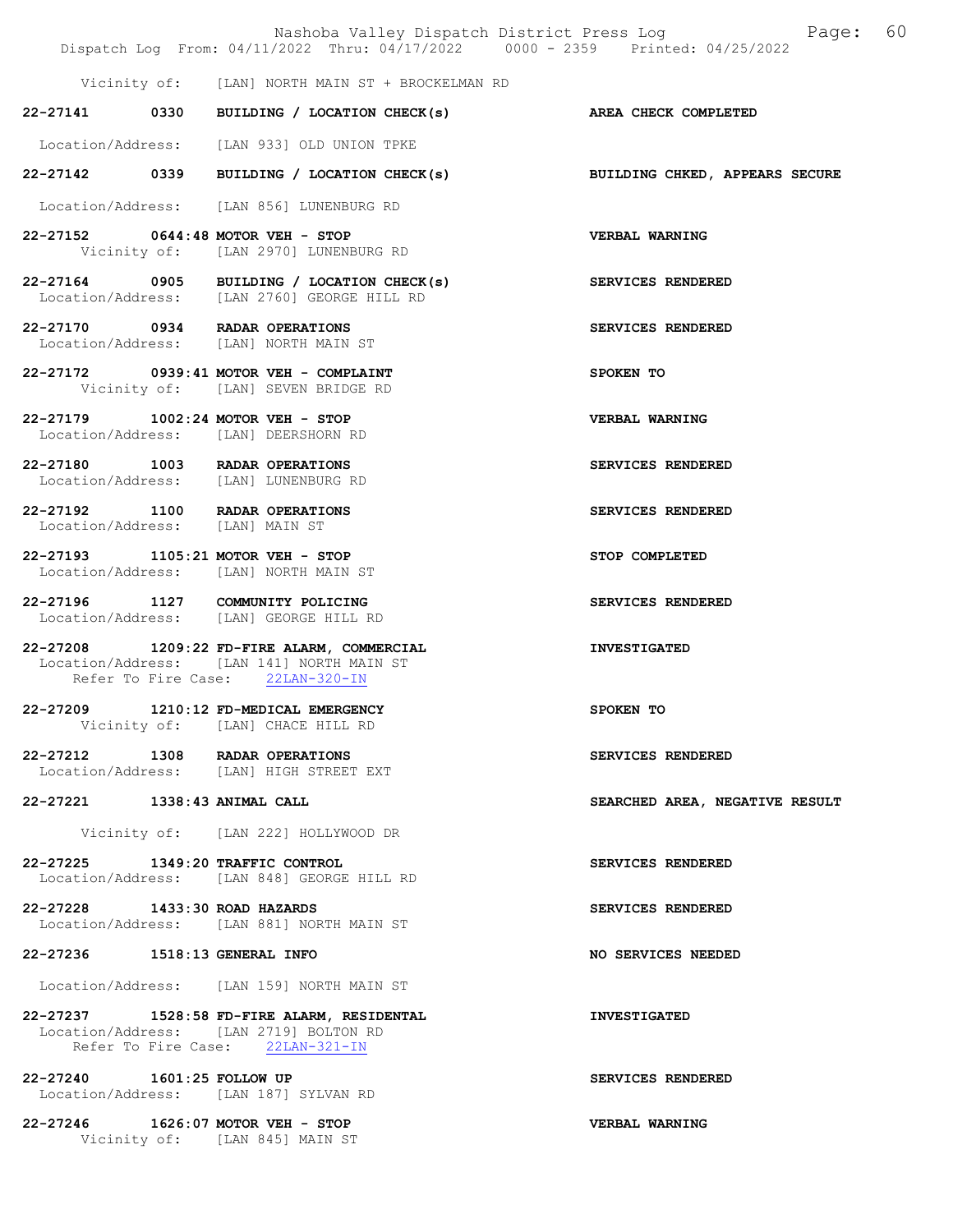22-27248 1639 BUILDING / LOCATION CHECK(s) AREA CHECK COMPLETED Location/Address: [LAN] HOLLYWOOD DR 22-27249 1639 RADAR OPERATIONS SERVICES RENDERED Location/Address: [LAN 1718] LANGEN RD 22-27260 1804 BUILDING / LOCATION CHECK(s) BUILDING CHKED, APPEARS SECURE Location/Address: [LAN 910] THAYER MEMORIAL DR 22-27262 1814:13 BUILDING / LOCATION CHECK(s) SERVICES RENDERED Location/Address: [LAN 868] HARVARD RD 22-27275 1850:59 MOTOR VEH - STOP CITATION/WRTTN WARNING ISSUED Vicinity of: [LAN] STERLING RD + DEERSHORN RD 22-27294 2052:05 ALARM - RESIDENTIAL BURGLARY REPORTING PARTY CANCELED Location/Address: [LAN 858] BROCKELMAN RD 22-27295 2105 BUILDING / LOCATION CHECK(s) BUILDING CHKED, APPEARS SECURE Location/Address: [LAN 35] GEORGE HILL RD 22-27299 2129 BUILDING / LOCATION CHECK(s) BUILDING CHKED, APPEARS SECURE Location/Address: [LAN 855] OLD UNION TPKE 22-27314 2238 BUILDING / LOCATION CHECK(s) AREA CHECK COMPLETED Location/Address: [LAN 96] HIGH STREET EXT

#### For Date: 04/17/2022 - Sunday

|               | 22-27357 0125 BUILDING / LOCATION CHECK(s)        | BUILDING CHKED, APPEARS SECURE |
|---------------|---------------------------------------------------|--------------------------------|
|               | Location: [LAN] SOUTH SIDE AREA CHECKS            |                                |
| 22-27362 0154 | BUILDING / LOCATION CHECK(s) AREA CHECK COMPLETED |                                |
|               | Location/Address: [LAN 1062] OLD UNION TPKE       |                                |
| 22-27382 0337 | BUILDING / LOCATION CHECK(s) AREA CHECK COMPLETED |                                |
|               | Location/Address: [LAN 933] OLD UNION TPKE        |                                |
| 22-27384 0347 | BUILDING / LOCATION CHECK(s)                      | BUILDING CHKED, APPEARS SECURE |
|               | Location/Address: [LAN 1695] LUNENBURG RD         |                                |
| 22-27386 0410 | BUILDING / LOCATION CHECK(s)                      | AREA CHECK COMPLETED           |
|               | Location/Address: [LAN 901] PARKER RD             |                                |
|               | 22-27388 0450:55 911 ABANDONED/MISDIAL/HANGUP     | ACCIDENTAL 911 CALL            |
|               | Location/Address: [LAN 896] HIGH STREET EXT       |                                |
|               | 22-27396 0720:34 MOTOR VEH - STOP                 | CITATION/WRTTN WARNING ISSUED  |
|               | Location/Address: [LAN] NORTH MAIN ST             |                                |
|               | 22-27397 0739:30 MOTOR VEH - STOP                 | CITATION/WRTTN WARNING ISSUED  |
|               | Location/Address: [LAN] NORTH MAIN ST             |                                |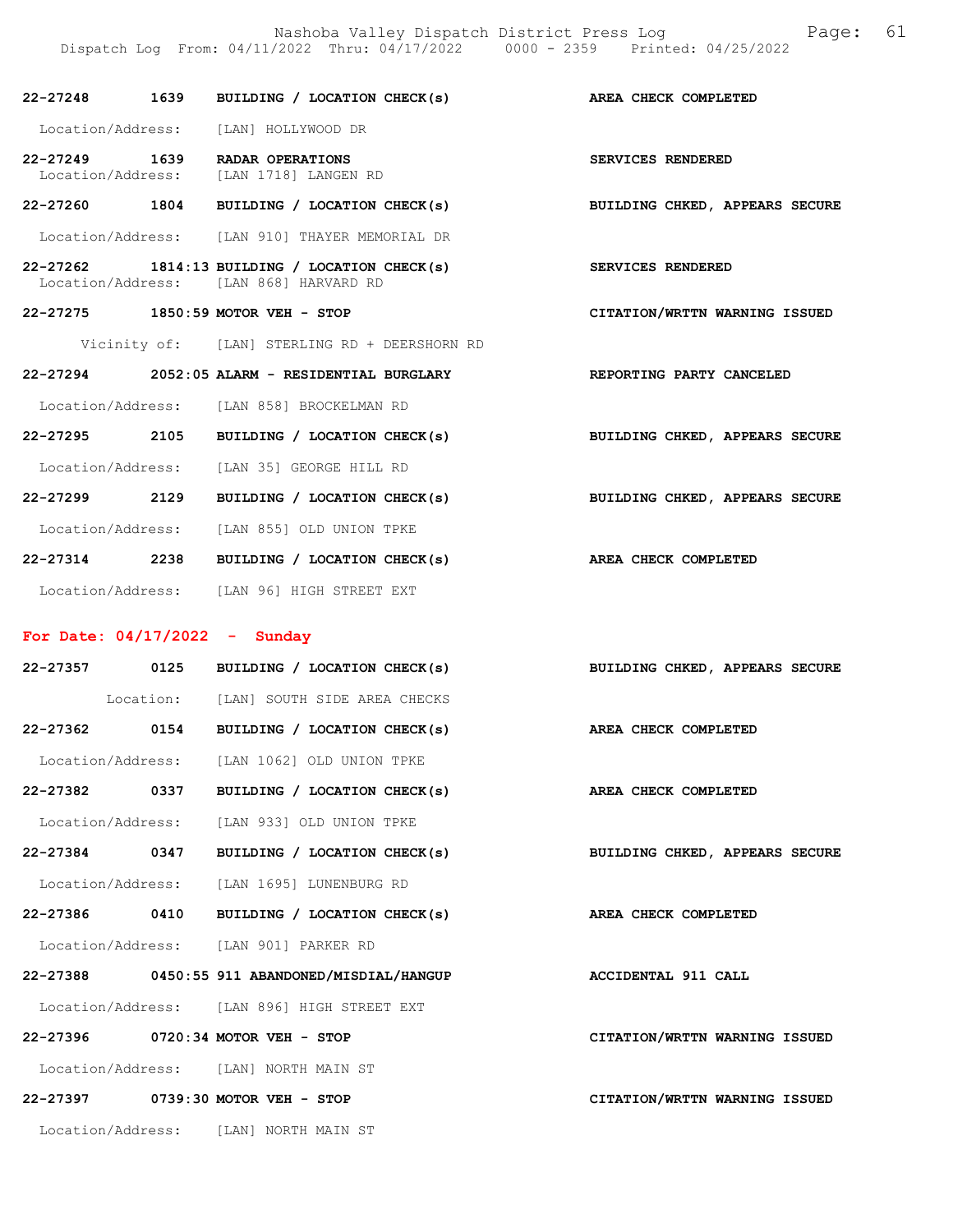22-27402 0833:45 COOKING FIRE REQUEST SERVICES RENDERED Location/Address: [LAN 2735] BULL HILL RD

22-27406 0859:51 ROAD HAZARDS<br>Vicinity of: [LAN 1031] CENTERBRIDGE RD<br>REMOVED HAZARD [LAN 1031] CENTERBRIDGE RD

22-27421 1026 RADAR OPERATIONS SERVICES RENDERED Location/Address: [LAN] SEVEN BRIDGE RD

22-27425 1055:58 MOTOR VEH - STOP CITATION/WRTTN WARNING ISSUED

Location/Address: [LAN] SEVEN BRIDGE RD

22-27429 1129 RADAR OPERATIONS SERVICES RENDERED Location/Address: [LAN] MAIN ST

22-27433 1152:46 MOTOR VEH - STOP CONSIDER VERBAL WARNING<br>
Location/Address: [LAN] MAIN ST Location/Address:

22-27435 1208 RADAR OPERATIONS SERVICES RENDERED Location/Address: [LAN] SOUTH MAIN ST

22-27440 1234:07 MOTOR VEH - STOP VERBAL WARNING Location/Address: [LAN] SOUTH MAIN ST

22-27446 1320 BUILDING / LOCATION CHECK(s) BUILDING CHKED, APPEARS SECURE

Location/Address: [LAN 2760] GEORGE HILL RD

22-27447 1334 RADAR OPERATIONS SERVICES RENDERED Location/Address: [LAN] STERLING RD

22-27450 1412 RADAR OPERATIONS SERVICES RENDERED Location/Address: [LAN] DEERSHORN RD

22-27452 1427:50 FD-MEDICAL EMERGENCY TRANSPORTED ALS Location/Address: [LAN 1466] FORT POND INN RD Refer To Fire Case: 22BOL-303-IN Refer To Fire Case: 22LAN-322-IN

22-27454 1505:41 MOTOR VEH - COMPLAINT UNFOUNDED Location/Address: [LAN] SEVEN BRIDGE RD + HARVARD RD

22-27456 1510:57 MOTOR VEH - STOP VERBAL WARNING Location/Address: [LAN] LUNENBURG RD

22-27471 1800:43 BURGLARY - BREAK & ENTERING BUILDING CHKED, APPEARS SECURE

Vicinity of: [LAN 446] LANGEN RD

22-27480 1906:36 MOTOR VEH - STOP CITATION/WRTTN WARNING ISSUED

Vicinity of: [LAN] N MAIN ST + DEVONSHIRE WAY

22-27490 2018:14 RUNAWAY TRANSPORTED BLS Location/Address: [LAN 659] MAIN ST Refer To Fire Case: 22LAN-323-IN

22-27517 2204:43 SUSPICIOUS ACTIVITY REPORT Location/Address: [LAN 1375] CHACE HILL RD

22-27524 2311:13 MOTOR VEH - ACCIDENT NO INJURY VEHICLE TOWED Vicinity of: [LAN 881] NORTH MAIN ST Refer To Fire Case: 22LAN-324-IN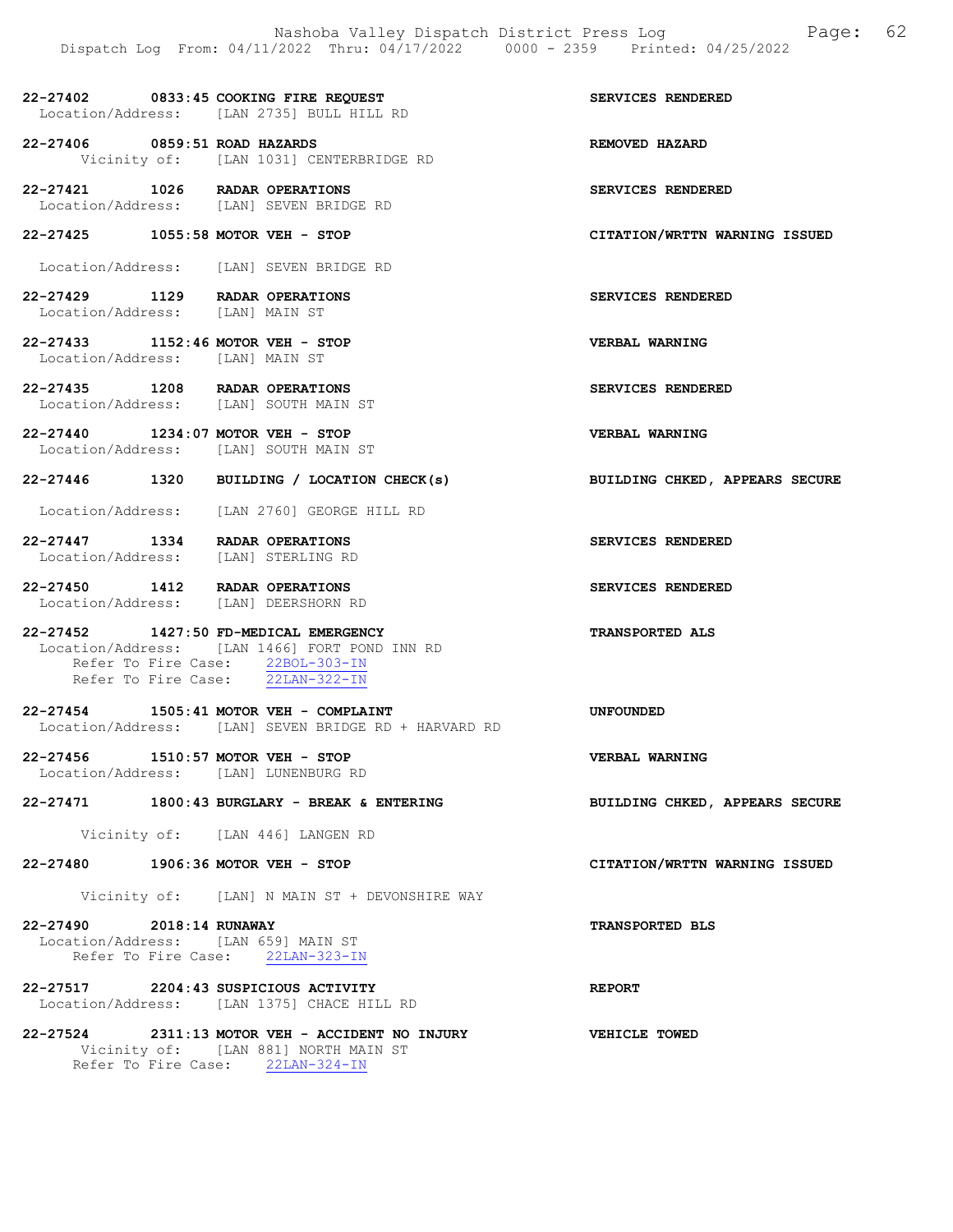## For Jurisdiction: LUNENBURG, MA

# For Date: 04/11/2022 - Monday

| 22-25533 0024 |      | BUILDING / LOCATION CHECK(s)                                                     | AREA CHECK COMPLETED        |  |
|---------------|------|----------------------------------------------------------------------------------|-----------------------------|--|
|               |      | Location/Address: [LUN] WINDERMERE DR                                            |                             |  |
| 22-25537 0028 |      | BUILDING / LOCATION CHECK(s)                                                     | AREA CHECK COMPLETED        |  |
|               |      | Location/Address: [LUN 840] CHASE RD                                             |                             |  |
| 22-25539 0029 |      | BUILDING / LOCATION CHECK(s)                                                     | AREA CHECK COMPLETED        |  |
|               |      | Location/Address: [LUN 838] CHASE RD                                             |                             |  |
|               |      | 22-25551 0042:06 MOTOR VEH - STOP<br>Vicinity of: [LUN] CHASE RD + NORTHFIELD RD | <b>VERBAL WARNING</b>       |  |
|               |      | $22-25560$ 0046 BUILDING / LOCATION CHECK(s)                                     | AREA CHECK COMPLETED        |  |
|               |      | Location/Address: [LUN 2375] MASSACHUSETTS AVE                                   |                             |  |
| 22-25561 0046 |      | BUILDING / LOCATION CHECK(s)                                                     | <b>AREA CHECK COMPLETED</b> |  |
|               |      | Location/Address: [LUN 3651] SUMMER ST                                           |                             |  |
| 22-25562 0047 |      | BUILDING / LOCATION CHECK(s)                                                     | AREA CHECK COMPLETED        |  |
|               |      | Location/Address: [LUN 2346] MASSACHUSETTS AVE                                   |                             |  |
| 22-25565 0049 |      | BUILDING / LOCATION CHECK(s)                                                     | AREA CHECK COMPLETED        |  |
|               |      | Location/Address: [LUN 2310] MASSACHUSETTS AVE                                   |                             |  |
| 22-25568 0052 |      | BUILDING / LOCATION CHECK(s)                                                     | AREA CHECK COMPLETED        |  |
|               |      | Location/Address: [LUN 247] MASSACHUSETTS AVE                                    |                             |  |
| 22-25577 0103 |      | BUILDING / LOCATION CHECK(s)                                                     | AREA CHECK COMPLETED        |  |
|               |      | Location/Address: [LUN 4996] ELECTRIC AVE                                        |                             |  |
| 22-25581 0107 |      | BUILDING / LOCATION CHECK(s)                                                     | AREA CHECK COMPLETED        |  |
|               |      | Location/Address: [LUN 2431] MASSACHUSETTS AVE                                   |                             |  |
| 22-25582 0108 |      | BUILDING / LOCATION CHECK(s)                                                     | AREA CHECK COMPLETED        |  |
|               |      | Location/Address: [LUN 4656] MASSACHUSETTS AVE                                   |                             |  |
| 22-25585 0114 |      | BUILDING / LOCATION CHECK(s)                                                     | AREA CHECK COMPLETED        |  |
|               |      | Location/Address: [LUN 3670] SUMMER ST                                           |                             |  |
| 22-25591      | 0126 | BUILDING / LOCATION CHECK(s)                                                     | AREA CHECK COMPLETED        |  |
|               |      | Location/Address: [LUN 2143] LEOMINSTER-SHIRLEY RD                               |                             |  |
| 22-25593 0126 |      | BUILDING / LOCATION CHECK(s)                                                     | AREA CHECK COMPLETED        |  |
|               |      | Location/Address: [LUN 840] CHASE RD                                             |                             |  |
|               |      | $22-25595$ 0127 BUILDING / LOCATION CHECK(s)                                     | AREA CHECK COMPLETED        |  |
|               |      | Location/Address: [LUN 196] LEOMINSTER-SHIRLEY RD                                |                             |  |
| 22-25601      | 0139 | BUILDING / LOCATION CHECK(s)                                                     | AREA CHECK COMPLETED        |  |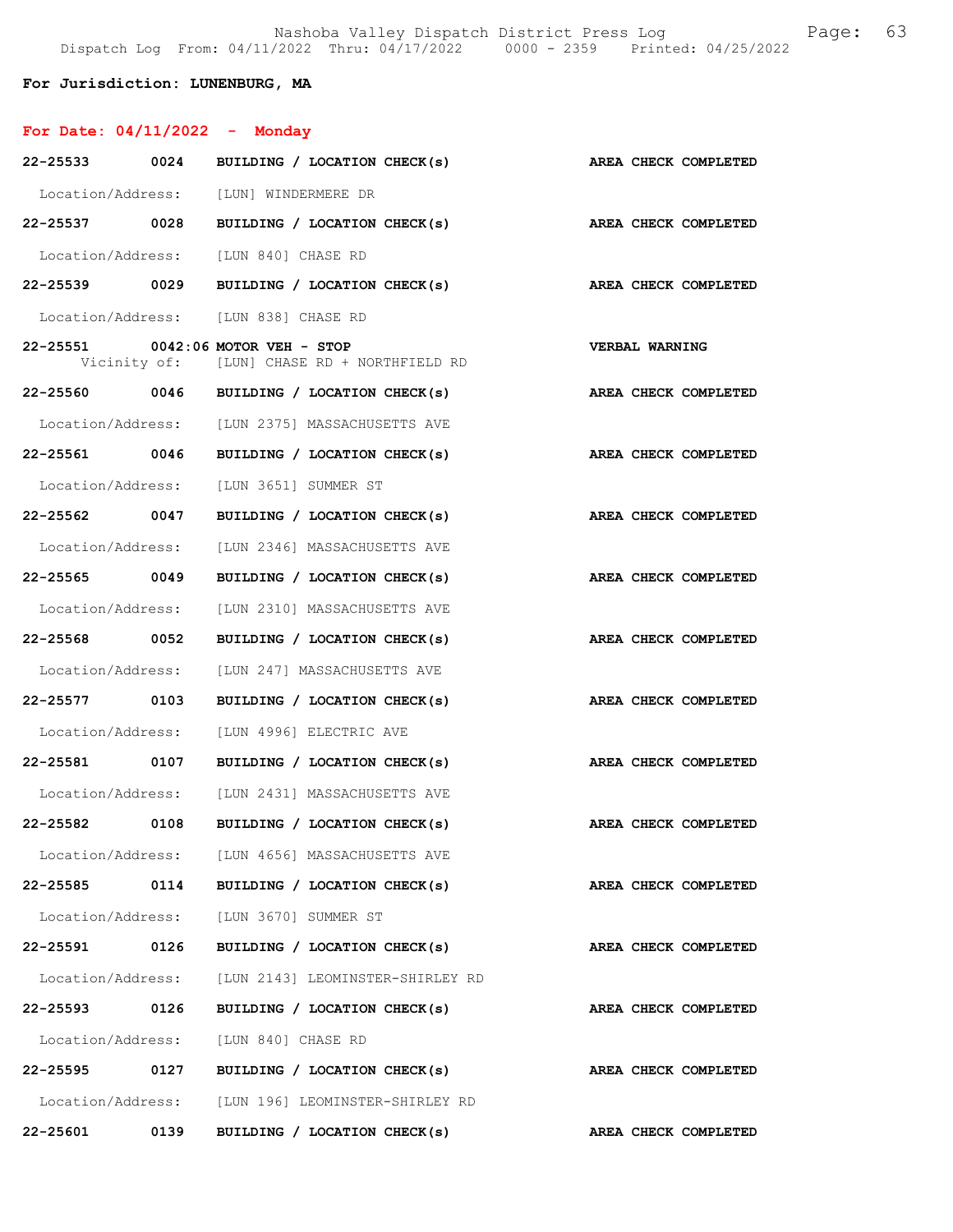Nashoba Valley Dispatch District Press Log Fage: 64 Dispatch Log From: 04/11/2022 Thru: 04/17/2022 0000 - 2359 Printed: 04/25/2022

|                   | Location/Address: [LUN 3394] RESERVOIR RD          |                      |
|-------------------|----------------------------------------------------|----------------------|
| 22-25605 0140     | BUILDING / LOCATION CHECK(s)                       | AREA CHECK COMPLETED |
|                   | Location/Address: [LUN 5183] LEOMINSTER-SHIRLEY RD |                      |
| 22-25607 0147     | BUILDING / LOCATION CHECK(s)                       | AREA CHECK COMPLETED |
|                   | Location/Address: [LUN 4732] SUMMER ST             |                      |
| 22-25609 0147     | BUILDING / LOCATION CHECK(s)                       | AREA CHECK COMPLETED |
| Location/Address: | [LUN 121] LEOMINSTER-SHIRLEY RD                    |                      |
| 22-25611 0152     | BUILDING / LOCATION CHECK(s)                       | AREA CHECK COMPLETED |
|                   | Location/Address: [LUN 83] LAKEFRONT AVE           |                      |
| 22-25612 0157     | BUILDING / LOCATION CHECK(s)                       | AREA CHECK COMPLETED |
|                   | Location/Address: [LUN 2148] LEOMINSTER-SHIRLEY RD |                      |
| 22-25616 0202     | BUILDING / LOCATION CHECK(s)                       | AREA CHECK COMPLETED |
| Location/Address: | [LUN 3108] PIONEER DR                              |                      |
| 22-25618 0205     | BUILDING / LOCATION CHECK(s)                       | AREA CHECK COMPLETED |
|                   | Location/Address: [LUN 2398] MASSACHUSETTS AVE     |                      |
| 22-25620 0209     | BUILDING / LOCATION CHECK(s)                       | AREA CHECK COMPLETED |
|                   | Location/Address: [LUN 2077] LANCASTER AVE         |                      |
| 22-25623 0211     | BUILDING / LOCATION CHECK(s)                       | AREA CHECK COMPLETED |
| Location/Address: | [LUN 2457] MASSACHUSETTS AVE                       |                      |
| 22-25624 0213     | BUILDING / LOCATION CHECK(s)                       | AREA CHECK COMPLETED |
|                   | Location/Address: [LUN 2495] MASSACHUSETTS AVE     |                      |
| 22-25625 0213     | BUILDING / LOCATION CHECK(s)                       | AREA CHECK COMPLETED |
|                   | Location/Address: [LUN 2475] MASSACHUSETTS AVE     |                      |
| 22-25629 0214     | BUILDING / LOCATION CHECK(s)                       | AREA CHECK COMPLETED |
|                   | Location/Address: [LUN 2662] NORTHFIELD RD         |                      |
| 22-25636 0226     | BUILDING / LOCATION CHECK(s)                       | AREA CHECK COMPLETED |
|                   | Location/Address: [LUN 836] CHASE RD               |                      |
|                   | 22-25647 0420 BUILDING / LOCATION CHECK(s)         | AREA CHECK COMPLETED |
|                   | Location/Address: [LUN 830] CHASE RD               |                      |
|                   | 22-25648 0440 BUILDING / LOCATION CHECK(s)         | AREA CHECK COMPLETED |
|                   | Location/Address: [LUN 830] CHASE RD               |                      |
| 22-25649 0441     | BUILDING / LOCATION CHECK(s)                       | AREA CHECK COMPLETED |
|                   | Location/Address: [LUN 4471] CHASE RD              |                      |
| 22-25655 0518     | BUILDING / LOCATION CHECK(s)                       | AREA CHECK COMPLETED |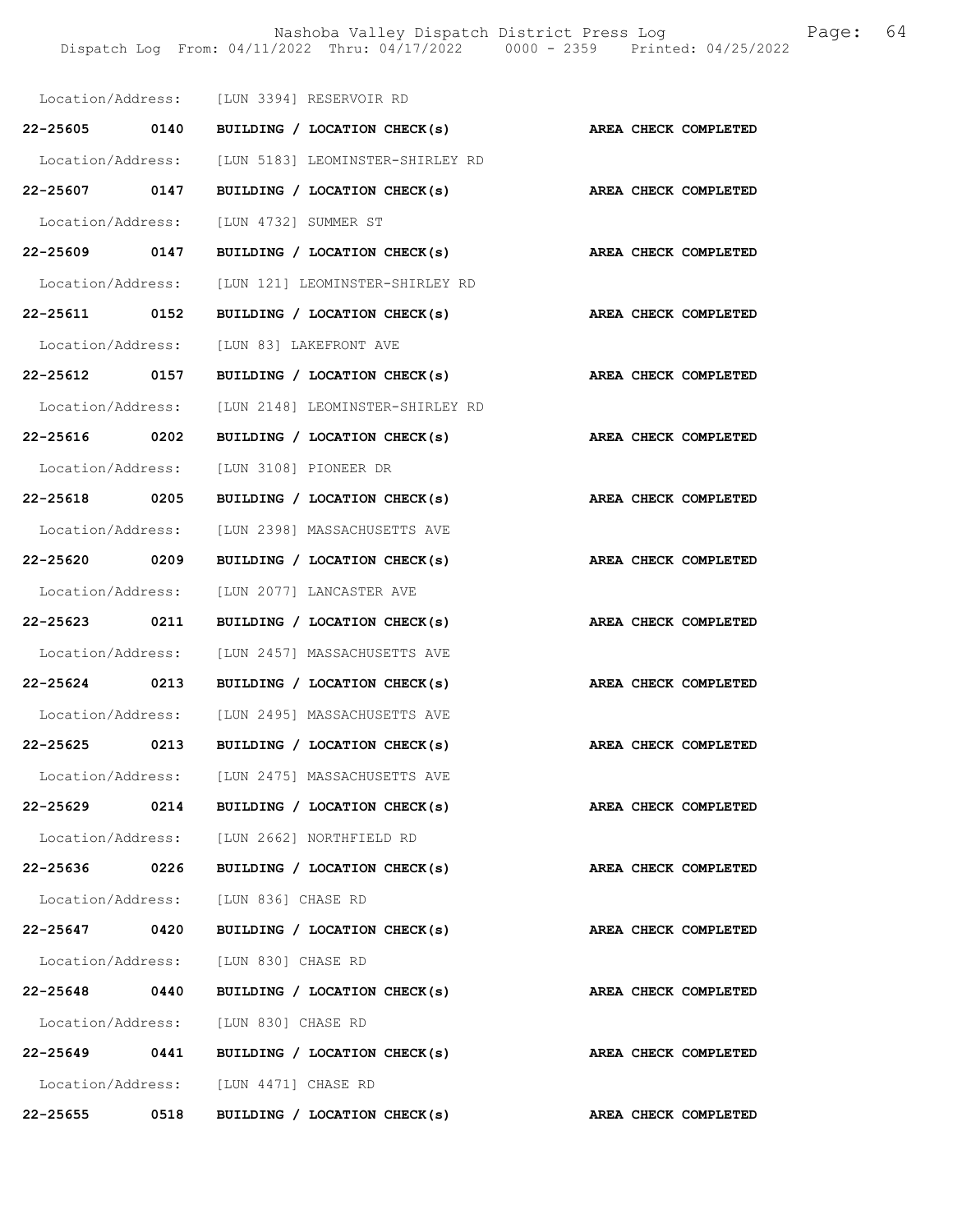|                                  | Nashoba Valley Dispatch District Press Log<br>Dispatch Log From: 04/11/2022 Thru: 04/17/2022 0000 - 2359 Printed: 04/25/2022 | 65<br>Page:                   |
|----------------------------------|------------------------------------------------------------------------------------------------------------------------------|-------------------------------|
| Location/Address: [LUN] BEAL ST  |                                                                                                                              |                               |
| 22-25656 0518:33 FD-BRUSH FIRE   |                                                                                                                              | EXTINGUISHED FIRE             |
|                                  | Vicinity of: [LUN] COVE RD<br>Refer To Fire Case: 22LUN-113-IN                                                               |                               |
|                                  | 22-25664 0542 RADAR OPERATIONS<br>Location/Address: [LUN] MASSACHUSETTS AVE                                                  | SERVICES RENDERED             |
|                                  | 22-25665 0548:23 MOTOR VEH - DISABLED<br>Vicinity of: [LUN] MASSACHUSETTS AVE + ELECTRIC AVE                                 | VEHICLE TOWED                 |
|                                  | 22-25679 0735:42 RADAR OPERATIONS                                                                                            | NO SERVICES NEEDED            |
|                                  | Vicinity of: [LUN 4791] MASSACHUSETTS AVE                                                                                    |                               |
|                                  | 22-25683 0758:27 MOTOR VEH - DISABLED<br>Location/Address: [LUN] MASSACHUSETTS AVE + CHASE RD                                | VEHICLE TOWED                 |
|                                  | 22-25685 0804:32 RADAR OPERATIONS                                                                                            | NO SERVICES NEEDED            |
|                                  | Vicinity of: [LUN] WALLIS PARK + WHALOM RD                                                                                   |                               |
|                                  | 22-25689 0828 RADAR OPERATIONS<br>Location/Address: [LUN] SUMMER ST + WHALOM RD                                              | SERVICES RENDERED             |
|                                  | 22-25691 0829 RADAR OPERATIONS                                                                                               | NO SERVICES NEEDED            |
|                                  | Location/Address: [LUN] SUMMER ST + WHALOM RD                                                                                |                               |
| Location/Address: [LUN] CHASE RD | 22-25697 0844 RADAR OPERATIONS                                                                                               | SERVICES RENDERED             |
|                                  | 22-25699 0849:48 MOTOR VEH - STOP                                                                                            | CITATION/WRTTN WARNING ISSUED |
|                                  | Vicinity of: [LUN 803] CHASE RD                                                                                              |                               |
|                                  | 22-25704 0908:45 FD-MEDICAL EMERGENCY<br>Location/Address: [LUN 611] BEAL ST<br>Refer To Fire Case: 22TOW-405-IN             | <b>TRANSPORTED BLS</b>        |
| 22-25706                         | 0912:41 FD-INSPECTION<br>Location/Address: [LUN 2191] LEOMINSTER RD                                                          | SERVICES RENDERED             |
|                                  | 22-25714 0935:59 WELL BEING CHECK<br>Location/Address: [LUN 3069] PIERCE AVE                                                 | UNATTENDED DEATH              |
|                                  | 22-25715 0937 BUILDING / LOCATION CHECK(s) AREA CHECK COMPLETED                                                              |                               |
|                                  | Location/Address: [LUN] RESERVOIR RD + LEOMINSTER-SHIRLEY RD                                                                 |                               |
| 22-25721 0954:50 WIRE DOWN       |                                                                                                                              | REFERRED TO OTHER AGENCY      |
|                                  | Vicinity of: [LUN 1350] FLAT HILL RD                                                                                         |                               |
| 22-25726 1022:29 FD-INSPECTION   | Location/Address: [LUN 2542] MASSACHUSETTS AVE                                                                               | SERVICES RENDERED             |
|                                  | 22-25732 1104:55 LARCENY/ FORGERY/ FRAUD<br>Location/Address: [LUN 2347] MASSACHUSETTS AVE<br>Refer To Summons: 22LUN-102-AR | SERVICES RENDERED             |
|                                  | 22-25737 1153:42 MOTOR VEH - LOCKOUT<br>Location/Address: [LUN 2631] MULPUS RD                                               | SERVICES RENDERED             |
|                                  | 22-25741 1202:35 MOTOR VEH - DISABLED<br>Vicinity of: [LUN] MASSACHUSETTS AVE + ELECTRIC AVE                                 | REMOVED HAZARD                |
| 22-25746 1233:06 VANDALISM       |                                                                                                                              | <b>INVESTIGATED</b>           |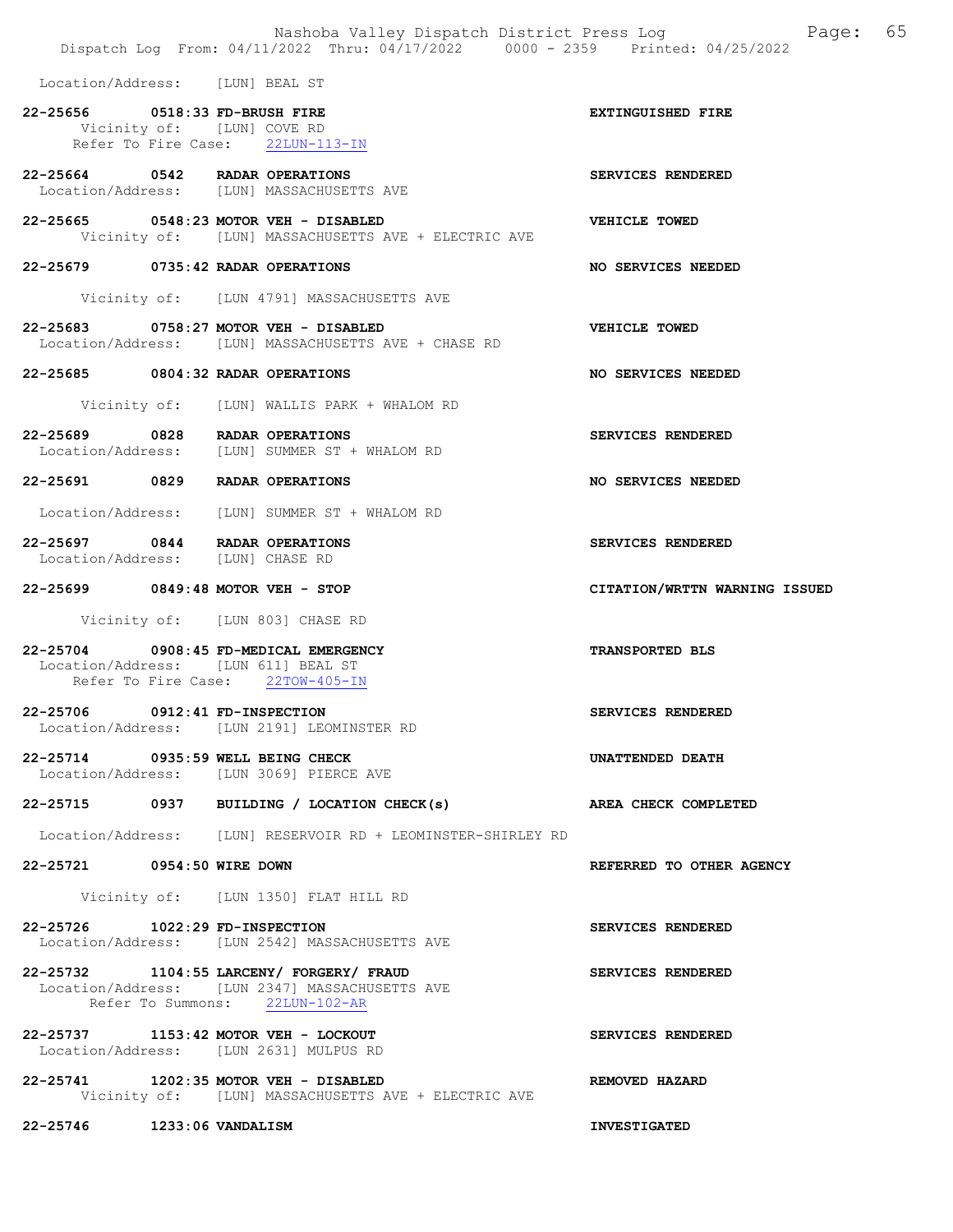|                                  | Nashoba Valley Dispatch District Press Log<br>Dispatch Log From: 04/11/2022 Thru: 04/17/2022 0000 - 2359 Printed: 04/25/2022 | 66<br>Page:                   |
|----------------------------------|------------------------------------------------------------------------------------------------------------------------------|-------------------------------|
|                                  | Location/Address: [LUN 2834] OAK AVE                                                                                         |                               |
|                                  | 22-25748 1245:05 FD-MEDICAL EMERGENCY                                                                                        | PATIENT REFUSAL, NO TRANSPORT |
|                                  | Location/Address: [LUN 3055] PENINSULA DR                                                                                    |                               |
| 22-25764 1436:41 ASSIST CITIZEN  | Location/Address: [LUN 1684] HOLLIS RD                                                                                       | <b>REPORT</b>                 |
|                                  | 22-25766 1441:11 MOTOR VEH - COMPLAINT<br>Location/Address: [LUN 830] CHASE RD                                               | <b>REPORT</b>                 |
|                                  | 22-25771 1508 RADAR OPERATIONS<br>Location/Address: [LUN 2669] NORTHFIELD RD                                                 | SERVICES RENDERED             |
|                                  | 22-25773 1520 RADAR OPERATIONS<br>Location/Address: [LUN 1586] HIGHLAND ST                                                   | SERVICES RENDERED             |
|                                  | 22-25774 1526:09 MOTOR VEH - STOP<br>Vicinity of: [LUN] HIGHLAND ST                                                          | VERBAL WARNING                |
| 22-25776                         | 1528:42 SUSPICIOUS ACTIVITY<br>Vicinity of: [LUN 2219] LEOMINSTER RD                                                         | <b>REPORT</b>                 |
| 22-25777 1529:19 FD-SERVICE CALL | Location/Address: [LUN 3069] PIERCE AVE<br>Refer To Fire Case: 22LUN-114-IN                                                  | SERVICES RENDERED             |
| 22-25778                         | 1539:12 ANIMAL CALL                                                                                                          | REFERRED TO OTHER AGENCY      |
|                                  | Location/Address: [LUN 2440] MASSACHUSETTS AVE                                                                               |                               |
|                                  | 22-25779 1549 RADAR OPERATIONS<br>Location/Address: [LUN 1417] GOODRICH ST                                                   | SERVICES RENDERED             |
|                                  | 22-25781 1554:36 MOTOR VEH - STOP                                                                                            | CITATION/WRTTN WARNING ISSUED |
|                                  | Vicinity of: [LUN 1414] GOODRICH ST                                                                                          |                               |
| 22-25782                         | $1605:18$ MOTOR VEH - STOP                                                                                                   | CITATION/WRTTN WARNING ISSUED |
|                                  | Location/Address: [LUN 1413] GOODRICH ST                                                                                     |                               |
| 22-25785                         | $1613:26$ MOTOR VEH - STOP                                                                                                   | CITATION/WRTTN WARNING ISSUED |
|                                  | Location/Address: [LUN 4498] GOODRICH ST                                                                                     |                               |
|                                  | 22-25787 1620:35 MOTOR VEH - STOP<br>Vicinity of: [LUN] GOODRICH ST + KILBURN ST                                             | <b>VERBAL WARNING</b>         |
|                                  | 22-25790 1637:44 REQUEST TO SPEAK TO AN OFFICER<br>Location/Address: [LUN 4716] MASSACHUSETTS AVE                            | <b>REPORT</b>                 |
| 22-25793                         | $1648:54$ MOTOR VEH - STOP                                                                                                   | CITATION/WRTTN WARNING ISSUED |
|                                  | Location/Address: [LUN 1414] GOODRICH ST                                                                                     |                               |
|                                  | 22-25795 1653:29 FD-MEDICAL EMERGENCY<br>Location/Address: [LUN 2347] MASSACHUSETTS AVE                                      | <b>TRANSPORTED BLS</b>        |
|                                  | 22-25800 1709:30 MOTOR VEH - STOP                                                                                            | CITATION/WRTTN WARNING ISSUED |
|                                  | Location/Address: [LUN] GOODRICH ST + KILBURN ST                                                                             |                               |
|                                  | 22-25804 1721 RADAR OPERATIONS<br>Location/Address: [LUN] MASSACHUSETTS AVE + PLEASANT ST                                    | SERVICES RENDERED             |
|                                  | 22-25806 1726:32 FD-MEDICAL EMERGENCY<br>Location/Address: [LUN 3189] PLEASANT VIEW AVE                                      | <b>TRANSPORTED BLS</b>        |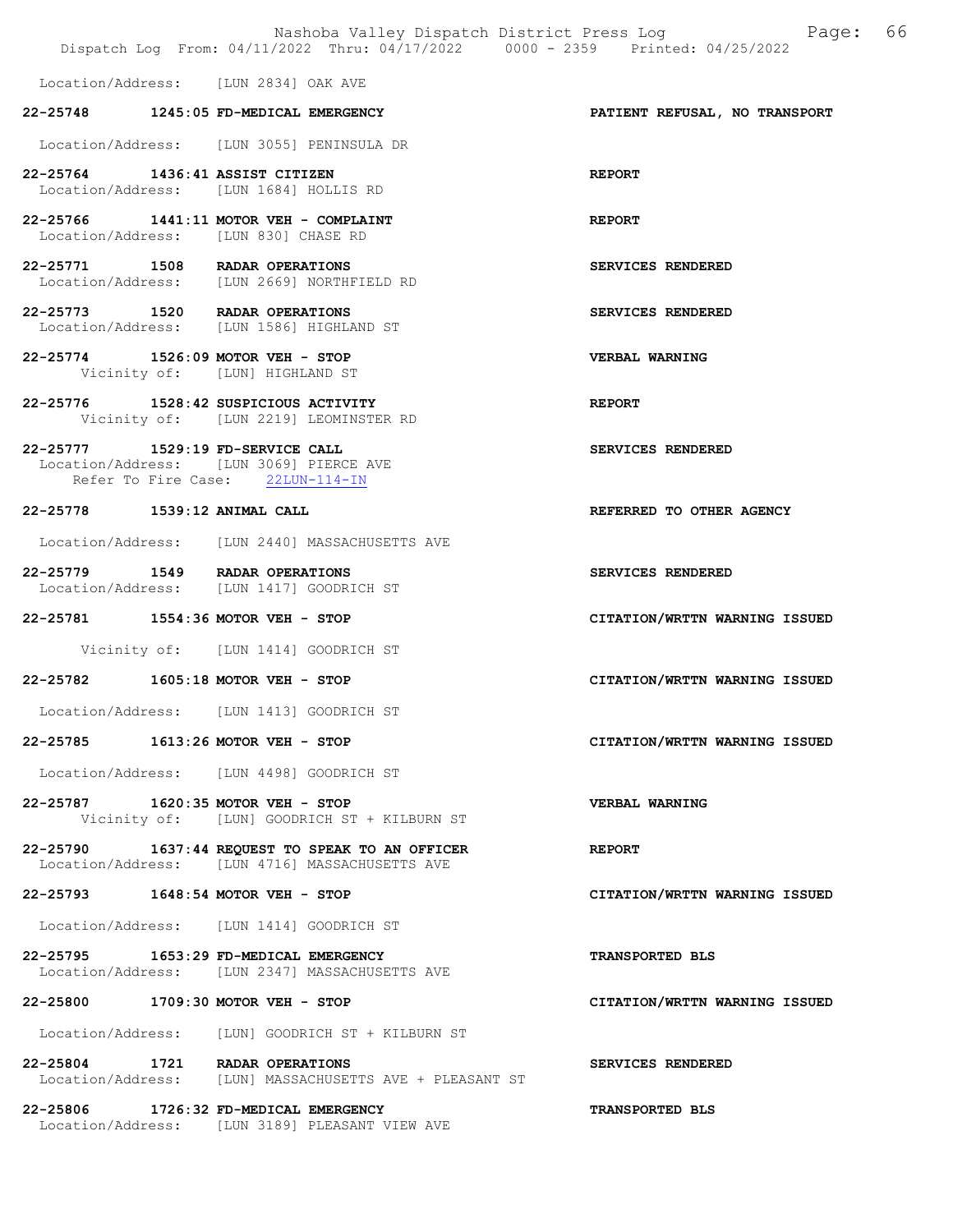Nashoba Valley Dispatch District Press Log Fage: 67 Dispatch Log From: 04/11/2022 Thru: 04/17/2022 0000 - 2359 Printed: 04/25/2022

|               |      | 22-25820 1913 RADAR OPERATIONS<br>Location/Address: [LUN 2898] PAGE ST            | SERVICES RENDERED             |
|---------------|------|-----------------------------------------------------------------------------------|-------------------------------|
| 22-25825      | 2002 | BUILDING / LOCATION CHECK(s)                                                      | AREA CHECK COMPLETED          |
|               |      | Location/Address: [LUN 2475] MASSACHUSETTS AVE                                    |                               |
| 22-25826      | 2007 | BUILDING / LOCATION CHECK(s)                                                      | AREA CHECK COMPLETED          |
|               |      | Location/Address: [LUN 94] MASSACHUSETTS AVE                                      |                               |
| 22-25828      |      | $2010:46$ MOTOR VEH - STOP                                                        | CITATION/WRTTN WARNING ISSUED |
|               |      | Location/Address: [LUN] LANCASTER AVE                                             |                               |
| $22 - 25829$  | 2017 | BUILDING / LOCATION CHECK(s)                                                      | AREA CHECK COMPLETED          |
|               |      | Location/Address: [LUN 83] LAKEFRONT AVE                                          |                               |
|               |      |                                                                                   |                               |
| 22-25830 2020 |      | BUILDING / LOCATION CHECK(s)<br>Location/Address: [LUN 244] LEOMINSTER-SHIRLEY RD | <b>INVESTIGATED</b>           |

## For Date: 04/12/2022 - Tuesday

Vicinity of: [LUN 840] CHASE RD

| 22-25851 0001 | BUILDING / LOCATION CHECK(s)                                                | AREA CHECK COMPLETED           |
|---------------|-----------------------------------------------------------------------------|--------------------------------|
|               | Location/Address: [LUN] TURKEY HILL RD                                      |                                |
|               | 22-25852 0001 BUILDING / LOCATION CHECK(s) BUILDING CHKED, APPEARS SECURE   |                                |
|               | Location/Address: [LUN 2375] MASSACHUSETTS AVE                              |                                |
| 22-25853 0002 | BUILDING / LOCATION CHECK(s)                                                | AREA CHECK COMPLETED           |
|               | Location/Address: [LUN 169] ROYAL FERN DR                                   |                                |
| 22-25855 0003 | BUILDING / LOCATION CHECK(s)                                                | BUILDING CHKED, APPEARS SECURE |
|               | Location/Address: [LUN 2310] MASSACHUSETTS AVE                              |                                |
| 22-25854 0004 | BUILDING / LOCATION CHECK(s) AREA CHECK COMPLETED                           |                                |
|               | Location/Address: [LUN 1962] LAKEFRONT AVE                                  |                                |
| 22-25858 0007 | BUILDING / LOCATION CHECK(s) BUILDING CHKED, APPEARS SECURE                 |                                |
|               | Location/Address: [LUN 6] ELECTRIC AVE                                      |                                |
| 22-25859 0009 | BUILDING / LOCATION CHECK(s) AREA CHECK COMPLETED                           |                                |
|               | Location/Address: [LUN] EAST ST                                             |                                |
| 22-25861 0009 | BUILDING / LOCATION CHECK(s) AREA CHECK COMPLETED                           |                                |
|               | Location/Address: [LUN] GILCHREST ST                                        |                                |
| 22-25860 0010 | BUILDING / LOCATION CHECK(s)                                                | BUILDING CHKED, APPEARS SECURE |
|               | Location/Address: [LUN] LAKEFRONT AVE                                       |                                |
|               | $22-25863$ 0013 BUILDING / LOCATION CHECK(s) BUILDING CHKED, APPEARS SECURE |                                |
|               | Location/Address: [LUN 3660] SUMMER ST                                      |                                |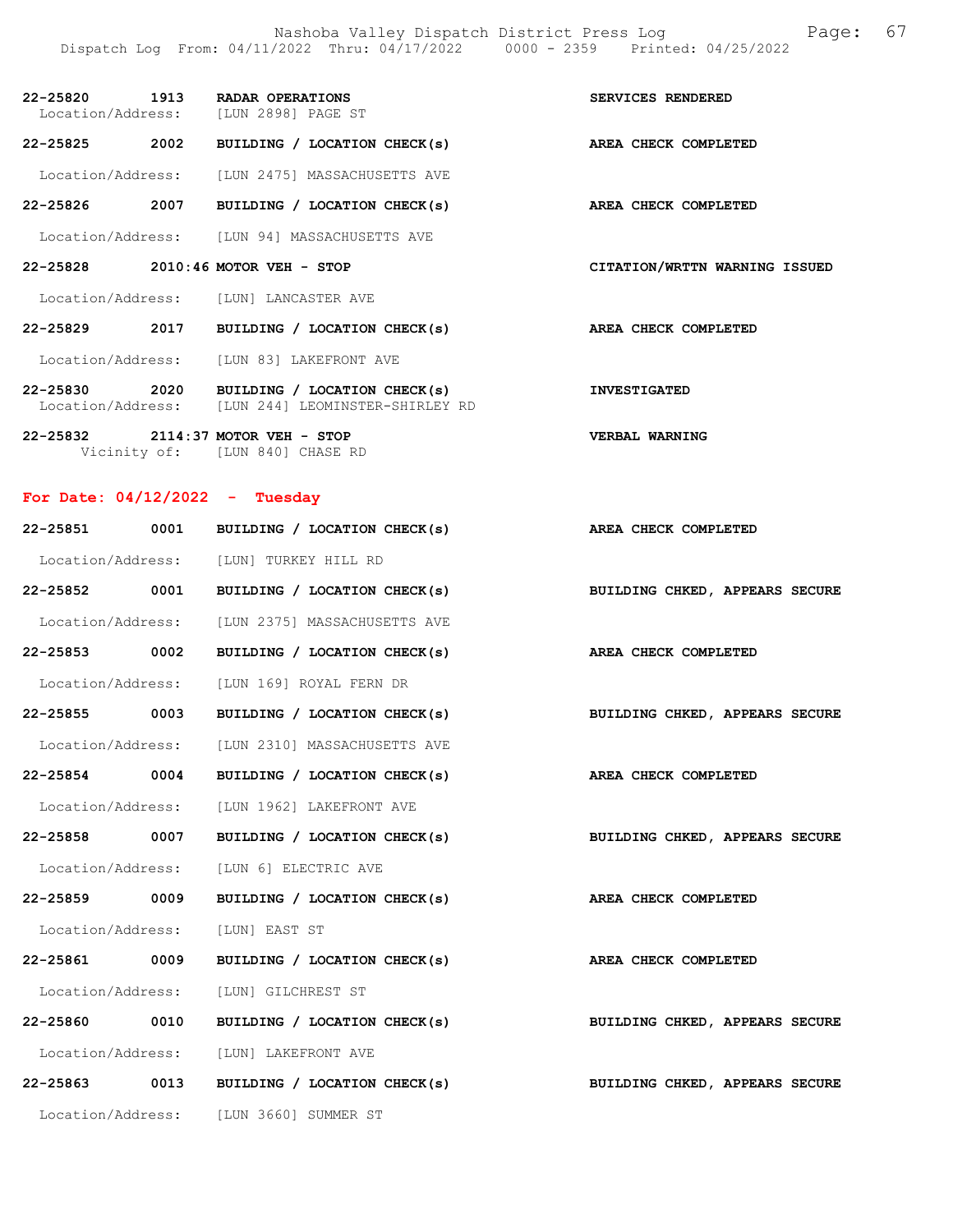|                                    |      | Dispatch Log From: 04/11/2022 Thru: 04/17/2022 0000 - 2359 Printed: 04/25/2022 | 68<br>Nashoba Valley Dispatch District Press Log Nashoba Valley Dispatch District Press Log |  |
|------------------------------------|------|--------------------------------------------------------------------------------|---------------------------------------------------------------------------------------------|--|
| 22-25864 0014                      |      | BUILDING / LOCATION CHECK(s) AREA CHECK COMPLETED                              |                                                                                             |  |
|                                    |      | Location/Address: [LUN] VALLEY RD                                              |                                                                                             |  |
|                                    |      | 22-25865 0014 BUILDING / LOCATION CHECK(s)                                     | BUILDING CHKED, APPEARS SECURE                                                              |  |
| Location/Address:                  |      | [LUN 3654] SUMMER ST                                                           |                                                                                             |  |
| 22-25866 0014                      |      | BUILDING / LOCATION CHECK(s)                                                   | BUILDING CHKED, APPEARS SECURE                                                              |  |
|                                    |      | Location/Address: [LUN 4732] SUMMER ST                                         |                                                                                             |  |
| 22-25867 0014                      |      | BUILDING / LOCATION CHECK(s) AREA CHECK COMPLETED                              |                                                                                             |  |
| Location/Address:                  |      | [LUN 3651] SUMMER ST                                                           |                                                                                             |  |
| 22-25868 0017<br>Location/Address: |      | RADAR OPERATIONS<br>[LUN 2669] NORTHFIELD RD                                   | SERVICES RENDERED                                                                           |  |
| 22-25869 0018                      |      | BUILDING / LOCATION CHECK(s)                                                   | BUILDING CHKED, APPEARS SECURE                                                              |  |
| Location/Address:                  |      | [LUN 3651] SUMMER ST                                                           |                                                                                             |  |
| 22-25871 0027                      |      | RADAR OPERATIONS                                                               | NO SERVICES NEEDED                                                                          |  |
| Location/Address:                  |      | [LUN] SUMMER ST                                                                |                                                                                             |  |
| 22-25874 0033                      |      | BUILDING / LOCATION CHECK(s)                                                   | AREA CHECK COMPLETED                                                                        |  |
| Location/Address:                  |      | [LUN 838] CHASE RD                                                             |                                                                                             |  |
| 22-25877 0036                      |      | BUILDING / LOCATION CHECK(s)                                                   | AREA CHECK COMPLETED                                                                        |  |
| Location/Address:                  |      | [LUN 2662] NORTHFIELD RD                                                       |                                                                                             |  |
| 22-25878 0037                      |      | BUILDING / LOCATION CHECK(s)                                                   | AREA CHECK COMPLETED                                                                        |  |
|                                    |      | Location/Address: [LUN 2475] MASSACHUSETTS AVE                                 |                                                                                             |  |
|                                    |      | 22-25880 0040 BUILDING / LOCATION CHECK(s)                                     | AREA CHECK COMPLETED                                                                        |  |
|                                    |      | Location/Address: [LUN 4791] MASSACHUSETTS AVE                                 |                                                                                             |  |
| 22-25881<br>Location/Address:      | 0041 | BUILDING / LOCATION CHECK(s)<br>[LUN 1997] LANCASTER AVE                       | SERVICES RENDERED                                                                           |  |
| 22-25890 0058                      |      | BUILDING / LOCATION CHECK(s)                                                   | AREA CHECK COMPLETED                                                                        |  |
| Location/Address:                  |      | [LUN] MEADOW LN                                                                |                                                                                             |  |
| 22-25891                           | 0059 | BUILDING / LOCATION CHECK(s)                                                   | AREA CHECK COMPLETED                                                                        |  |
| Location/Address:                  |      | [LUN] ROLLING ACRES RD                                                         |                                                                                             |  |
| 22-25893 0100                      |      | BUILDING / LOCATION CHECK(s)                                                   | BUILDING CHKED, APPEARS SECURE                                                              |  |
| Location/Address:                  |      | [LUN 3665] SUMMER ST                                                           |                                                                                             |  |
| 22-25895 0102                      |      | BUILDING / LOCATION CHECK(s)                                                   | BUILDING CHKED, APPEARS SECURE                                                              |  |
| Location/Address:                  |      | [LUN 3670] SUMMER ST                                                           |                                                                                             |  |
| 22-25898                           | 0103 | BUILDING / LOCATION CHECK(s)                                                   | AREA CHECK COMPLETED                                                                        |  |
| Location/Address:                  |      | [LUN] GABES PL                                                                 |                                                                                             |  |
| 22-25900                           | 0105 | BUILDING / LOCATION CHECK(s)                                                   | AREA CHECK COMPLETED                                                                        |  |
|                                    |      | Location/Address: [LUN] HOUGHTONS MILL RD                                      |                                                                                             |  |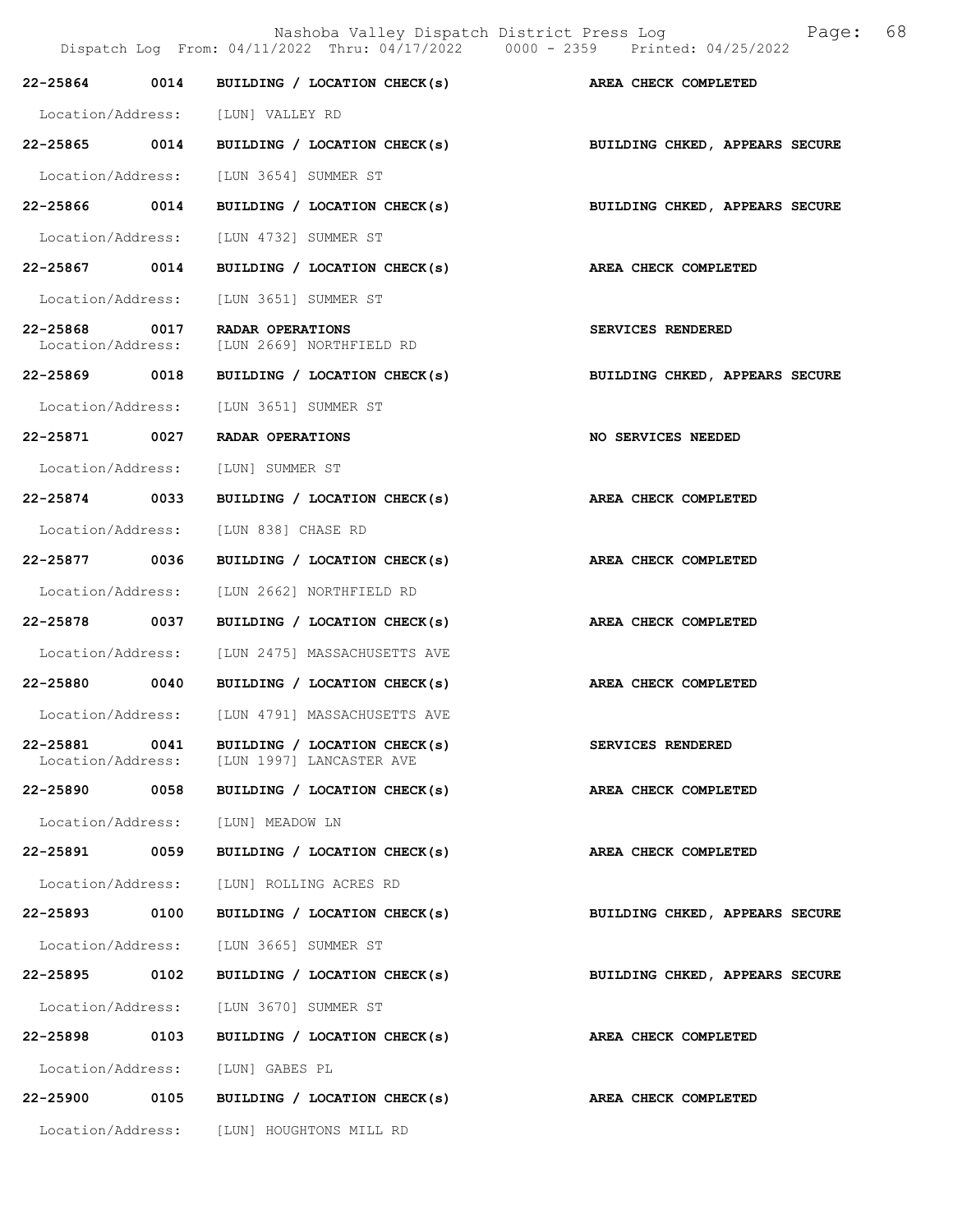Nashoba Valley Dispatch District Press Log Fage: 69 Dispatch Log From: 04/11/2022 Thru: 04/17/2022 0000 - 2359 Printed: 04/25/2022

|          |      | 22-25902 0107 BUILDING / LOCATION CHECK(s) BUILDING CHKED, APPEARS SECURE    |                                |
|----------|------|------------------------------------------------------------------------------|--------------------------------|
|          |      | Location/Address: [LUN 4996] ELECTRIC AVE                                    |                                |
|          |      | 22-25903 0108 BUILDING / LOCATION CHECK(s) BUILDING CHKED, APPEARS SECURE    |                                |
|          |      | Location/Address: [LUN 1119] ELECTRIC AVE                                    |                                |
|          |      | 22-25905 0110 BUILDING / LOCATION CHECK(s)                                   | BUILDING CHKED, APPEARS SECURE |
|          |      | Location/Address: [LUN 4959] ELECTRIC AVE                                    |                                |
|          |      | 22-25912 0113 BUILDING / LOCATION CHECK(s) BUILDING CHKED, APPEARS SECURE    |                                |
|          |      | Location/Address: [LUN 170] ELECTRIC AVE                                     |                                |
|          |      | 22-25910 0114 BUILDING / LOCATION CHECK(s)                                   | AREA CHECK COMPLETED           |
|          |      | Location/Address: [LUN] AUTUMN RD                                            |                                |
|          |      | 22-25913 0116 BUILDING / LOCATION CHECK(s)                                   | BUILDING CHKED, APPEARS SECURE |
|          |      | Location/Address: [LUN 246] MASSACHUSETTS AVE                                |                                |
|          |      | 22-25915 0117 BUILDING / LOCATION CHECK(s) AREA CHECK COMPLETED              |                                |
|          |      | Location/Address: [LUN 101] RESERVOIR RD                                     |                                |
|          |      | 22-25916 0118 BUILDING / LOCATION CHECK(s)                                   | AREA CHECK COMPLETED           |
|          |      | Location/Address: [LUN] ROUND RD                                             |                                |
|          |      | 22-25919 0120 BUILDING / LOCATION CHECK(s) AREA CHECK COMPLETED              |                                |
|          |      | Location/Address: [LUN 196] LEOMINSTER-SHIRLEY RD                            |                                |
|          |      | 22-25922 0122 BUILDING / LOCATION CHECK(s) BUILDING CHKED, APPEARS SECURE    |                                |
|          |      | Location/Address: [LUN 4935] CHASE RD                                        |                                |
|          |      | 22-25923 0125 BUILDING / LOCATION CHECK(s) BUILDING CHKED, APPEARS SECURE    |                                |
|          |      | Location/Address: [LUN 836] CHASE RD                                         |                                |
| 22-25924 | 0125 | BUILDING / LOCATION CHECK(s)                                                 | BUILDING CHKED, APPEARS SECURE |
|          |      | Location/Address: [LUN 837] CHASE RD                                         |                                |
|          |      | 22-25943 0249 BUILDING / LOCATION CHECK(s) AREA CHECK COMPLETED              |                                |
|          |      | Location/Address: [LUN 121] LEOMINSTER-SHIRLEY RD                            |                                |
|          |      | $22-25962$ 0603 BUILDING / LOCATION CHECK(s)                                 | BUILDING CHKED, APPEARS SECURE |
|          |      | Location/Address: [LUN 830] CHASE RD                                         |                                |
|          |      | 22-25964 0608:15 MOTOR VEH - STOP                                            | CITATION/WRTTN WARNING ISSUED  |
|          |      | Location/Address: [LUN 836] CHASE RD                                         |                                |
|          |      | 22-25969 0625 RADAR OPERATIONS<br>Location/Address: [LUN 1997] LANCASTER AVE | SERVICES RENDERED              |
|          |      | 22-25970 0627 BUILDING / LOCATION CHECK(s)                                   | BUILDING CHKED, APPEARS SECURE |
|          |      | Location/Address: [LUN 2398] MASSACHUSETTS AVE                               |                                |
|          |      | 22-25971 0628:33 MOTOR VEH - STOP                                            | CITATION/WRTTN WARNING ISSUED  |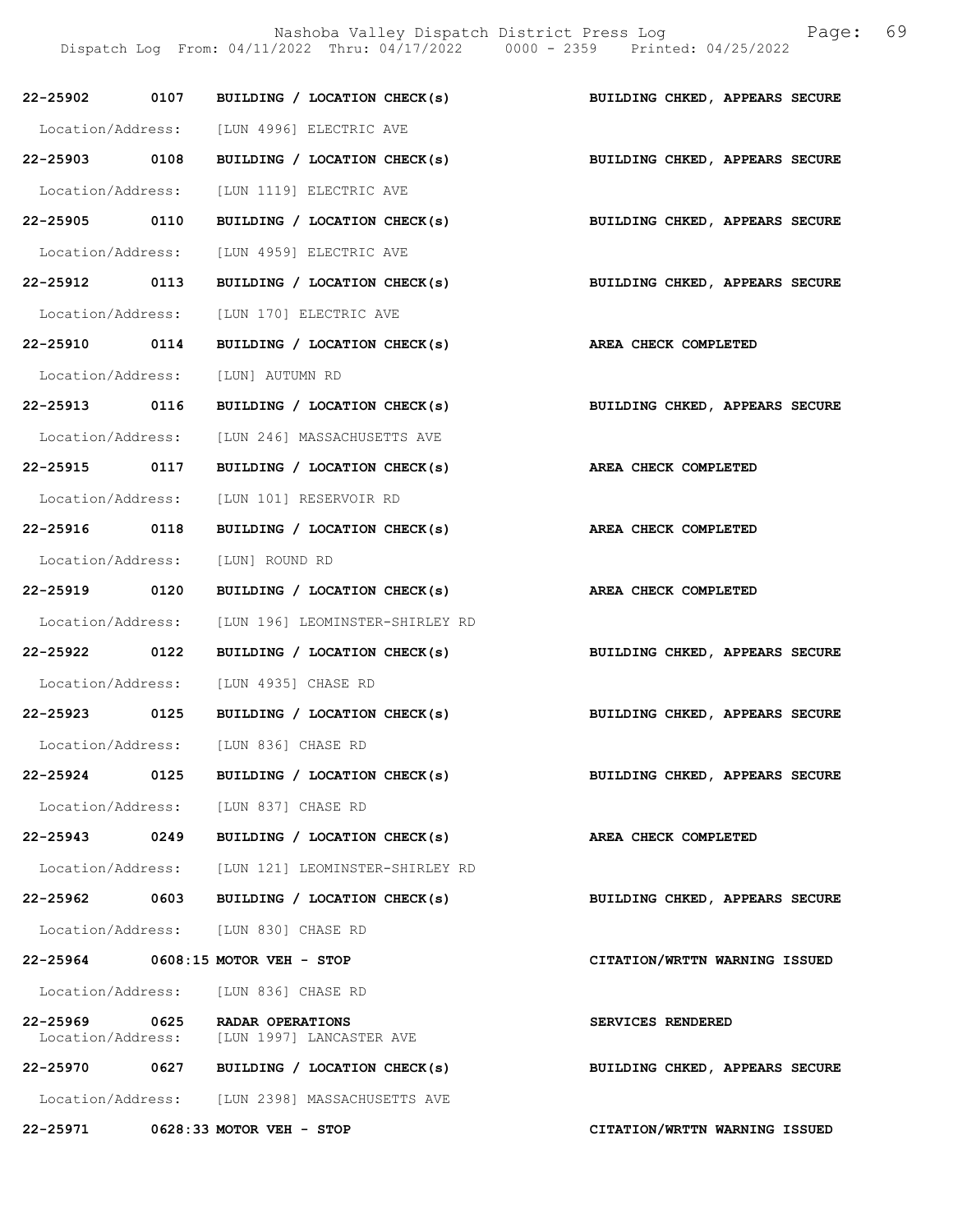Nashoba Valley Dispatch District Press Log Fage: 70 Dispatch Log From: 04/11/2022 Thru: 04/17/2022 0000 - 2359 Printed: 04/25/2022

Location/Address: [LUN 12] LANCASTER AVE

### 22-25973 0639:26 MOTOR VEH - STOP CITATION/WRTTN WARNING ISSUED

Location/Address: [LUN 1999] LANCASTER AVE

- 22-25977 0729:15 MOTOR VEH STOP VERBAL WARNING Vicinity of: [LUN 2375] MASSACHUSETTS AVE
- 22-25978 0730 RADAR OPERATIONS NO SERVICES NEEDED

Location/Address: [LUN 4290] WHITE ST

- 22-25980 0751:50 RADAR OPERATIONS NO SERVICES NEEDED
	- Vicinity of: [LUN 2475] MASSACHUSETTS AVE
- 22-25985 0800:18 MOTOR VEH STOP VERBAL WARNING Location/Address: [LUN 4273] WHITE ST
- 22-25986 0809:41 ANIMAL CALL SERVICES RENDERED Location/Address: [LUN 4120] WEST ST TER
- 22-26000 0950 RADAR OPERATIONS AREA CHECK COMPLETED
- Location/Address: [LUN 3654] SUMMER ST
- 22-26005 1047:51 HARASSMENT Location/Address: [LUN 4716] MASSACHUSETTS AVE Location/Address: [LUN 4716] MASSACHUSETTS AVE
- 22-26006 1048:07 RADAR OPERATIONS AREA CHECK COMPLETED

Location/Address: [LUN 830] CHASE RD

- 22-26011 1101 BUILDING / LOCATION CHECK(s) AREA CHECK COMPLETED
- Location/Address: [LUN 2542] MASSACHUSETTS AVE
- 22-26020 1149:04 MOTOR VEH STOP VERBAL WARNING Location/Address: [LUN] WEST TOWNSEND RD
- 22-26028 1222:23 FD-MEDICAL EMERGENCY TRANSPORTED BLS Vicinity of: [LUN 2347] MASSACHUSETTS AVE<br>Refer To Fire Case: 22TOW-406-IN Refer To Fire Case:
- 22-26034 1239 RADAR OPERATIONS AREA CHECK COMPLETED

Location/Address: [LUN 3660] SUMMER ST

- 22-26036 1245 BUILDING / LOCATION CHECK(s) AREA CHECK COMPLETED
- Location/Address: [LUN 196] LEOMINSTER-SHIRLEY RD
- 22-26039 1252:18 RADAR OPERATIONS SERVICES RENDERED Vicinity of: [LUN] PROSPECT ST + LAUREL LN
- 22-26047 1320:45 MOTOR VEH STOP CITATION/WRTTN WARNING ISSUED

Location/Address: [LUN] PROSPECT ST + ELM ST

22-26049 1327:25 MOTOR VEH - STOP VERBAL WARNING Location/Address: [LUN] WHALOM RD

22-26062 1411 RADAR OPERATIONS AREA CHECK COMPLETED

Location/Address: [LUN 4731] CHASE RD

22-26063 1413:43 ANIMAL CALL SERVICES RENDERED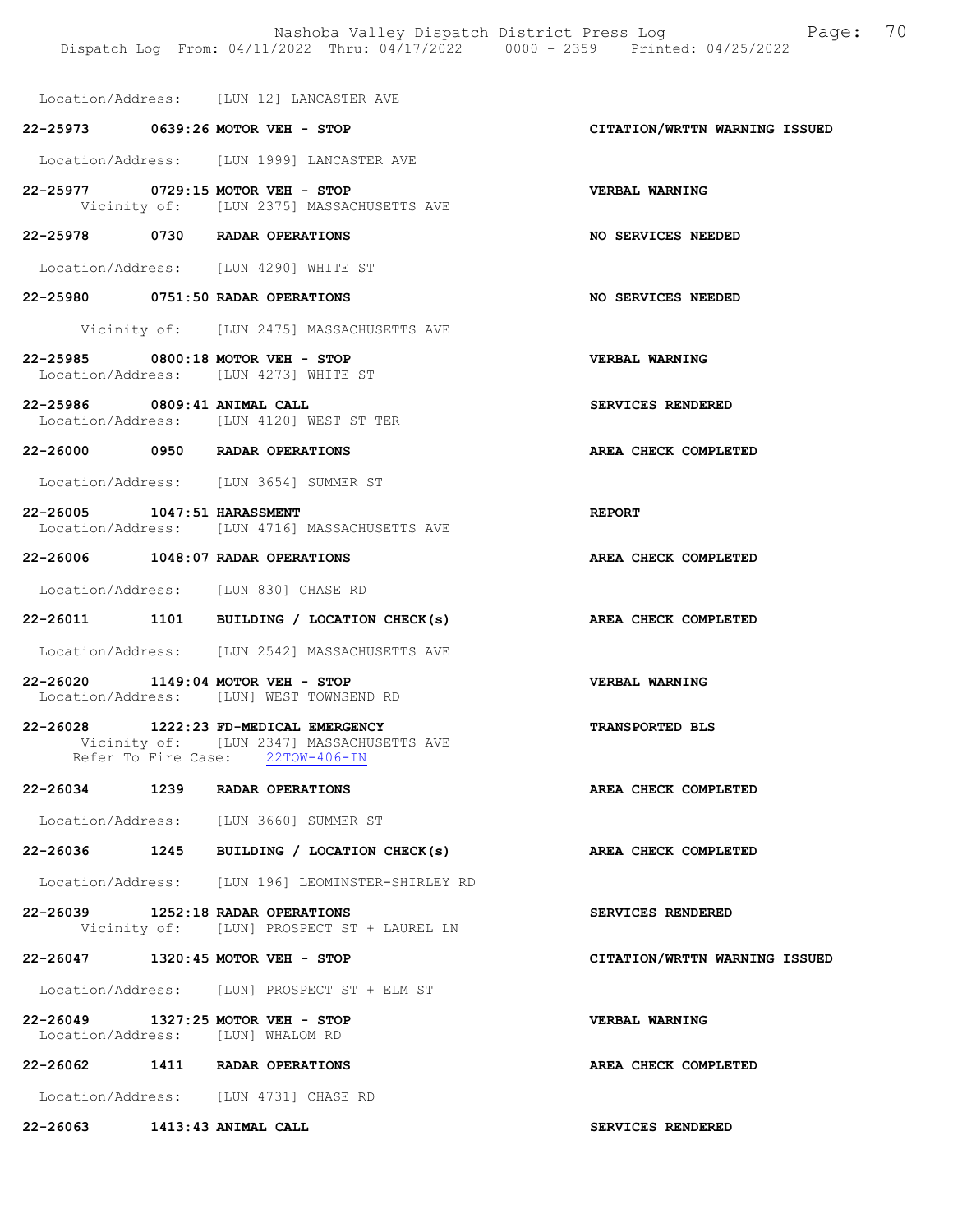|                                                                          | Nashoba Valley Dispatch District Press Log Nashoba Valley Dispatch District Press Log<br>Dispatch Log From: 04/11/2022 Thru: 04/17/2022 0000 - 2359 Printed: 04/25/2022 | 71                    |
|--------------------------------------------------------------------------|-------------------------------------------------------------------------------------------------------------------------------------------------------------------------|-----------------------|
| Location/Address: [LUN 2888] PAGE ST                                     |                                                                                                                                                                         |                       |
| Location/Address: [LUN 825] CHASE RD                                     | 22-26073 1443:46 MOTOR VEH - ACCIDENT W/INJURY<br>Refer To Fire Case: 22LUN-115-IN                                                                                      | TRANSPORTED BLS       |
| 22-26087 1547:45 COMMUNITY POLICING                                      | Location/Address: [LUN 4996] ELECTRIC AVE                                                                                                                               | SERVICES RENDERED     |
| 22-26089 1613:53 ANIMAL CALL                                             | Location/Address: [LUN 4045] WEST ST                                                                                                                                    | SERVICES RENDERED     |
| 22-26095 1651 RADAR OPERATIONS                                           | Location/Address: [LUN 2316] MASSACHUSETTS AVE                                                                                                                          | SERVICES RENDERED     |
|                                                                          | 22-26096 1658:35 REQUEST TO SPEAK TO AN OFFICER<br>Location/Address: [LUN 4716] MASSACHUSETTS AVE<br>Refer To Summons: 22LUN-97-AR                                      | SPOKEN TO             |
| 22-26098 1701 RADAR OPERATIONS                                           |                                                                                                                                                                         | AREA CHECK COMPLETED  |
|                                                                          | Location/Address: [LUN] LEOMINSTER RD + FAIRVIEW RD                                                                                                                     |                       |
| 22-26099 1702:42 MOTOR VEH - STOP                                        | Vicinity of: [LUN] MASSACHUSETTS AVE + WHITE ST                                                                                                                         | VERBAL WARNING        |
| 22-26122 1824 RADAR OPERATIONS                                           | Location/Address: [LUN] HIGHLAND ST + HOLMAN ST                                                                                                                         | SERVICES RENDERED     |
| 22-26124 1844:52 MOTOR VEH - STOP                                        | Vicinity of: [LUN] HIGHLAND ST + HOLMAN ST                                                                                                                              | <b>VERBAL WARNING</b> |
| 22-26126 1850 COMMUNITY POLICING<br>Location/Address: [LUN 2272] MAIN ST |                                                                                                                                                                         | SERVICES RENDERED     |
|                                                                          | 22-26130 1937 BUILDING / LOCATION CHECK(s)                                                                                                                              | AREA CHECK COMPLETED  |
|                                                                          | Location/Address: [LUN 246] MASSACHUSETTS AVE                                                                                                                           |                       |
| 22-26133 1947:04 FD-INSPECTION                                           | Location/Address: [LUN 2542] MASSACHUSETTS AVE                                                                                                                          | SERVICES RENDERED     |
| 22-26134<br>1951                                                         | BUILDING / LOCATION CHECK(s)                                                                                                                                            | AREA CHECK COMPLETED  |
|                                                                          | Location/Address: [LUN 2234] LEOMINSTER RD                                                                                                                              |                       |
|                                                                          | 22-26135 1952 BUILDING / LOCATION CHECK(s)                                                                                                                              | AREA CHECK COMPLETED  |
| Location/Address: [LUN 4732] SUMMER ST                                   |                                                                                                                                                                         |                       |
| 22-26141                                                                 | 2003 BUILDING / LOCATION CHECK(s)                                                                                                                                       | AREA CHECK COMPLETED  |
|                                                                          | Location/Address: [LUN 4732] SUMMER ST                                                                                                                                  |                       |
| 22-26143 2011:24 ANIMAL CALL<br>Location/Address: [LUN 4045] WEST ST     |                                                                                                                                                                         | <b>REPORT</b>         |
|                                                                          | 22-26150 2048 BUILDING / LOCATION CHECK(s)                                                                                                                              | AREA CHECK COMPLETED  |
|                                                                          | Location/Address: [LUN 3670] SUMMER ST                                                                                                                                  |                       |
| 22-26153 2109:25 MOTOR VEH - STOP                                        | Location/Address: [LUN] MASSACHUSETTS AVE + TOWNSEND HARBOR RD                                                                                                          | <b>VERBAL WARNING</b> |
| 22-26161 2142 RADAR OPERATIONS<br>Location/Address: [LUN] CHASE RD       |                                                                                                                                                                         | SERVICES RENDERED     |

22-26164 2203:47 MOTOR VEH - STOP CITATION/WRTTN WARNING ISSUED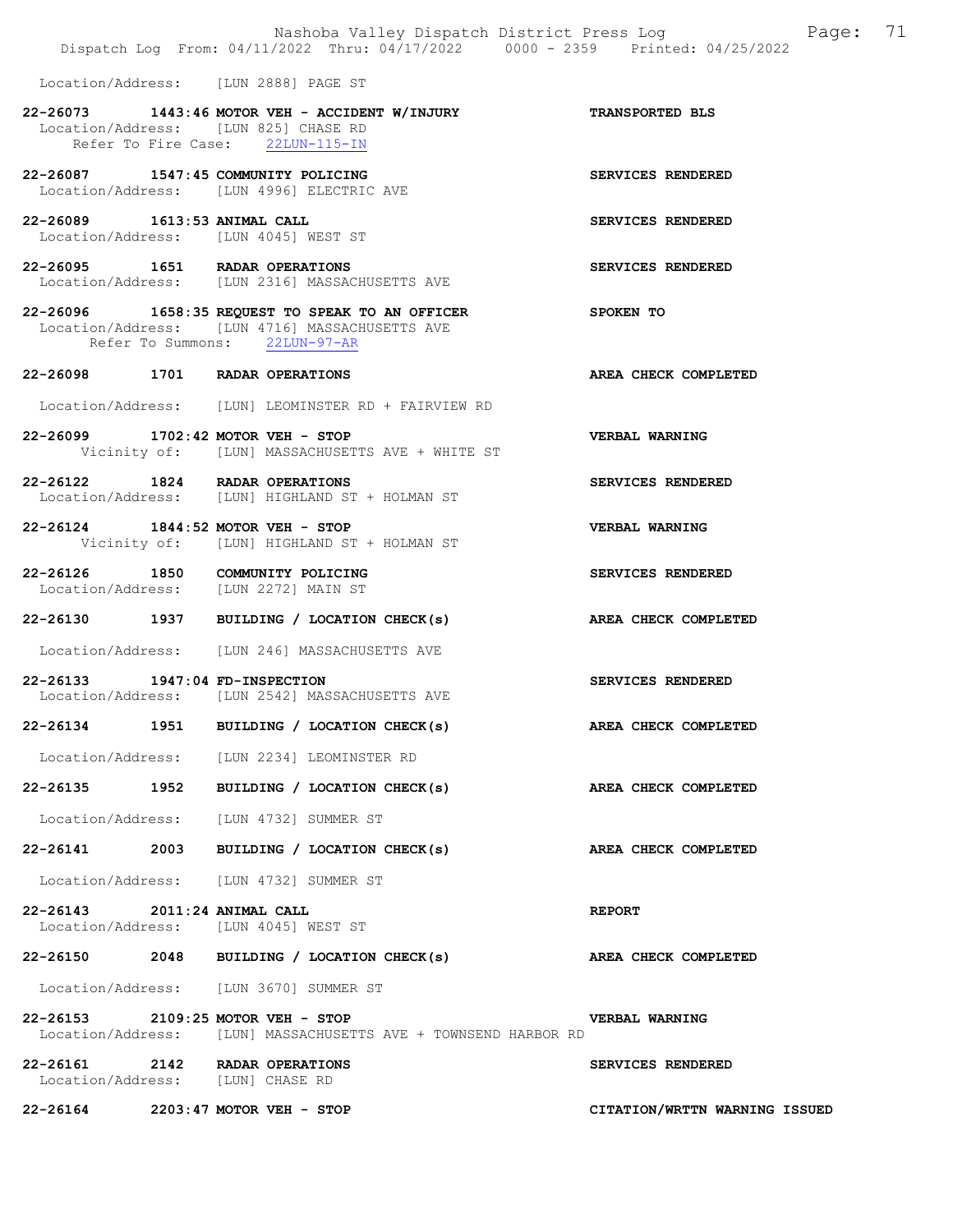|                                  |      |                                                                           | Nashoba Valley Dispatch District Press Log Bage:<br>Dispatch Log From: 04/11/2022 Thru: 04/17/2022 0000 - 2359 Printed: 04/25/2022 | 72 |
|----------------------------------|------|---------------------------------------------------------------------------|------------------------------------------------------------------------------------------------------------------------------------|----|
| Location/Address: [LUN] CHASE RD |      |                                                                           |                                                                                                                                    |    |
|                                  |      | 22-26165 2216:41 MOTOR VEH - STOP<br>Location/Address: [LUN 836] CHASE RD | VERBAL WARNING                                                                                                                     |    |
|                                  |      | 22-26168 2340 BUILDING / LOCATION CHECK(s)                                | BUILDING CHKED, APPEARS SECURE                                                                                                     |    |
|                                  |      | Location/Address: [LUN 2310] MASSACHUSETTS AVE                            |                                                                                                                                    |    |
|                                  |      | 22-26169 2342 BUILDING / LOCATION CHECK(s)                                | BUILDING CHKED, APPEARS SECURE                                                                                                     |    |
| Location/Address:                |      | [LUN 2328] MASSACHUSETTS AVE                                              |                                                                                                                                    |    |
| 22-26170 2343                    |      | BUILDING / LOCATION CHECK(s)                                              | BUILDING CHKED, APPEARS SECURE                                                                                                     |    |
| Location/Address:                |      | [LUN 2339] MASSACHUSETTS AVE                                              |                                                                                                                                    |    |
| 22-26171 2345                    |      | BUILDING / LOCATION CHECK(s)                                              | BUILDING CHKED, APPEARS SECURE                                                                                                     |    |
| Location/Address:                |      | [LUN 6] ELECTRIC AVE                                                      |                                                                                                                                    |    |
| 22-26172 2345                    |      | BUILDING / LOCATION CHECK(s)                                              | <b>ACCIDENTAL 911 CALL</b>                                                                                                         |    |
| Location/Address:                |      | [LUN] LAKEFRONT AVE                                                       |                                                                                                                                    |    |
| 22-26173 2348                    |      | BUILDING / LOCATION CHECK(s)                                              | BUILDING CHKED, APPEARS SECURE                                                                                                     |    |
| Location/Address:                |      | [LUN 1962] LAKEFRONT AVE                                                  |                                                                                                                                    |    |
| 22-26174 2350                    |      | BUILDING / LOCATION CHECK(s)                                              | BUILDING CHKED, APPEARS SECURE                                                                                                     |    |
| Location/Address:                |      | [LUN 4732] SUMMER ST                                                      |                                                                                                                                    |    |
| 22-26176 2356                    |      | BUILDING / LOCATION CHECK(s)                                              | AREA CHECK COMPLETED                                                                                                               |    |
| Location/Address:                |      | [LUN 2475] MASSACHUSETTS AVE                                              |                                                                                                                                    |    |
|                                  |      | 22-26178 2357 RADAR OPERATIONS                                            | NO SERVICES NEEDED                                                                                                                 |    |
|                                  |      | Location/Address: [LUN 3651] SUMMER ST                                    |                                                                                                                                    |    |
|                                  |      | For Date: $04/13/2022 -$ Wednesday                                        |                                                                                                                                    |    |
| 22-26180 0010                    |      | BUILDING / LOCATION CHECK(s)                                              | BUILDING CHKED, APPEARS SECURE                                                                                                     |    |
|                                  |      | Location/Address: [LUN 3654] SUMMER ST                                    |                                                                                                                                    |    |
|                                  |      | 22-26181 0012 BUILDING / LOCATION CHECK(s)                                | BUILDING CHKED, APPEARS SECURE                                                                                                     |    |
|                                  |      | Location/Address: [LUN 3660] SUMMER ST                                    |                                                                                                                                    |    |
| 22-26182 0012                    |      | BUILDING / LOCATION CHECK(s)                                              | BUILDING CHKED, APPEARS SECURE                                                                                                     |    |
|                                  |      | Location/Address: [LUN 340] OAK AVE                                       |                                                                                                                                    |    |
| 22-26184                         | 0015 | BUILDING / LOCATION CHECK(s)                                              | BUILDING CHKED, APPEARS SECURE                                                                                                     |    |
|                                  |      | Location/Address: [LUN 246] MASSACHUSETTS AVE                             |                                                                                                                                    |    |
| 22-26186                         | 0026 | RADAR OPERATIONS                                                          | NO SERVICES NEEDED                                                                                                                 |    |

Location/Address: [LUN] CHASE RD

22-26190 0034 BUILDING / LOCATION CHECK(s) AREA CHECK COMPLETED Location/Address: [LUN 2542] MASSACHUSETTS AVE

22-26195 0045:07 MOTOR VEH - STOP NO SERVICES NEEDED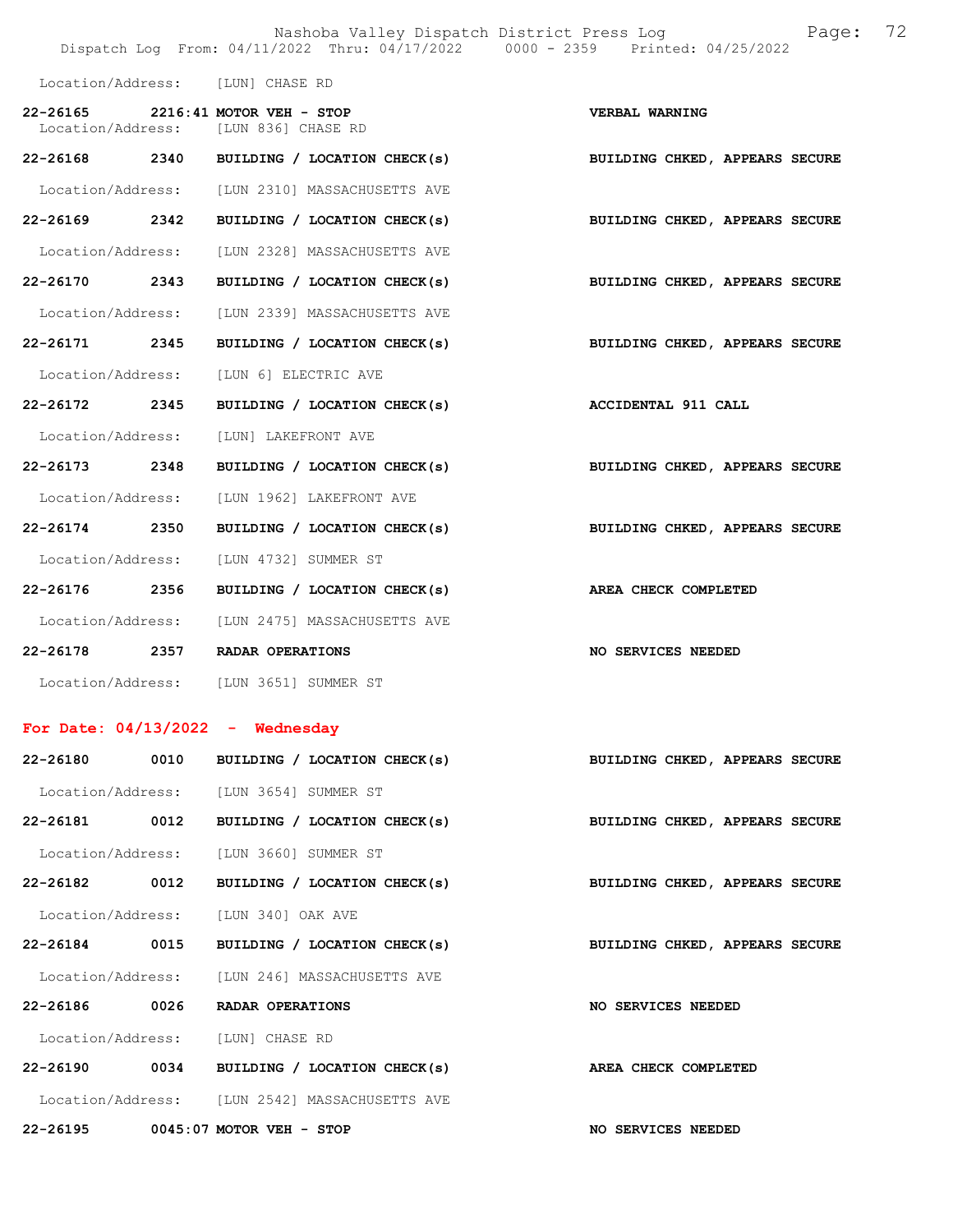Nashoba Valley Dispatch District Press Log Fage: 73 Dispatch Log From: 04/11/2022 Thru: 04/17/2022 0000 - 2359 Printed: 04/25/2022

|                                | Vicinity of: [LUN 4935] CHASE RD                                                        |                                |
|--------------------------------|-----------------------------------------------------------------------------------------|--------------------------------|
|                                | 22-26201 0102 BUILDING / LOCATION CHECK(s) AREA CHECK COMPLETED                         |                                |
|                                | Location/Address: [LUN 2268] MAIN ST                                                    |                                |
|                                | 22-26207 0122 BUILDING / LOCATION CHECK(s)                                              | BUILDING CHKED, APPEARS SECURE |
|                                | Location/Address: [LUN 837] CHASE RD                                                    |                                |
|                                | 22-26208 0126 BUILDING / LOCATION CHECK(s)                                              | BUILDING CHKED, APPEARS SECURE |
|                                | Location/Address: [LUN 2310] MASSACHUSETTS AVE                                          |                                |
|                                | 22-26209 0128 BUILDING / LOCATION CHECK(s)                                              | BUILDING CHKED, APPEARS SECURE |
|                                | Location/Address: [LUN 2310] MASSACHUSETTS AVE                                          |                                |
|                                | 22-26211 0134:28 MOTOR VEH - STOP<br>Vicinity of: [LUN] MASSACHUSETTS AVE + PLEASANT ST | STOP COMPLETED                 |
|                                | 22-26229 0205 BUILDING / LOCATION CHECK(s)                                              | AREA CHECK COMPLETED           |
|                                | Location/Address: [LUN 4777] ELECTRIC AVE                                               |                                |
|                                | 22-26263 0554 RADAR OPERATIONS                                                          | NO SERVICES NEEDED             |
|                                | Location/Address: [LUN] CHASE RD                                                        |                                |
|                                | 22-26266 0606 BUILDING / LOCATION CHECK(s)                                              | BUILDING CHKED, APPEARS SECURE |
|                                | Location/Address: [LUN 830] CHASE RD                                                    |                                |
| 22-26267 0608                  | BUILDING / LOCATION CHECK(s)                                                            | BUILDING CHKED, APPEARS SECURE |
|                                | Location/Address: [LUN 2375] MASSACHUSETTS AVE                                          |                                |
|                                | 22-26268 0609 BUILDING / LOCATION CHECK(s)                                              | BUILDING CHKED, APPEARS SECURE |
|                                | Location/Address: [LUN 2310] MASSACHUSETTS AVE                                          |                                |
|                                | 22-26269 0617 BUILDING / LOCATION CHECK(s)                                              | BUILDING CHKED, APPEARS SECURE |
|                                | Location/Address: [LUN 4732] SUMMER ST                                                  |                                |
|                                | 22-26270 0622 BUILDING / LOCATION CHECK(s)                                              | BUILDING CHKED, APPEARS SECURE |
|                                | Location/Address: [LUN 4959] ELECTRIC AVE                                               |                                |
|                                | 22-26275 0640:50 911 ABANDONED/MISDIAL/HANGUP                                           | ACCIDENTAL 911 CALL            |
|                                | Location/Address: [LUN 4676] TOWNSEND HARBOR RD                                         |                                |
|                                | 22-26277 0744 RADAR OPERATIONS                                                          | AREA CHECK COMPLETED           |
|                                | Location/Address: [LUN] WHALOM RD                                                       |                                |
|                                | 22-26278 0747:48 MOTOR VEH - STOP                                                       | CITATION/WRTTN WARNING ISSUED  |
|                                | Location/Address: [LUN] WHALOM RD                                                       |                                |
| 22-26284 0831:05 FD-INSPECTION | Location/Address: [LUN 4283] WHITE ST                                                   | SERVICES RENDERED              |
|                                | 22-26290 0847 BUILDING / LOCATION CHECK(s)                                              | AREA CHECK COMPLETED           |
|                                | Location/Address: [LUN 2347] MASSACHUSETTS AVE                                          |                                |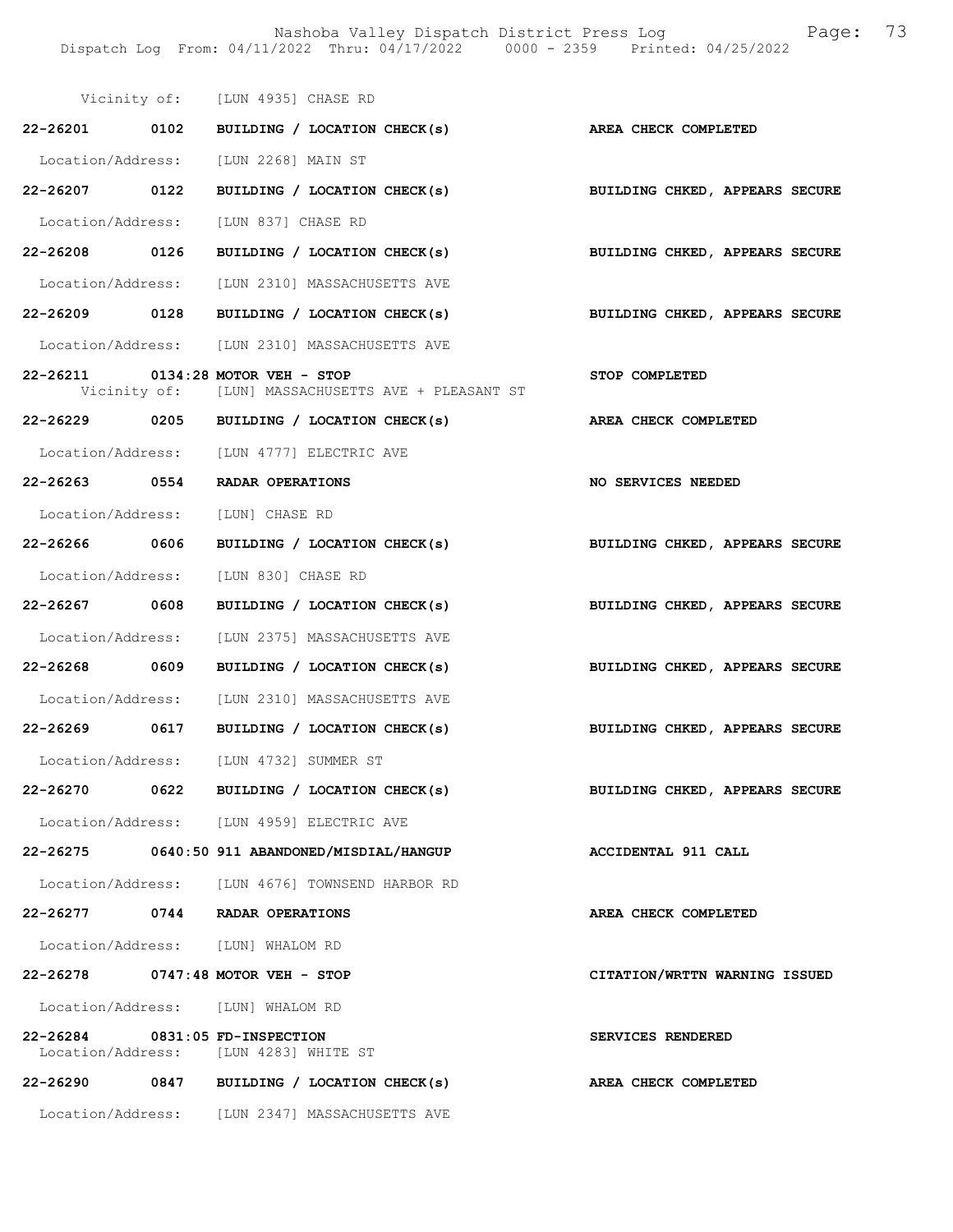Nashoba Valley Dispatch District Press Log  $P = \begin{bmatrix} 74 & 74 \\ 2022 & 714 \end{bmatrix}$  $Dispatch$   $Loop: 04/11/2022$  Thru:  $04/17/2022$ 22-26293 0852 BUILDING / LOCATION CHECK(s) AREA CHECK COMPLETED Location/Address: [LUN 2475] MASSACHUSETTS AVE 22-26295 0854 BUILDING / LOCATION CHECK(s) AREA CHECK COMPLETED Location/Address: [LUN 2662] NORTHFIELD RD 22-26296 0858 BUILDING / LOCATION CHECK(s) AREA CHECK COMPLETED Location/Address: [LUN 4693] MASSACHUSETTS AVE 22-26300 0904 BUILDING / LOCATION CHECK(s) AREA CHECK COMPLETED Location/Address: [LUN 2418] MASSACHUSETTS AVE 22-26312 1016 BUILDING / LOCATION CHECK(s) BUILDING CHKED, APPEARS SECURE Location/Address: [LUN 5005] MASSACHUSETTS AVE 22-26313 1041:25 COMMUNITY POLICING<br>
Location/Address: [LUN 2347] MASSACHUSETTS AVE [LUN 2347] MASSACHUSETTS AVE 22-26314 1059 RADAR OPERATIONS NO SERVICES NEEDED Location/Address: [LUN] CHASE RD 22-26316 1101:06 SUSPICIOUS ACTIVITY SPOKEN TO Location/Address: [LUN 1198] FAIRVIEW RD 22-26322 1136:32 FD-FLUID SPILL INVESTIGATED Location/Address: [LUN 2154] LEOMINSTER-SHIRLEY RD Refer To Fire Case: 22LUN-116-IN 22-26323 1142:32 FOLLOW UP SERVICES RENDERED Location/Address: [LUN 4415] YOUNGS RD 22-26324 1145 TRAFFIC CONTROL NO SERVICES NEEDED Location/Address: [LUN] SUMMER ST 22-26327 1221:21 WELL BEING CHECK SPOKEN TO Location/Address: [LUN 955] CRESCENT RD 22-26332 1252 COMMUNITY POLICING NO SERVICES NEEDED Location/Address: [LUN 2272] MAIN ST 22-26334 1358 RADAR OPERATIONS<br>
Location/Address: [LUN 3670] SUMMER ST [LUN 3670] SUMMER ST 22-26335 1401:37 MOTOR VEH - STOP CITATION/WRTTN WARNING ISSUED Location/Address: [LUN] SUMMER ST 22-26337 1406:00 FD-MEDICAL EMERGENCY TRANSPORTED ALS Location/Address: [LUN 4138] WEST TOWNSEND RD Refer To Fire Case: 22TOW-410-IN 22-26345 1510 RADAR OPERATIONS SERVICES RENDERED Location/Address: [LUN 4290] WHITE ST 22-26347 1522:30 MOTOR VEH - ACCIDENT NO INJURY REPORT Location/Address: [LUN 2272] MAIN ST 22-26351 1536 BUILDING / LOCATION CHECK(s) AREA CHECK COMPLETED Location/Address: [LUN 246] MASSACHUSETTS AVE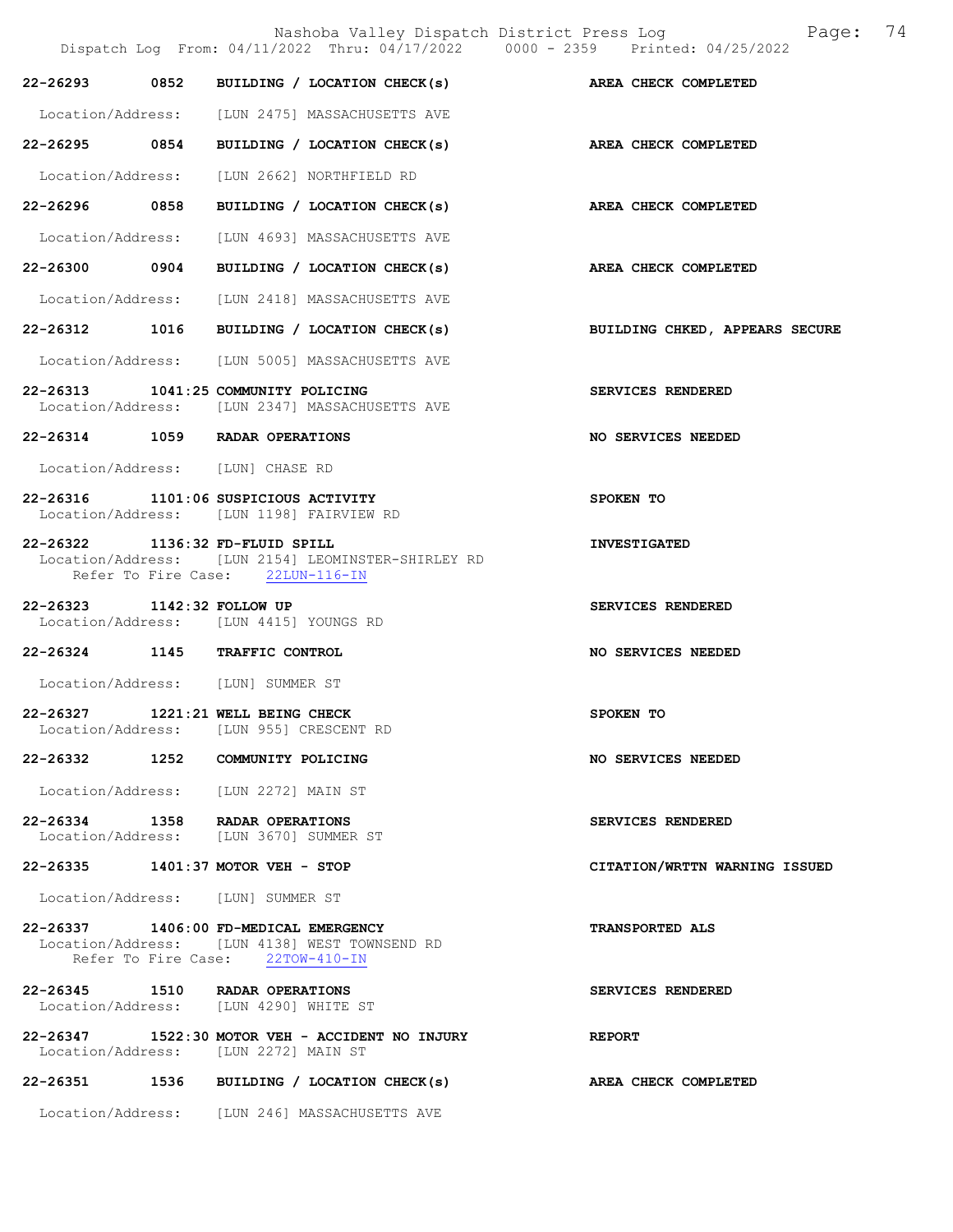|                                 | 22-26355 1637:05 MOTOR VEH - STOP                                                            | CRIMINAL COMPLAINT            |
|---------------------------------|----------------------------------------------------------------------------------------------|-------------------------------|
|                                 | Location/Address: [LUN] CHASE RD<br>Refer To Summons: 22LUN-98-AR                            |                               |
|                                 | 22-26361 1710:51 MOTOR VEH - COMPLAINT<br>Location/Address: [LUN] LANCASTER AVE + KILBURN ST | SPOKEN TO                     |
|                                 | 22-26378 2016 BUILDING / LOCATION CHECK(s)                                                   | AREA CHECK COMPLETED          |
|                                 | Location/Address: [LUN 2328] MASSACHUSETTS AVE                                               |                               |
|                                 | 22-26382 2029 RADAR OPERATIONS<br>Location/Address: [LUN 3670] SUMMER ST                     | SERVICES RENDERED             |
| 22-26396 2128:57 ASSIST CITIZEN | Location/Address: [LUN] SUMMER ST                                                            | SERVICES RENDERED             |
|                                 | 22-26408 2258:07 SUSPICIOUS ACTIVITY<br>Location/Address: [LUN] BOUCHER RD                   | <b>UNFOUNDED</b>              |
|                                 | 22-26410 2318 BUILDING / LOCATION CHECK(s)                                                   | AREA CHECK COMPLETED          |
|                                 | Location/Address: [LUN 838] CHASE RD                                                         |                               |
|                                 | 22-26411 2323 BUILDING / LOCATION CHECK(s)                                                   | AREA CHECK COMPLETED          |
|                                 | Location/Address: [LUN 2375] MASSACHUSETTS AVE                                               |                               |
| 22-26412 2325                   | BUILDING / LOCATION CHECK(s)                                                                 | AREA CHECK COMPLETED          |
|                                 | Location/Address: [LUN 6] ELECTRIC AVE                                                       |                               |
| 22-26413 2329                   | BUILDING / LOCATION CHECK(s)                                                                 | AREA CHECK COMPLETED          |
|                                 | Location/Address: [LUN 1962] LAKEFRONT AVE                                                   |                               |
| 22-26414 2332                   | COMMUNITY POLICING<br>Location/Address: [LUN 4996] ELECTRIC AVE                              | SERVICES RENDERED             |
|                                 | 22-26415 2342 RADAR OPERATIONS<br>Location/Address: [LUN] SUMMER ST + WHALOM RD              | SERVICES RENDERED             |
|                                 | 22-26416 2358:34 MOTOR VEH - STOP                                                            | CITATION/WRTTN WARNING ISSUED |
|                                 | Vicinity of: [LUN 3673] SUMMER ST                                                            |                               |

# For Date: 04/14/2022 - Thursday

| $22 - 26420$      | 0023 | BUILDING / LOCATION CHECK(s) | AREA CHECK COMPLETED |
|-------------------|------|------------------------------|----------------------|
| Location/Address: |      | [LUN 3654] SUMMER ST         |                      |
| 22-26421          | 0023 | BUILDING / LOCATION CHECK(s) | AREA CHECK COMPLETED |
| Location/Address: |      | [LUN 4732] SUMMER ST         |                      |
| $22 - 26422$      | 0024 | BUILDING / LOCATION CHECK(s) | AREA CHECK COMPLETED |
| Location/Address: |      | ILUN 35391 SCHOOL ST         |                      |
| $22 - 26425$      | 0028 | BUILDING / LOCATION CHECK(s) | AREA CHECK COMPLETED |
| Location/Address: |      | [LUN 3665] SUMMER ST         |                      |
| $22 - 26427$      | 0030 | BUILDING / LOCATION CHECK(s) | AREA CHECK COMPLETED |
| Location/Address: |      | TLUN 42481 WHALOM RD         |                      |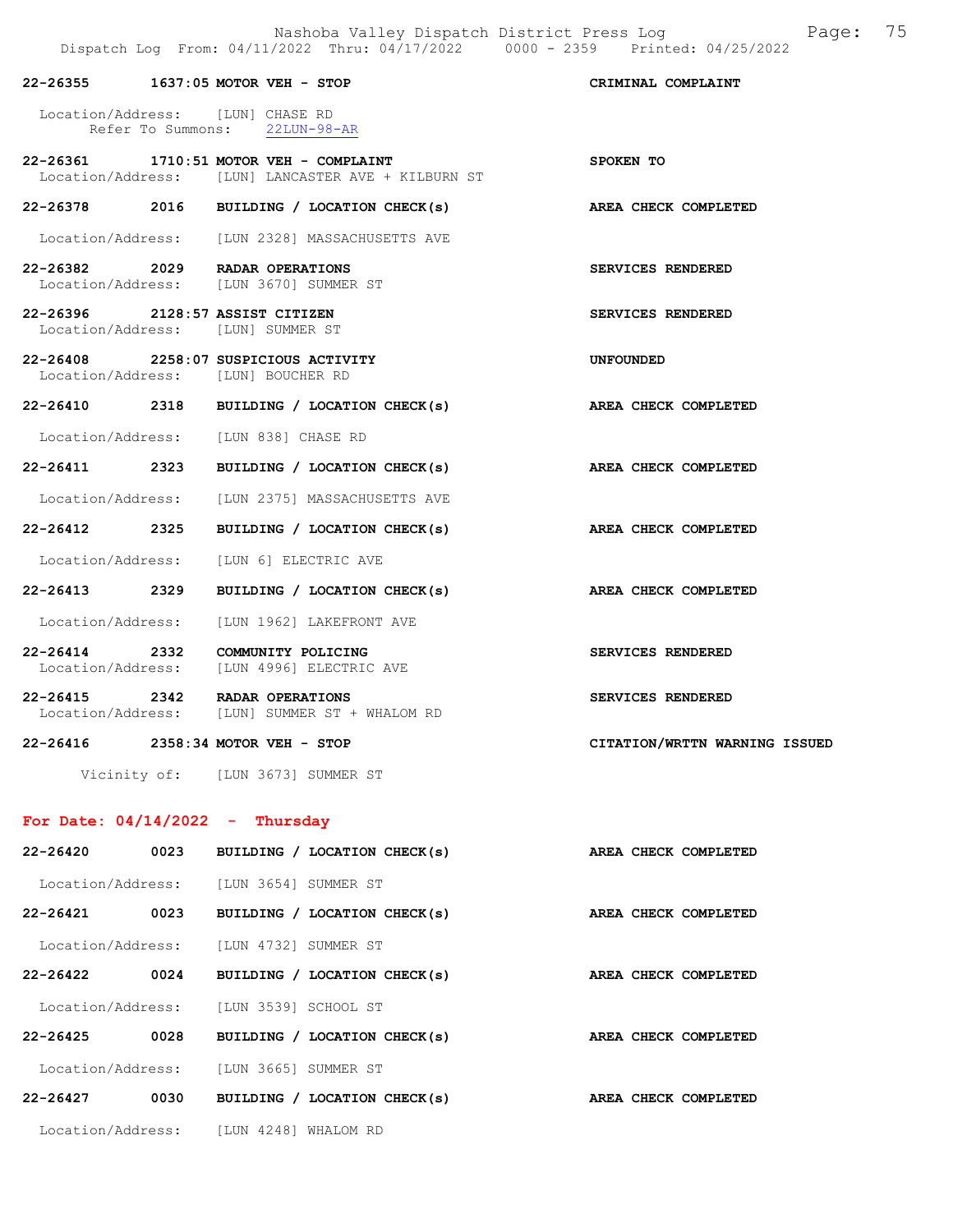Nashoba Valley Dispatch District Press Log Fage: 76

Dispatch Log From: 04/11/2022 Thru: 04/17/2022 0000 - 2359 Printed: 04/25/2022

|                   |      | 22-26429 0032 BUILDING / LOCATION CHECK(s)                                 | AREA CHECK COMPLETED           |
|-------------------|------|----------------------------------------------------------------------------|--------------------------------|
|                   |      | Location/Address: [LUN 4488] ELECTRIC AVE                                  |                                |
| 22-26431 0036     |      | BUILDING / LOCATION CHECK(s)                                               | AREA CHECK COMPLETED           |
|                   |      | Location/Address: [LUN 4777] ELECTRIC AVE                                  |                                |
| 22-26432 0037     |      | BUILDING / LOCATION CHECK(s)                                               | AREA CHECK COMPLETED           |
|                   |      |                                                                            |                                |
| 22-26434 0039     |      | Location/Address: [LUN 1127] ELECTRIC AVE<br>BUILDING / LOCATION CHECK(s)  | BUILDING CHKED, APPEARS SECURE |
|                   |      | Location/Address: [LUN 2310] MASSACHUSETTS AVE                             |                                |
| 22-26437 0041     |      | BUILDING / LOCATION CHECK(s)                                               |                                |
|                   |      |                                                                            | BUILDING CHKED, APPEARS SECURE |
|                   |      | Location/Address: [LUN 1962] LAKEFRONT AVE<br>BUILDING / LOCATION CHECK(s) |                                |
| 22-26436 0043     |      |                                                                            | AREA CHECK COMPLETED           |
|                   |      | Location/Address: [LUN 170] ELECTRIC AVE                                   |                                |
| 22-26439 0051     |      | BUILDING / LOCATION CHECK(s)                                               | BUILDING CHKED, APPEARS SECURE |
|                   |      | Location/Address: [LUN 4732] SUMMER ST                                     |                                |
| 22-26445 0057     |      | BUILDING / LOCATION CHECK(s)                                               | AREA CHECK COMPLETED           |
|                   |      | Location/Address: [LUN 2346] MASSACHUSETTS AVE                             |                                |
| 22-26446 0057     |      | BUILDING / LOCATION CHECK(s)                                               | BUILDING CHKED, APPEARS SECURE |
|                   |      | Location/Address: [LUN 6] ELECTRIC AVE                                     |                                |
|                   |      | 22-26447 0058 BUILDING / LOCATION CHECK(s)                                 | AREA CHECK COMPLETED           |
|                   |      | Location/Address: [LUN 2328] MASSACHUSETTS AVE                             |                                |
|                   |      | 22-26449 0059 BUILDING / LOCATION CHECK(s)                                 | AREA CHECK COMPLETED           |
|                   |      | Location/Address: [LUN 2310] MASSACHUSETTS AVE                             |                                |
| 22-26451          | 0105 | BUILDING / LOCATION CHECK(s)                                               | AREA CHECK COMPLETED           |
|                   |      | Location/Address: [LUN] LANCASTER AVE                                      |                                |
| 22-26455          | 0110 | BUILDING / LOCATION CHECK(s)                                               | BUILDING CHKED, APPEARS SECURE |
|                   |      | Location/Address: [LUN 196] LEOMINSTER-SHIRLEY RD                          |                                |
| 22-26456          | 0111 | BUILDING / LOCATION CHECK(s)                                               | BUILDING CHKED, APPEARS SECURE |
| Location/Address: |      | [LUN 2143] LEOMINSTER-SHIRLEY RD                                           |                                |
| 22-26457 0114     |      | BUILDING / LOCATION CHECK(s)                                               | BUILDING CHKED, APPEARS SECURE |
| Location/Address: |      | [LUN 2148] LEOMINSTER-SHIRLEY RD                                           |                                |
| 22-26458          | 0115 | BUILDING / LOCATION CHECK(s)                                               | BUILDING CHKED, APPEARS SECURE |
|                   |      | Location/Address: [LUN 3394] RESERVOIR RD                                  |                                |
| 22-26461          | 0117 | BUILDING / LOCATION CHECK(s)                                               | BUILDING CHKED, APPEARS SECURE |
|                   |      | Location/Address: [LUN 2154] LEOMINSTER-SHIRLEY RD                         |                                |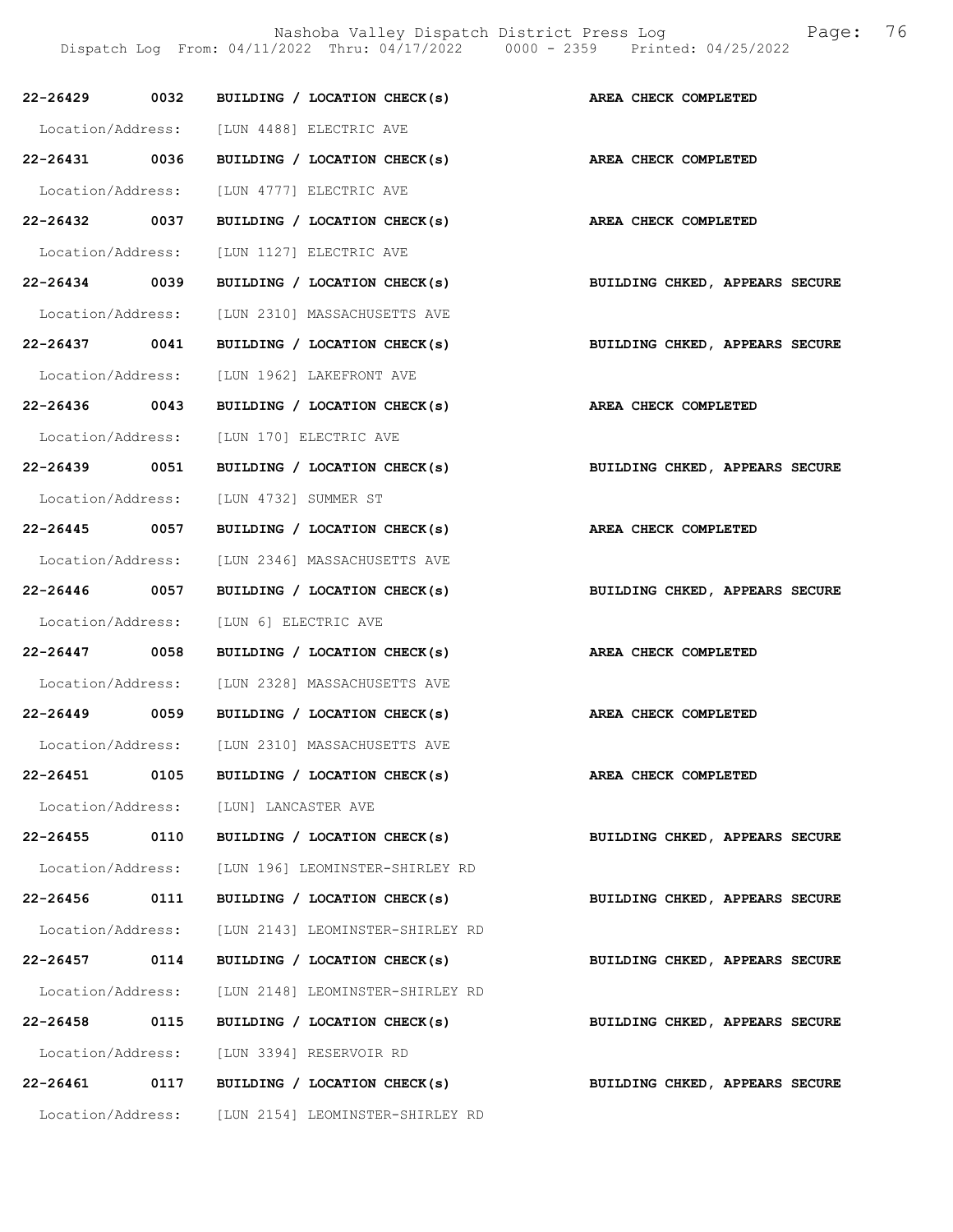Nashoba Valley Dispatch District Press Log  $P = \frac{2022 \text{ Thru: } 04/17/2022} 0000 - 2359 \text{ Printed: } 04/25/2022}$ Dispatch Log From:  $04/11/2022$  Thru:  $04/17/2022$ 22-26463 0119 BUILDING / LOCATION CHECK(s) BUILDING CHKED, APPEARS SECURE Location/Address: [LUN 121] LEOMINSTER-SHIRLEY RD 22-26464 0120 BUILDING / LOCATION CHECK(s) AREA CHECK COMPLETED Location/Address: [LUN 387] MASSACHUSETTS AVE 22-26465 0120 BUILDING / LOCATION CHECK(s) AREA CHECK COMPLETED Location/Address: [LUN 2317] MASSACHUSETTS AVE 22-26466 0121 BUILDING / LOCATION CHECK(s) AREA CHECK COMPLETED Location/Address: [LUN 2338] MASSACHUSETTS AVE 22-26468 0126 BUILDING / LOCATION CHECK(s) AREA CHECK COMPLETED Location/Address: [LUN 2364] MASSACHUSETTS AVE 22-26471 0130 RADAR OPERATIONS SERVICES RENDERED<br>
Location/Address: [LUN] CHASE RD Location/Address: 22-26479 0151:13 FD-MEDICAL LIFT ASSIST PATIENT REFUSAL, NO TRANSPORT Location/Address: [LUN 5046] TRI-TOWN DR 22-26522 0534 BUILDING / LOCATION CHECK(s) BUILDING CHKED, APPEARS SECURE Location/Address: [LUN 830] CHASE RD 22-26525 0541:05 ALARM - COMMERCIAL BURGLARY FALSE ALARM Location/Address: [LUN 4487] ELECTRIC AVE 22-26534 0631 BUILDING / LOCATION CHECK(s) AREA CHECK COMPLETED Location/Address: [LUN 3651] SUMMER ST 22-26537 0720 RADAR OPERATIONS<br>
Location/Address: [LUN 2339] MASSACHUSETTS AVE [LUN 2339] MASSACHUSETTS AVE 22-26538 0726:21 RADAR OPERATIONS AREA CHECK COMPLETED Location/Address: [LUN] OAK RIDGE RD 22-26553 0901:32 MOTOR VEH - STOP CITATION/WRTTN WARNING ISSUED Location/Address: [LUN 4271] WHITE ST 22-26556 0917:49 WELL BEING CHECK SEARCHED AREA, NEGATIVE RESULT Location/Address: [LUN 4290] WHITE ST 22-26589 1155 RADAR OPERATIONS SERVICES RENDERED Location/Address: [LUN] SUMMER ST 22-26600 1308 RADAR OPERATIONS AREA CHECK COMPLETED Location/Address: [LUN 2549] MASSACHUSETTS AVE 22-26601 1309 RADAR OPERATIONS SERVICES RENDERED Location/Address: [LUN] KINGMAN ST + SUMMER ST 22-26607 1331:52 MOTOR VEH - STOP CITATION/WRTTN WARNING ISSUED Vicinity of: [LUN 4996] ELECTRIC AVE 22-26610 1336:22 COOKING FIRE REQUEST NOTIFIED

Location/Address: [LUN 3605] SPRING ST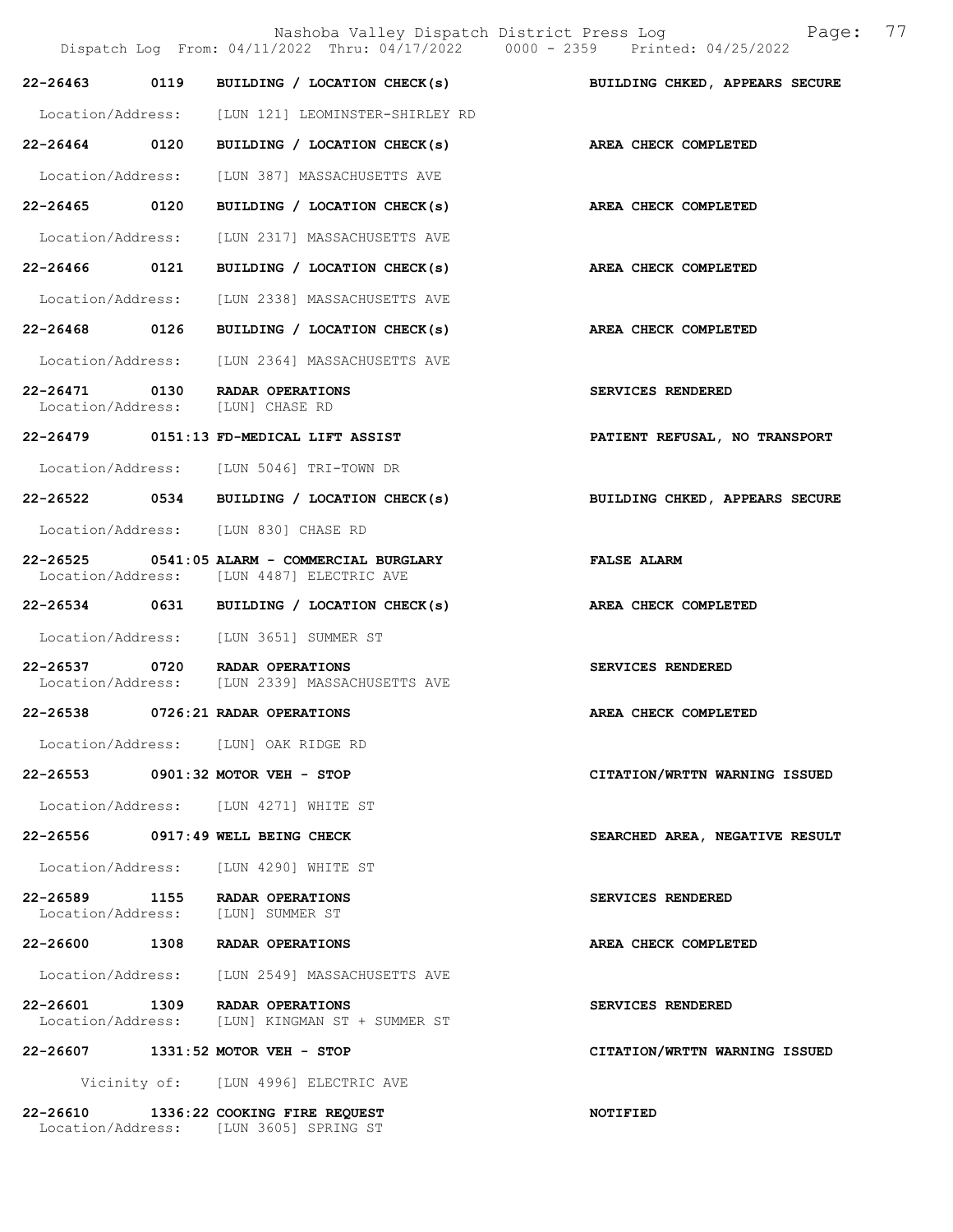Dispatch Log From: 04/11/2022 Thru: 04/17/2022 0000 - 2359 Printed: 04/25/2022 22-26617 1415:36 ALARM - RESIDENTIAL BURGLARY BUILDING CHKED, APPEARS SECURE Location/Address: [LUN 2537] MASSACHUSETTS AVE 22-26641 1621:11 COMMUNITY POLICING AREA CHECK COMPLETED Location/Address: [LUN 2475] MASSACHUSETTS AVE 22-26644 1633 RADAR OPERATIONS SERVICES RENDERED Location/Address: [LUN 2550] MASSACHUSETTS AVE 22-26646 1634 RADAR OPERATIONS SERVICES RENDERED Location/Address: [LUN] SUMMER ST + WHALOM RD 22-26653 1708:00 ALARM - COMMERCIAL BURGLARY BUILDING CHKED, APPEARS SECURE Location/Address: [LUN 9] ELECTRIC AVE 22-26656 1715:56 MOTOR VEH - ACCIDENT NO INJURY REPORT Vicinity of: [LUN] FAIRVIEW RD + LEOMINSTER RD 22-26660 1747:44 FD-FIRE ALARM, COMMERCIAL INVESTIGATED Location/Address: [LUN 5046] TRI-TOWN DR<br>Refer To Fire Case: 22LUN-118-IN Refer To Fire Case: 22-26662 1753 BUILDING / LOCATION CHECK(s) AREA CHECK COMPLETED Location/Address: [LUN 4693] MASSACHUSETTS AVE 22-26668 1854:22 SHOPLIFTING CRIMINAL COMPLAINT Location/Address: [LUN 2360] MASSACHUSETTS AVE Refer To Summons: 22LUN-99-AR 22-26669 1918:19 MOTOR VEH - COMPLAINT SEARCHED AREA, NEGATIVE RESULT Location/Address: [LUN] MASSACHUSETTS AVE + CHESTNUT ST 22-26671 2007:27 MOTOR VEH - COMPLAINT SEARCHED AREA, NEGATIVE RESULT Location/Address: [LUN] MASSACHUSETTS AVE + PINE ST 22-26672 2011:29 ALARM - COMMERCIAL BURGLARY BUILDING CHKED, APPEARS SECURE Location/Address: [LUN 5176] SUMMER ST 22-26673 2029 BUILDING / LOCATION CHECK(s) AREA CHECK COMPLETED Location/Address: [LUN 196] LEOMINSTER-SHIRLEY RD 22-26677 2058 RADAR OPERATIONS<br>
Location/Address: [LUN 94] MASSACHUSETTS AVE [LUN 94] MASSACHUSETTS AVE 22-26683 2134 BUILDING / LOCATION CHECK(s) AREA CHECK COMPLETED Location/Address: [LUN 2310] MASSACHUSETTS AVE 22-26687 2205 BUILDING / LOCATION CHECK(s) AREA CHECK COMPLETED Location/Address: [LUN] LAKEFRONT AVE 22-26703 2330:49 MOTOR VEH - STOP CITATION/WRTTN WARNING ISSUED Vicinity of: [LUN 2375] CHASE RD 22-26704 2332 BUILDING / LOCATION CHECK(s) ACCIDENTAL 911 CALL

Location/Address: [LUN] LAKEFRONT AVE

Nashoba Valley Dispatch District Press Log Fage: 78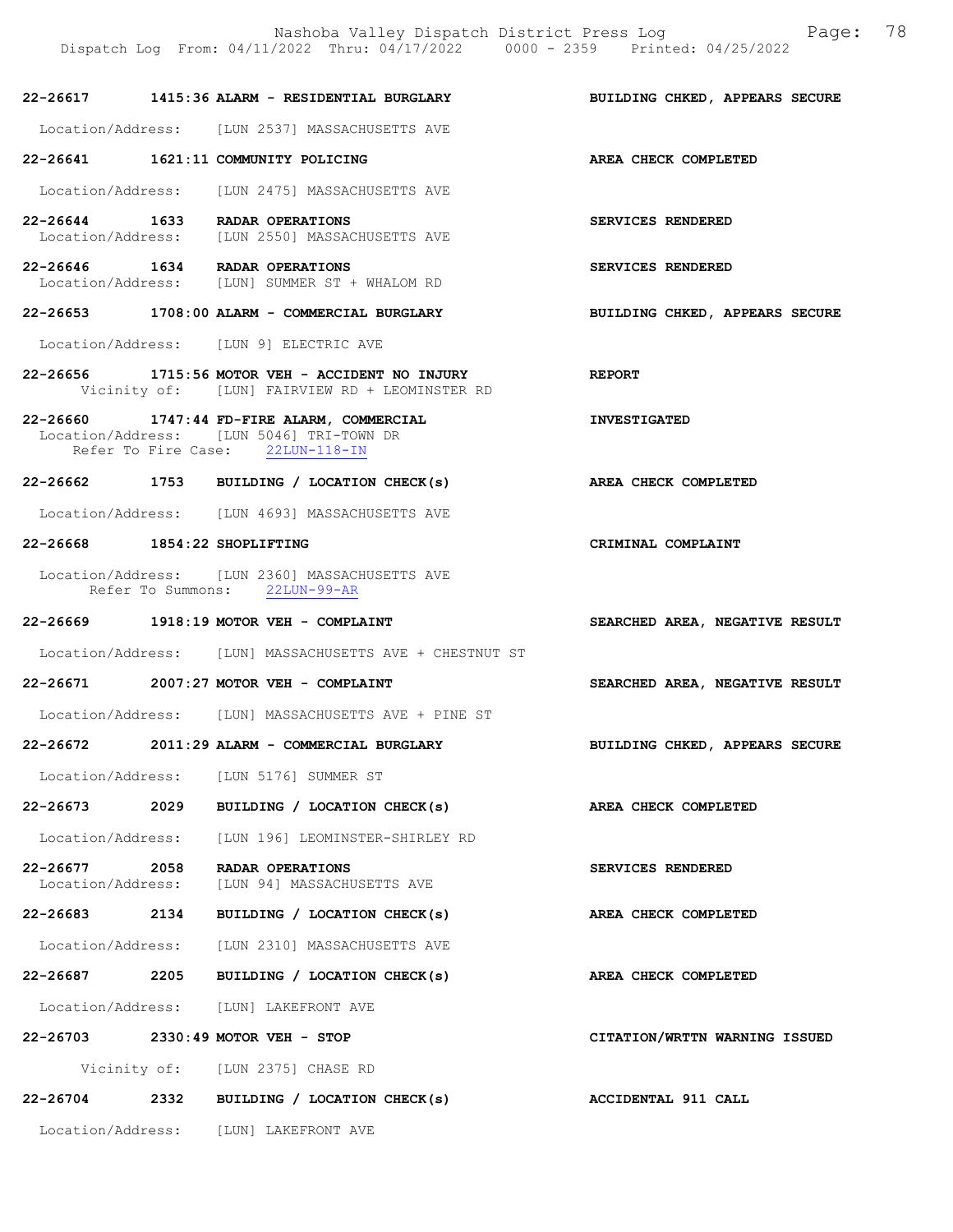Nashoba Valley Dispatch District Press Log Fage: 79 Dispatch Log From: 04/11/2022 Thru: 04/17/2022 0000 - 2359 Printed: 04/25/2022

| 22-26705                          |      | 2341 BUILDING / LOCATION CHECK(s)<br>BUILDING CHKED, APPEARS SECURE |  |
|-----------------------------------|------|---------------------------------------------------------------------|--|
| Location/Address:                 |      | [LUN 4732] SUMMER ST                                                |  |
| 22-26706                          | 2342 | BUILDING / LOCATION CHECK(s)<br>AREA CHECK COMPLETED                |  |
|                                   |      | Location/Address: [LUN 6] ELECTRIC AVE                              |  |
| 22-26707                          | 2343 | BUILDING / LOCATION CHECK(s)<br>AREA CHECK COMPLETED                |  |
| Location/Address:                 |      | [LUN 4777] ELECTRIC AVE                                             |  |
| $22 - 26708$<br>Location/Address: | 2345 | RADAR OPERATIONS<br><b>SERVICES RENDERED</b><br>[LUN] ELECTRIC AVE  |  |
| 22-26709                          | 2350 | BUILDING / LOCATION CHECK(s)<br>BUILDING CHKED, APPEARS SECURE      |  |
| Location/Address:                 |      | [LUN 2310] MASSACHUSETTS AVE                                        |  |
| 22-26710                          | 2356 | BUILDING / LOCATION CHECK(s)<br>BUILDING CHKED, APPEARS SECURE      |  |
| Location/Address:                 |      | [LUN 1130] ELECTRIC AVE                                             |  |

# For Date: 04/15/2022 - Friday

| 22-26713 0010                        |  | BUILDING / LOCATION CHECK(s)                                            | BUILDING CHKED, APPEARS SECURE |
|--------------------------------------|--|-------------------------------------------------------------------------|--------------------------------|
| Location/Address: [LUN 837] CHASE RD |  |                                                                         |                                |
| 22-26714 0017                        |  | <b>RADAR OPERATIONS</b><br>Location/Address: [LUN 26] MASSACHUSETTS AVE | SERVICES RENDERED              |
| 22-26717 0040                        |  | BUILDING / LOCATION CHECK(s)                                            | BUILDING CHKED, APPEARS SECURE |
|                                      |  | Location/Address: [LUN 2234] LEOMINSTER RD                              |                                |
| 22-26724 0043                        |  | BUILDING / LOCATION CHECK(s) BUILDING CHKED, APPEARS SECURE             |                                |
|                                      |  | Location/Address: [LUN 196] LEOMINSTER-SHIRLEY RD                       |                                |
| 22-26721 0046                        |  | BUILDING / LOCATION CHECK(s) AREA CHECK COMPLETED                       |                                |
|                                      |  | Location/Address: [LUN 2328] MASSACHUSETTS AVE                          |                                |
| 22-26722 0046                        |  | BUILDING / LOCATION CHECK(s) AREA CHECK COMPLETED                       |                                |
|                                      |  | Location/Address: [LUN 2310] MASSACHUSETTS AVE                          |                                |
| 22-26723 0047                        |  | BUILDING / LOCATION CHECK(s)                                            | AREA CHECK COMPLETED           |
|                                      |  | Location/Address: [LUN 387] MASSACHUSETTS AVE                           |                                |
| 22-26725 0050                        |  | BUILDING / LOCATION CHECK(s)                                            | AREA CHECK COMPLETED           |
|                                      |  | Location/Address: [LUN 5005] MASSACHUSETTS AVE                          |                                |
| 22-26726 0050                        |  | BUILDING / LOCATION CHECK(s)                                            | BUILDING CHKED, APPEARS SECURE |
| Location/Address:                    |  | [LUN 2148] LEOMINSTER-SHIRLEY RD                                        |                                |
| 22-26728 0052                        |  | BUILDING / LOCATION CHECK(s) AREA CHECK COMPLETED                       |                                |
|                                      |  | Location/Address: [LUN 170] ELECTRIC AVE                                |                                |
| 22-26730 0052                        |  | BUILDING / LOCATION CHECK(s)                                            | BUILDING CHKED, APPEARS SECURE |
|                                      |  | Location/Address: [LUN 121] LEOMINSTER-SHIRLEY RD                       |                                |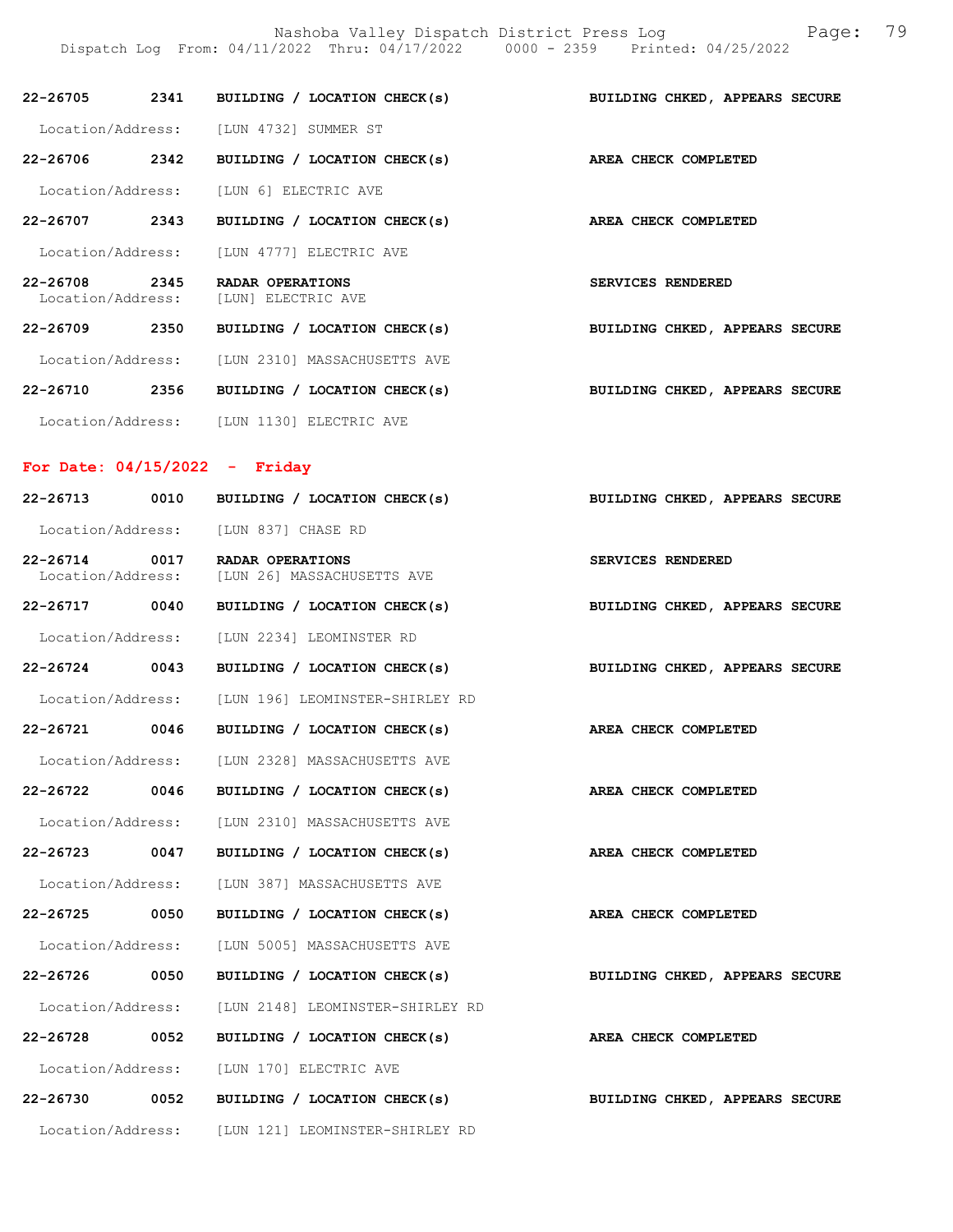Nashoba Valley Dispatch District Press Log Fage: 80

Dispatch Log From: 04/11/2022 Thru: 04/17/2022 0000 - 2359 Printed: 04/25/2022

|               |      | 22-26729 0054 BUILDING / LOCATION CHECK(s)                  | AREA CHECK COMPLETED           |
|---------------|------|-------------------------------------------------------------|--------------------------------|
|               |      | Location/Address: [LUN 6] ELECTRIC AVE                      |                                |
| 22-26732 0055 |      | BUILDING / LOCATION CHECK(s)                                | AREA CHECK COMPLETED           |
|               |      | Location/Address: [LUN 1962] LAKEFRONT AVE                  |                                |
| 22-26733 0056 |      | BUILDING / LOCATION CHECK(s) BUILDING CHKED, APPEARS SECURE |                                |
|               |      | Location/Address: [LUN 2154] LEOMINSTER-SHIRLEY RD          |                                |
| 22-26736 0058 |      | BUILDING / LOCATION CHECK(s) AREA CHECK COMPLETED           |                                |
|               |      | Location/Address: [LUN 3960] WALLIS PARK                    |                                |
| 22-26737 0059 |      | BUILDING / LOCATION CHECK(s)                                | BUILDING CHKED, APPEARS SECURE |
|               |      | Location/Address: [LUN 3394] RESERVOIR RD                   |                                |
| 22-26739 0100 |      | BUILDING / LOCATION CHECK(s) AREA CHECK COMPLETED           |                                |
|               |      | Location/Address: [LUN 3660] SUMMER ST                      |                                |
| 22-26741 0101 |      | BUILDING / LOCATION CHECK(s)                                | AREA CHECK COMPLETED           |
|               |      | Location/Address: [LUN 3651] SUMMER ST                      |                                |
| 22-26743 0102 |      | BUILDING / LOCATION CHECK(s) AREA CHECK COMPLETED           |                                |
|               |      | Location/Address: [LUN 3649] SUMMER ST                      |                                |
| 22-26749 0114 |      | BUILDING / LOCATION CHECK(s) AREA CHECK COMPLETED           |                                |
|               |      | Location/Address: [LUN 4777] ELECTRIC AVE                   |                                |
|               |      | 22-26751 0115 BUILDING / LOCATION CHECK(s)                  | BUILDING CHKED, APPEARS SECURE |
|               |      | Location/Address: [LUN 2475] MASSACHUSETTS AVE              |                                |
|               |      | 22-26754 0119 BUILDING / LOCATION CHECK(s)                  | BUILDING CHKED, APPEARS SECURE |
|               |      | Location/Address: [LUN 2509] MASSACHUSETTS AVE              |                                |
| 22-26757      | 0121 | BUILDING / LOCATION CHECK(s)                                | BUILDING CHKED, APPEARS SECURE |
|               |      | Location/Address: [LUN 4693] MASSACHUSETTS AVE              |                                |
| 22-26759 0122 |      | BUILDING / LOCATION CHECK(s)                                | AREA CHECK COMPLETED           |
|               |      | Location/Address: [LUN 2398] MASSACHUSETTS AVE              |                                |
| 22-26761 0131 |      | RADAR OPERATIONS                                            | NO SERVICES NEEDED             |
|               |      | Location/Address: [LUN] CHASE RD                            |                                |
| 22-26775 0144 |      | RADAR OPERATIONS<br>Location/Address: [LUN] CHASE RD        | SERVICES RENDERED              |
| 22-26804      | 0401 | BUILDING / LOCATION CHECK(s)                                | AREA CHECK COMPLETED           |
|               |      | Location/Address: [LUN 4731] CHASE RD                       |                                |
| 22-26810 0527 |      | BUILDING / LOCATION CHECK(s)                                | AREA CHECK COMPLETED           |
|               |      | Location/Address: [LUN] WEST TOWNSEND RD                    |                                |
| 22-26811 0554 |      | BUILDING / LOCATION CHECK(s)                                | AREA CHECK COMPLETED           |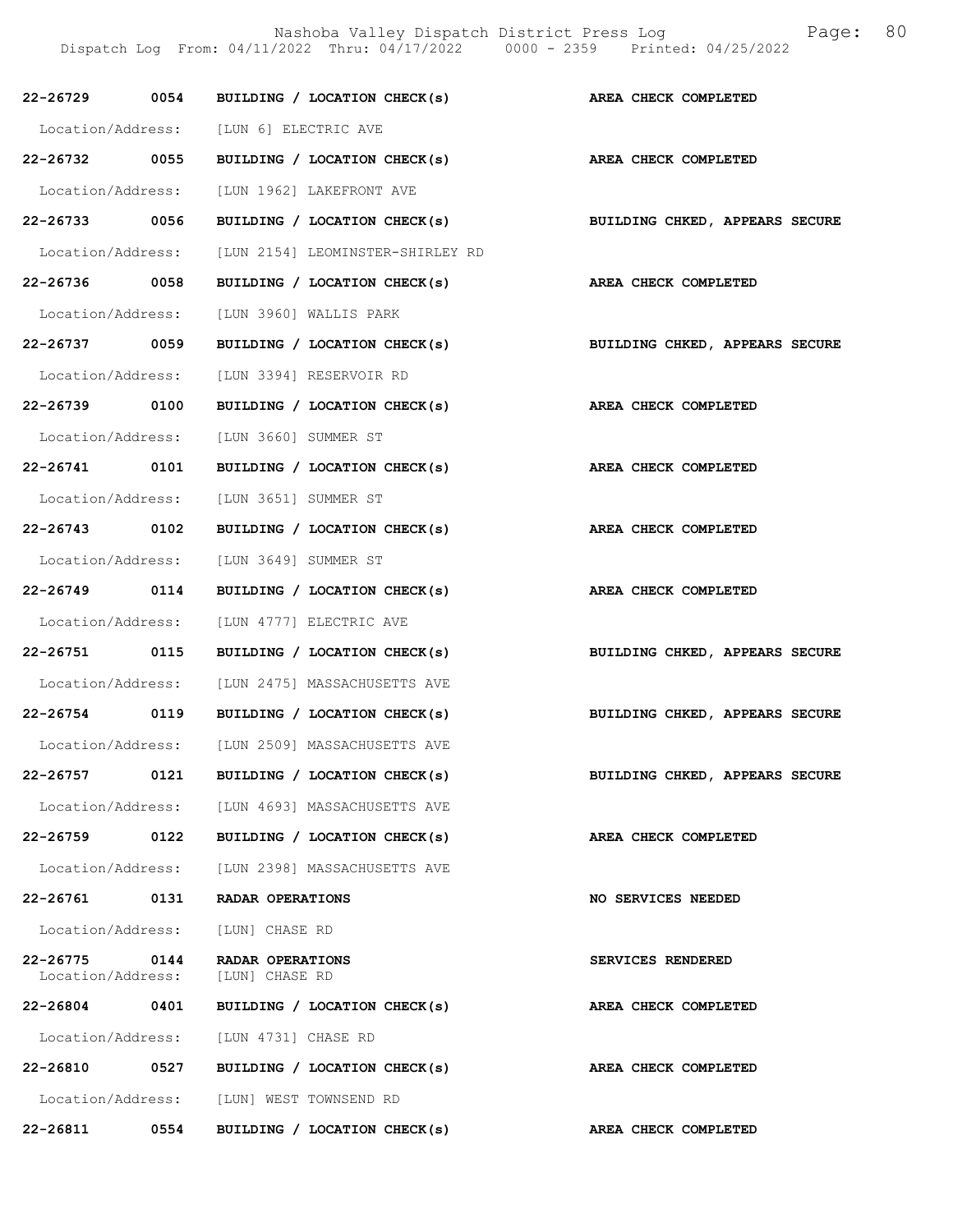|               | Location/Address: [LUN 2418] MASSACHUSETTS AVE                                                                                                              |                                |
|---------------|-------------------------------------------------------------------------------------------------------------------------------------------------------------|--------------------------------|
|               | 22-26812 0555 BUILDING / LOCATION CHECK(s)                                                                                                                  | AREA CHECK COMPLETED           |
|               | Location/Address: [LUN 4656] MASSACHUSETTS AVE                                                                                                              |                                |
| 22-26813 0556 | BUILDING / LOCATION CHECK(s)                                                                                                                                | AREA CHECK COMPLETED           |
|               | Location/Address: [LUN 2455] MASSACHUSETTS AVE                                                                                                              |                                |
| 22-26814 0559 | BUILDING / LOCATION CHECK(s)                                                                                                                                | BUILDING CHKED, APPEARS SECURE |
|               | Location/Address: [LUN 830] CHASE RD                                                                                                                        |                                |
| 22-26816 0604 | BUILDING / LOCATION CHECK(s)                                                                                                                                | BUILDING CHKED, APPEARS SECURE |
|               | Location/Address: [LUN 1123] ELECTRIC AVE                                                                                                                   |                                |
| 22-26818 0614 | BUILDING / LOCATION CHECK(s)                                                                                                                                | BUILDING CHKED, APPEARS SECURE |
|               | Location/Address: [LUN 4996] ELECTRIC AVE                                                                                                                   |                                |
|               | 22-26819 0614 BUILDING / LOCATION CHECK(s)                                                                                                                  | BUILDING CHKED, APPEARS SECURE |
|               | Location/Address: [LUN 170] ELECTRIC AVE                                                                                                                    |                                |
|               | 22-26820 0621:15 MOTOR VEH - DISABLED<br>Location/Address: [LUN 247] MASSACHUSETTS AVE<br>Refer To Arrest: 22LUN-100-AR<br>Refer To Fire Case: 22LUN-119-IN | ARREST(S) MADE                 |
|               | $22 - 26822$ 0632:59 FD-MEDICAL LIFT ASSIST                                                                                                                 | PATIENT REFUSAL, NO TRANSPORT  |
|               | Location/Address: [LUN 1284] FLAT HILL RD                                                                                                                   |                                |
|               | 22-26831 0753:01 FD-MEDICAL EMERGENCY<br>Location/Address: [LUN 1796] HUNTING HILL RD                                                                       | TRANSPORTED BLS                |
|               | 22-26834 0828 RADAR OPERATIONS<br>Location/Address: [LUN 2339] MASSACHUSETTS AVE                                                                            | SERVICES RENDERED              |
|               | 22-26835 0828:10 ALARM - COMMERCIAL BURGLARY                                                                                                                | ACCIDENTAL 911 CALL            |
|               | Location/Address: [LUN 5046] TRI-TOWN DR                                                                                                                    |                                |
|               | $22 - 26836$ 0831:39 FD-MEDICAL EMERGENCY<br>Location/Address: [LUN 749] BURRAGE ST                                                                         | <b>TRANSPORTED ALS</b>         |
|               | 22-26841 0843 RADAR OPERATIONS<br>Location/Address: [LUN] SUMMER ST                                                                                         | SERVICES RENDERED              |
|               | 22-26854 0939 RADAR OPERATIONS<br>Location/Address: [LUN 4290] WHITE ST                                                                                     | SERVICES RENDERED              |
| 22-26855 0942 | BUILDING / LOCATION CHECK(s)                                                                                                                                | AREA CHECK COMPLETED           |
|               | Location/Address: [LUN 2542] MASSACHUSETTS AVE                                                                                                              |                                |
|               | 22-26858 0950:40 MOTOR VEH - STOP<br>Location/Address: [LUN] GILCHREST ST + NORTHFIELD RD                                                                   | <b>VERBAL WARNING</b>          |
|               |                                                                                                                                                             | BUILDING CHKED, APPEARS SECURE |
|               | Location/Address: [LUN 27] ROBBS TER                                                                                                                        |                                |
|               | 22-26861 1002:48 MOTOR VEH - STOP                                                                                                                           | CITATION/WRTTN WARNING ISSUED  |
|               | Vicinity of: [LUN 2383] MASSACHUSETTS AVE                                                                                                                   |                                |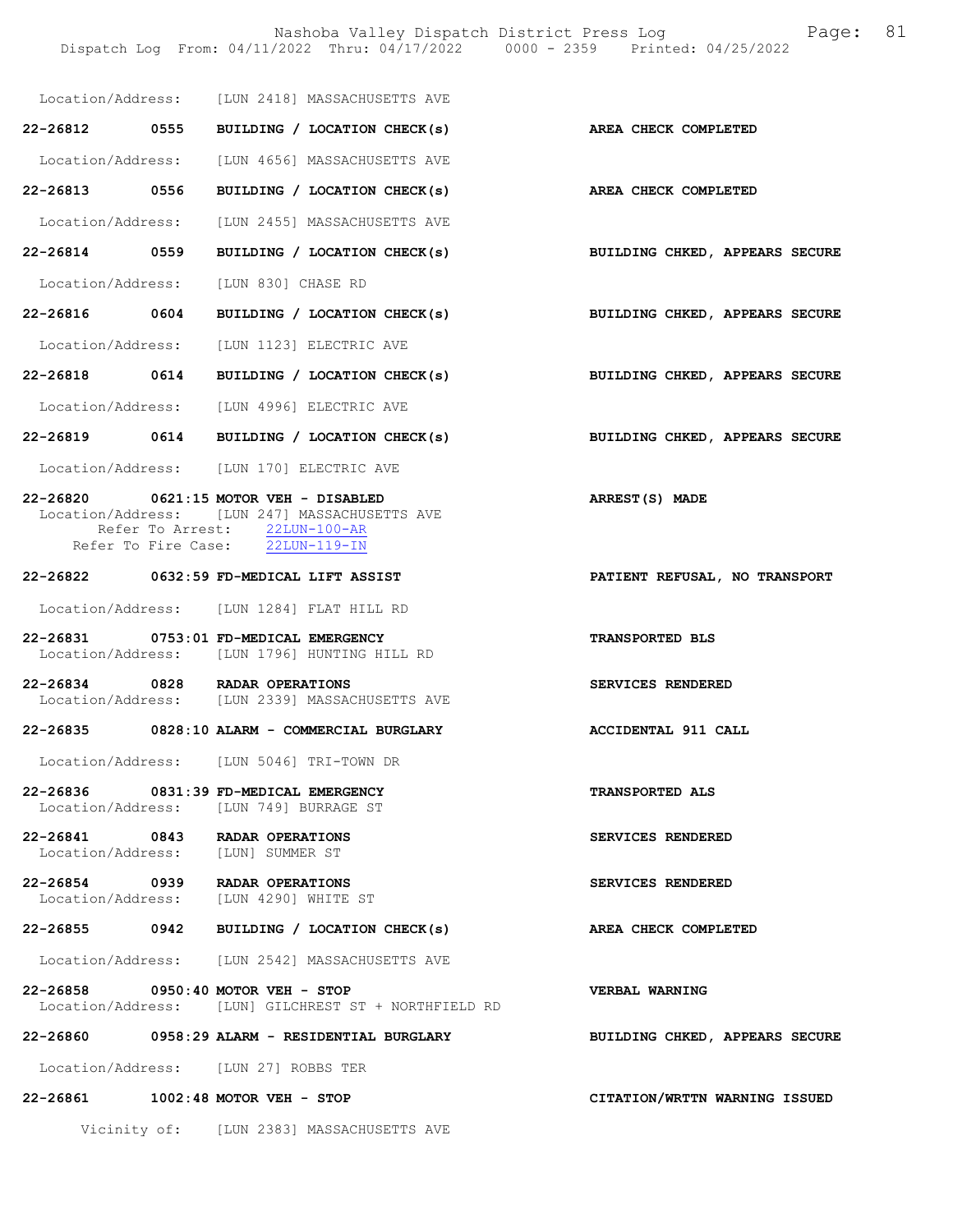22-26866 1030:02 ANIMAL CALL NOTIFIED Location/Address: [LUN 1422] GOODRICH ST

22-26872 1120:07 FD-MEDICAL EMERGENCY TRANSPORTED ALS Location/Address: [LUN 1132] ELIZABETH ST

22-26877 1126:34 ROAD HAZARDS SERVICES RENDERED Location/Address: [LUN] MASSACHUSETTS AVE + ELECTRIC AVE

22-26892 1235 BUILDING / LOCATION CHECK(s) AREA CHECK COMPLETED

Location/Address: [LUN 196] LEOMINSTER-SHIRLEY RD

22-26895 1247:05 MOTOR VEH - STOP VERBAL WARNING Vicinity of: [LUN] MASSACHUSETTS AVE + WEST GROTON RD

22-26896 1251:53 ANIMAL CALL REPORT Location/Address: [LUN 2143] LEOMINSTER-SHIRLEY RD

22-26903 1313:14 MOTOR VEH - ACCIDENT NO INJURY REPORT Location/Address: [LUN 1958] LAKEFRONT AVE

22-26922 1510:42 ASSIST OTHER AGENCY SERVICES RENDERED Location/Address: [LUN 2415] MASSACHUSETTS AVE

22-26923 1516:17 FD-STRUCTURE/BLDG FIRE **EXTINGUISHED FIRE**  Location/Address: [LUN 4406] WOODLAND DR Refer To Fire Case:  $22LUN-120-IN$ Refer To Fire Case: 22TOW-417-IN

22-26924 1518:50 FD-FIRE ALARM, COMMERCIAL FALSE ALARM Location/Address: [LUN 4693] MASSACHUSETTS AVE Refer To Fire Case: 22LUN-121-IN

22-26935 1550:32 TREE/WIRE DOWN SERVICES RENDERED Location/Address: [LUN 1347] FLAT HILL RD

22-26947 1730 RADAR OPERATIONS INVESTIGATED Location/Address: [LUN 2339] MASSACHUSETTS AVE

22-26949 1730:48 FD-MEDICAL EMERGENCY TRANSPORTED BLS Location/Address: [LUN 4891] RILEY RD

22-26954 1748:11 SOLICITING COMPLAINT SERVICES RENDERED Location/Address: [LUN 2347] MASSACHUSETTS AVE

22-26955 1751:12 MOTOR VEH - ACCIDENT NO INJURY REPORT Vicinity of: [LUN] WEST ST + ELECTRIC AVE

22-26959 1807:44 FOLLOW UP SERVICES RENDERED Location/Address: [LUN 2347] MASSACHUSETTS AVE

22-26981 1941:47 DISTURBANCE SPOKEN TO Location/Address: [LUN 2347] MASSACHUSETTS AVE

22-26993 2059 BUILDING / LOCATION CHECK(s) AREA CHECK COMPLETED

Location/Address: [LUN 2310] MASSACHUSETTS AVE

22-26994 2105 BUILDING / LOCATION CHECK(s) AREA CHECK COMPLETED

Location/Address: [LUN 4732] SUMMER ST

22-26995 2108 BUILDING / LOCATION CHECK(s) AREA CHECK COMPLETED

Location/Address: [LUN 3670] SUMMER ST

22-26996 2112 BUILDING / LOCATION CHECK(s) AREA CHECK COMPLETED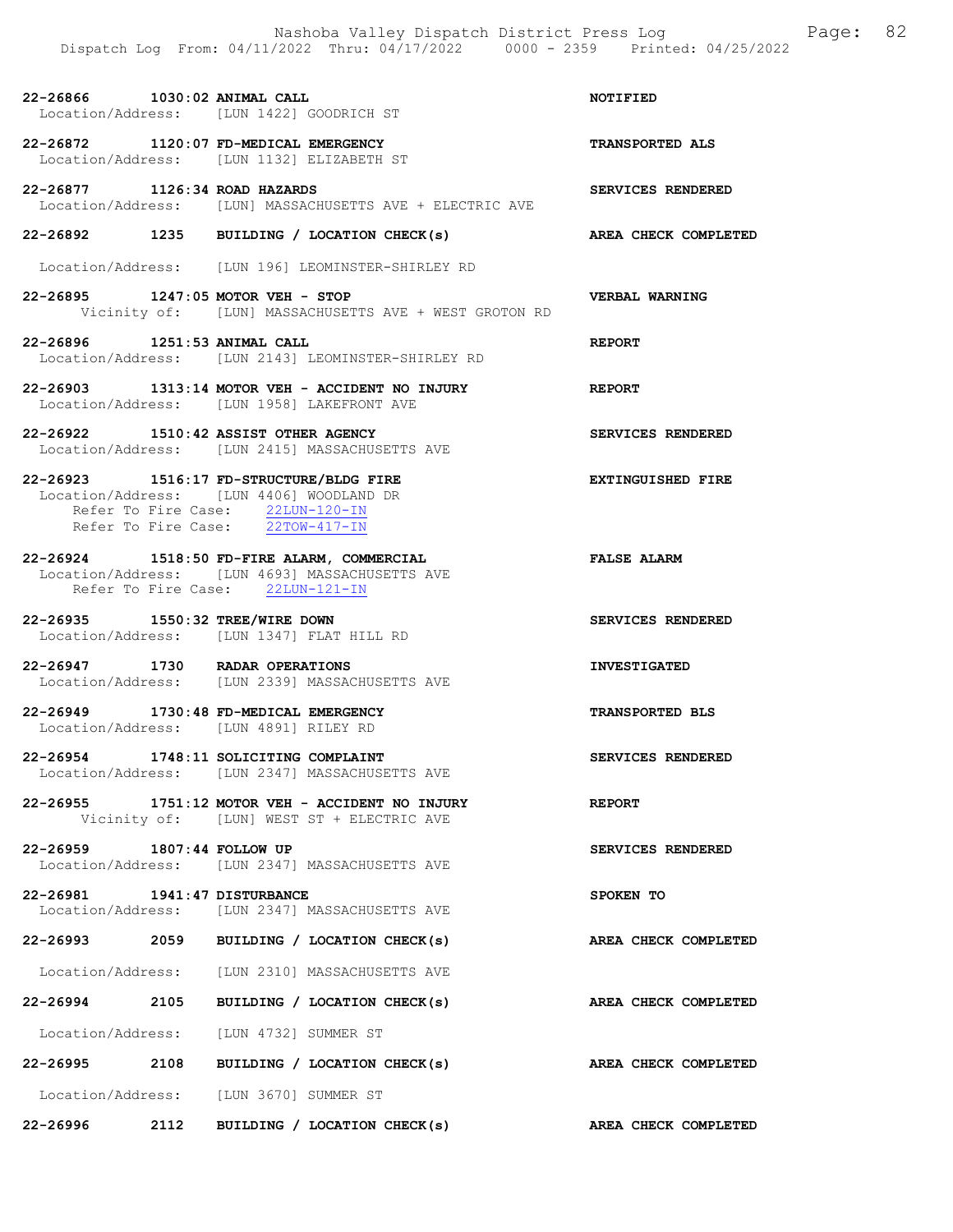|                                    |      | Dispatch Log From: 04/11/2022 Thru: 04/17/2022 0000 - 2359 Printed: 04/25/2022                   | Nashoba Valley Dispatch District Press Log Nashoba Valley Dispatch District Press Log | 83 |
|------------------------------------|------|--------------------------------------------------------------------------------------------------|---------------------------------------------------------------------------------------|----|
|                                    |      | Location/Address: [LUN 1962] LAKEFRONT AVE                                                       |                                                                                       |    |
|                                    |      | 22-26997 2116 BUILDING / LOCATION CHECK(s) AREA CHECK COMPLETED                                  |                                                                                       |    |
|                                    |      | Location/Address: [LUN 1959] LAKEFRONT AVE                                                       |                                                                                       |    |
|                                    |      | 22-26999 2118 BUILDING / LOCATION CHECK(s)                                                       | AREA CHECK COMPLETED                                                                  |    |
|                                    |      | Location/Address: [LUN 196] LEOMINSTER-SHIRLEY RD                                                |                                                                                       |    |
|                                    |      | 22-27000 2121:00 ASSIST OTHER AGENCY<br>Location/Address: [LUN] MASSACHUSETTS AVE + ELECTRIC AVE | SERVICES RENDERED                                                                     |    |
|                                    |      | 22-27006 2153:30 WELL BEING CHECK<br>Vicinity of: [LUN 840] CHASE RD                             | SPOKEN TO                                                                             |    |
|                                    |      | 22-27026 2316 BUILDING / LOCATION CHECK(s)                                                       | AREA CHECK COMPLETED                                                                  |    |
|                                    |      | Location/Address: [LUN 2234] LEOMINSTER RD                                                       |                                                                                       |    |
|                                    |      | 22-27028 2320 BUILDING / LOCATION CHECK(s)                                                       | AREA CHECK COMPLETED                                                                  |    |
|                                    |      | Location/Address: [LUN 2431] MASSACHUSETTS AVE                                                   |                                                                                       |    |
| 22-27030 2340                      |      | BUILDING / LOCATION CHECK(s)                                                                     | AREA CHECK COMPLETED                                                                  |    |
|                                    |      | Location/Address: [LUN 170] ELECTRIC AVE                                                         |                                                                                       |    |
|                                    |      | 22-27031 2341 BUILDING / LOCATION CHECK(s) AREA CHECK COMPLETED                                  |                                                                                       |    |
|                                    |      | Location/Address: [LUN 6] ELECTRIC AVE                                                           |                                                                                       |    |
|                                    |      | 22-27033 2343:42 MOTOR VEH - STOP                                                                | CITATION/WRTTN WARNING ISSUED                                                         |    |
|                                    |      | Vicinity of: [LUN 4959] ELECTRIC AVE                                                             |                                                                                       |    |
|                                    |      | 22-27035 2348 BUILDING / LOCATION CHECK(s)                                                       | AREA CHECK COMPLETED                                                                  |    |
|                                    |      | Location/Address: [LUN 2328] MASSACHUSETTS AVE                                                   |                                                                                       |    |
| 22-27037 2349                      |      | BUILDING / LOCATION CHECK(s)                                                                     | AREA CHECK COMPLETED                                                                  |    |
|                                    |      | Location/Address: [LUN 2310] MASSACHUSETTS AVE                                                   |                                                                                       |    |
| 22-27038                           |      | 2351 BUILDING / LOCATION CHECK(s)                                                                | AREA CHECK COMPLETED                                                                  |    |
| Location/Address:                  |      | [LUN 358] MASSACHUSETTS AVE                                                                      |                                                                                       |    |
| 22-27044 2358                      |      | RADAR OPERATIONS<br>Location/Address: [LUN] SUMMER ST + WHALOM RD                                | SERVICES RENDERED                                                                     |    |
|                                    |      | For Date: $04/16/2022 -$ Saturday                                                                |                                                                                       |    |
| 22-27046                           | 0001 | BUILDING / LOCATION CHECK(s)                                                                     | AREA CHECK COMPLETED                                                                  |    |
|                                    |      | Location/Address: [LUN 6] ELECTRIC AVE                                                           |                                                                                       |    |
| 22-27050 0003<br>Location/Address: |      | RADAR OPERATIONS<br>[LUN 1116] ELECTRIC AVE                                                      | SERVICES RENDERED                                                                     |    |
| 22-27054                           |      | 0016 BUILDING / LOCATION CHECK(s)                                                                | AREA CHECK COMPLETED                                                                  |    |
|                                    |      | Location/Address: [LUN 83] LAKEFRONT AVE                                                         |                                                                                       |    |
|                                    |      | 22-27055 0021:04 MOTOR VEH - STOP                                                                | CITATION/WRTTN WARNING ISSUED                                                         |    |
|                                    |      | Location/Address: [LUN] ELECTRIC AVE + WHALOM RD                                                 |                                                                                       |    |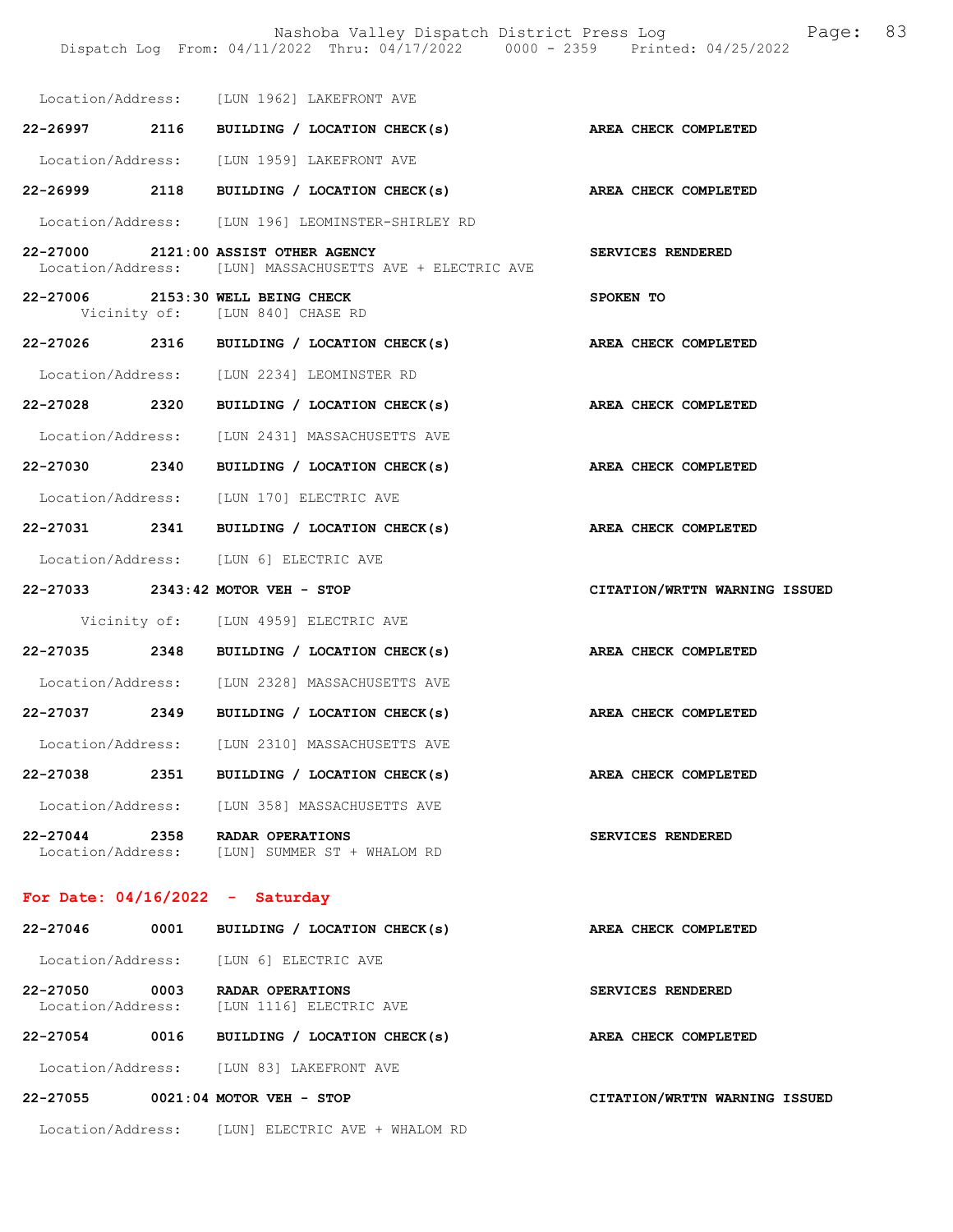| 22-27058 0028     |      | BUILDING / LOCATION CHECK(s)                                                                           | AREA CHECK COMPLETED  |
|-------------------|------|--------------------------------------------------------------------------------------------------------|-----------------------|
|                   |      | Location/Address: [LUN 4996] ELECTRIC AVE                                                              |                       |
|                   |      | 22-27060 0029:51 MOTOR VEH - STOP<br>Vicinity of: [LUN 4996] ELECTRIC AVE                              | <b>VERBAL WARNING</b> |
|                   |      | 22-27062 0034 BUILDING / LOCATION CHECK(s)                                                             | AREA CHECK COMPLETED  |
|                   |      | Location/Address: [LUN] ROGERS WAY                                                                     |                       |
| 22-27065 0039     |      | BUILDING / LOCATION CHECK(s)                                                                           | AREA CHECK COMPLETED  |
|                   |      | Location/Address: [LUN 3670] SUMMER ST                                                                 |                       |
| 22-27073 0047     |      | BUILDING / LOCATION CHECK(s)                                                                           | AREA CHECK COMPLETED  |
|                   |      | Location/Address: [LUN 83] LAKEFRONT AVE                                                               |                       |
| 22-27072 0048     |      | BUILDING / LOCATION CHECK(s)                                                                           | AREA CHECK COMPLETED  |
|                   |      | Location/Address: [LUN 1962] LAKEFRONT AVE                                                             |                       |
| 22-27082 0054     |      | BUILDING / LOCATION CHECK(s)                                                                           | AREA CHECK COMPLETED  |
|                   |      | Location/Address: [LUN 766] CARR AVE                                                                   |                       |
| 22-27092 0110     |      | BUILDING / LOCATION CHECK(s)                                                                           | AREA CHECK COMPLETED  |
|                   |      | Location/Address: [LUN 246] MASSACHUSETTS AVE                                                          |                       |
| 22-27093 0112     |      | BUILDING / LOCATION CHECK(s)                                                                           | AREA CHECK COMPLETED  |
|                   |      | Location/Address: [LUN 4656] MASSACHUSETTS AVE                                                         |                       |
| 22-27094 0114     |      | BUILDING / LOCATION CHECK(s)                                                                           | AREA CHECK COMPLETED  |
| Location/Address: |      | [LUN 247] MASSACHUSETTS AVE                                                                            |                       |
| 22-27095 0114     |      | BUILDING / LOCATION CHECK(s)                                                                           | AREA CHECK COMPLETED  |
|                   |      | Location/Address: [LUN 2495] MASSACHUSETTS AVE                                                         |                       |
| 22-27097 0115     |      | BUILDING / LOCATION CHECK(s)                                                                           | AREA CHECK COMPLETED  |
|                   |      | Location/Address: [LUN 2509] MASSACHUSETTS AVE                                                         |                       |
|                   |      | 22-27099 0116 BUILDING / LOCATION CHECK(s)                                                             | AREA CHECK COMPLETED  |
|                   |      | Location/Address: [LUN] MAPLE PKWY                                                                     |                       |
|                   |      | 22-27100 0117:30 BUILDING / LOCATION CHECK(s)<br>Location/Address: [LUN 94] MASSACHUSETTS AVE          | <b>INVESTIGATED</b>   |
|                   |      | 22-27102 0121:50 SUSPICIOUS ACTIVITY<br>Location/Address: [LUN] MASSACHUSETTS AVE + TOWNSEND HARBOR RD | Gone on Arrival       |
| $22 - 27103$      | 0130 | BUILDING / LOCATION CHECK(s)                                                                           | AREA CHECK COMPLETED  |
|                   |      | Location/Address: [LUN] NORTHFIELD RD                                                                  |                       |
| 22-27104 0131     |      | BUILDING / LOCATION CHECK(s)                                                                           | AREA CHECK COMPLETED  |
|                   |      | Location/Address: [LUN 2457] MASSACHUSETTS AVE                                                         |                       |
| 22-27109 0135     |      | BUILDING / LOCATION CHECK(s)                                                                           | AREA CHECK COMPLETED  |
|                   |      | Location/Address: [LUN 2077] LANCASTER AVE                                                             |                       |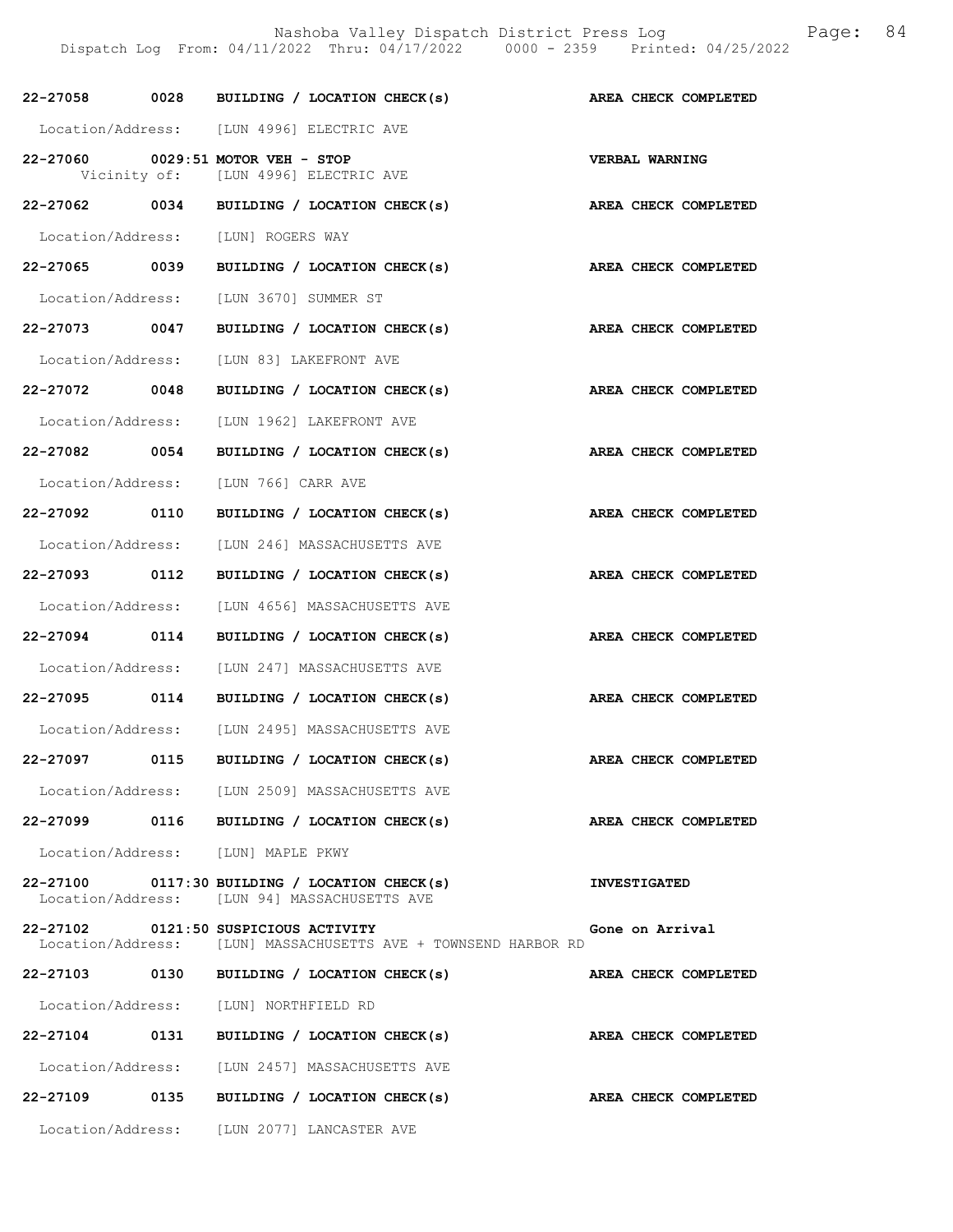|                               | 22-27111 0139 BUILDING / LOCATION CHECK(s)                                  | AREA CHECK COMPLETED           |
|-------------------------------|-----------------------------------------------------------------------------|--------------------------------|
|                               | Location/Address: [LUN 3108] PIONEER DR                                     |                                |
| 22-27113 0142                 | BUILDING / LOCATION CHECK(s) AREA CHECK COMPLETED                           |                                |
|                               | Location/Address: [LUN 196] LEOMINSTER-SHIRLEY RD                           |                                |
| 22-27114 0142                 | BUILDING / LOCATION CHECK(s) AREA CHECK COMPLETED                           |                                |
|                               | Location/Address: [LUN 2145] LEOMINSTER-SHIRLEY RD                          |                                |
| 22-27115 0143                 | BUILDING / LOCATION CHECK(s) AREA CHECK COMPLETED                           |                                |
|                               | Location/Address: [LUN 244] LEOMINSTER-SHIRLEY RD                           |                                |
| 22-27116 0145                 | BUILDING / LOCATION CHECK(s)                                                | AREA CHECK COMPLETED           |
|                               | Location/Address: [LUN 5183] LEOMINSTER-SHIRLEY RD                          |                                |
| 22-27118 0147                 | BUILDING / LOCATION CHECK(s)                                                | AREA CHECK COMPLETED           |
|                               | Location/Address: [LUN 3394] RESERVOIR RD                                   |                                |
| 22-27119 0151                 | BUILDING / LOCATION CHECK(s) AREA CHECK COMPLETED                           |                                |
|                               | Location/Address: [LUN 3312] RESERVOIR RD                                   |                                |
| 22-27122 0158                 | BUILDING / LOCATION CHECK(s) AREA CHECK COMPLETED                           |                                |
|                               | Location/Address: [LUN 2268] MAIN ST                                        |                                |
| 22-27132 0250                 | BUILDING / LOCATION CHECK(s) AREA CHECK COMPLETED                           |                                |
|                               | Location/Address: [LUN 4472] CHASE RD                                       |                                |
|                               | 22-27135 0258 BUILDING / LOCATION CHECK(s)                                  | AREA CHECK COMPLETED           |
|                               | Location/Address: [LUN 2398] MASSACHUSETTS AVE                              |                                |
|                               | 22-27136 0259:22 ALARM - RESIDENTIAL BURGLARY                               | BUILDING CHKED, APPEARS SECURE |
|                               | Location/Address: [LUN 4070] WEST ST                                        |                                |
| 22-27156 0726:56 GENERAL INFO | Location/Address: [LUN 4716] MASSACHUSETTS AVE                              | SERVICES RENDERED              |
|                               | 22-27157 0732 BUILDING / LOCATION CHECK(s)                                  | AREA CHECK COMPLETED           |
|                               | Location/Address: [LUN 26] MASSACHUSETTS AVE                                |                                |
|                               | 22-27163 0846 RADAR OPERATIONS<br>Location/Address: [LUN] MASSACHUSETTS AVE | SERVICES RENDERED              |
|                               | $22-27165$ 0916 BUILDING / LOCATION CHECK(s)                                | AREA CHECK COMPLETED           |
|                               | Location/Address: [LUN 246] MASSACHUSETTS AVE                               |                                |
|                               | 22-27174 0942:28 TRAFFIC CONTROL<br>Vicinity of: [LUN] MEMORIAL DR          | SERVICES RENDERED              |
|                               | 22-27176 0951:56 MOTOR VEH - STOP                                           | CITATION/WRTTN WARNING ISSUED  |
|                               | Vicinity of: [LUN 3673] SUMMER ST                                           |                                |
| 22-27183                      | 1008:07 COMMUNITY POLICING<br>Location/Address: [LUN 4472] CHASE RD         | SERVICES RENDERED              |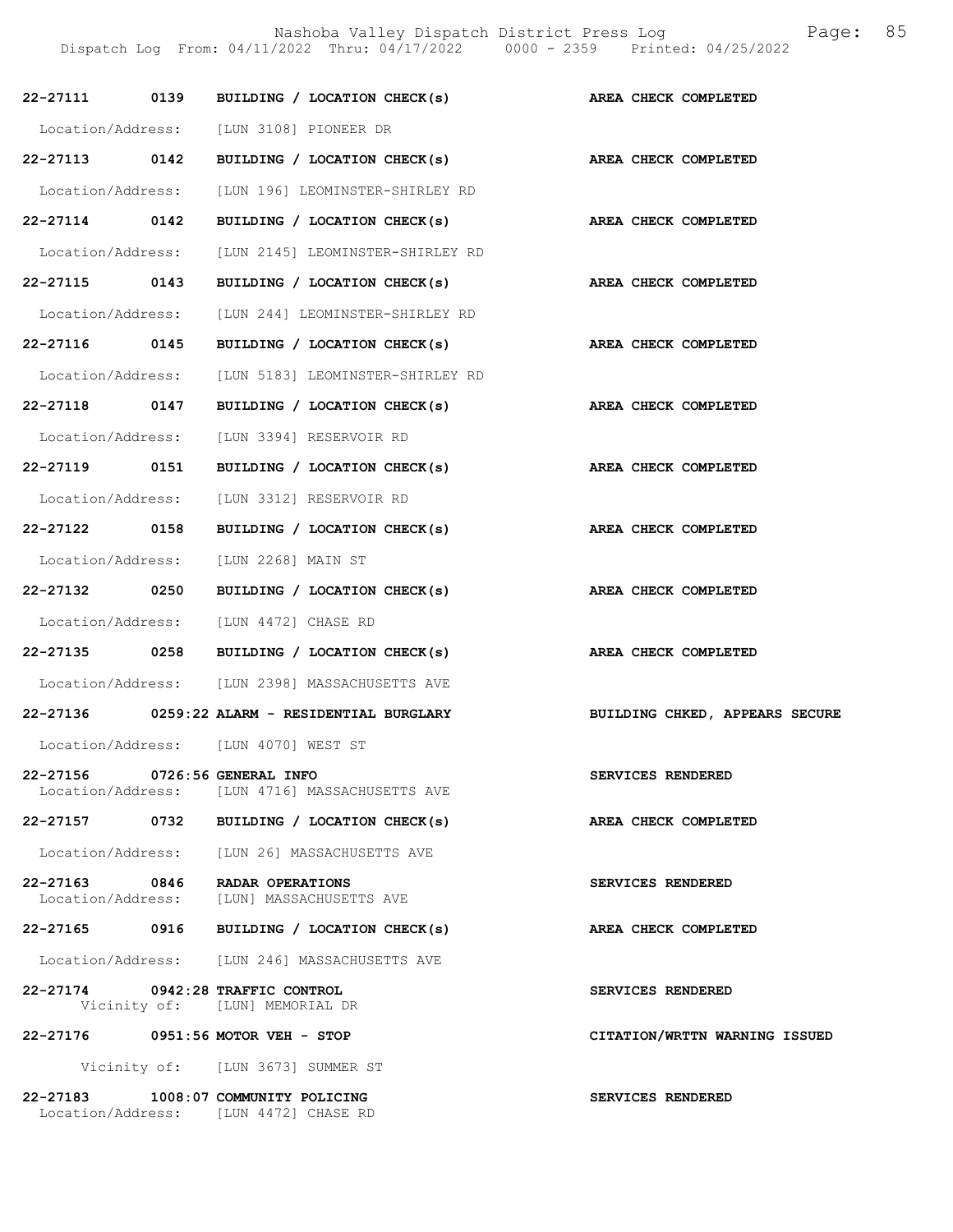|                                   | Nashoba Valley Dispatch District Press Log<br>Dispatch Log From: 04/11/2022 Thru: 04/17/2022 0000 - 2359 Printed: 04/25/2022 | 86<br>Page:                    |
|-----------------------------------|------------------------------------------------------------------------------------------------------------------------------|--------------------------------|
| 22-27186 1034 RADAR OPERATIONS    | Location/Address: [LUN 94] MASSACHUSETTS AVE                                                                                 | SERVICES RENDERED              |
| 22-27189 1039:15 MOTOR VEH - STOP | Location/Address: [LUN] MASSACHUSETTS AVE + PINE ST<br>Refer To Arrest: 22LUN-101-AR                                         | ARREST(S) MADE                 |
|                                   | 22-27203 1156:25 FD-FIRE ALARM, COMMERCIAL<br>Location/Address: [LUN 4996] ELECTRIC AVE<br>Refer To Fire Case: 22LUN-122-IN  | <b>INVESTIGATED</b>            |
| Location/Address: [LUN] HOLMAN ST | 22-27205 1201:58 Recreational Vehicle Complaint                                                                              | Gone on Arrival                |
| 22-27211 1308:10 MOTOR VEH - STOP |                                                                                                                              | CITATION/WRTTN WARNING ISSUED  |
|                                   | Location/Address: [LUN] YOUNGS RD + WHALOM RD                                                                                |                                |
|                                   | 22-27213 1310:39 ALARM - COMMERCIAL BURGLARY<br>Location/Address: [LUN 2397] MASSACHUSETTS AVE                               | <b>FALSE ALARM</b>             |
|                                   | 22-27216 1313:21 FD-MEDICAL EMERGENCY<br>Location/Address: [LUN 358] MASSACHUSETTS AVE                                       | <b>TRANSPORTED BLS</b>         |
| 22-27220 1330 RADAR OPERATIONS    | Location/Address: [LUN 244] LEOMINSTER-SHIRLEY RD                                                                            | SERVICES RENDERED              |
| 22-27238 1532:46 FOLLOW UP        | Location/Address: [LUN 2347] MASSACHUSETTS AVE                                                                               | SERVICES RENDERED              |
| 22-27239 1555 RADAR OPERATIONS    | Location/Address: [LUN 1417] GOODRICH ST                                                                                     | SERVICES RENDERED              |
| 22-27241 1604:24 MOTOR VEH - STOP |                                                                                                                              | CITATION/WRTTN WARNING ISSUED  |
|                                   | Vicinity of: [LUN 4498] GOODRICH ST                                                                                          |                                |
| 22-27242 1615 RADAR OPERATIONS    |                                                                                                                              | NO SERVICES NEEDED             |
|                                   | Location/Address: [LUN] LEOMINSTER-SHIRLEY RD                                                                                |                                |
| 22-27243 1616:26 MOTOR VEH - STOP |                                                                                                                              | CITATION/WRTTN WARNING ISSUED  |
|                                   | Vicinity of: [LUN 1912] KILBURN ST                                                                                           |                                |
|                                   | $22-27245$ 1620:03 MOTOR VEH - ACCIDENT HIT & RUN<br>Location/Address: [LUN 2708] NORTHFIELD RD                              | VEHICLE TOWED                  |
|                                   | 22-27252 1654:52 FD-MEDICAL EMERGENCY<br>Location/Address: [LUN 4980] ASPLUND DR<br>Refer To Fire Case: 22TOW-420-IN         | <b>TRANSPORTED ALS</b>         |
|                                   | 22-27254 1733:09 FD-MEDICAL EMERGENCY                                                                                        | PATIENT REFUSAL, NO TRANSPORT  |
|                                   | Location/Address: [LUN 2542] MASSACHUSETTS AVE                                                                               |                                |
| 22-27256 1739 GENERAL INFO        | Location/Address: [LUN 4716] MASSACHUSETTS AVE                                                                               | SERVICES RENDERED              |
|                                   | 22-27258 1754:46 FD-MEDICAL EMERGENCY<br>Location/Address: [LUN 2542] MASSACHUSETTS AVE<br>Refer To Fire Case: 22TOW-421-IN  | TRANSPORTED ALS                |
|                                   | 22-27263 1815 BUILDING / LOCATION CHECK(s)                                                                                   | AREA CHECK COMPLETED           |
|                                   | Location/Address: [LUN 2234] LEOMINSTER RD                                                                                   |                                |
| 22-27266<br>1828                  | BUILDING / LOCATION CHECK(s)                                                                                                 | BUILDING CHKED, APPEARS SECURE |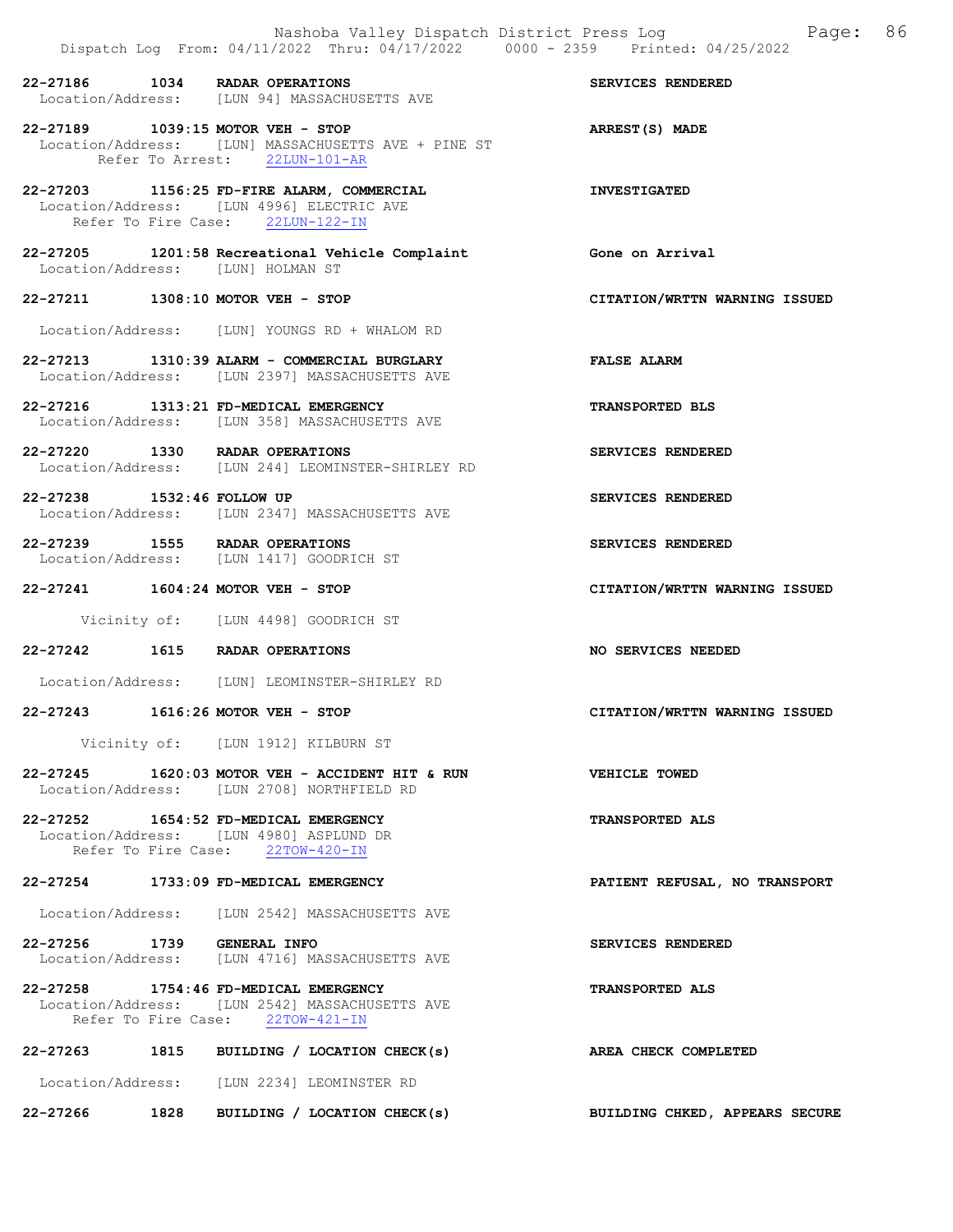|                   |      | Nashoba Valley Dispatch District Press Log<br>Dispatch Log From: 04/11/2022 Thru: 04/17/2022 0000 - 2359 Printed: 04/25/2022     | 87<br>Page:                    |
|-------------------|------|----------------------------------------------------------------------------------------------------------------------------------|--------------------------------|
|                   |      | Location/Address: [LUN 4487] ELECTRIC AVE                                                                                        |                                |
|                   |      | 22-27285 1942:26 FD-FIRE ALARM, COMMERCIAL<br>Location/Address: [LUN 2360] MASSACHUSETTS AVE<br>Refer To Fire Case: 22LUN-123-IN | <b>FALSE ALARM</b>             |
|                   |      | 22-27287 1950:31 SHOPLIFTING                                                                                                     | CRIMINAL COMPLAINT             |
|                   |      | Location/Address: [LUN 2347] MASSACHUSETTS AVE<br>Refer To Summons: 22LUN-103-AR                                                 |                                |
|                   |      | 22-27290 2024 RADAR OPERATIONS<br>Location/Address: [LUN 2143] LEOMINSTER-SHIRLEY RD                                             | <b>INVESTIGATED</b>            |
| 22-27298 2126     |      | BUILDING / LOCATION CHECK(s)                                                                                                     | AREA CHECK COMPLETED           |
|                   |      | Location/Address: [LUN 94] MASSACHUSETTS AVE                                                                                     |                                |
| 22-27300 2130     |      | BUILDING / LOCATION CHECK(s)                                                                                                     | AREA CHECK COMPLETED           |
| Location/Address: |      | [LUN 2475] MASSACHUSETTS AVE                                                                                                     |                                |
| 22-27301 2132     |      | BUILDING / LOCATION CHECK(s)                                                                                                     | BUILDING CHKED, APPEARS SECURE |
| Location/Address: |      | [LUN 170] ELECTRIC AVE                                                                                                           |                                |
| 22-27302 2138     |      | BUILDING / LOCATION CHECK(s)                                                                                                     | BUILDING CHKED, APPEARS SECURE |
| Location/Address: |      | [LUN 4996] ELECTRIC AVE                                                                                                          |                                |
| 22-27303 2142     |      | BUILDING / LOCATION CHECK(s)                                                                                                     | BUILDING CHKED, APPEARS SECURE |
| Location/Address: |      | [LUN 1962] LAKEFRONT AVE                                                                                                         |                                |
| 22-27304 2147     |      | BUILDING / LOCATION CHECK(s)                                                                                                     | BUILDING CHKED, APPEARS SECURE |
|                   |      | Location/Address: [LUN 4777] ELECTRIC AVE                                                                                        |                                |
|                   |      | 22-27305 2149 BUILDING / LOCATION CHECK(s)                                                                                       | BUILDING CHKED, APPEARS SECURE |
|                   |      | Location/Address: [LUN 1130] ELECTRIC AVE                                                                                        |                                |
| 22-27306          | 2155 | BUILDING / LOCATION CHECK(s)                                                                                                     | BUILDING CHKED, APPEARS SECURE |
|                   |      | Location/Address: [LUN 6] ELECTRIC AVE                                                                                           |                                |
|                   |      | $22-27307$ 2205 BUILDING / LOCATION CHECK(s)                                                                                     | BUILDING CHKED, APPEARS SECURE |
|                   |      | Location/Address: [LUN 2348] MASSACHUSETTS AVE                                                                                   |                                |
|                   |      | 22-27322 2301:16 DISTURBANCE<br>Vicinity of: [LUN 2039] LANCASTER AVE                                                            | <b>REPORT</b>                  |
|                   |      | For Date: $04/17/2022 -$ Sunday                                                                                                  |                                |
|                   |      | 22-27389 0451 BUILDING / LOCATION CHECK(s)                                                                                       | BUILDING CHKED, APPEARS SECURE |
|                   |      | Location/Address: [LUN 2310] MASSACHUSETTS AVE                                                                                   |                                |
| 22-27390          | 0459 | BUILDING / LOCATION CHECK(s)                                                                                                     | BUILDING CHKED, APPEARS SECURE |
|                   |      | Location/Address: [LUN 247] MASSACHUSETTS AVE                                                                                    |                                |
|                   |      | 22-27405 0851 BUILDING / LOCATION CHECK(s)                                                                                       | AREA CHECK COMPLETED           |
|                   |      | Location/Address: [LUN 2542] MASSACHUSETTS AVE                                                                                   |                                |

22-27423 1035:38 MOTOR VEH - STOP CITATION/WRTTN WARNING ISSUED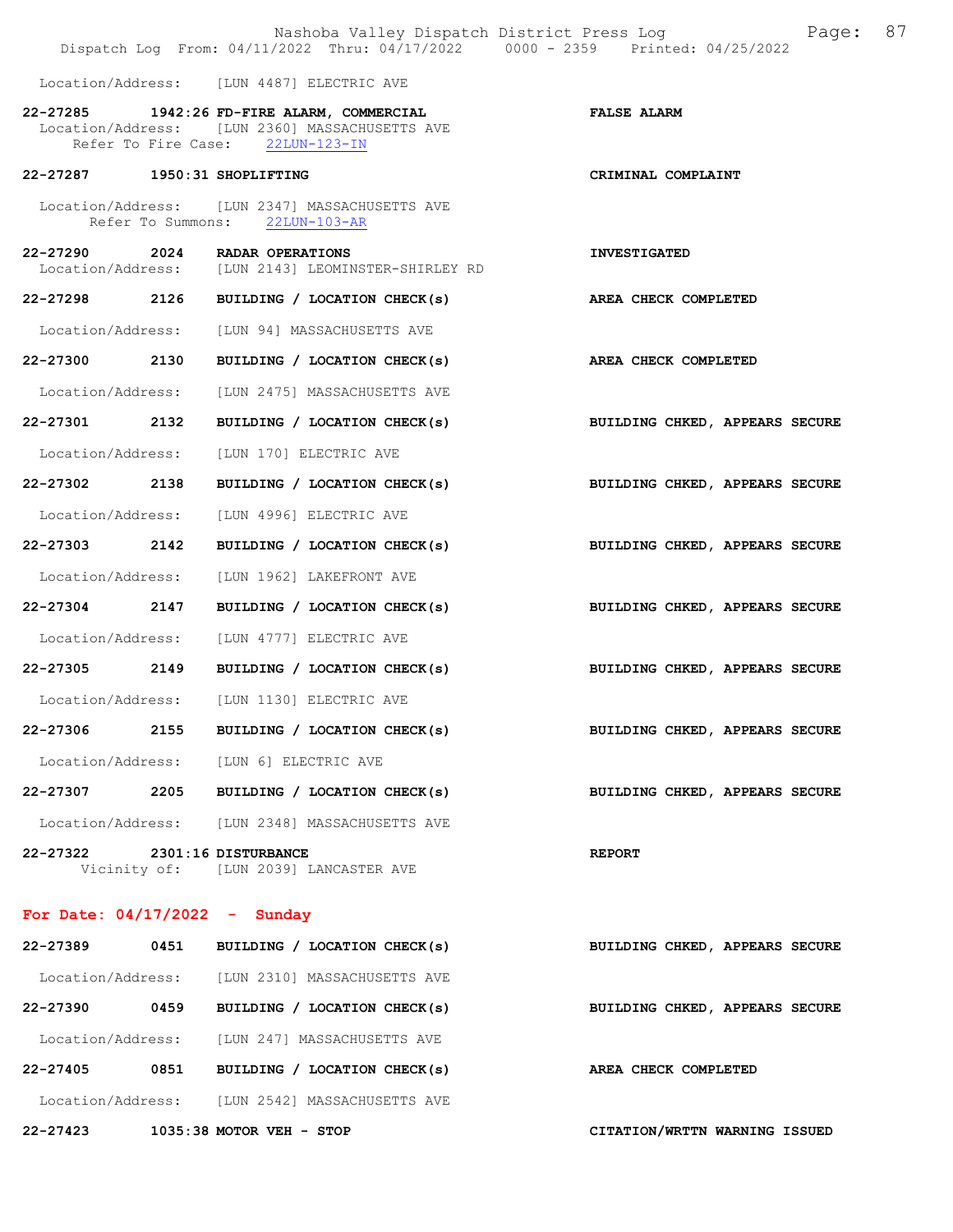|                               |      | Location/Address: [LUN] LEOMINSTER-SHIRLEY RD                                                 |                                |
|-------------------------------|------|-----------------------------------------------------------------------------------------------|--------------------------------|
| 22-27430 1132                 |      | RADAR OPERATIONS<br>Location/Address: [LUN] SUMMER ST                                         | <b>INVESTIGATED</b>            |
|                               |      | 22-27431 1137 BUILDING / LOCATION CHECK(s)                                                    | AREA CHECK COMPLETED           |
|                               |      | Location/Address: [LUN 246] MASSACHUSETTS AVE                                                 |                                |
|                               |      | $22-27438$ 1225:32 BUILDING / LOCATION CHECK(s)<br>Location/Address: [LUN 2662] NORTHFIELD RD | <b>INVESTIGATED</b>            |
|                               |      | 22-27455 1509:36 FD-MEDICAL EMERGENCY<br>Location/Address: [LUN 4957] ROGERS WAY              | TRANSPORTED ALS                |
|                               |      | 22-27470 1759:09 SUSPICIOUS ACTIVITY<br>Location/Address: [LUN 4415] YOUNGS RD                | SPOKEN TO                      |
|                               |      | 22-27477 1858 BUILDING / LOCATION CHECK(s)                                                    | BUILDING CHKED, APPEARS SECURE |
|                               |      | Location/Address: [LUN 2234] LEOMINSTER RD                                                    |                                |
| 22-27479 1907                 |      | BUILDING / LOCATION CHECK(s)                                                                  | BUILDING CHKED, APPEARS SECURE |
|                               |      | Location/Address: [LUN 196] LEOMINSTER-SHIRLEY RD                                             |                                |
| 22-27491 2021                 |      | BUILDING / LOCATION CHECK(s)                                                                  | BUILDING CHKED, APPEARS SECURE |
|                               |      | Location/Address: [LUN 2398] MASSACHUSETTS AVE                                                |                                |
| 22-27514 2149                 |      | BUILDING / LOCATION CHECK(s)                                                                  | AREA CHECK COMPLETED           |
|                               |      | Location/Address: [LUN 2347] MASSACHUSETTS AVE                                                |                                |
| 22-27515 2200                 |      | BUILDING / LOCATION CHECK(s)                                                                  | BUILDING CHKED, APPEARS SECURE |
|                               |      | Location/Address: [LUN 6] ELECTRIC AVE                                                        |                                |
| 22-27516 2203                 |      | BUILDING / LOCATION CHECK(s)                                                                  | AREA CHECK COMPLETED           |
|                               |      | Location/Address: [LUN 83] LAKEFRONT AVE                                                      |                                |
| 22-27520 2225                 |      | BUILDING / LOCATION CHECK(s)                                                                  | AREA CHECK COMPLETED           |
| Location/Address:             |      | [LUN 2310] MASSACHUSETTS AVE                                                                  |                                |
| 22-27521<br>Location/Address: |      | 2233:59 SUSPICIOUS ACTIVITY<br>[LUN 2310] MASSACHUSETTS AVE                                   | SERVICES RENDERED              |
| 22-27522                      | 2246 | BUILDING / LOCATION CHECK(s)                                                                  | AREA CHECK COMPLETED           |
| Location/Address:             |      | [LUN 3670] SUMMER ST                                                                          |                                |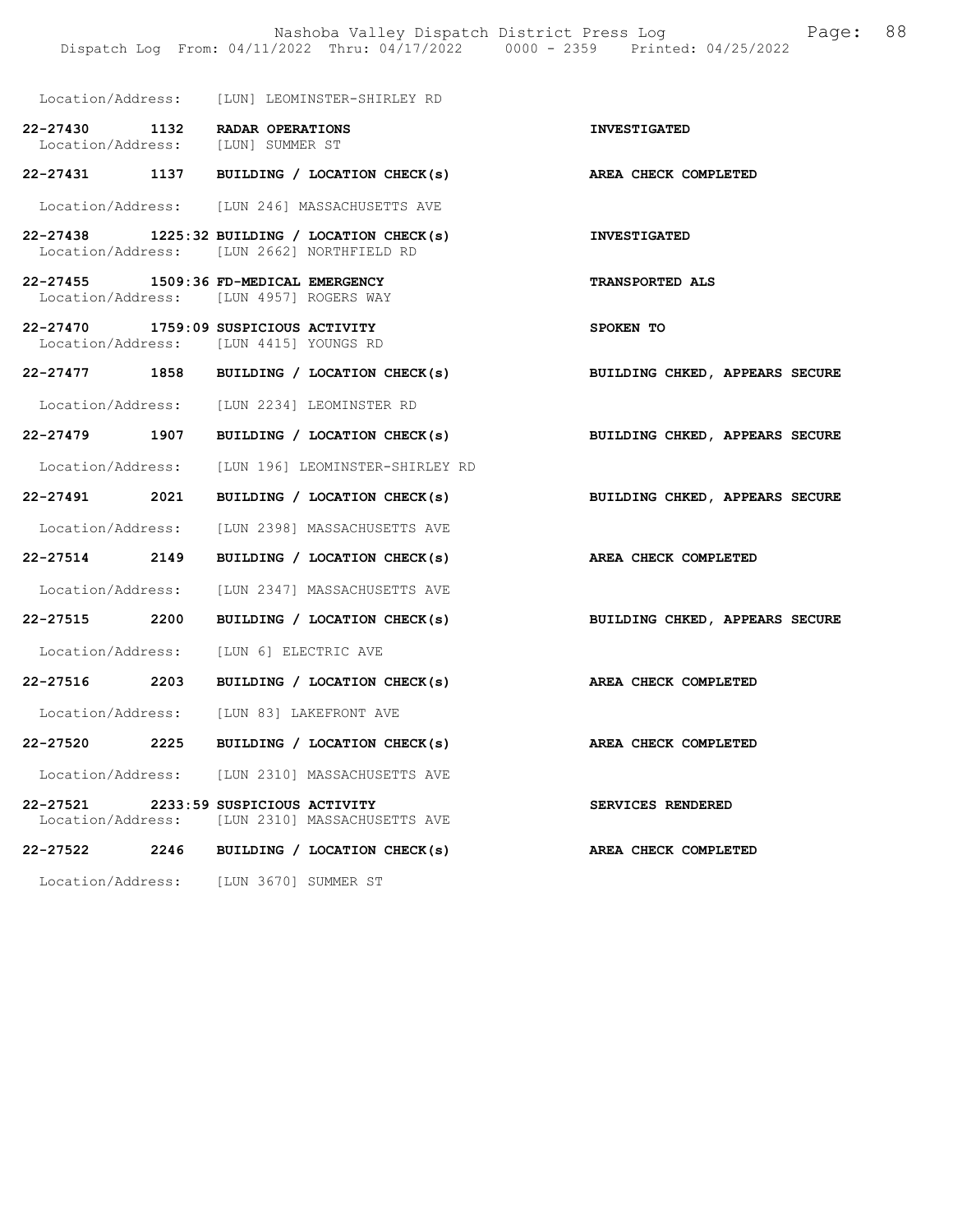Nashoba Valley Dispatch District Press Log Fage: 89 Dispatch Log From: 04/11/2022 Thru: 04/17/2022 0000 - 2359 Printed: 04/25/2022

#### For Jurisdiction: DEVENS RFTA, MA

#### For Date: 04/11/2022 - Monday

22-25768 1450:18 FD-INSPECTION SERVICES RENDERED Location/Address: [MLT 175] JACKSON RD

### For Date: 04/12/2022 - Tuesday

- 22-25974 0702:59 MOTOR VEH STOP VERBAL WARNING Location/Address: [MLT] QUEBEC ST
- 22-26050 1328:05 MOTOR VEH STOP VERBAL WARNING Location/Address: [MLT] LOVELL RD
- 22-26084 1535:06 911 ABANDONED/MISDIAL/HANGUP SERVICES RENDERED Location/Address: [MLT] QUEBEC ST

#### For Date:  $04/14/2022 -$  Thursday

22-26661 1753:01 ALARM - COMMERCIAL BURGLARY REPORTING PARTY CANCELED

Location/Address: [MLT 25] QUEBEC ST

#### For Date: 04/15/2022 - Friday

- 22-26842 0846:53 MOTOR VEH PLATE LISTING NOTIFIED Vicinity of: [MLT 154] QUEBEC ST
- 22-26856 0941:42 MOTOR VEH STOP VERBAL WARNING Vicinity of: [MLT] JACKSON RD
- 22-26911 1407:16 FD-MEDICAL EMERGENCY TRANSPORTED BLS Vicinity of: [MLT 175] JACKSON RD Refer To Fire Case: 22DEV-219-IN

#### For Date: 04/16/2022 - Saturday

| 22-27171          | 0938:07 FD-FIRE ALARM (BOX DETAIL)       | NO SERVICES NEEDED |
|-------------------|------------------------------------------|--------------------|
|                   | Location/Address: [MLT 172] TRAINFIRE RD |                    |
| 22-27177          | 0953:33 FD-FIRE ALARM (BOX DETAIL)       | NO SERVICES NEEDED |
|                   | Location/Address: [MLT 131] FIENBURG ST  |                    |
| 22-27178          | 1001:20 FD-FIRE ALARM (BOX DETAIL)       | NO SERVICES NEEDED |
| Location/Address: | [MLT 221] JACKSON RD                     |                    |

22-27250 1640:23 ALARM - COMMERCIAL BURGLARY REPORTING PARTY CANCELED

Location/Address: [MLT 25] QUEBEC ST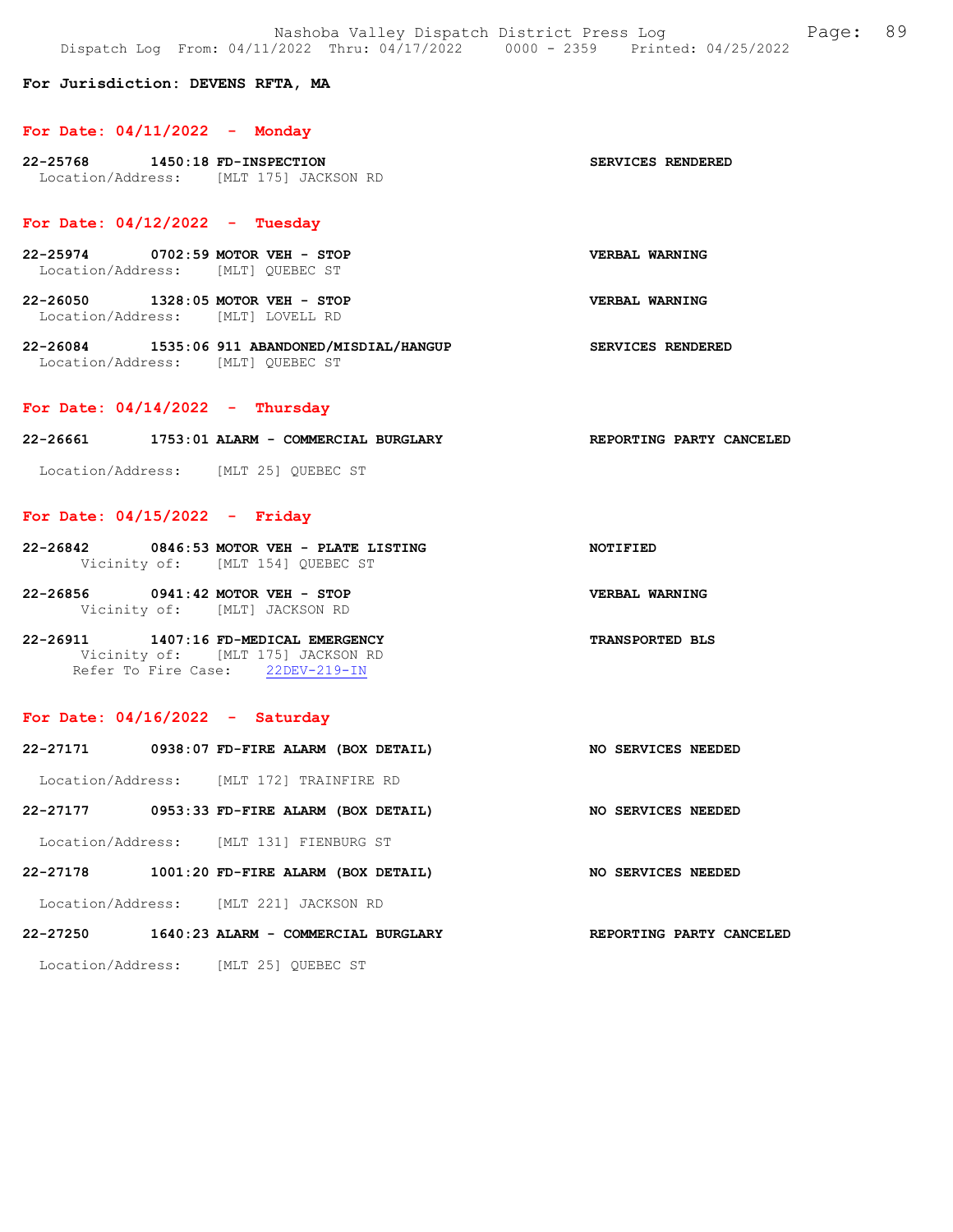Nashoba Valley Dispatch District Press Log Fage: 90 Dispatch Log From: 04/11/2022 Thru: 04/17/2022 0000 - 2359 Printed: 04/25/2022

## For Jurisdiction: TOWNSEND, MA

# For Date: 04/11/2022 - Monday

|          |               | 22-25525 0011 BUILDING / LOCATION CHECK(s)                      | BUILDING CHKED, APPEARS SECURE |
|----------|---------------|-----------------------------------------------------------------|--------------------------------|
|          |               | Location/Address: [TOW P10195] DUDLEY RD                        |                                |
|          |               | 22-25527 0014 BUILDING / LOCATION CHECK(s)                      | BUILDING CHKED, APPEARS SECURE |
|          |               | Location/Address: [TOW P10020] BROOKLINE RD                     |                                |
|          |               | 22-25532 0023 BUILDING / LOCATION CHECK(s)                      | AREA CHECK COMPLETED           |
|          |               | Location/Address: [TOW 100] MAIN ST                             |                                |
|          |               | 22-25540 0028 BUILDING / LOCATION CHECK(s)                      | AREA CHECK COMPLETED           |
|          |               | Location/Address: [TOW] W MEADOW ESTATES DR                     |                                |
|          |               | 22-25555 0044 BUILDING / LOCATION CHECK(s)                      | BUILDING CHKED, APPEARS SECURE |
|          |               | Location/Address: [TOW 36] FITCHBURG RD                         |                                |
|          |               | 22-25566 0049 BUILDING / LOCATION CHECK(s) AREA CHECK COMPLETED |                                |
|          |               | Location: [TOW 192] SECTOR TWO                                  |                                |
|          |               | 22-25574 0058 RADAR OPERATIONS                                  | <b>NO SERVICES NEEDED</b>      |
|          |               | Location/Address: [TOW 88] MAIN ST                              |                                |
|          | 22-25597 0128 | BUILDING / LOCATION CHECK(s)                                    | BUILDING CHKED, APPEARS SECURE |
|          |               | Location/Address: [TOW 214] MAIN ST                             |                                |
|          |               | 22-25608 0147 BUILDING / LOCATION CHECK(s)                      | BUILDING CHKED, APPEARS SECURE |
|          |               | Location/Address: [TOW P10278] MAIN ST                          |                                |
|          |               | 22-25610 0149 BUILDING / LOCATION CHECK(s)                      | BUILDING CHKED, APPEARS SECURE |
|          |               | Location/Address: [TOW 58] MAIN ST                              |                                |
|          |               | 22-25614 0200 BUILDING / LOCATION CHECK(s)                      | BUILDING CHKED, APPEARS SECURE |
|          |               | Location/Address: [TOW 232] MAIN ST                             |                                |
|          | 22-25615 0201 | BUILDING / LOCATION CHECK(s)                                    | BUILDING CHKED, APPEARS SECURE |
|          |               | Location/Address: [TOW P10206] MAIN ST                          |                                |
|          |               | 22-25626 0214 BUILDING / LOCATION CHECK(s)                      | AREA CHECK COMPLETED           |
|          |               | Location: [TOW 197] TIMBERLEE PARK                              |                                |
| 22-25627 | 0214          | BUILDING / LOCATION CHECK(s)                                    | AREA CHECK COMPLETED           |
|          |               | Location/Address: [TOW 149] MASON RD                            |                                |
|          | 22-25635 0222 | BUILDING / LOCATION CHECK(s)                                    | AREA CHECK COMPLETED           |
|          |               | Location/Address: [TOW 256] BURGESS RD                          |                                |
|          |               | 22-25637 0231 BUILDING / LOCATION CHECK(s)                      | AREA CHECK COMPLETED           |
|          |               | Location: [TOW 198] PINE TREE HAVEN                             |                                |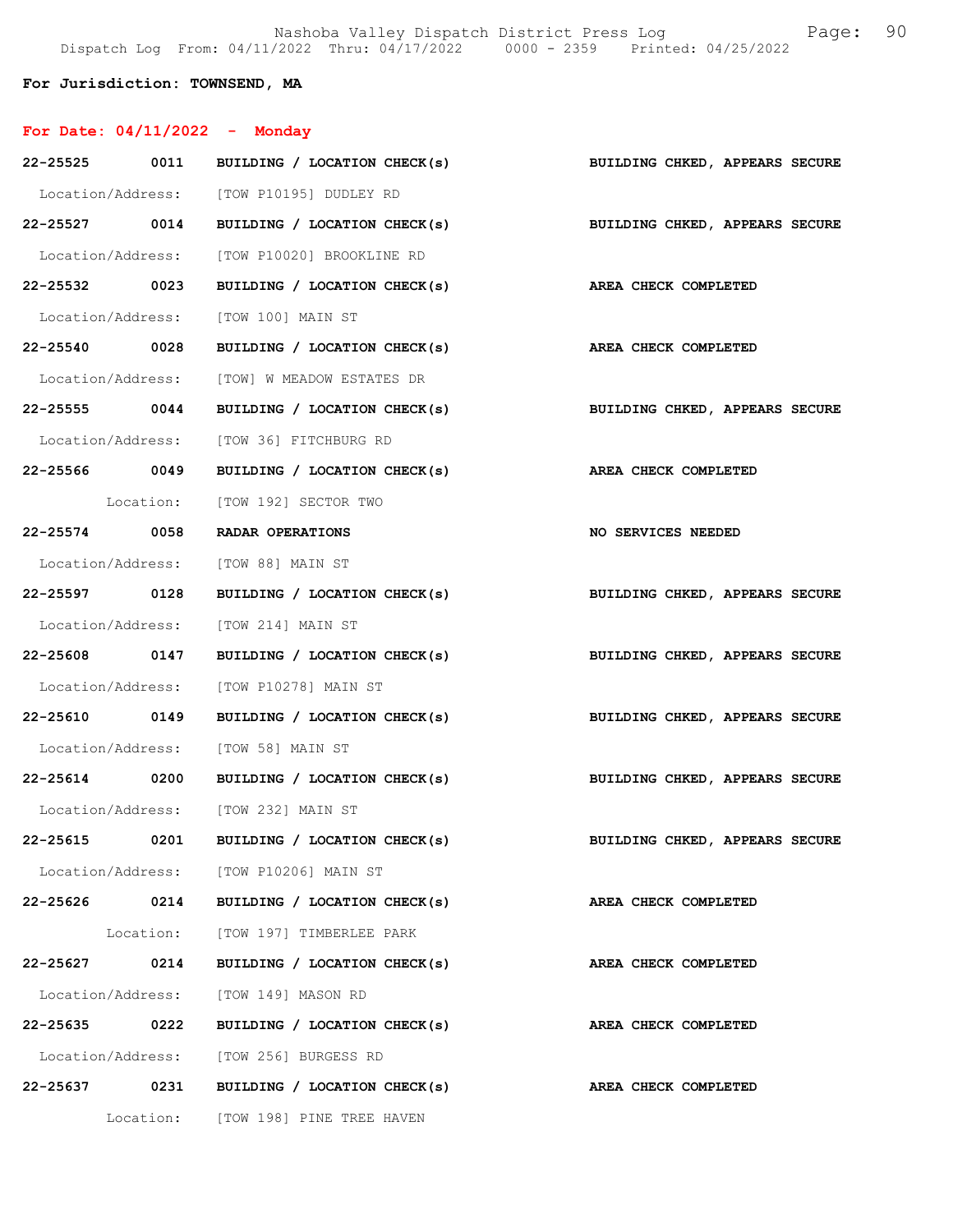|                                | Nashoba Valley Dispatch District Press Log Mashoba Valley Dispatch District Press Log<br>Dispatch Log From: 04/11/2022 Thru: 04/17/2022 0000 - 2359 Printed: 04/25/2022 |                                |  |
|--------------------------------|-------------------------------------------------------------------------------------------------------------------------------------------------------------------------|--------------------------------|--|
|                                | 22-25639 0237 BUILDING / LOCATION CHECK(s) BUILDING CHKED, APPEARS SECURE                                                                                               |                                |  |
|                                | Location/Address: [TOW P10168] ELM ST                                                                                                                                   |                                |  |
|                                | 22-25640 0239 BUILDING / LOCATION CHECK(s)                                                                                                                              | BUILDING CHKED, APPEARS SECURE |  |
| Location/Address:              | [TOW 45] ELM ST                                                                                                                                                         |                                |  |
| 22-25641 0313                  | BUILDING / LOCATION CHECK(s)                                                                                                                                            | BUILDING CHKED, APPEARS SECURE |  |
|                                | Location/Address: [TOW P10384] ELM ST                                                                                                                                   |                                |  |
| 22-25642 0314                  | BUILDING / LOCATION CHECK(s)                                                                                                                                            | BUILDING CHKED, APPEARS SECURE |  |
|                                | Location/Address: [TOW 159] MAIN ST                                                                                                                                     |                                |  |
| 22-25645 0330                  | BUILDING / LOCATION CHECK(s) BUILDING CHKED, APPEARS SECURE                                                                                                             |                                |  |
| Location/Address:              | [TOW P10017] WHITCOMB ST                                                                                                                                                |                                |  |
| 22-25650 0502                  | BUILDING / LOCATION CHECK(s)                                                                                                                                            | BUILDING CHKED, APPEARS SECURE |  |
|                                | Location/Address: [TOW 15] DUDLEY RD                                                                                                                                    |                                |  |
| 22-25651 0504                  | BUILDING / LOCATION CHECK(s)                                                                                                                                            | BUILDING CHKED, APPEARS SECURE |  |
|                                | Location/Address: [TOW 123] DUDLEY RD                                                                                                                                   |                                |  |
|                                | 22-25653 0511 BUILDING / LOCATION CHECK(s)                                                                                                                              | AREA CHECK COMPLETED           |  |
|                                | Location/Address: [TOW] TURNPIKE RD                                                                                                                                     |                                |  |
|                                | 22-25657 0518:43 MOTOR VEH - STOP<br>Vicinity of: [TOW] MAIN ST                                                                                                         | <b>VERBAL WARNING</b>          |  |
|                                | 22-25663 0540 BUILDING / LOCATION CHECK(s)                                                                                                                              | AREA CHECK COMPLETED           |  |
|                                | Location/Address: [TOW 640] MAIN ST                                                                                                                                     |                                |  |
|                                | 22-25667 0614 BUILDING / LOCATION CHECK(s)                                                                                                                              | AREA CHECK COMPLETED           |  |
| Location/Address:              | [TOW 214] MAIN ST                                                                                                                                                       |                                |  |
|                                | 22-25680 0736:51 MOTOR VEH - LOCKOUT<br>Location/Address: [TOW] WALLACE HILL RD                                                                                         | SERVICES RENDERED              |  |
|                                | 22-25686 0814:57 MOTOR VEH - DISABLED                                                                                                                                   | NO SERVICES NEEDED             |  |
|                                | Location/Address: [TOW] WHEELER RD + MAIN ST                                                                                                                            |                                |  |
|                                | 22-25705 0907:42 REQUEST TO SPEAK TO AN OFFICER<br>Location/Address: [TOW P10462] BROOKLINE RD                                                                          | SPOKEN TO                      |  |
|                                | 22-25713 0931:20 ALARM - COMMERCIAL BURGLARY<br>Location/Address: [TOW 87] MAIN ST                                                                                      | <b>FALSE ALARM</b>             |  |
|                                | 22-25720 0950 COMMUNITY POLICING                                                                                                                                        | AREA CHECK COMPLETED           |  |
|                                | Location/Address: [TOW 106] MAIN ST                                                                                                                                     |                                |  |
|                                | 22-25740 1200:17 MOTOR VEH - DISABLED<br>Location/Address: [TOW] WHEELER RD + MAIN ST                                                                                   | VEHICLE TOWED                  |  |
| 22-25751 1302:23 FD-INSPECTION | Location/Address: [TOW] HIGHLAND ST                                                                                                                                     | SERVICES RENDERED              |  |
| 22-25754 1332:37 FD-INSPECTION | Location/Address: [TOW] KRISTOPHER LN                                                                                                                                   | SERVICES RENDERED              |  |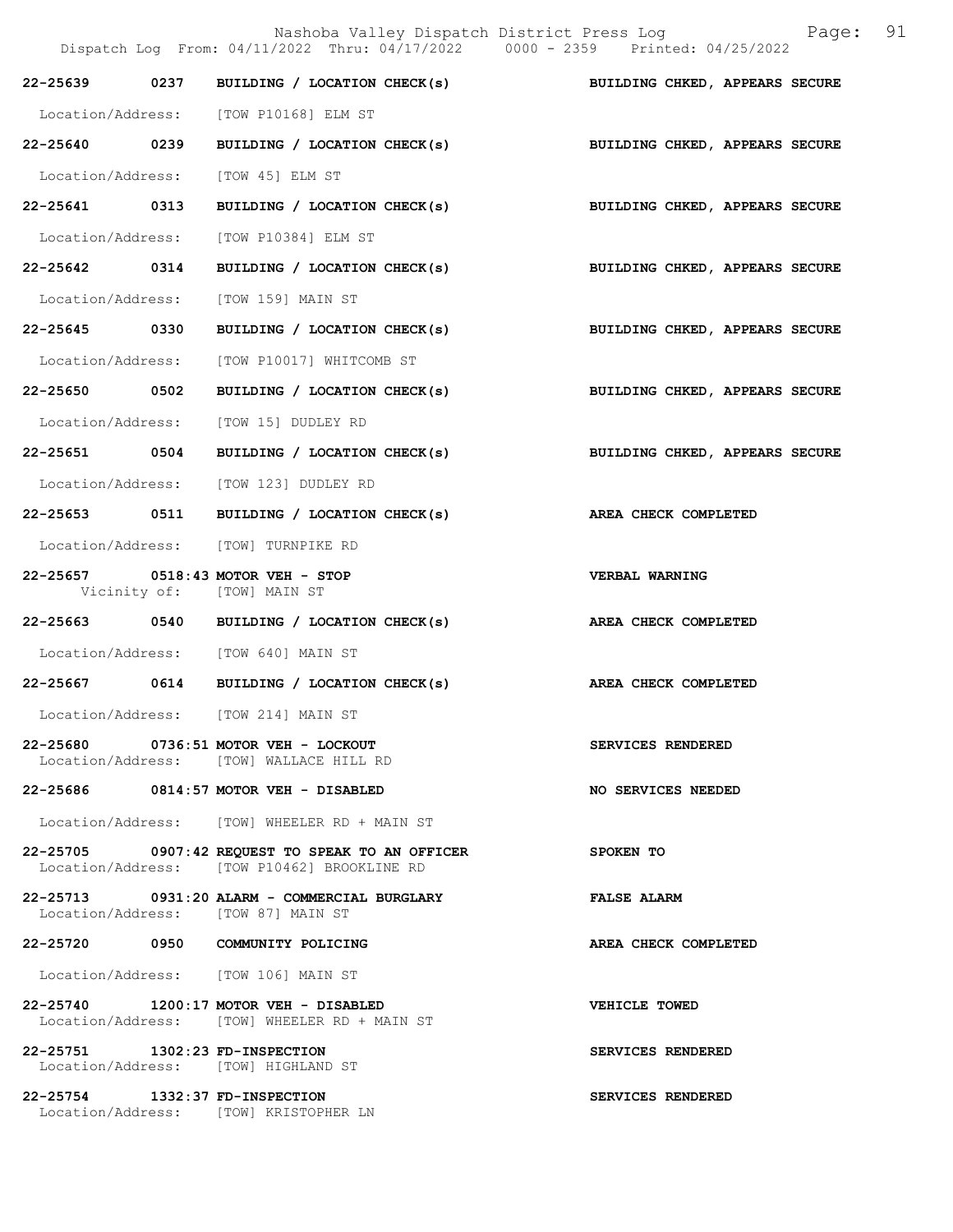| 22-25765 1353:21 GENERAL INFO |                      | Location/Address: [TOW] MASON RD                                                               | NOTIFIED                 |
|-------------------------------|----------------------|------------------------------------------------------------------------------------------------|--------------------------|
|                               |                      | 22-25756 1355:46 FD-INSPECTION<br>Location/Address: [TOW] WEST ELM ST                          | SERVICES RENDERED        |
| 22-25762 1430:27 HARASSMENT   |                      |                                                                                                | REFERRED TO OTHER AGENCY |
|                               |                      | Location/Address: [TOW P10462] BROOKLINE RD                                                    |                          |
|                               |                      | 22-25767 1444:01 MOTOR VEH - LOCKOUT<br>Location/Address: [TOW P10069] MAIN ST                 | <b>SERVICES RENDERED</b> |
|                               |                      | $22-25770$ 1459:23 PROPERTY - Found or Lost<br>Location/Address: [TOW P10462] BROOKLINE RD     | NOTIFIED                 |
|                               |                      | 22-25772 1510:17 ASSIST OTHER AGENCY<br>Location/Address: [TOW] TOWNSEND HILL RD               | SERVICES RENDERED        |
| 22-25780 1552:01 ANIMAL CALL  |                      | Location/Address: [TOW] SPAULDING ST                                                           | UNITS ADVISED            |
|                               |                      | 22-25792 1645 COMMUNITY POLICING                                                               | AREA CHECK COMPLETED     |
|                               |                      | Location/Address: [TOW 214] MAIN ST                                                            |                          |
|                               |                      | 22-25794 1649 COMMUNITY POLICING                                                               | AREA CHECK COMPLETED     |
|                               |                      | Location/Address: [TOW 214] MAIN ST                                                            |                          |
| 22-25808 1729:48 ANIMAL CALL  |                      | Location/Address: [TOW] SHIRLEY RD                                                             | SPOKEN TO                |
|                               |                      | 22-25813 1749:54 REQUEST TO SPEAK TO AN OFFICER<br>Location/Address: [TOW P10462] BROOKLINE RD | REPORT                   |
|                               |                      | 22-25823 1955 BUILDING / LOCATION CHECK(s) AREA CHECK COMPLETED                                |                          |
|                               |                      | Location/Address: [TOW 169] NEW FITCHBURG RD                                                   |                          |
|                               | $\sim$ $\sim$ $\sim$ |                                                                                                |                          |

22-25824 2000:40 MOTOR VEH - DISABLED VEHICLE TOWED Location/Address: [TOW] GREENVILLE RD + MASON RD

## For Date: 04/12/2022 - Tuesday

| 22-25870          | 0026 | BUILDING / LOCATION CHECK(s)                | AREA CHECK COMPLETED           |
|-------------------|------|---------------------------------------------|--------------------------------|
|                   |      | Location/Address: [TOW 171] BROOKLINE ST    |                                |
| 22-25872          | 0029 | BUILDING / LOCATION CHECK(s)                | BUILDING CHKED, APPEARS SECURE |
|                   |      | Location/Address: [TOW 133] MAIN ST         |                                |
| 22-25873          | 0032 | BUILDING / LOCATION CHECK(s)                | BUILDING CHKED, APPEARS SECURE |
| Location/Address: |      | [TOW 147] DUDLEY RD                         |                                |
| 22-25875          | 0034 | BUILDING / LOCATION CHECK(s)                | BUILDING CHKED, APPEARS SECURE |
|                   |      | Location/Address: [TOW P10126] BROOKLINE RD |                                |
| 22-25876          | 0034 | BUILDING / LOCATION CHECK(s)                | BUILDING CHKED, APPEARS SECURE |
|                   |      | Location/Address: [TOW P10020] BROOKLINE RD |                                |
| 22-25879          | 0039 | BUILDING / LOCATION CHECK(s)                | BUILDING CHKED, APPEARS SECURE |
| Location/Address: |      | [TOW 42] MAIN ST                            |                                |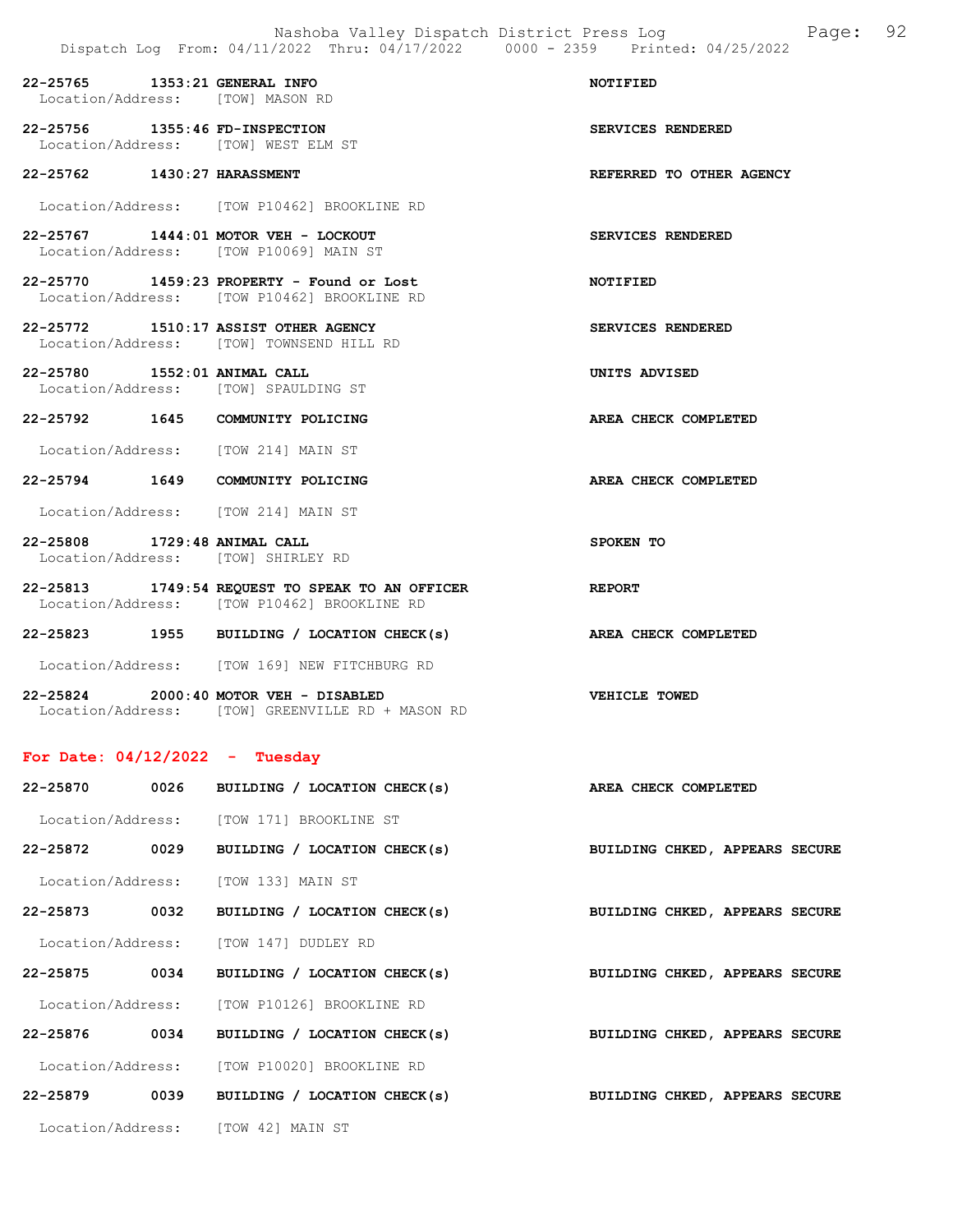Nashoba Valley Dispatch District Press Log Fage: 93 Dispatch Log From: 04/11/2022 Thru: 04/17/2022 0000 - 2359 Printed: 04/25/2022

|                                | 22-25882 0042 BUILDING / LOCATION CHECK(s)                                | BUILDING CHKED, APPEARS SECURE |
|--------------------------------|---------------------------------------------------------------------------|--------------------------------|
|                                | Location/Address: [TOW 36] FITCHBURG RD                                   |                                |
| 22-25883 0045                  | BUILDING / LOCATION CHECK(s) BUILDING CHKED, APPEARS SECURE               |                                |
|                                | Location/Address: [TOW 232] MAIN ST                                       |                                |
| 22-25887 0054                  | BUILDING / LOCATION CHECK(s)                                              | BUILDING CHKED, APPEARS SECURE |
|                                | Location/Address: [TOW P10206] MAIN ST                                    |                                |
| 22-25888 0056                  | BUILDING / LOCATION CHECK(s) AREA CHECK COMPLETED                         |                                |
|                                | Location/Address: [TOW 11] MAIN ST                                        |                                |
| 22-25889 0057                  | BUILDING / LOCATION CHECK(s) AREA CHECK COMPLETED                         |                                |
|                                | Location/Address: [TOW 100] MAIN ST                                       |                                |
| 22-25894 0101                  | BUILDING / LOCATION CHECK(s) AREA CHECK COMPLETED                         |                                |
|                                | Location/Address: [TOW 169] NEW FITCHBURG RD                              |                                |
| 22-25926 0129                  | BUILDING / LOCATION CHECK(s)                                              | <b>AREA CHECK COMPLETED</b>    |
|                                | Location: [TOW 198] PINE TREE HAVEN                                       |                                |
|                                | 22-25927 0138 BUILDING / LOCATION CHECK(s)                                | BUILDING CHKED, APPEARS SECURE |
|                                | Location/Address: [TOW 23] SOUTH ST                                       |                                |
|                                | 22-25939 0203 RADAR OPERATIONS                                            | <b>NO SERVICES NEEDED</b>      |
|                                | Location/Address: [TOW 92] MAIN ST                                        |                                |
| 22-25941 0215                  | BUILDING / LOCATION CHECK(s) AREA CHECK COMPLETED                         |                                |
|                                | Location: [TOW 193] SECTOR THREE                                          |                                |
|                                | 22-25945 0255 BUILDING / LOCATION CHECK(s) BUILDING CHKED, APPEARS SECURE |                                |
|                                | Location/Address: [TOW P10278] MAIN ST                                    |                                |
|                                | 22-25946 0300 BUILDING / LOCATION CHECK(s)                                | AREA CHECK COMPLETED           |
|                                | Location: [TOW 197] TIMBERLEE PARK                                        |                                |
|                                | 22-25948 0316 RADAR OPERATIONS                                            | NO SERVICES NEEDED             |
|                                | Location/Address: [TOW 578] MAIN ST                                       |                                |
| 22-25953 0406                  | BUILDING / LOCATION CHECK(s)                                              | AREA CHECK COMPLETED           |
|                                | Location/Address: [TOW 149] MASON RD                                      |                                |
| 22-25956 0536                  | RADAR OPERATIONS<br>Location/Address: [TOW] DUDLEY RD                     | SERVICES RENDERED              |
|                                | 22-25960 0554 BUILDING / LOCATION CHECK(s)                                | BUILDING CHKED, APPEARS SECURE |
|                                | Location/Address: [TOW 58] MAIN ST                                        |                                |
|                                | 22-26015 1120 RADAR OPERATIONS<br>Location/Address: [TOW 149] MASON RD    | SERVICES RENDERED              |
| 22-26025 1202:58 FD-INSPECTION | Location/Address: [TOW] BAYBERRY HILL RD                                  | SERVICES RENDERED              |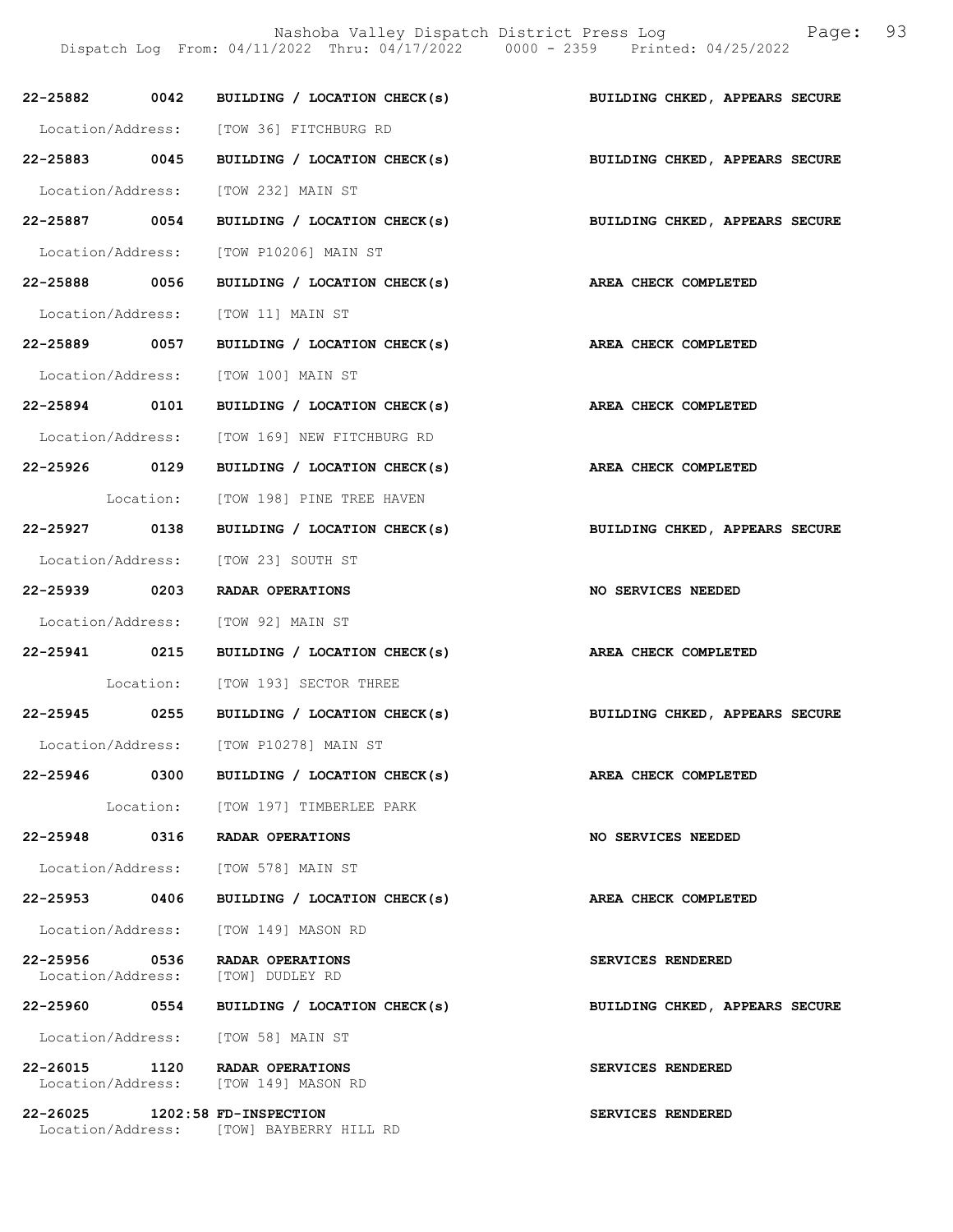| 22-26037 1246:51 HARASSMENT<br>Location/Address: [TOW] MAIN ST              |                                                                                                                          | SPOKEN TO                |
|-----------------------------------------------------------------------------|--------------------------------------------------------------------------------------------------------------------------|--------------------------|
|                                                                             | 22-26056 1356:59 FD-MEDICAL EMERGENCY<br>Location/Address: [TOW 274] WALLACE HILL RD<br>Refer To Fire Case: 22TOW-407-IN | <b>TRANSPORTED ALS</b>   |
| Location/Address: [TOW P10206] MAIN ST                                      | 22-26069 1431:15 MOTOR VEH - ACCIDENT NO INJURY SERVICES RENDERED                                                        |                          |
| 22-26070 1432:59 WELL BEING CHECK                                           | Location/Address: [TOW P10279] MAPLEWOOD DR                                                                              | SPOKEN TO                |
| 22-26107 1718:21 FD-INVESTIGATION<br>Location/Address: [TOW 87] MAIN ST     | Refer To Fire Case: 22TOW-408-IN                                                                                         | <b>INVESTIGATED</b>      |
| Location/Address: [TOW] WALLACE HILL RD                                     | 22-26112 1738:02 VIOLATION OF 209A/258E                                                                                  | <b>REPORT</b>            |
| Location/Address: [TOW P10472] DEPOT ST                                     | 22-26115 1758:14 MOTOR VEH - ACCIDENT NO INJURY                                                                          | <b>REPORT</b>            |
|                                                                             | 22-26118 1814:51 MOTOR VEH - ACCIDENT HIT & RUN<br>Location/Address: [TOW] WHEELER RD + MAIN ST                          | <b>SERVICES RENDERED</b> |
|                                                                             | 22-26125 1850:44 REQUEST TO SPEAK TO AN OFFICER<br>Location/Address: [TOW P10462] BROOKLINE RD                           | <b>SPOKEN TO</b>         |
| 22-26131 1941:28 SEX OFFENDER REGISTRY                                      | Location/Address: [TOW P10462] BROOKLINE RD                                                                              | SPOKEN TO                |
| 22-26149 2047:32 MOTOR VEH - STOP<br>Location/Address: [TOW P10070] MAIN ST |                                                                                                                          | VERBAL WARNING           |

22-26175 2353 BUILDING / LOCATION CHECK(s) AREA CHECK COMPLETED Location/Address: [TOW 171] BROOKLINE ST

## For Date: 04/13/2022 - Wednesday

| 22-26189 0031 |      | BUILDING / LOCATION CHECK(s)                | AREA CHECK COMPLETED           |
|---------------|------|---------------------------------------------|--------------------------------|
|               |      | Location: [TOW 198] PINE TREE HAVEN         |                                |
| 22-26196      | 0048 | BUILDING / LOCATION CHECK(s)                | BUILDING CHKED, APPEARS SECURE |
|               |      | Location/Address: [TOW 232] MAIN ST         |                                |
|               |      | 22-26200 0059 BUILDING / LOCATION CHECK(s)  | BUILDING CHKED, APPEARS SECURE |
|               |      | Location/Address: [TOW P10206] MAIN ST      |                                |
| 22-26202 0108 |      | RADAR OPERATIONS                            | NO SERVICES NEEDED             |
|               |      | Location/Address: [TOW] ELM ST              |                                |
|               |      | 22-26224 0153 BUILDING / LOCATION CHECK(s)  | AREA CHECK COMPLETED           |
|               |      | Location/Address: [TOW 147] DUDLEY RD       |                                |
| 22-26225 0155 |      | BUILDING / LOCATION CHECK(s)                | AREA CHECK COMPLETED           |
|               |      | Location/Address: [TOW P10126] BROOKLINE RD |                                |
| $22 - 26227$  | 0157 | BUILDING / LOCATION CHECK(s)                | AREA CHECK COMPLETED           |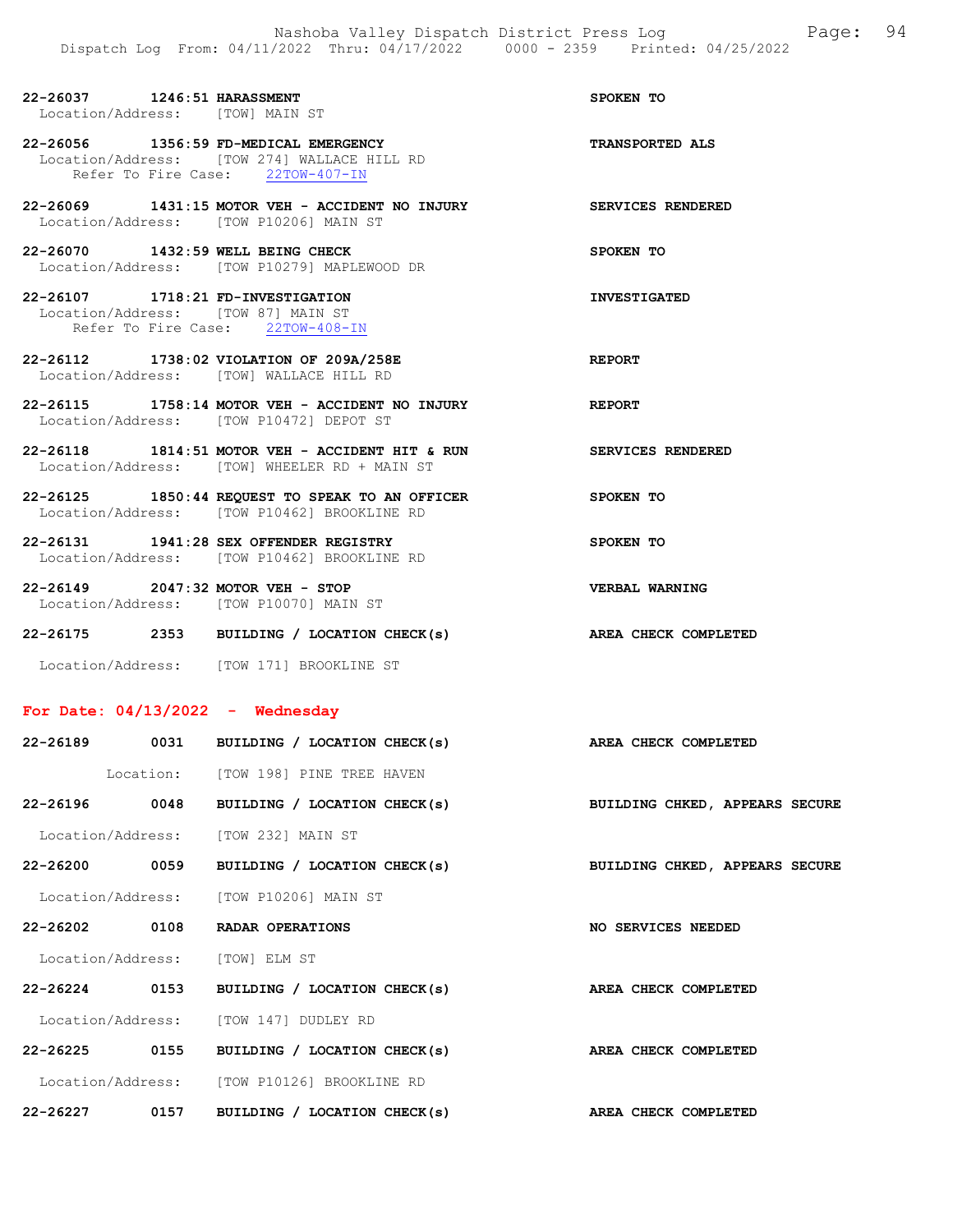|                                |      |                                                                                                | Nashoba Valley Dispatch District Press Log<br>Page:<br>Dispatch Log From: 04/11/2022 Thru: 04/17/2022 0000 - 2359 Printed: 04/25/2022 | 95 |
|--------------------------------|------|------------------------------------------------------------------------------------------------|---------------------------------------------------------------------------------------------------------------------------------------|----|
|                                |      | Location/Address: [TOW P10020] BROOKLINE RD                                                    |                                                                                                                                       |    |
|                                |      | 22-26228 0157 BUILDING / LOCATION CHECK(s)                                                     | BUILDING CHKED, APPEARS SECURE                                                                                                        |    |
|                                |      | Location/Address: [TOW 40] MAIN ST                                                             |                                                                                                                                       |    |
| 22-26231 0217                  |      | BUILDING / LOCATION CHECK(s)                                                                   | AREA CHECK COMPLETED                                                                                                                  |    |
|                                |      | Location/Address: [TOW P10017] WHITCOMB ST                                                     |                                                                                                                                       |    |
| 22-26232 0219                  |      | BUILDING / LOCATION CHECK(s)                                                                   | AREA CHECK COMPLETED                                                                                                                  |    |
| Location/Address:              |      | [TOW 159] MAIN ST                                                                              |                                                                                                                                       |    |
| 22-26235 0224                  |      | BUILDING / LOCATION CHECK(s)                                                                   | BUILDING CHKED, APPEARS SECURE                                                                                                        |    |
| Location/Address:              |      | TOW 461 MAIN ST                                                                                |                                                                                                                                       |    |
| 22-26238                       | 0225 | BUILDING / LOCATION CHECK(s)                                                                   | AREA CHECK COMPLETED                                                                                                                  |    |
|                                |      | Location/Address: [TOW 169] NEW FITCHBURG RD                                                   |                                                                                                                                       |    |
| 22-26246 0253                  |      | BUILDING / LOCATION CHECK(s)                                                                   | BUILDING CHKED, APPEARS SECURE                                                                                                        |    |
| Location/Address:              |      | [TOW 133] MAIN ST                                                                              |                                                                                                                                       |    |
| 22-26248 0255                  |      | RADAR OPERATIONS                                                                               | NO SERVICES NEEDED                                                                                                                    |    |
|                                |      | Location/Address: [TOW 140] MAIN ST                                                            |                                                                                                                                       |    |
| 22-26258                       | 0506 | BUILDING / LOCATION CHECK(s)                                                                   | BUILDING CHKED, APPEARS SECURE                                                                                                        |    |
|                                |      | Location/Address: [TOW 58] MAIN ST                                                             |                                                                                                                                       |    |
|                                |      | 22-26260 0518 RADAR OPERATIONS                                                                 | NO SERVICES NEEDED                                                                                                                    |    |
|                                |      | Location/Address: [TOW P10485] MAIN ST                                                         |                                                                                                                                       |    |
|                                |      | 22-26272 0635:52 COMMUNITY POLICING<br>Location/Address: [TOW P10206] MAIN ST                  | SERVICES RENDERED                                                                                                                     |    |
| 22-26281                       | 0824 | RADAR OPERATIONS<br>Location/Address: [TOW] ASH ST                                             | SERVICES RENDERED                                                                                                                     |    |
| Location/Address: [TOW] ASH ST |      | 22-26285 0836:37 MOTOR VEH - STOP                                                              | <b>VERBAL WARNING</b>                                                                                                                 |    |
|                                |      | 22-26297 0857:55 REQUEST TO SPEAK TO AN OFFICER<br>Location/Address: [TOW P10462] BROOKLINE RD | SPOKEN TO                                                                                                                             |    |
|                                |      | 22-26305 0937:55 SERVE SUMMONS<br>Location/Address: [TOW 566] SCOTT RD                         | UNABLE TO SERVE                                                                                                                       |    |
|                                |      | 22-26306 0942:47 SERVE 209A-HARASS-TRESP ORDERS<br>Location/Address: [TOW] WEST ELM ST         | <b>SERVED IN HAND</b>                                                                                                                 |    |
|                                |      | 22-26325 1145 BUILDING / LOCATION CHECK(s)                                                     | AREA CHECK COMPLETED                                                                                                                  |    |
|                                |      | Location/Address: [TOW P10206] MAIN ST                                                         |                                                                                                                                       |    |
|                                |      | 22-26338 1412:29 LARCENY/ FORGERY/ FRAUD<br>Location/Address: [TOW P10139] FITCHBURG RD        | <b>REPORT</b>                                                                                                                         |    |
| 22-26339 1418:56 POWER OUTAGE  |      |                                                                                                | REFERRED TO OTHER AGENCY                                                                                                              |    |
|                                |      | Location/Address: [TOW P10020] BROOKLINE RD                                                    |                                                                                                                                       |    |
|                                |      | 22-26348 1512:40 REQUEST TO SPEAK TO AN OFFICER                                                | <b>REFERRED TO OTHER AGENCY</b>                                                                                                       |    |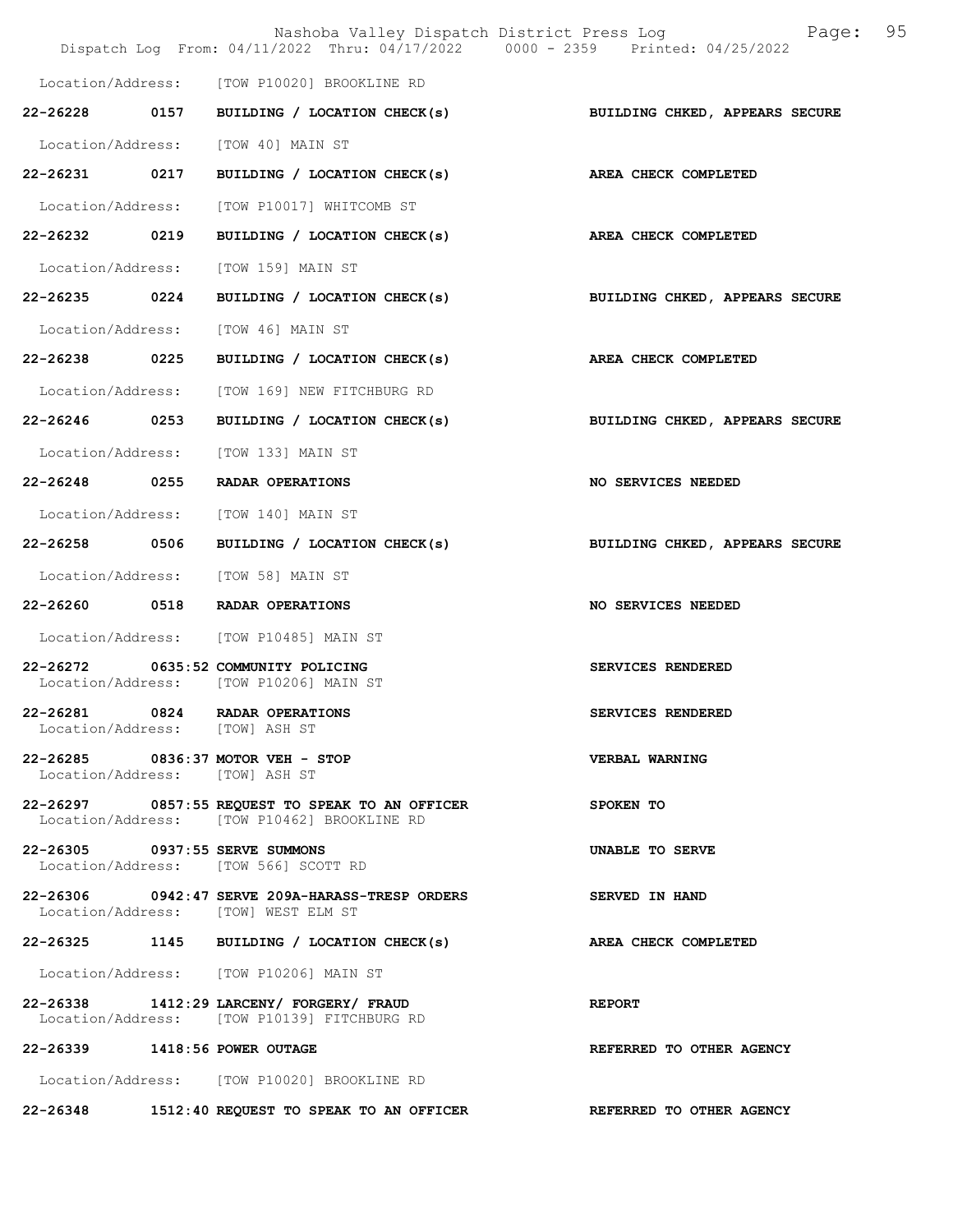|                                |      | Nashoba Valley Dispatch District Press Log<br>Dispatch Log From: 04/11/2022 Thru: 04/17/2022 0000 - 2359 Printed: 04/25/2022 | 96<br>Page:                    |
|--------------------------------|------|------------------------------------------------------------------------------------------------------------------------------|--------------------------------|
|                                |      | Location/Address: [TOW P10462] BROOKLINE RD                                                                                  |                                |
|                                |      | 22-26350 1534:27 WELL BEING CHECK                                                                                            | SEARCHED AREA, NEGATIVE RESULT |
|                                |      | Vicinity of: [TOW] MAIN ST + WHEELER RD                                                                                      |                                |
|                                |      | 22-26352 1601:53 COOKING FIRE REQUEST<br>Location/Address: [TOW] BROOKLINE RD                                                | NOTIFIED                       |
|                                |      | 22-26357 1645:53 ASSIST OTHER AGENCY<br>Location/Address: [TOW] LUNENBURG RD<br>Refer To Arrest: 22TOW-12-AR                 | ARREST(S) MADE                 |
|                                |      | 22-26366 1808:32 ASSIST OTHER AGENCY<br>Location/Address: [TOW P10206] MAIN ST                                               | SERVICES RENDERED              |
| 22-26371 1920:53 SERVE SUMMONS |      | Location/Address: [TOW 708] SHIRLEY RD                                                                                       | SERVED IN HAND                 |
|                                |      | 22-26379 2018:36 WELL BEING CHECK<br>Location/Address: [TOW] MAIN ST                                                         | SERVICES RENDERED              |
|                                |      | 22-26389 2112:38 FD-MEDICAL EMERGENCY                                                                                        | PATIENT REFUSAL, NO TRANSPORT  |
|                                |      | Location/Address: [TOW 593] RYAN RD<br>Refer To Fire Case: 22TOW-411-IN                                                      |                                |
|                                |      | 22-26398 2136 BUILDING / LOCATION CHECK(s)                                                                                   | AREA CHECK COMPLETED           |
|                                |      | Location/Address: [TOW 169] NEW FITCHBURG RD                                                                                 |                                |
|                                |      | 22-26400 2150 BUILDING / LOCATION CHECK(s)                                                                                   | AREA CHECK COMPLETED           |
|                                |      | Location/Address: [TOW 159] MAIN ST                                                                                          |                                |
|                                |      | For Date: $04/14/2022 -$ Thursday                                                                                            |                                |
|                                |      | 22-26417 0003 BUILDING / LOCATION CHECK(s)                                                                                   | BUILDING CHKED, APPEARS SECURE |
|                                |      | Location/Address: [TOW P10195] DUDLEY RD                                                                                     |                                |
| 22-26418                       | 0009 | BUILDING / LOCATION CHECK(s)                                                                                                 | BUILDING CHKED, APPEARS SECURE |
|                                |      | Location/Address: [TOW P10020] BROOKLINE RD                                                                                  |                                |
| 22-26419                       | 0014 | RADAR OPERATIONS                                                                                                             | <b>NO SERVICES NEEDED</b>      |
| Location/Address:              |      | [TOW 88] MAIN ST                                                                                                             |                                |
| 22-26423                       | 0027 | BUILDING / LOCATION CHECK(s)                                                                                                 | AREA CHECK COMPLETED           |
| Location/Address:              |      | [TOW P10206] MAIN ST                                                                                                         |                                |
| 22-26426                       | 0029 | RADAR OPERATIONS                                                                                                             | AREA CHECK COMPLETED           |
| Location/Address:              |      | [TOW P10206] MAIN ST                                                                                                         |                                |
| 22-26441 0051                  |      | BUILDING / LOCATION CHECK(s)                                                                                                 | BUILDING CHKED, APPEARS SECURE |
| Location/Address:              |      | [TOW 36] FITCHBURG RD                                                                                                        |                                |
| 22-26460                       | 0116 | BUILDING / LOCATION CHECK(s)                                                                                                 | AREA CHECK COMPLETED           |
| Location/Address:              |      | [TOW 232] MAIN ST                                                                                                            |                                |
| 22-26470                       | 0128 | BUILDING / LOCATION CHECK(s)                                                                                                 | AREA CHECK COMPLETED           |
|                                |      | Location/Address: [TOW 100] MAIN ST                                                                                          |                                |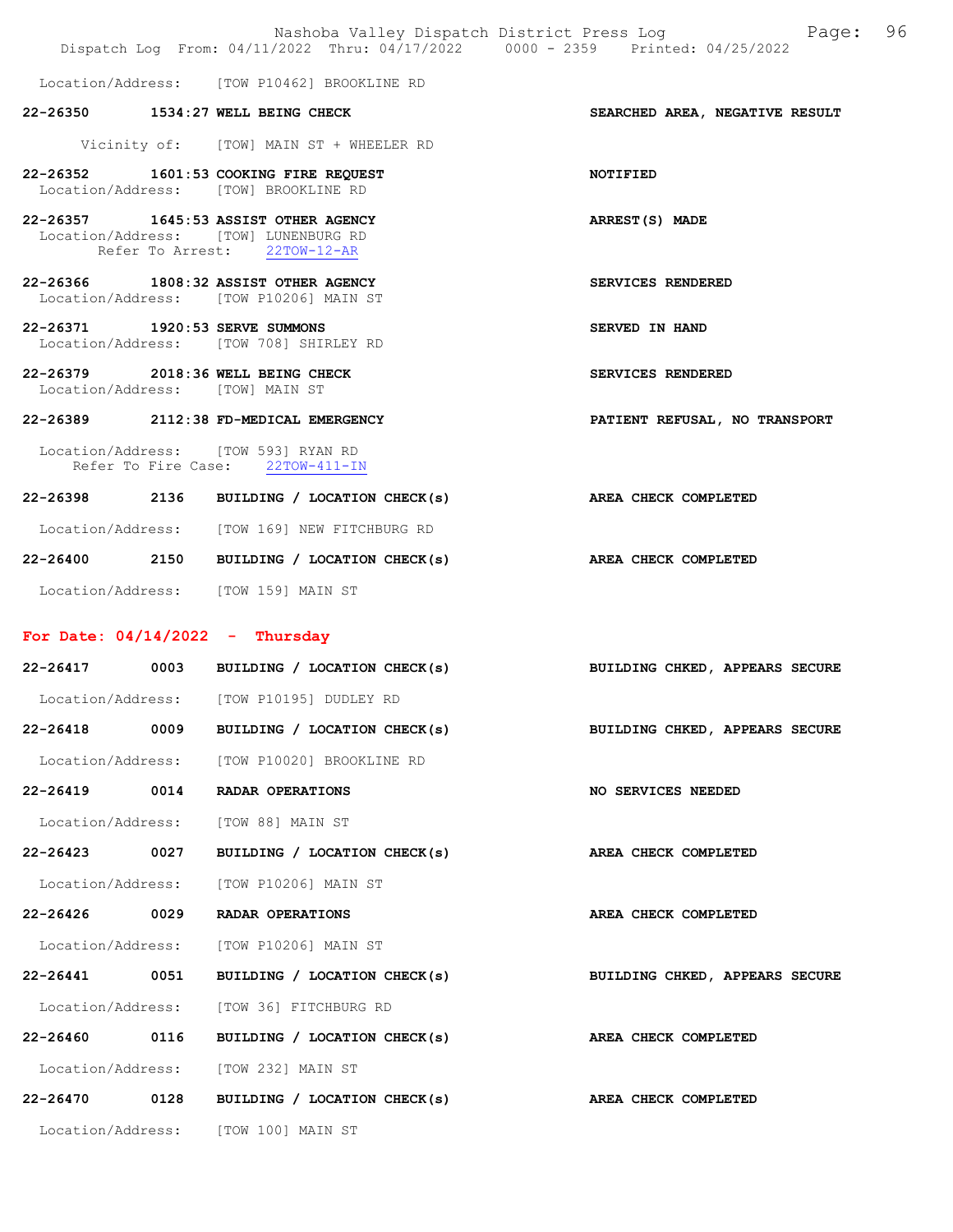Nashoba Valley Dispatch District Press Log Fage: 97

Dispatch Log From: 04/11/2022 Thru: 04/17/2022 0000 - 2359 Printed: 04/25/2022

|               | 22-26474 0142 BUILDING / LOCATION CHECK(s)                                                                               | BUILDING CHKED, APPEARS SECURE |
|---------------|--------------------------------------------------------------------------------------------------------------------------|--------------------------------|
|               | Location/Address: [TOW 45] ELM ST                                                                                        |                                |
|               | 22-26478 0149 BUILDING / LOCATION CHECK(s) AREA CHECK COMPLETED                                                          |                                |
|               | Location/Address: [TOW 40] MAIN ST                                                                                       |                                |
|               | 22-26480 0155 BUILDING / LOCATION CHECK(s) AREA CHECK COMPLETED                                                          |                                |
|               | Location/Address: [TOW P10278] MAIN ST                                                                                   |                                |
|               | 22-26481 0157:58 FD-FIRE ALARM, COMMERCIAL<br>Location/Address: [TOW P10298] MAIN ST<br>Refer To Fire Case: 22TOW-412-IN | <b>INVESTIGATED</b>            |
|               | 22-26494 0230 BUILDING / LOCATION CHECK(s) AREA CHECK COMPLETED                                                          |                                |
|               | Location/Address: [TOW 149] MASON RD                                                                                     |                                |
|               | 22-26495 0238 BUILDING / LOCATION CHECK(s)                                                                               | BUILDING CHKED, APPEARS SECURE |
|               | Location/Address: [TOW 159] MAIN ST                                                                                      |                                |
| 22-26506 0313 | BUILDING / LOCATION CHECK(s)                                                                                             | BUILDING CHKED, APPEARS SECURE |
|               | Location/Address: [TOW P10017] WHITCOMB ST                                                                               |                                |
| 22-26510 0334 | BUILDING / LOCATION CHECK(s) BUILDING CHKED, APPEARS SECURE                                                              |                                |
|               | Location/Address: [TOW 21] TURNPIKE RD                                                                                   |                                |
| 22-26512 0338 | BUILDING / LOCATION CHECK(s)                                                                                             | BUILDING CHKED, APPEARS SECURE |
|               | Location/Address: [TOW 15] DUDLEY RD                                                                                     |                                |
| 22-26513 0340 | BUILDING / LOCATION CHECK(s)                                                                                             | BUILDING CHKED, APPEARS SECURE |
|               | Location/Address: [TOW 123] DUDLEY RD                                                                                    |                                |
|               | 22-26520 0504 BUILDING / LOCATION CHECK(s) BUILDING CHKED, APPEARS SECURE                                                |                                |
|               | Location/Address: [TOW 48] SCALES LN                                                                                     |                                |
|               | 22-26526 0542 RADAR OPERATIONS                                                                                           | NO SERVICES NEEDED             |
|               | Vicinity of: [TOW] OLD TURNPIKE RD                                                                                       |                                |
|               | 22-26527 0545 BUILDING / LOCATION CHECK(s)                                                                               | AREA CHECK COMPLETED           |
|               | Location/Address: [TOW 9] MAIN ST                                                                                        |                                |
|               | 22-26528 0548 BUILDING / LOCATION CHECK(s)                                                                               | AREA CHECK COMPLETED           |
|               | Location/Address: [TOW 121] MAIN ST                                                                                      |                                |
|               | 22-26543 0824 COMMUNITY POLICING                                                                                         | AREA CHECK COMPLETED           |
|               | Location/Address: [TOW 214] MAIN ST                                                                                      |                                |
|               | 22-26546 0830:50 FD-FIRE ALARM (BOX DETAIL)<br>Location/Address: [TOW 3] BROOKLINE ST                                    | SERVICES RENDERED              |
|               | 22-26551 0847 RADAR OPERATIONS<br>Location/Address: [TOW 149] MASON RD                                                   | SERVICES RENDERED              |
|               | 22-26557 0918 RADAR OPERATIONS<br>Location/Address: [TOW 149] MASON RD                                                   | SERVICES RENDERED              |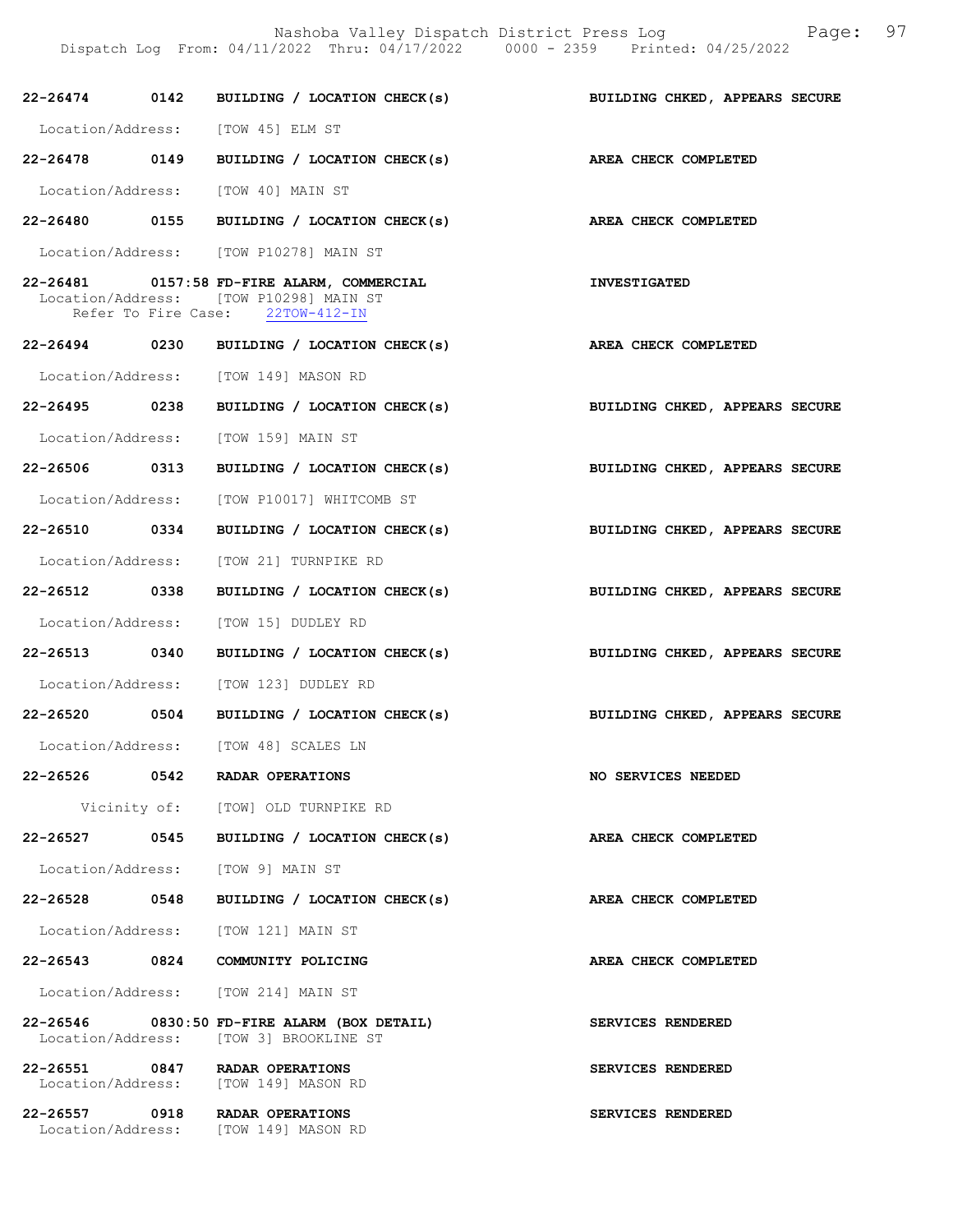22-26564 0936:52 FOLLOW UP SERVICES RENDERED Location/Address: [TOW P10298] MAIN ST

22-26606 1128:21 PROPERTY - Found or Lost NOTIFIED Location/Address: [TOW] DEPOT ST

22-26597 1255 COMMUNITY POLICING AREA CHECK COMPLETED

Location/Address: [TOW P10206] MAIN ST

- 22-26599 1302:10 FD-SERVICE CALL SERVICES RENDERED Location/Address: [TOW] MAIN ST
- 22-26624 1510:21 FD-MEDICAL EMERGENCY TRANSPORTED BLS Location/Address: [TOW 547] WEST MEADOW ESTATES DR<br>Refer To Fire Case: 22TOW-413-IN Refer To Fire Case:
- 22-26627 1516:03 GENERAL INFO SERVICES RENDERED Vicinity of: [TOW] N END RD + BROOKLINE RD
- 22-26635 1607:22 ANIMAL CALL SERVICES RENDERED Vicinity of: [TOW] BARKER HILL RD + TURNPIKE RD
- 22-26638 1618:18 LARCENY/ FORGERY/ FRAUD INVESTIGATED Location/Address: [TOW] STEARNS AVE
- 22-26665 1756:44 MOTOR VEH COMPLAINT **INVESTIGATED** Vicinity of: [TOW] MAIN ST
- 22-26674 2043:47 DISTURBANCE SPOKEN TO Location/Address: [TOW 695] DUDLEY RD
- 22-26680 2125 BUILDING / LOCATION CHECK(s) AREA CHECK COMPLETED
- Location/Address: [TOW 232] MAIN ST
- 22-26682 2128 BUILDING / LOCATION CHECK(s) AREA CHECK COMPLETED
- Location/Address: [TOW P10206] MAIN ST
- 22-26686 2200:31 ASSIST CITIZEN SPOKEN TO Location/Address: [TOW] FITCHBURG RD

#### 22-26702 2245:26 FD-MEDICAL EMERGENCY PATIENT REFUSAL, NO TRANSPORT

 Location/Address: [TOW] EDWARD RD Refer To Fire Case: 22TOW-415-IN

#### For Date: 04/15/2022 - Friday

| 22-26752          | 0115         | BUILDING / LOCATION CHECK(s)      | BUILDING CHKED, APPEARS SECURE |
|-------------------|--------------|-----------------------------------|--------------------------------|
|                   | Vicinity of: | [TOW 214] MAIN ST                 |                                |
| 22-26758          | 0121         | BUILDING / LOCATION CHECK(s)      | BUILDING CHKED, APPEARS SECURE |
| Location/Address: |              | [TOW 232] MAIN ST                 |                                |
| 22-26781          | 0203         | BUILDING / LOCATION CHECK(s)      | BUILDING CHKED, APPEARS SECURE |
| Location/Address: |              | [TOW P10206] MAIN ST              |                                |
| 22-26782          | 0206         | BUILDING / LOCATION CHECK(s)      | AREA CHECK COMPLETED           |
| Location/Address: |              | [TOW 214] MAIN ST                 |                                |
| 22-26787          | 0212         | / LOCATION CHECK(s)<br>BUILDING / | AREA CHECK COMPLETED           |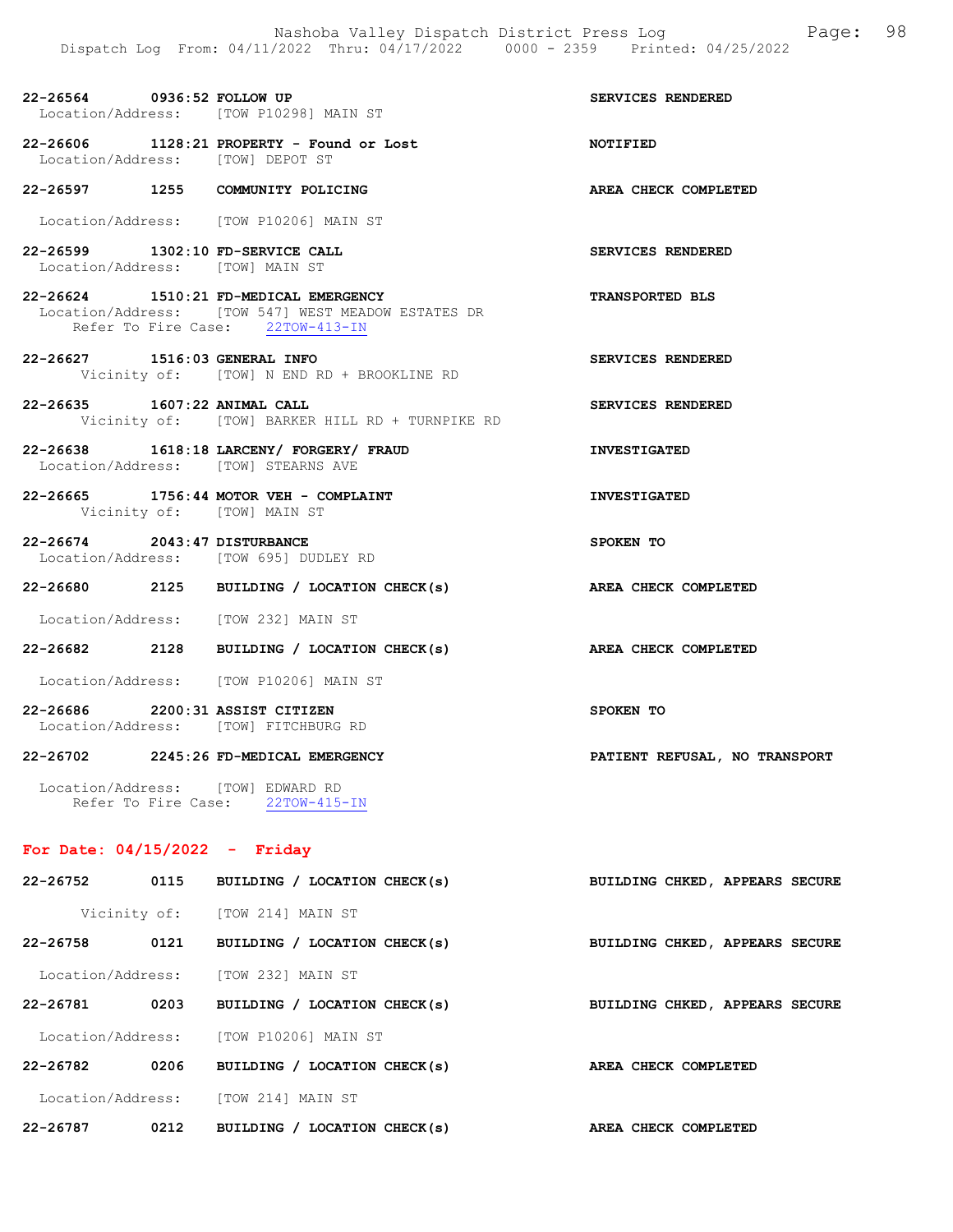Nashoba Valley Dispatch District Press Log Fage: 99 Dispatch Log From: 04/11/2022 Thru: 04/17/2022 0000 - 2359 Printed: 04/25/2022

|               | Location: [TOW 197] TIMBERLEE PARK                                                 |                                                                           |
|---------------|------------------------------------------------------------------------------------|---------------------------------------------------------------------------|
|               | 22-26796 0249 BUILDING / LOCATION CHECK(s)                                         | AREA CHECK COMPLETED                                                      |
|               | Location: [TOW 198] PINE TREE HAVEN                                                |                                                                           |
|               |                                                                                    | 22-26797 0259 BUILDING / LOCATION CHECK(s) BUILDING CHKED, APPEARS SECURE |
|               | Location/Address: [TOW P10438] DEPOT STREET EXT                                    |                                                                           |
| 22-26798 0309 | BUILDING / LOCATION CHECK(s) AREA CHECK COMPLETED                                  |                                                                           |
|               | Location: [TOW 192] SECTOR TWO                                                     |                                                                           |
| 22-26799 0319 | BUILDING / LOCATION CHECK(s)                                                       | AREA CHECK COMPLETED                                                      |
|               | Location/Address: [TOW 147] DUDLEY RD                                              |                                                                           |
|               | 22-26800 0321 BUILDING / LOCATION CHECK(s) AREA CHECK COMPLETED                    |                                                                           |
|               | Location/Address: [TOW P10020] BROOKLINE RD                                        |                                                                           |
|               | 22-26801 0325 BUILDING / LOCATION CHECK(s) AREA CHECK COMPLETED                    |                                                                           |
|               | Location/Address: [TOW 45] ELM ST                                                  |                                                                           |
|               | 22-26802 0331 BUILDING / LOCATION CHECK(s) AREA CHECK COMPLETED                    |                                                                           |
|               | Location/Address: [TOW 36] FITCHBURG RD                                            |                                                                           |
|               | 22-26805 0402 BUILDING / LOCATION CHECK(s) AREA CHECK COMPLETED                    |                                                                           |
|               | Location/Address: [TOW P10017] WHITCOMB ST                                         |                                                                           |
| 22-26807 0403 | BUILDING / LOCATION CHECK(s)                                                       | AREA CHECK COMPLETED                                                      |
|               | Location/Address: [TOW 159] MAIN ST                                                |                                                                           |
|               | 22-26808 0405 BUILDING / LOCATION CHECK(s) AREA CHECK COMPLETED                    |                                                                           |
|               | Location/Address: [TOW P10152] TURNPIKE RD                                         |                                                                           |
|               | 22-26823 0637 RADAR OPERATIONS                                                     | AREA CHECK COMPLETED                                                      |
|               | Location/Address: [TOW 121] MAIN ST                                                |                                                                           |
|               | 22-26828 0731:08 ALARM - RESIDENTIAL BURGLARY                                      | BUILDING CHKED, APPEARS SECURE                                            |
|               | Location/Address: [TOW] SPAULDING ST                                               |                                                                           |
|               | 22-26838 0836:04 MOTOR VEH - ACCIDENT NO INJURY<br>Vicinity of: [TOW] BROOKLINE RD | SERVICES RENDERED                                                         |
|               | 22-26847 0904:39 FD-FIRE ALARM (BOX DETAIL)<br>Location/Address: [TOW] MAIN ST     | SERVICES RENDERED                                                         |
|               | 22-26894 1240:01 SUSPICIOUS ACTIVITY<br>Location/Address: [TOW] CENTER ST          | Gone on Arrival                                                           |
|               | 22-26904 1314 RADAR OPERATIONS                                                     | AREA CHECK COMPLETED                                                      |
|               | Location/Address: [TOW] NEW FITCHBURG RD                                           |                                                                           |
|               | 22-26926 1525:39 TREE/WIRE DOWN<br>Location/Address: [TOW] NEW FITCHBURG RD        | REMOVED HAZARD                                                            |
|               | 22-26934 1543 BUILDING / LOCATION CHECK(s)                                         | AREA CHECK COMPLETED                                                      |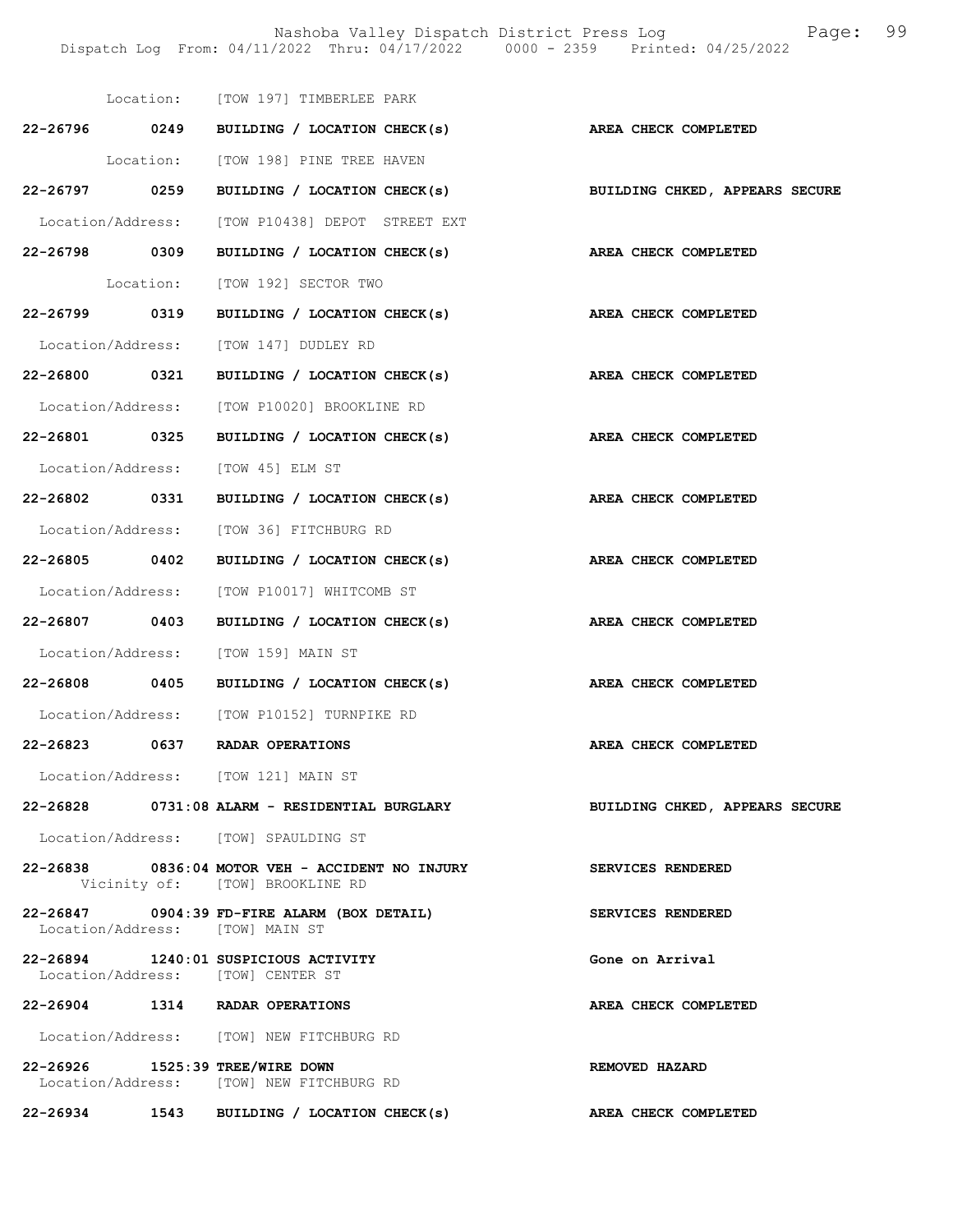|                                   | Dispatch Log From: 04/11/2022 Thru: 04/17/2022 0000 - 2359 Printed: 04/25/2022       | Nashoba Valley Dispatch District Press Log Fage: 100 |
|-----------------------------------|--------------------------------------------------------------------------------------|------------------------------------------------------|
|                                   | Vicinity of: [TOW 214] MAIN ST                                                       |                                                      |
|                                   | 22-26933 1546 BUILDING / LOCATION CHECK(s) AREA CHECK COMPLETED                      |                                                      |
|                                   | Location/Address: [TOW 169] NEW FITCHBURG RD                                         |                                                      |
|                                   | 22-26938 1610 RADAR OPERATIONS<br>Location/Address: [TOW] WARREN RD                  | SERVICES RENDERED                                    |
|                                   | 22-26940 1618:01 MOTOR VEH - STOP<br>Vicinity of: [TOW] WARREN RD + MADISON AVE      | VERBAL WARNING                                       |
|                                   | 22-26941 1630:54 MOTOR VEH - STOP<br>Location/Address: [TOW] WARREN RD               | <b>VERBAL WARNING</b>                                |
|                                   | 22-26944 1649 BUILDING / LOCATION CHECK(s)                                           | AREA CHECK COMPLETED                                 |
|                                   | Location: [TOW 197] TIMBERLEE PARK                                                   |                                                      |
|                                   | 22-26953 1743:55 WATER PROBLEM/ BREAK                                                | NO SERVICES NEEDED                                   |
|                                   | Location/Address: [TOW] MAIN ST + SCOTT RD                                           |                                                      |
|                                   | 22-26967 1850 BUILDING / LOCATION CHECK(s)                                           | AREA CHECK COMPLETED                                 |
|                                   | Vicinity of: [TOW 232] MAIN ST                                                       |                                                      |
|                                   | 22-26970 1900:08 CHILD ABUSE/ NEGLECT<br>Location/Address: [TOW 695] DUDLEY RD       | <b>REPORT</b>                                        |
|                                   | 22-26971 1903 BUILDING / LOCATION CHECK(s) AREA CHECK COMPLETED                      |                                                      |
|                                   | Vicinity of: [TOW P10206] MAIN ST                                                    |                                                      |
| 22-26979 1929:57 MISSING PERSON   | Location/Address: [TOW P10033] MAIN ST                                               | SERVICES RENDERED                                    |
| 22-26987 2022:43 FOLLOW UP        | Location/Address: [TOW] BAYBERRY HILL RD + FITCHBURG RD                              | SPOKEN TO                                            |
|                                   | 22-26988 2025 BUILDING / LOCATION CHECK(s)                                           | AREA CHECK COMPLETED                                 |
|                                   | Location: [TOW 198] PINE TREE HAVEN                                                  |                                                      |
|                                   | 22-26991 2047 RADAR OPERATIONS<br>Vicinity of: [TOW] ELM CIR + ELM ST                | SERVICES RENDERED                                    |
|                                   | 22-26992 2052:09 MOTOR VEH - STOP<br>Vicinity of: [TOW] ELM ST + DEPOT ST            | <b>VERBAL WARNING</b>                                |
|                                   | 22-27002 2138 BUILDING / LOCATION CHECK(s)                                           | AREA CHECK COMPLETED                                 |
|                                   | Vicinity of: [TOW 232] MAIN ST                                                       |                                                      |
|                                   | 22-27020 2229 BUILDING / LOCATION CHECK(s)                                           | AREA CHECK COMPLETED                                 |
|                                   | Vicinity of: [TOW 147] DUDLEY RD                                                     |                                                      |
|                                   | 22-27021 2230 BUILDING / LOCATION CHECK(s)<br>Vicinity of: [TOW P10020] BROOKLINE RD | <b>SERVICES RENDERED</b>                             |
| For Date: $04/16/2022 -$ Saturday |                                                                                      |                                                      |
|                                   | 22-27070 0045 BUILDING / LOCATION CHECK(s)                                           | AREA CHECK COMPLETED                                 |
|                                   | Location/Address: [TOW 214] MAIN ST                                                  |                                                      |

22-27074 0048 BUILDING / LOCATION CHECK(s) AREA CHECK COMPLETED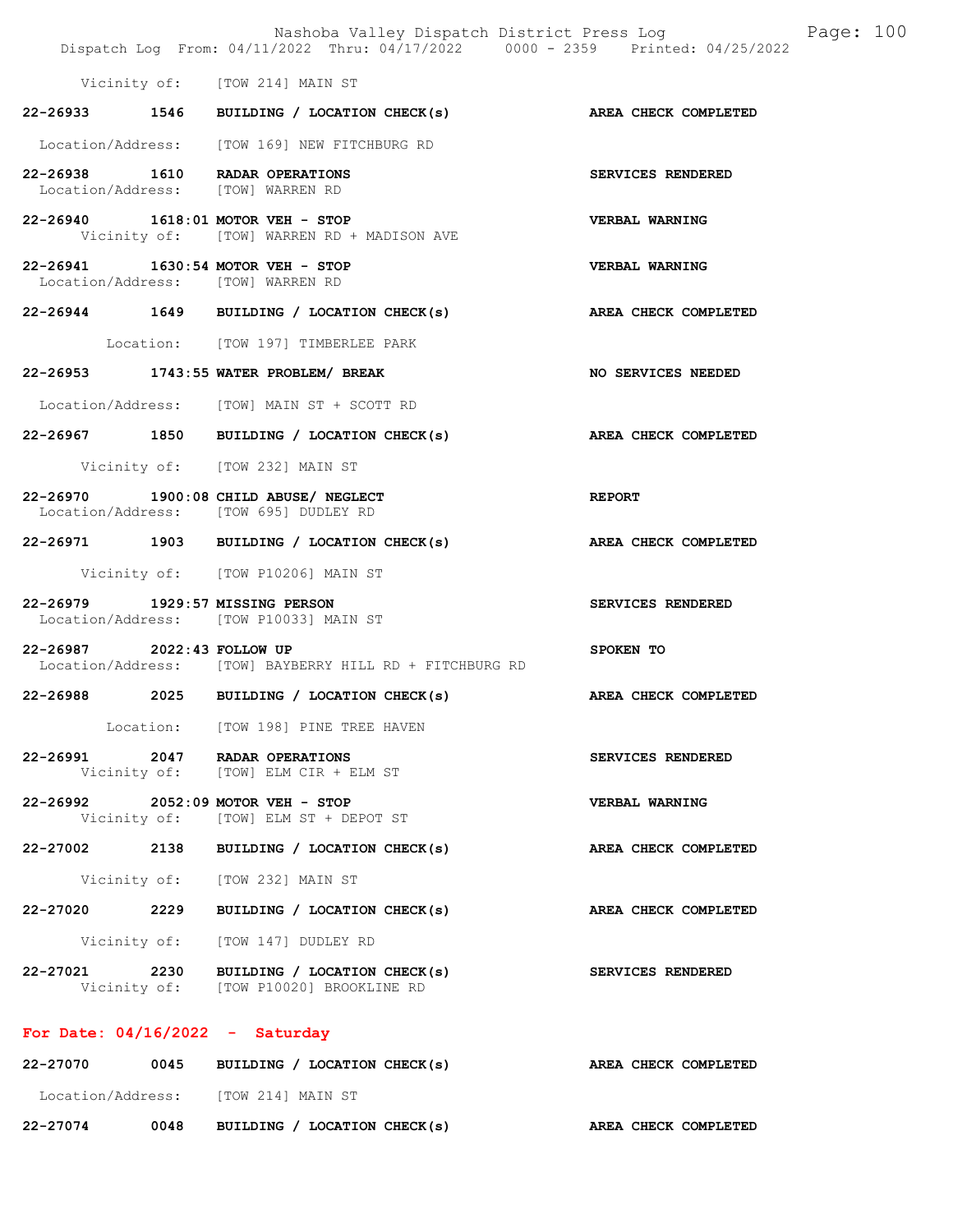|               |                     | Location/Address: [TOW 172] DUDLEY RD                           |                                                             |
|---------------|---------------------|-----------------------------------------------------------------|-------------------------------------------------------------|
|               |                     | 22-27078 0052 BUILDING / LOCATION CHECK(s) AREA CHECK COMPLETED |                                                             |
|               |                     | Location: [TOW 191] SECTOR ONE                                  |                                                             |
| 22-27079 0053 |                     | BUILDING / LOCATION CHECK(s)                                    | AREA CHECK COMPLETED                                        |
|               |                     | Location/Address: [TOW P10461] MAIN ST                          |                                                             |
|               |                     | 22-27080 0053 BUILDING / LOCATION CHECK(s) AREA CHECK COMPLETED |                                                             |
|               |                     | Location/Address: [TOW 9] MAIN ST                               |                                                             |
|               |                     | 22-27081 0054 BUILDING / LOCATION CHECK(s) AREA CHECK COMPLETED |                                                             |
|               |                     | Location/Address: [TOW P10278] MAIN ST                          |                                                             |
|               |                     | 22-27096 0115 BUILDING / LOCATION CHECK(s) AREA CHECK COMPLETED |                                                             |
|               |                     | Location/Address: [TOW 46] MAIN ST                              |                                                             |
|               |                     | 22-27105 0132 BUILDING / LOCATION CHECK(s) AREA CHECK COMPLETED |                                                             |
|               |                     | Location/Address: [TOW 149] MASON RD                            |                                                             |
|               |                     | 22-27106 0133 BUILDING / LOCATION CHECK(s) AREA CHECK COMPLETED |                                                             |
|               |                     | Location/Address: [TOW 21] TURNPIKE RD                          |                                                             |
|               |                     | 22-27108 0133 BUILDING / LOCATION CHECK(s) AREA CHECK COMPLETED |                                                             |
|               |                     | Location/Address: [TOW P10152] TURNPIKE RD                      |                                                             |
| 22-27110 0136 |                     |                                                                 | BUILDING / LOCATION CHECK(s) BUILDING CHKED, APPEARS SECURE |
|               |                     | Location/Address: [TOW 159] MAIN ST                             |                                                             |
|               |                     | 22-27112 0141 BUILDING / LOCATION CHECK(s) AREA CHECK COMPLETED |                                                             |
|               |                     | Location/Address: [TOW 100] MAIN ST                             |                                                             |
|               |                     | 22-27117 0146 BUILDING / LOCATION CHECK(s) AREA CHECK COMPLETED |                                                             |
|               |                     | Location/Address: [TOW 169] NEW FITCHBURG RD                    |                                                             |
|               |                     | 22-27123 0202 BUILDING / LOCATION CHECK(s)                      | BUILDING CHKED, APPEARS SECURE                              |
|               |                     | Location/Address: [TOW 4] BAYBERRY HILL RD                      |                                                             |
|               |                     | 22-27124 0204:43 FD-MEDICAL EMERGENCY                           | PATIENT REFUSAL, NO TRANSPORT                               |
|               | Refer To Fire Case: | Location/Address: [TOW] TODD DR<br>$22TOW-418-IN$               |                                                             |
| 22-27133      |                     | 0255 BUILDING / LOCATION CHECK(s)                               | AREA CHECK COMPLETED                                        |
|               |                     | Location/Address: [TOW P10206] MAIN ST                          |                                                             |
| 22-27134 0255 |                     | BUILDING / LOCATION CHECK(s)                                    | AREA CHECK COMPLETED                                        |
|               |                     | Location/Address: [TOW 232] MAIN ST                             |                                                             |
|               |                     | 22-27137 0304 BUILDING / LOCATION CHECK(s)                      | AREA CHECK COMPLETED                                        |
|               |                     | Location/Address: [TOW 39] MAIN ST                              |                                                             |
| 22-27138      | 0306                | BUILDING / LOCATION CHECK(s)                                    | AREA CHECK COMPLETED                                        |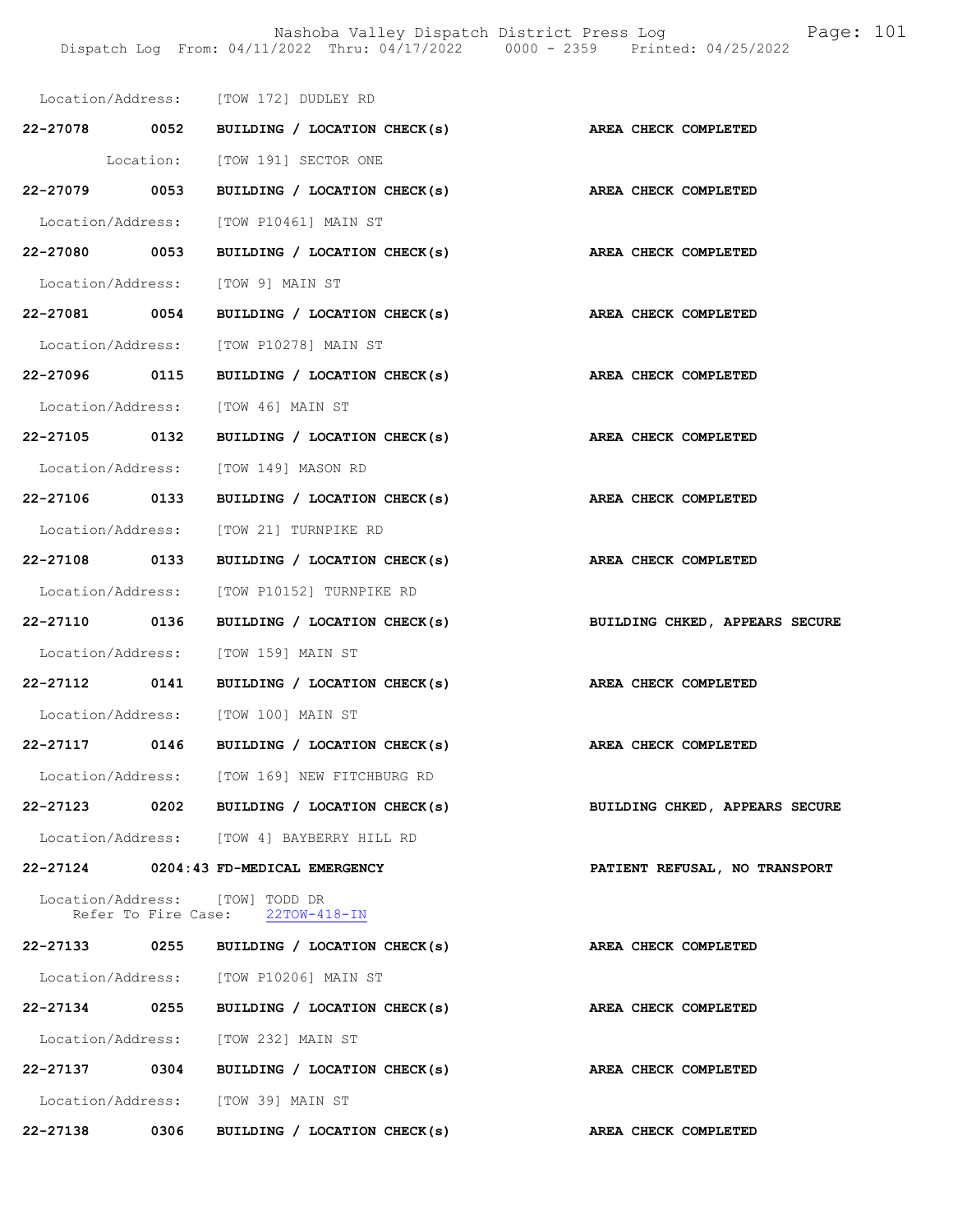Nashoba Valley Dispatch District Press Log Fage: 102 Dispatch Log From: 04/11/2022 Thru: 04/17/2022 0000 - 2359 Printed: 04/25/2022

|                                                                   | Location/Address: [TOW 40] MAIN ST                                                                             |                                |
|-------------------------------------------------------------------|----------------------------------------------------------------------------------------------------------------|--------------------------------|
|                                                                   | 22-27139 0314 BUILDING / LOCATION CHECK(s)                                                                     | AREA CHECK COMPLETED           |
|                                                                   | Location: [TOW 197] TIMBERLEE PARK                                                                             |                                |
|                                                                   | 22-27143 0503 BUILDING / LOCATION CHECK(s)                                                                     | BUILDING CHKED, APPEARS SECURE |
|                                                                   | Location/Address: [TOW 147] DUDLEY RD                                                                          |                                |
|                                                                   | 22-27144 0504 BUILDING / LOCATION CHECK(s)                                                                     | BUILDING CHKED, APPEARS SECURE |
|                                                                   | Location/Address: [TOW P10020] BROOKLINE RD                                                                    |                                |
|                                                                   | 22-27148 0625 RADAR OPERATIONS<br>Location/Address: [TOW 140] MAIN ST                                          | SERVICES RENDERED              |
|                                                                   | 22-27151 0640 BUILDING / LOCATION CHECK(s)                                                                     | AREA CHECK COMPLETED           |
|                                                                   | Location/Address: [TOW] LUNENBURG RD                                                                           |                                |
|                                                                   | 22-27154 0717:15 FD-MEDICAL EMERGENCY<br>Location/Address: [TOW] WILLOW DR<br>Refer To Fire Case: 22TOW-419-IN | <b>TRANSPORTED ALS</b>         |
|                                                                   | 22-27155 0723 BUILDING / LOCATION CHECK(s)                                                                     | AREA CHECK COMPLETED           |
|                                                                   | Location/Address: [TOW 214] MAIN ST                                                                            |                                |
|                                                                   | 22-27162 0842 BUILDING / LOCATION CHECK(s)                                                                     | AREA CHECK COMPLETED           |
|                                                                   | Location/Address: [TOW P10206] MAIN ST                                                                         |                                |
|                                                                   | 22-27169 0929:07 ALARM - COMMERCIAL BURGLARY<br>Location/Address: [TOW P10206] MAIN ST                         | <b>FALSE ALARM</b>             |
|                                                                   |                                                                                                                |                                |
|                                                                   | 22-27173 0940 RADAR OPERATIONS                                                                                 | AREA CHECK COMPLETED           |
|                                                                   | Location/Address: [TOW] HIGHLAND ST                                                                            |                                |
| 22-27175 0944:13 ASSIST CITIZEN                                   | Location/Address: [TOW P10462] BROOKLINE RD                                                                    | SERVICES RENDERED              |
|                                                                   | 22-27182 0959:22 SUSPICIOUS ACTIVITY<br>Location/Address: [TOW 87] MAIN ST                                     | SERVICES RENDERED              |
| 22-27188 1038:13 TREE/WIRE DOWN<br>Location/Address: [TOW] ASH ST |                                                                                                                | SERVICES RENDERED              |
| 22-27194 1120:35 CUSTODY ISSUE                                    | Location/Address: [TOW P10462] BROOKLINE RD                                                                    | SPOKEN TO                      |
|                                                                   | 22-27200 1135:44 MOTOR VEH - LOCKOUT<br>Location/Address: [TOW] MAIN ST                                        | SERVICES RENDERED              |
| 22-27207 1209:08 DISTURBANCE                                      | Location/Address: [TOW] BROOKLINE ST                                                                           | SERVICES RENDERED              |
| 22-27222 1341:44 ASSIST CITIZEN                                   | Location/Address: [TOW] WALLACE HILL RD                                                                        | SERVICES RENDERED              |
|                                                                   | 22-27226 1358:43 ALARM - COMMERCIAL BURGLARY                                                                   | BUILDING CHKED, APPEARS SECURE |
|                                                                   | Location/Address: [TOW P10126] BROOKLINE RD                                                                    |                                |
|                                                                   | 22-27229 1446 BUILDING / LOCATION CHECK(s)                                                                     | AREA CHECK COMPLETED           |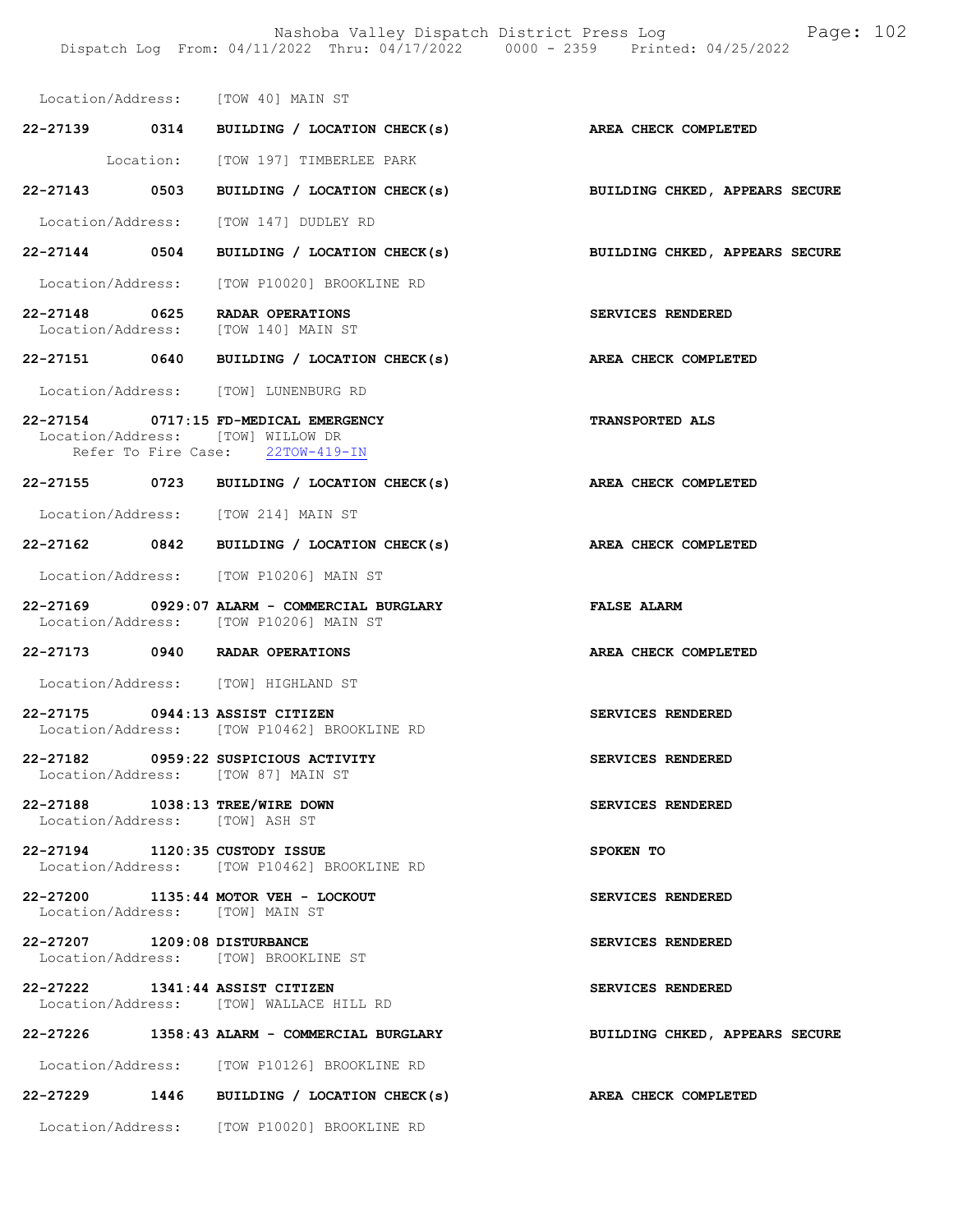Nashoba Valley Dispatch District Press Log Fage: 103

|                                 | Dispatch Log From: 04/11/2022 Thru: 04/17/2022 0000 - 2359 Printed: 04/25/2022 |                                |
|---------------------------------|--------------------------------------------------------------------------------|--------------------------------|
|                                 | 22-27230 1447 BUILDING / LOCATION CHECK(s)                                     | AREA CHECK COMPLETED           |
|                                 | Location/Address: [TOW P10126] BROOKLINE RD                                    |                                |
|                                 | 22-27231 1447 BUILDING / LOCATION CHECK(s)                                     | AREA CHECK COMPLETED           |
|                                 | Location/Address: [TOW P10195] DUDLEY RD                                       |                                |
|                                 | 22-27257 1751 BUILDING / LOCATION CHECK(s)                                     | AREA CHECK COMPLETED           |
|                                 | Location: [TOW 192] SECTOR TWO                                                 |                                |
|                                 | 22-27280 1925 BUILDING / LOCATION CHECK(s)                                     | AREA CHECK COMPLETED           |
|                                 | Location/Address: [TOW P10206] MAIN ST                                         |                                |
|                                 | 22-27289 1936 BUILDING / LOCATION CHECK(s)                                     | AREA CHECK COMPLETED           |
|                                 | Location/Address: [TOW 169] NEW FITCHBURG RD                                   |                                |
|                                 | 22-27288 1950 BUILDING / LOCATION CHECK(s)                                     | AREA CHECK COMPLETED           |
|                                 | Location/Address: [TOW P10278] MAIN ST                                         |                                |
|                                 | 22-27291 2037 BUILDING / LOCATION CHECK(s)                                     | AREA CHECK COMPLETED           |
|                                 | Location/Address: [TOW P10168] ELM ST                                          |                                |
| 22-27292 2042                   | BUILDING / LOCATION CHECK(s)                                                   | AREA CHECK COMPLETED           |
|                                 | Location/Address: [TOW P10195] DUDLEY RD                                       |                                |
|                                 | 22-27293 2051 BUILDING / LOCATION CHECK(s) AREA CHECK COMPLETED                |                                |
|                                 | Location/Address: [TOW P10126] BROOKLINE RD                                    |                                |
|                                 | 22-27323 2317:00 ASSIST CITIZEN<br>Location/Address: [TOW 249] ELM ST          | SPOKEN TO                      |
| For Date: $04/17/2022 -$ Sunday |                                                                                |                                |
|                                 | 22-27326 0014 BUILDING / LOCATION CHECK(s)                                     | BUILDING CHKED, APPEARS SECURE |
|                                 | Location/Address: [TOW 214] MAIN ST                                            |                                |
|                                 | 22-27328 0022 BUILDING / LOCATION CHECK(s)                                     | BUILDING CHKED, APPEARS SECURE |
|                                 | Location/Address: [TOW 58] MAIN ST                                             |                                |
|                                 | 22-27329 0024:25 MOTOR VEH - STOP                                              | CITATION/WRTTN WARNING ISSUED  |
|                                 | Location/Address: [TOW] MAIN ST + TURNPIKE RD                                  |                                |
|                                 | 22-27363 0201 BUILDING / LOCATION CHECK(s)                                     | AREA CHECK COMPLETED           |
|                                 | Location/Address: [TOW 232] MAIN ST                                            |                                |
|                                 | 22-27364 0202 BUILDING / LOCATION CHECK(s)                                     | BUILDING CHKED, APPEARS SECURE |
|                                 | Location/Address: [TOW P10206] MAIN ST                                         |                                |
|                                 | 22-27374 0219 BUILDING / LOCATION CHECK(s)                                     | AREA CHECK COMPLETED           |
|                                 |                                                                                |                                |

Location: [TOW 192] SECTOR TWO

22-27375 0236 BUILDING / LOCATION CHECK(s) AREA CHECK COMPLETED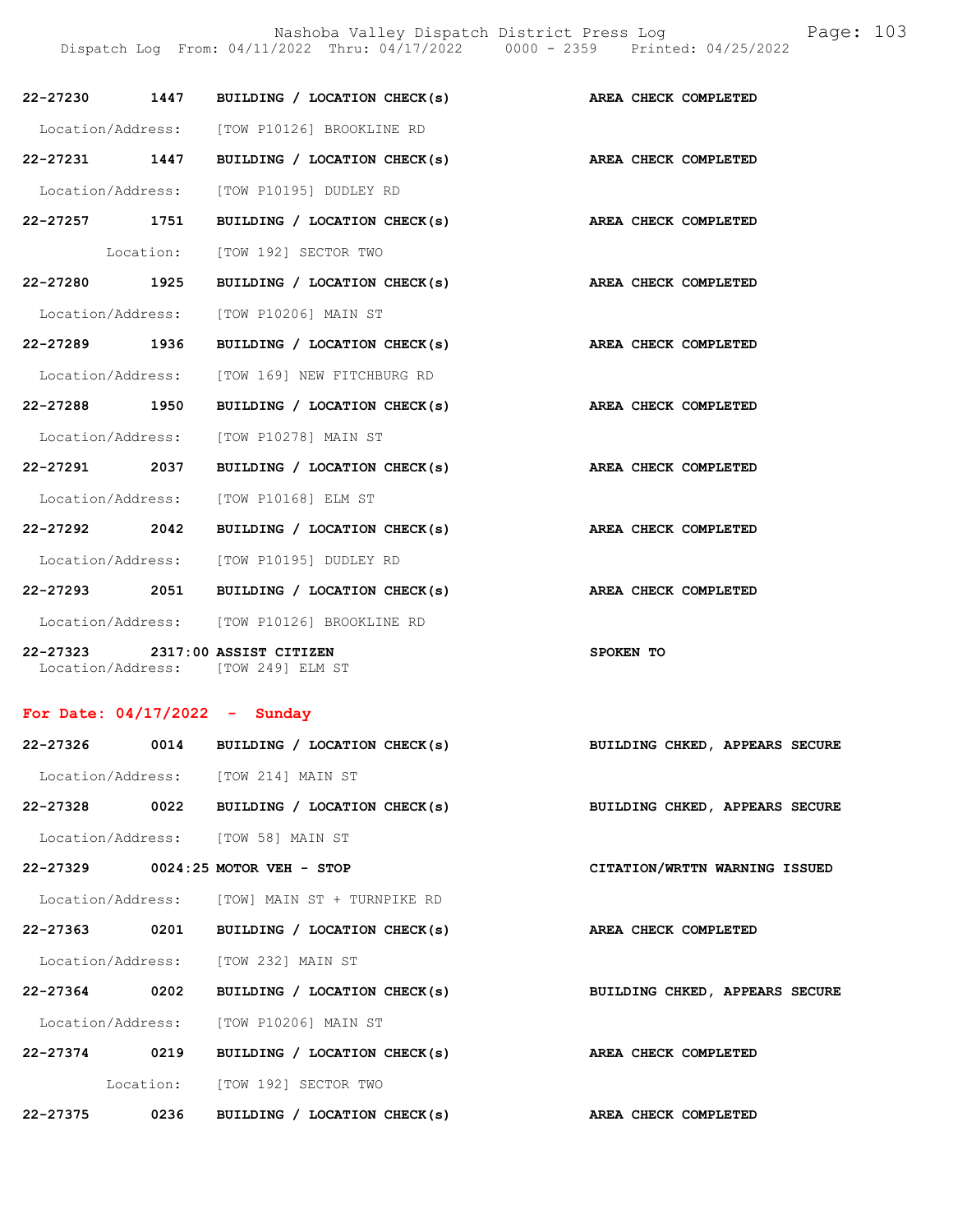|                               |      | Dispatch Log From: 04/11/2022 Thru: 04/17/2022 0000 - 2359 Printed: 04/25/2022                                           | Nashoba Valley Dispatch District Press Log Fage: 104 |
|-------------------------------|------|--------------------------------------------------------------------------------------------------------------------------|------------------------------------------------------|
|                               |      | Location: [TOW 194] SECTOR 4                                                                                             |                                                      |
|                               |      | 22-27377 0238:42 BUILDING / LOCATION CHECK(s)<br>Vicinity of: [TOW P10439] ELM ST                                        | <b>INVESTIGATED</b>                                  |
|                               |      | 22-27380 0253:53 FD-MEDICAL EMERGENCY<br>Location/Address: [TOW] WHEELER RD<br>Refer To Fire Case: 22TOW-422-IN          | <b>TRANSPORTED ALS</b>                               |
|                               |      | 22-27381 0319 BUILDING / LOCATION CHECK(s)                                                                               | AREA CHECK COMPLETED                                 |
|                               |      | Location: [TOW 191] SECTOR ONE                                                                                           |                                                      |
|                               |      | 22-27383 0342 BUILDING / LOCATION CHECK(s)                                                                               | BUILDING CHKED, APPEARS SECURE                       |
|                               |      | Location/Address: [TOW 36] FITCHBURG RD                                                                                  |                                                      |
|                               |      | 22-27385 0350 BUILDING / LOCATION CHECK(s)                                                                               | AREA CHECK COMPLETED                                 |
|                               |      | Location/Address: [TOW 149] MASON RD                                                                                     |                                                      |
|                               |      | 22-27387 0432:05 FD-FIRE ALARM, MASTER BOX<br>Location/Address: [TOW P10278] MAIN ST<br>Refer To Fire Case: 22TOW-423-IN | <b>INVESTIGATED</b>                                  |
|                               |      | 22-27391 0507 RADAR OPERATIONS                                                                                           | <b>NO SERVICES NEEDED</b>                            |
|                               |      | Location/Address: [TOW 88] MAIN ST                                                                                       |                                                      |
|                               |      | 22-27392 0526:14 MOTOR VEH - COMPLAINT                                                                                   | SEARCHED AREA, NEGATIVE RESULT                       |
|                               |      | Location/Address: [TOW] DUDLEY RD                                                                                        |                                                      |
|                               |      | 22-27393 0546 RADAR OPERATIONS<br>Location/Address: [TOW] BROOKLINE RD                                                   | SERVICES RENDERED                                    |
|                               |      | 22-27400 0822 BUILDING / LOCATION CHECK(s)                                                                               | AREA CHECK COMPLETED                                 |
|                               |      | Location/Address: [TOW P10438] DEPOT STREET EXT                                                                          |                                                      |
| 22-27401                      | 0827 | BUILDING / LOCATION CHECK(s) AREA CHECK COMPLETED                                                                        |                                                      |
|                               |      | Location/Address: [TOW 214] MAIN ST                                                                                      |                                                      |
| $22 - 27403$                  |      | 0840 BUILDING / LOCATION CHECK(s)                                                                                        | AREA CHECK COMPLETED                                 |
|                               |      | Location/Address: [TOW P10206] MAIN ST                                                                                   |                                                      |
| 22-27404 0844 TRAFFIC CONTROL |      | Location/Address: [TOW 189] SCHOOL ST                                                                                    | SERVICES RENDERED                                    |
| Location/Address:             |      | 22-27408 0913:31 FD-MEDICAL EMERGENCY<br>[TOW] ASH ST<br>Refer To Fire Case: 22TOW-425-IN                                | <b>TRANSPORTED ALS</b>                               |
| 22-27411                      | 1003 | BUILDING / LOCATION CHECK(s)                                                                                             | AREA CHECK COMPLETED                                 |
| Location/Address:             |      | [TOW P10020] BROOKLINE RD                                                                                                |                                                      |
| 22-27413 1006                 |      | BUILDING / LOCATION CHECK(s)                                                                                             | AREA CHECK COMPLETED                                 |
| Location/Address:             |      | [TOW P10126] BROOKLINE RD                                                                                                |                                                      |
| 22-27414 1008                 |      | BUILDING / LOCATION CHECK(s)                                                                                             | AREA CHECK COMPLETED                                 |
|                               |      | Location/Address: [TOW P10195] DUDLEY RD                                                                                 |                                                      |
|                               |      | 22-27432 1150:45 REQUEST TO SPEAK TO AN OFFICER<br>Vicinity of: [TOW P10462] BROOKLINE RD                                | SPOKEN TO                                            |